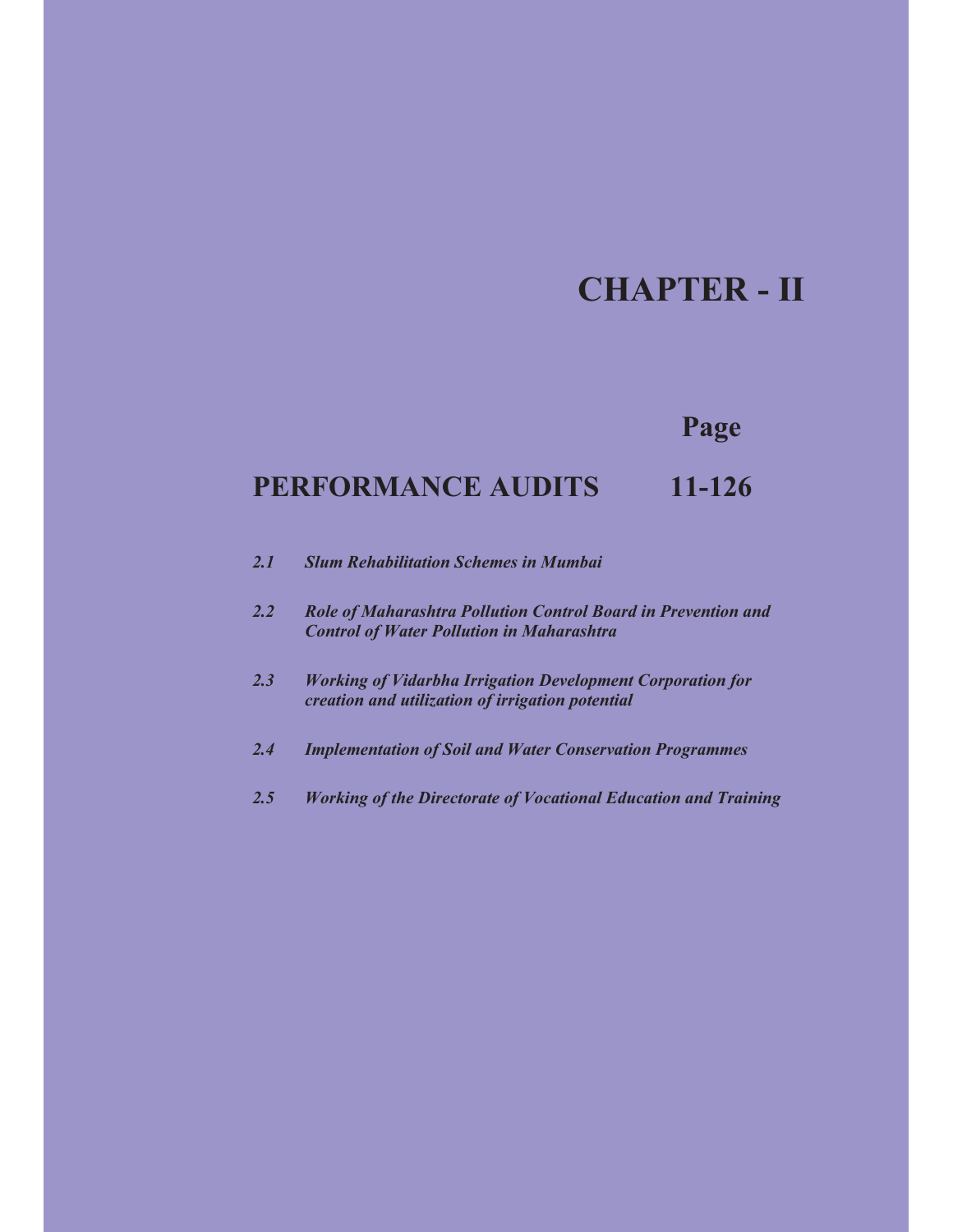| <b>Chapter II</b>         |
|---------------------------|
| <b>Housing Department</b> |
|                           |

#### **2.1 Slum Rehabilitation Schemes in Mumbai**

#### **Highlights**

*The Maharashtra Slum Areas (Improvement, Clearance and Redevelopment) Act, 1971 (Slum Act) was amended (December 1995) for the establishment of a Slum Rehabilitation Authority (SRA) for the planning and design of the Slum Rehabilitation Scheme. The schemes to be formulated and cleared by SRA were to be governed by the Development Control Regulations (DCR). SRA is vested with the responsibility of conducting surveys and reviewing the existing slum areas; formulating schemes for rehabilitation of slum dwellers; getting the Slum Rehabilitation Scheme implemented through developers. We noticed that certification of eligible slum dwellers was delayed; there were no quality norms for development of rehabilitation buildings, the developer was granted excess transfer of development rights in Mumbai International Airport Slum Rehabilitation Project. The Dharavi Redevelopment Scheme failed to take off even after seven years and township projects were awarded to developers without any tendering. Infrastructural charges collected were lying with SRA without being used for the intended purpose.* 

*Some of the significant findings are as follows :* 

**The Slum Rehabilitation Authority did not conduct any survey regarding the number of slums and their population nor did they have any data bank containing lists of eligible slum dwellers.** 

*(Paragraph 2.1.6.1)* 

**As against 1.27 lakh eligible slum dwellers who were allotted tenements, only 9,547 slum dwellers had been issued photo identity cards as of September 2011.** 

#### *(Paragraph 2.1.7.3)*

**Though the respective Project Implementing Authorities were responsible for identification of slum dwellers and obtaining their certified lists within 270 days from the dates of issue of letters of intent for implementation of the projects, this certified list was not given in 22 out of the 47 completed projects sanctioned between 1997 and 2003.** 

*(Paragraph 2.1.8)* 

**Development Control Regulations provide that tenements can be given to slum dwellers on private land if the entire cost of tenements is paid by land owner. The State Government Support Agreement with Mumbai International Airport Limited (MIAL), a private limited company also provided that cost of relocation be borne by MIAL. A total of**  $\bar{\tau}$  **1,120 crore recoverable on account of construction of 28,000 tenements was not recovered. Though Government extended the provisions of Clause 3.11 to the Airport project, on payment of additional infrastructure charges,**  even this additional amount of  $\bar{\tau}$  84 crore was also not recovered.

*(Paragraph 2.1.9.1)*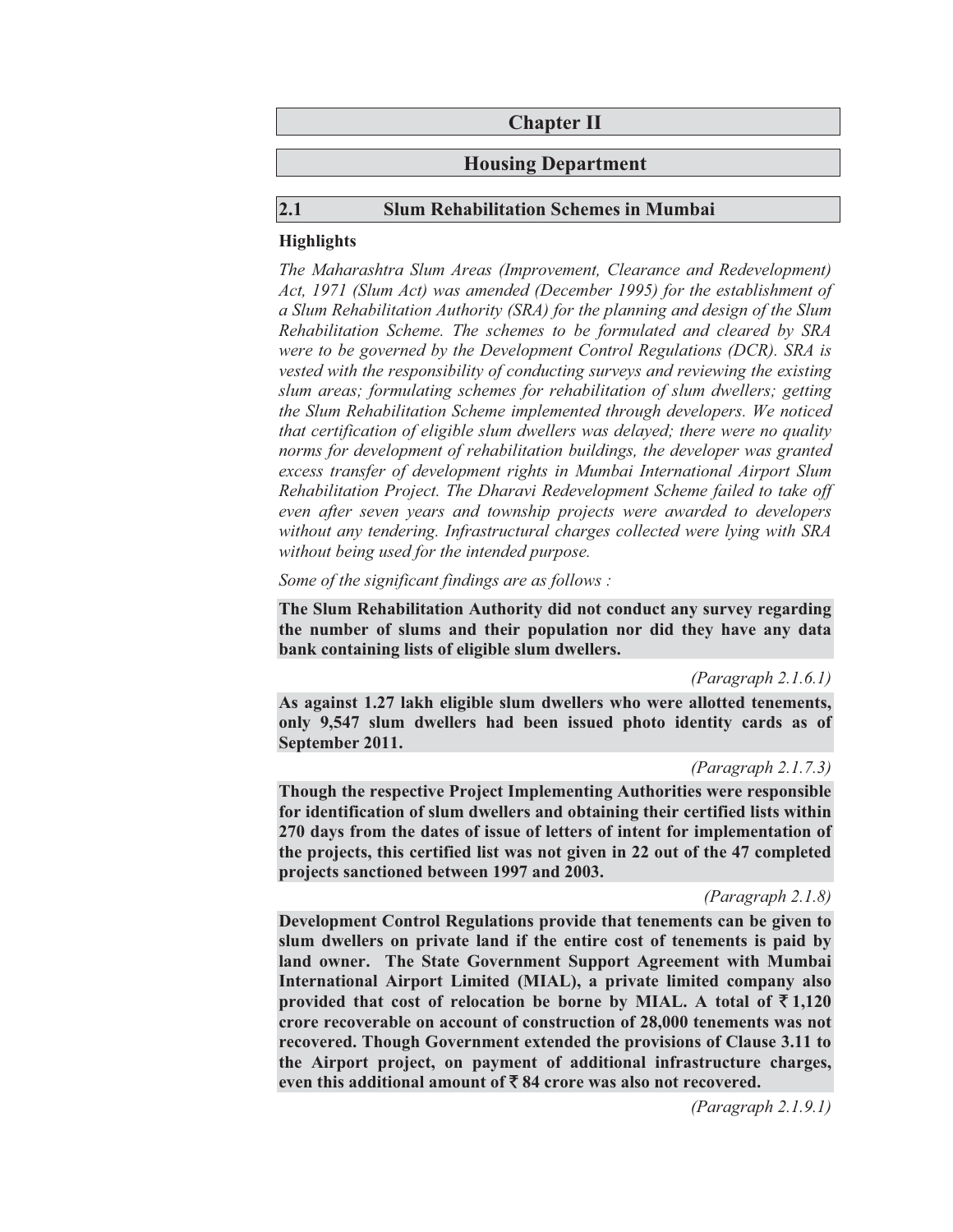**MIAL awarded the work of slum rehabilitation on airport land to a developer. The developer was granted excess Transferable Development Rights of**  $\bar{\xi}$  **187.17 crore on account of inclusion of lifts, common spaces like staircase areas** *etc***., in the rehabilitation component. Further, excess land Transferable Development Rights for measuring 42314.97 sq m in**  three projects amounting to  $\bar{\xi}$  48.66 crore were provided to the developer.

#### *(Paragraphs 2.1.9.3 and 2.1.9.7)*

There was short recovery of  $\bar{\tau}$  133.54 crore towards infrastructural **charges from the developer of the Mumbai International Airport Slum Rehabilitation Scheme due to incorrect application of rates.** 

#### *(Paragraph 2.1.9.8)*

**Though the Dharavi Redevelopment Project was sanctioned in 2004, it failed to take off even as of September 2011. The appointment of the consultant for the project was done without a transparent bidding process; the survey for identification of eligible slum dwellers was incomplete; the minimum premium to be received from the successful developers was not fixed and global bids called for the project were subsequently cancelled.** 

#### *(Paragraph 2.1.10.1)*

**We noticed that** ` **78.89 crore recovered from 1996 onwards towards infrastructure charges were lying with the Slum Rehabilitation Authority as of August 2011 without being used for the inteded purpose.** 

*(Paragraph 2.1.11)* 

# **2.1.1 Introduction**

Mumbai is the capital city of the State of Maharashtra and is also referred to as the 'financial capital' of India. However, this city also harbours a large number of slum-dwellers. The influx of people from rural areas of Maharashtra as well as from other parts of the country, coupled with acute shortage of affordable housing, has resulted in the phenomenal growth of slums in Mumbai. As on 1 January 1995, there were 8.05 lakh slum-dwellings consisting of 40 lakh slum-dwellers in the Greater Mumbai area. Faced with a problem of fast-growing slum-dwellings in Mumbai, a Slum Rehabilitation Authority (SRA) was established in December 1995, in pursuance of Section 3 A of the Maharashtra Slum Areas (Improvement, Clearance and Redevelopment) Act,  $1971<sup>1</sup>$  to tackle the problem. SRA was to rehabilitate slum-dwellers whose names appeared in the electoral roll as on 1 January 1995. Slums which came up after 1 January 1995 were to be removed as per the Act. In respect of selected vital public projects<sup>2</sup>, the cut-off date for slumdwellers to be eligible for the scheme was extended to 1 January 2000.

<sup>1</sup> The Maharashtra Slum Areas (Improvement, Clearance and Redevelopment) Act, 1971 has been refered to as the Slum Act in this report.

This was done in respect of the Dharavi Redevelopment Project, the Mithi River development project *etc*. The issue of extending the cut-off date to all the schemes in SRS was pending before Supreme Court (October 2011).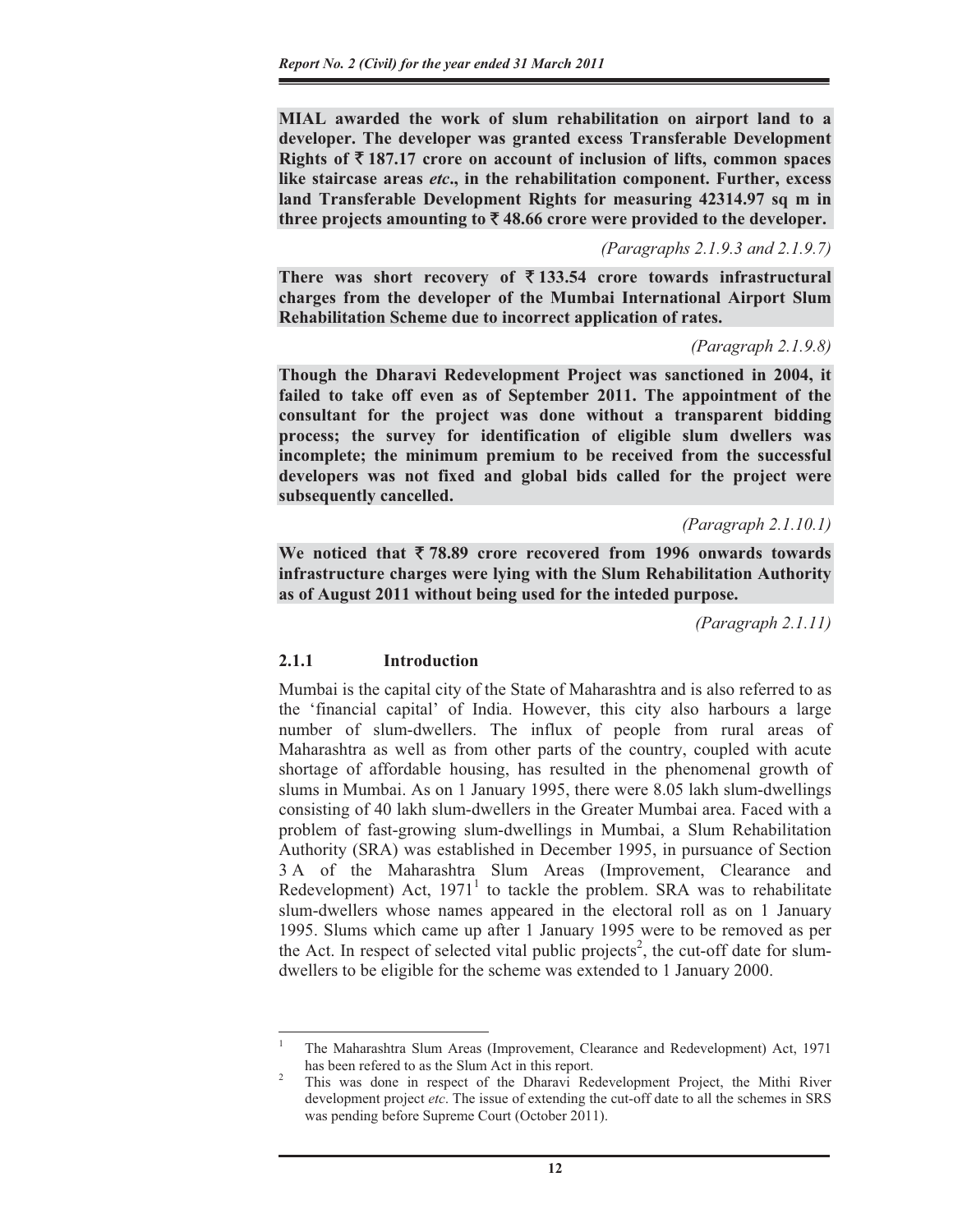A self-contained tenement having a carpet area of 20.90 sq m *i.e*. 225 sq ft (raised to 269 sq ft from April 2008) was to be provided free of cost to each slum family. This was to be achieved through a mechanism of involving developers by providing them incentives for construction of rehabilitation tenements without putting any burden on the exchequer. Under this mechanism, SRA was to design Slum Rehabilitation Schemes (SRS) under the Slum Act and the Development Control Regulations<sup>3</sup> (DCR) of Greater Mumbai for rehabilitation of the slum-dwellers. An incentive Floor Space Index  $(FSI)^4$  was provided to developers, in lieu of the rehabilitation tenements constructed on the identified land, through which they could construct buildings for sale in the open market to recover the cost of rehabilitation. As of July 2011, SRA had given approval to 1529 schemes under four categories, *viz*: (i) 1403 in-situ schemes under DCR 33(10), (ii) 47 schemes for rehabilitation of project-affected persons (PAPs) under Clause 3.11 of DCR 33 (10), (iii) 79 schemes for permanent transit camps under DCR 33 (14) and (iv) Special Township Projects  $(STPs)^5$ . Six STPs were under the Public Private Partnership (PPP) mode, being implemented under SRA and one was under the Dharavi Redevelopment Project (DRP), implemented by the Government. The salient features of the above four categories of schemes are given in **Appendix 2.1.1**. As of July 2011, 1.27 lakh slum rehabilitation tenements had been completed $6$  and  $6.35$  lakh slum-dwellers had been rehabilitated. The deficiencies noticed during performance audit of the implementation of the SRSs are discussed in detail in the succeeding paragraphs:

# **2.1.2 Organisational set-up**

SRA, headed by the Chief Minister under the Slum Act, monitors the overall implementation of the schemes. The Ministers for Housing and Urban Development, the Chief Secretary, the Mumbai Municipal Commissioner and Principal Secretaries of the Housing, Urban Development and Law and Judiciary departments and the Chief Executive Officer (CEO) of SRA are the members of the Authority. The CEO is the executive head of SRA. Besides, there is one Officer on Special Duty (OSD) exclusively for the Dharavi Redevelopment Project (DRP). Details of the administrative set-up of SRA and DRP are given in **Appendix 2.1.2**.

#### **2.1.3 Audit objectives**

The audit objectives for the performance audit of the implementation of Slum Rehabilitation schemes were to assess whether:

the planning process for identification of specific areas as slum areas as well as identification of beneficiaries was efficient;

<sup>3</sup> The comprehensive guidelines under which constructions and developments were to be planned and executed in the city of Greater Mumbai. 4

The ratio of the total built-up area allowed to be constructed on the plot to the plot area

<sup>5</sup> In July 2007, the Government in its Housing Policy announced the intention to implement the Special Township Projects (STPs) scheme for rehabilitation of slum-dwellers in a larger area. The STPs included the Dharavi Redevelopment Project (DRP) and projects taken up through the public-private partnership mode.

 <sup>70,994</sup> under 33(10), 55,568 under 3(11) and 782 under 33(14)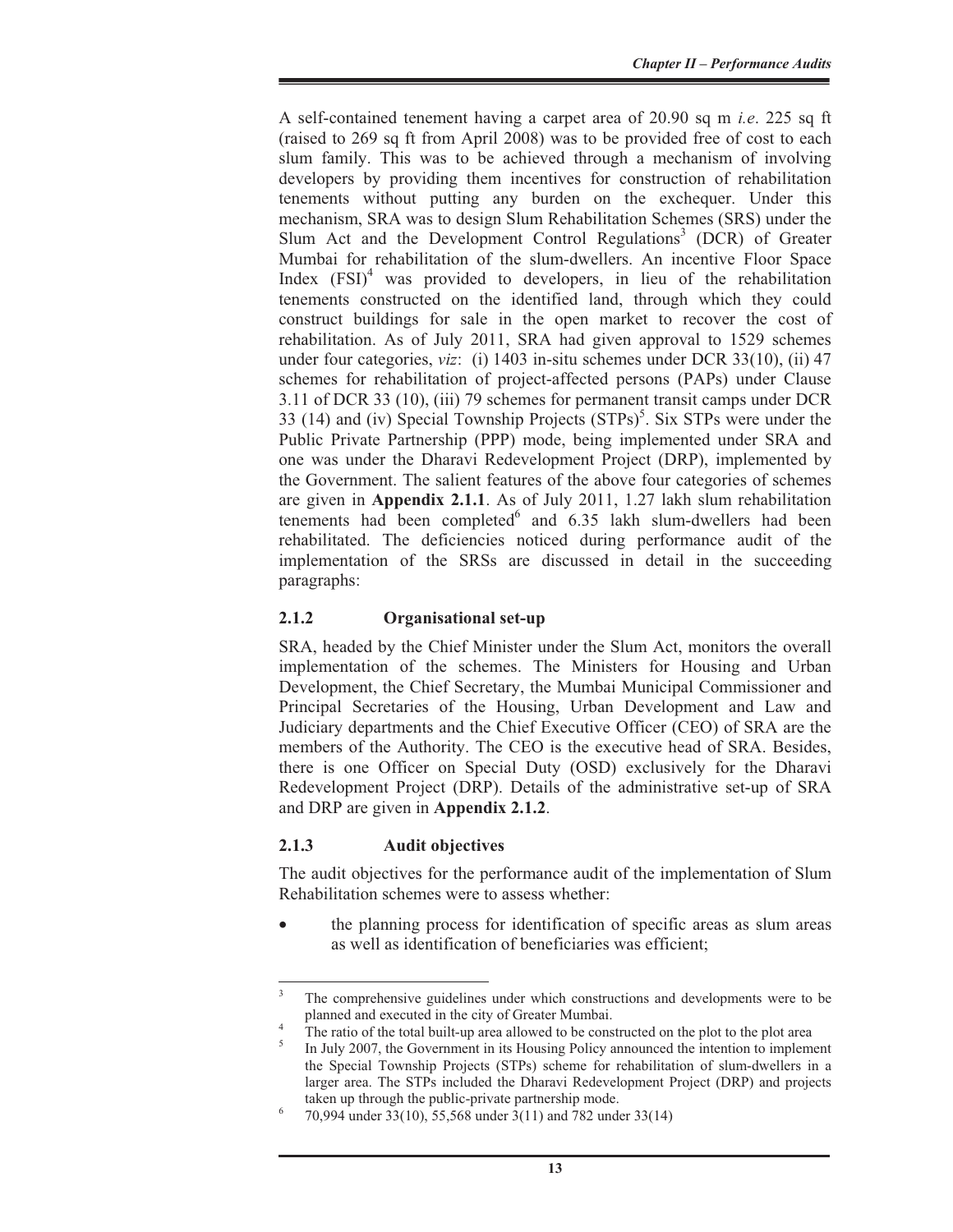- the slum rehabilitation schemes were being sanctioned as per the Development Control Regulations;
- the schemes were being implemented as envisaged in the Slum Act;
- the financial management was efficient and effective and
- effective monitoring, evaluation and control mechanisms for implementation of the schemes were in place.

#### **2.1.4 Audit criteria**

The audit criteria adopted for the performance audit were:

- Report of the Study Group appointed by the Government of Maharashtra for the rehabilitation of slum and hutment dwellers through reconstruction (Afzulpurkar Committee Report);
- The Maharashtra Slum Areas (Improvement, Clearance and Redevelopment) Act, 1971;
- Development Control Regulations for Greater Mumbai, 1991;
- Guidelines for implementation of Slum Rehabilitation schemes in Greater Mumbai and
- Resolutions of SRA and minutes of the meetings of the Committee for the Dharavi Redevelopment Project together with the Government orders and circulars issued by the Authority.

# **2.1.5 Scope and methodology of audit**

The audit was conducted during February to July 2011, covering the period 2005-11. For this purpose, records in the offices of the Housing Department, the CEO, SRA and the OSD, DRP were test-checked. Seventy one schemes involving  $79,749$  tenements<sup>7</sup> were selected randomly and test-checked. Of the sample selected, 58 schemes were under DCR 33 (10); eight schemes were under DCR 33 (10) Clause 3.11 and five schemes were under DCR 33 (14). In addition, all the seven STP projects were also selected for the purpose of this performance audit.

An entry conference was held on 2 May 2011, with the Principal Secretary, Housing Department, wherein the audit objectives and the audit criteria adopted for the performance audit were discussed. The exit conference was held on 15 October 2011 with the Principal Secretary, Housing Department, who accepted most of the audit observations. The replies of SRA and the department have been incorporated in the performance audit report.

# **Audit findings**

Findings of the performance audit of Slum Rehabilitation schemes in Mumbai are discussed below:

<sup>7</sup> Sample worked out to 40.57 *per cent* of the total number of tenements for which Commencement Certificates are issued (Sample Space).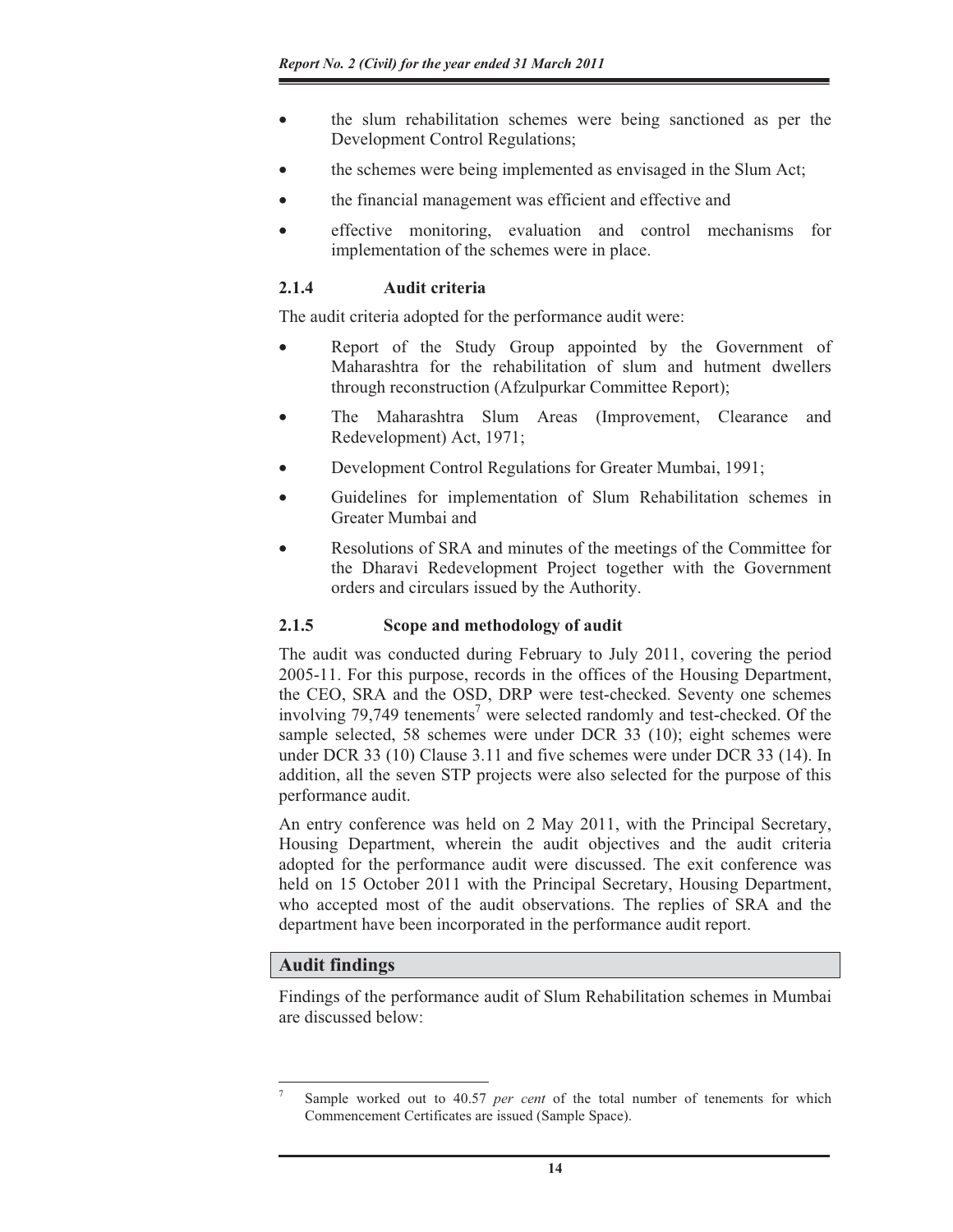# **2.1.6 Planning**

Planning is essential for identification of eligible and ineligible slum-dwellers. The following deficiencies were noticed in the planning process.

#### **2.1.6.1 Inadequate data regarding slums**

Sub-section 3(a) below Section 3 A of the Slum Act prescribed that SRA was to survey and review the existing position regarding slum areas before sanctioning the schemes. However, it sanctioned schemes based on proposals received from developers. A slum rehabilitation proposal was to be submitted by a developer along with information in three Annexures, *viz,* land details (Annexure- I), a certified list of eligible and ineligible slum-dwellers (Annexure- II) and information on the financial details to assess the capability of the developer to execute the SRS (Annexure- III). On acceptance of the proposal, Annexures I, II and III were to be scrutinized by the Engineering, Eligibility Certification and Accounts and Finance wings of SRA respectively.

Annexure II attached to the proposals contained a list of eligible and ineligible slum-dwellers certified by the competent authorities<sup>8</sup>. This was decided by the competent authority as envisaged in Section 3 of the Slum Act. We noticed that SRA had not conducted any survey regarding the number of slums and their population (August 2011). Considering the fact that there were lots of complaints about the list of eligible slum-dwellers, SRA should have prepared a master list of beneficiaries at the initial stages itself. A survey of slum areas would have resulted in baseline data about slum areas (population and structure) to facilitate better planning of SRS and rational use of resources (land and FSI). Surveys would also have resulted in identification of large contiguous slum areas for development on a township model. This would have also provided an assessment of slums on high value land and other non-viable area and better linking of such schemes.

# **Implementation of schemes for rehabilitation of slums**

As stated earlier, SRA examines and clears proposals for rehabilitation of slum-dwellers under four schemes as per the DCRs for Greater Mumbai, 1991 and the Slum Act *viz*., (i) Rehabilitation of slum-dwellers at the same site *i.e*. in-situ schemes under Regulation 33 (10), (ii) Rehabilitation of PAPs on another unencumbered land under Clause 3.11 of Appendix IV below Regulation 33(10) by granting an additional benefit in the form of land transferable development rights  $(TDR)^9$  to the developers for rehabilitating PAPs on their own land, (iii) Provision of transit camp tenements under Regulation 33(14) of DCR and (iv) STPs under Section 3(K) of the Slum Act. All these schemes are based on the incentive floor space index<sup>10</sup> concept *i.e.* 

**SRA did not conduct any survey regarding the number of slums and their population.** 

<sup>8</sup> The Chief Officer, Mumbai Board, a constituent Board of Maharashtra Housing and Area Development Authority (MHADA), the Additional Collector (Encroachment) Mumbai and all Ward Officers of Municipal Corporation of Greater Mumbai (MCGM) are the general competent authorities defined under the Slum Act. In addition, the Government appoints project specific competent authorities like the Director, Sanjay Gandhi National Park.

 $\frac{9}{10}$  TDR is the FSI which can be used on some other plots.

<sup>10</sup> FSI- is the ratio of the total built-up area allowed to be constructed on the plot to the plot area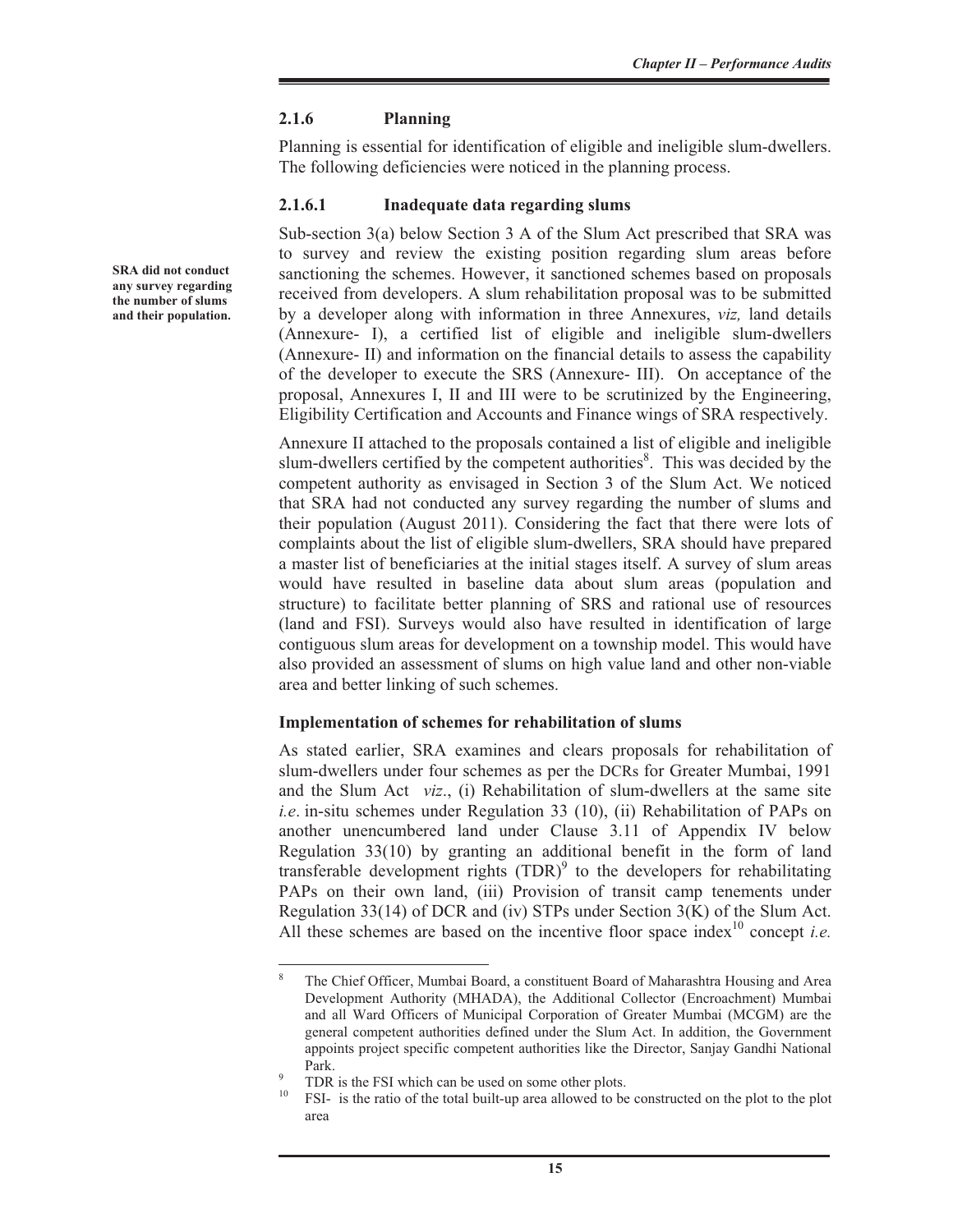the developers are eligible for FSI in lieu of the rehabilitation tenements constructed and handed over to SRA free of cost, through which they can construct free sale buildings and utilize these sales for cost recovery. An analysis of the records relating to the implementation of the schemes revealed the following:

# **2.1.7 Rehabilitation under in-situ scheme as per DCR 33(10)**

As stated in paragraph 2.1.6.1, under this scheme, 70 *per cent* or more of the eligible slum-dwellers, who agree to join the scheme, form a co-operative society (society) and after negotiating with the developers, request SRA to entrust the development to a developer of their choice. The developers are required to provide transit accommodation to each beneficiary till the completion of the rehabilitation component of the project. As stated above, the developers are allowed free sale components to compensate the cost of rehabilitation. Letters of Intent (LOI) are issued to the developers. This is the first stage of the slum rehabilitation scheme, wherein SRA approves in principle, the proposal of the developers after verification of documents submitted by them in Annexures- I, II and III. Commencement certificates are issued thereafter to enable the developers to commence the construction. Occupation certificates are granted after completion of the building, *i.e.* after they are found fit for residence.

There were 1,403 approved projects under in-situ schemes involving 3.51 lakh tenements as of July, 2011. Of these, 58 projects involving 9320 tenements were test-checked, which revealed the following :

# **2.1.7.1 Non-evaluation of developers**

SRA had ordered (April 1997) that before the projects were approved, the criteria for eligibility of developers should be decided on the basis of the works executed by them around Mumbai and the technical persons and the machinery available with them. As per this order, developers must have executed in the last five years, buildings on areas which were at least 25 *per cent* of the built-up area of the project to be executed by them. SRA reviewed (August 1997) the position and concluded that many of the developers could not qualify as they did not possess the financial capability to execute the schemes though they possessed the solvency of the amount prescribed which at maximum amounted to  $\overline{\xi}$  30 lakh only. Accordingly, SRA revised (November 1997) the criteria and prescribed information to be filled in an Annexure III to assess the financial capability of the developers which were to include information on audited statements of accounts for the last three years, details of funds required for rehabilitation buildings, proof of availability of funds to invest *etc*. We noticed that the provisions for evaluation of technical capability of developers enunciated in the April 1997 circular issued by SRA were not followed at all. The draft Housing Policy of the State Government (November 2006) proposed credit ratings of builders and developers of SRS through agencies such as CRISIL and  $ICRA<sup>11</sup>$ . In the interim *i.e.* between the period of draft policy and its adoption in July 2007, SRA introduced a system of obtaining bank guarantees from developers for an amount equal to 20 *per*

<sup>&</sup>lt;sup>11</sup> CRISIL and ICRA are credit rating agencies.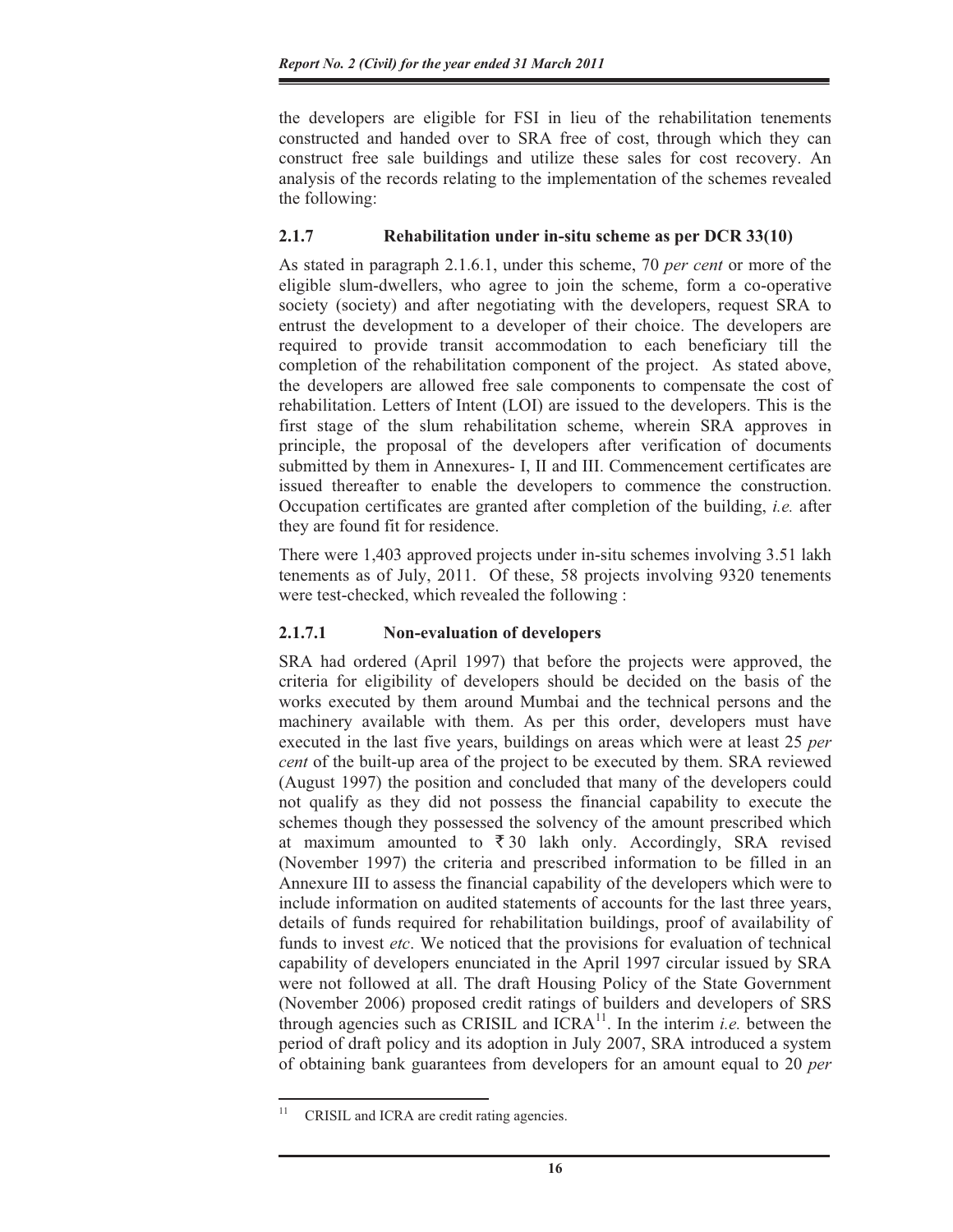*cent* of the project cost. We noticed that even after introduction of the housing policy in July 2007, SRA did not insist upon credit ratings for developers and continued the earlier procedure of obtaining bank guarantees from them.

In reply to audit query, the Secretary, SRA stated (August 2011) that since the procedure for credit rating of developers had not been finalized by the Government, it was not implemented.

The reply is not acceptable as SRS was a developer-driven scheme and it was necessary to follow the guidelines mentioned in the housing policy. Moreover, SRA also did not send any proposal to the Government to evaluate developers on the basis of credit rating in the light of the housing policy.

# **2.1.7.2 Delay in occupation and time overrun of SRSs**

We noticed that commencement certificates  $(CCs)^{12}$  in respect of 277 projects were granted prior to 2005, but occupation certificates  $(OCs)^{13}$  in respect of these projects were still pending. SRA attributed (August 2011) the delay in completion of the projects to litigations, pendency of no-objection certificates, change of developers, re-verification of eligible beneficiaries *etc*. It was noticed that though a period of three years was stipulated in the agreements between the societies and developers, this time schedule was not adhered to in any of the projects. SRA had not laid down norms for minimising time overruns and consequential penalties for delays on the part of the developers. Though SRA was not directly responsible for the delays in completion, the fact remained that the slum-dwellers were affected due to the delays which showed the lack of control of SRA over the developers.

In the exit conference (October 2011), while accepting the audit observations, the Principal Secretary, Housing, directed SRA to have a realistic time-frame for completion of projects which should be mentioned in the Letter of Intent  $(LOI)<sup>14</sup>$  conditions to avoid time overrun of SRSs.

# **2.1.7.3 Issue of photo identity cards**

As per Section 3 (E) of the Slum Act, tenements allotted to slum-dwellers are not allowed to be transferred for the first 10 years from the date of allotment. Further, as per Clause 1.9 of Regulation 33(10) of DCR, SRA is required to issue photo ID cards to the eligible slum-dwellers after allotment of rehabilitated tenements. SRA outsourced this work to a private agency initially in October 2003 *i.e.* seven years after the inception of SRA. The agency could complete issuance of only 7000 out of 20000 cards to be issued within the stipulated period of six months and was not ready to continue with the work. The reason for discontinuance as noticed from the notings of the Assistant Town Planner of SRA was mainly non-cooperation from beneficiaries and non-finalisation of a list of the allottees (certified slum-dwellers) by the

**The period of three years stipulated in the agreement between the Societies and developers was not adhered to in any of the projects.** 

**The system to ensure restrictions for transfer of tenements as enunciated under Section 3 E of Slum Act was not effective due to poor progress in issuance of photo ID cards to the rehabilitated slumdwellers.** 

<sup>&</sup>lt;sup>12</sup> Commencement Certificate (CC) is issued by the planning authority for starting a construction work. 13 Occupation Certificate (OC) is issued by the planning authority consequent to completion

of the construction work and the structure being fit for occupation. 14 Letter of Intent (LOI) is the first stage of a slum rehabilitation scheme wherein SRA

approves in principle the proposal of the developer after verification of documents submitted by him in Annexures- I, II and III.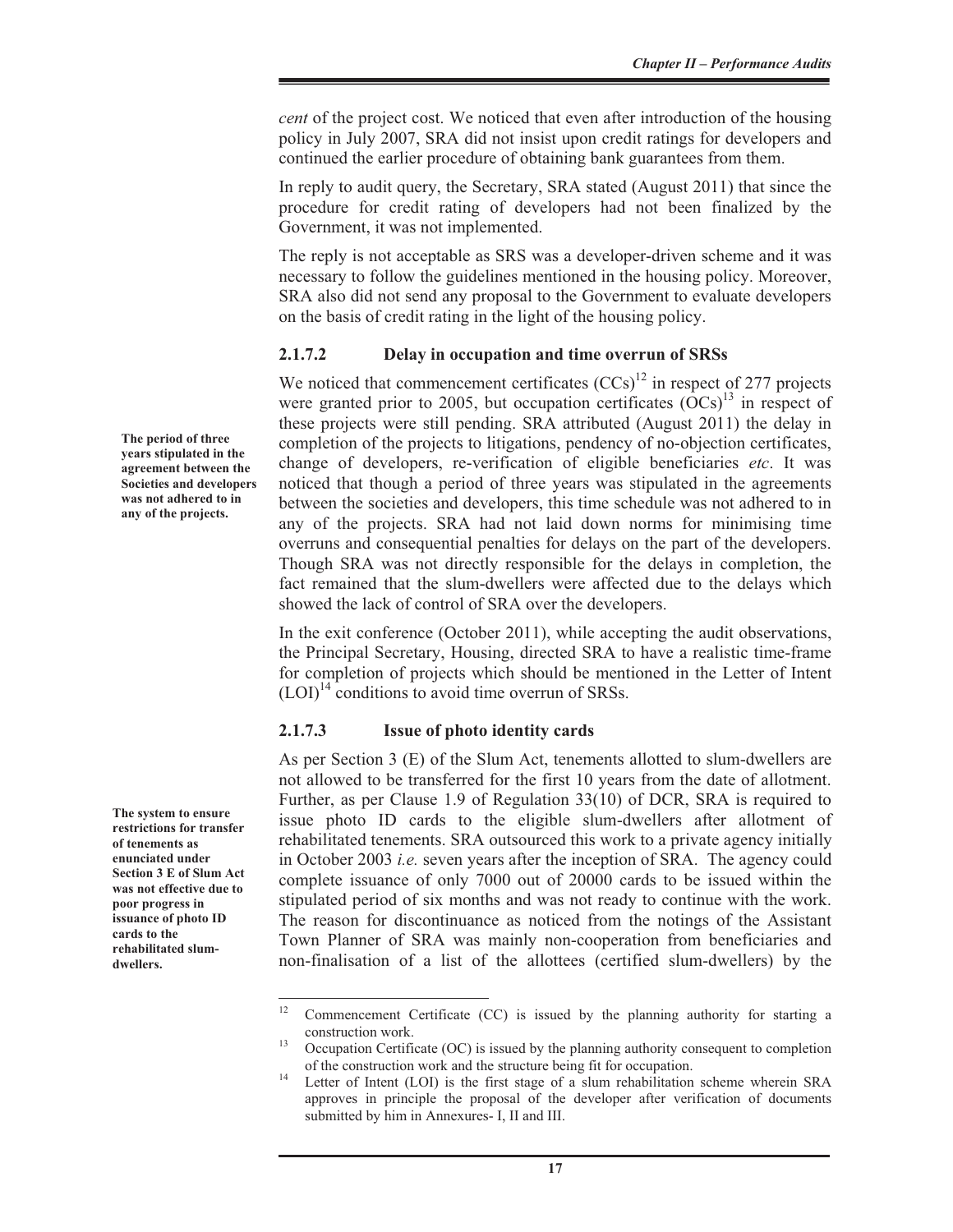Engineering wing of SRA. SRA had not taken any action to ensure completion of this work between 2005 and 2009. This work was allotted to another agency<sup>15</sup>, in September 2009 without indicating the period of completion of the work. The criteria for selecting the agency were also not mentioned. We noticed that the new agency had issued only 3876 ID cards (between September 2009 and September 2011) to the rehabilitated slumdwellers. As against 1.27 lakh of slum-dwellers to whom tenements were allotted, only 9,547 slum-dwellers had been issued photo ID cards till September 2011. We noticed that this work covered only in-situ schemes and no decision to issue cards to rehabilitated PAPs was taken (October 2011). This would result in non-identification of beneficiaries *i.e*. rehabilitated slumdwellers who actually occupied the rehabilitation tenements. Thus, the system to ensure restrictions for transfer of tenements as enunciated under Section 3 (E) of the Slum Act was not effective.

# **2.1.7.4 Unauthorized Occupancy**

Clause 3.12 of Appendix IV of DCR 33(10) required a minimum prescribed density of 500 tenements per hectare in the rehabilitation component. If the certified number of tenements for slum-dwellers in a project being executed by a developer fell short of the prescribed limit of 500 tenements per hectare, the shortfall was to be added to the project and was to be utilised for accommodating pavement dwellers. The tenements so constructed were to be handed over to Municipal Corporation of Greater Mumbai (MCGM) which was responsible for accommodating pavement-dwellers. We noticed that in respect of 20 projects of SRS (**Appendix 2.1.3**), wherein additional tenements had been constructed, these tenements were not handed over to MCGM and 318 tenements were occupied by ineligible persons who were not covered under these schemes. No action to evict these persons was taken (August 2011).

We further noticed that in 10 SRS projects (432 tenements), the original certified eligible slum-dweller was not present and the Deputy Collector, SRA initiated eviction proceedings against the unauthorised occupants during the period April 2009 to June 2011 (**Appendix 2.1.4**). The report on the final evictions in these cases was awaited (October 2011).

An instance of unauthorized occupancy was noticed in a Clause 3.11 scheme where slum-dwellers were relocated from the Sanjay Gandhi National Park (SGNP), Borivili to Chandivili in Powai. An inspection carried out by the Director, SGNP, Borivali (competent authority) of the 3,198 rehabilitation tenements of the first phase of the project found that 531 tenements were locked, 329 tenements sublet, 48 tenements being used for commercial purposes and 34 tenements sold. In reply to audit query, SRA stated (August 2011) that the sold tenements were taken over by the SGNP and six criminal cases were initiated.

# **2.1.8 Rehabilitation of project-affected persons**

The rehabilitation of the PAP scheme was meant for slum-dwellers whose rehabilitation was not possible due to physical constraints *viz*., slums on

<sup>&</sup>lt;sup>15</sup> Shradha Saburi, Bandra(E)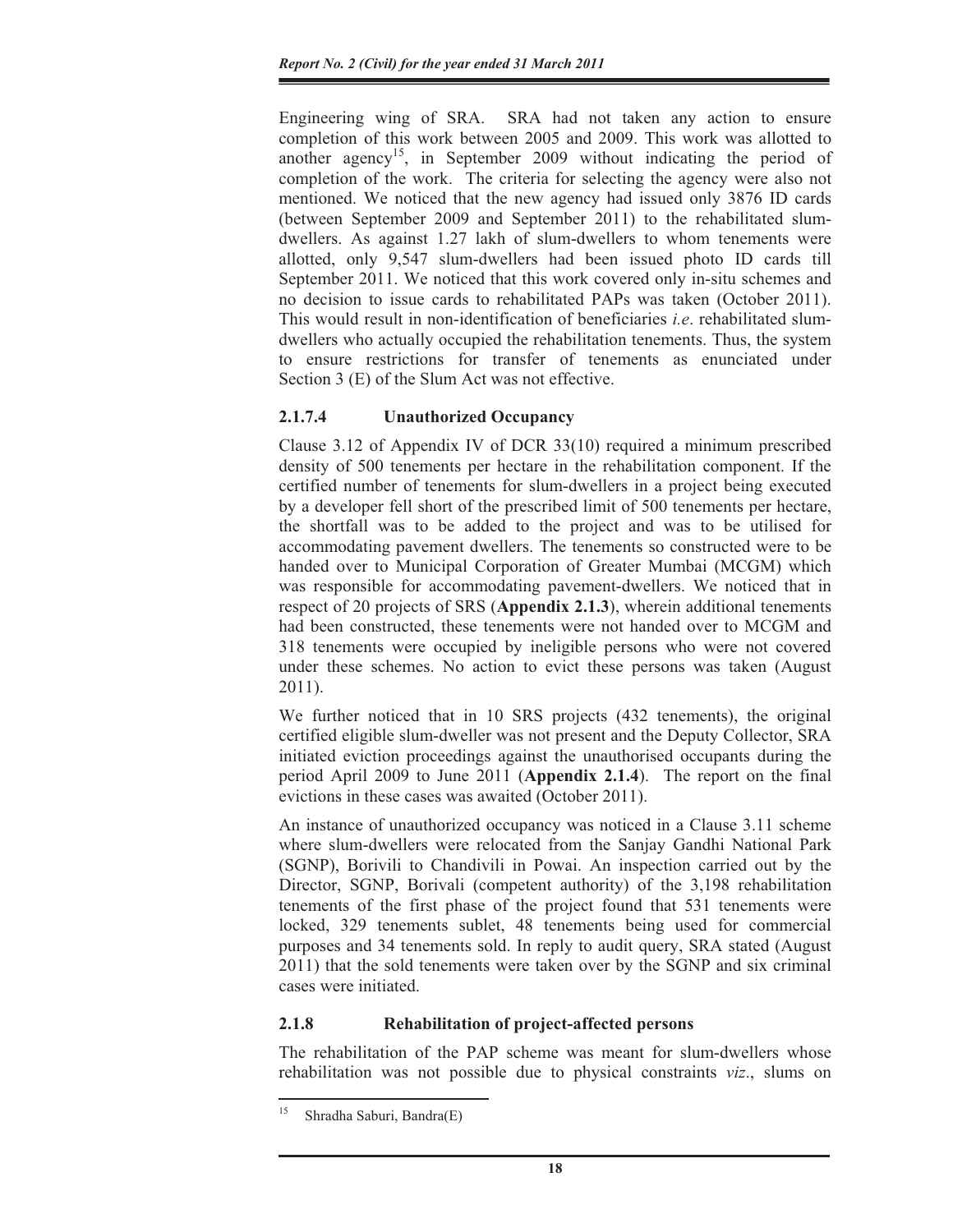pavements, pipelines, on lands required for infrastructural projects such as roads, railways and airports, being implemented by project implementing authorities (PIA) such as the MCGM, Mumbai Metropolitan Region Development Authority (MMRDA), Public Works Department (PWD) and the SGNP.

As per Clause 3.11 of Appendix IV under Regulation 33(10) of DCR, proposals are to be approved for unencumbered plots (plots free of any construction) and tenements constructed by developers on these plots are required to be transferred to SRA or the PIA which is responsible for identification of slum-dwellers and obtaining certified lists of eligible beneficiaries from the competent authorities. There are two components for compensating developers for investments made in the rehabilitation project *viz.* land Transferable Development Rights (TDR) and construction TDR. The component of land TDR is a form of compensation for land brought by the developer for rehabilitating the eligible slum-dwellers. Construction TDR is allowed at 1.33 times of the built-up area constructed for rehabilitation of slum-dwellers.

Under this scheme, 47 projects (**Appendix 2.1.5**) were sanctioned between 1997 and 2011. Out of 85,626 tenements taken up for construction, only 55,568 tenements were completed (July 2011). A test-check revealed that beneficiaries under the scheme were not identified is discussed below. In addition observation regarding sanction of Mumbai International Airport Slum Rehabilitation project under Clause 3.11 is also discussed.

#### x **Non-identification of beneficiaries**

As per condition 2 of Clause 3.11 of Appendix IV of DCR 33(10), slums obstructing vital projects on land belonging to the Government or a public authority are cleared by offering tenements to slum-dwellers on alternate land provided by developers. The project implementing authority (PIA) as explained in paragraph 2.1.8 above, had to identify the slum-dwellers within 270 days from the date of issue of the letter of intent (LOI) by SRA. The respective PIAs were responsible for identification of slum-dwellers and obtaining certified lists of eligible beneficiaries from competent authorities<sup>16</sup>.

We found that 22 projects (**Appendix 2.1.5**), sanctioned between 1997 and 2003, involving 38,832 PAP tenements, were completed and handed over by developers to PIAs and in turn, the developers were sanctioned land and construction TDR. However, the certified lists of eligible beneficiaries in Annexure-II were not submitted by the PIAs. SRA also did not ensure compliance of this condition to ensure that the PIAs were provided the list of beneficiaries before release of TDRs to developers.

At the exit conference (October 2011), the audit observation was accepted by the Principal Secretary, Housing who told SRA that the DCR provision was required to be adhered to and that the release of TDR to the developers could have been held back as a means to ensure that certified lists of Annexure-II were submitted by the PIAs.

**Certifi ed lists of eligible beneficiaries in Annexure-II were not submitted by the Project Implementing Agencies**

<sup>16</sup> As mentioned earlier vide footnote 8 under paragraph 2.1.6.1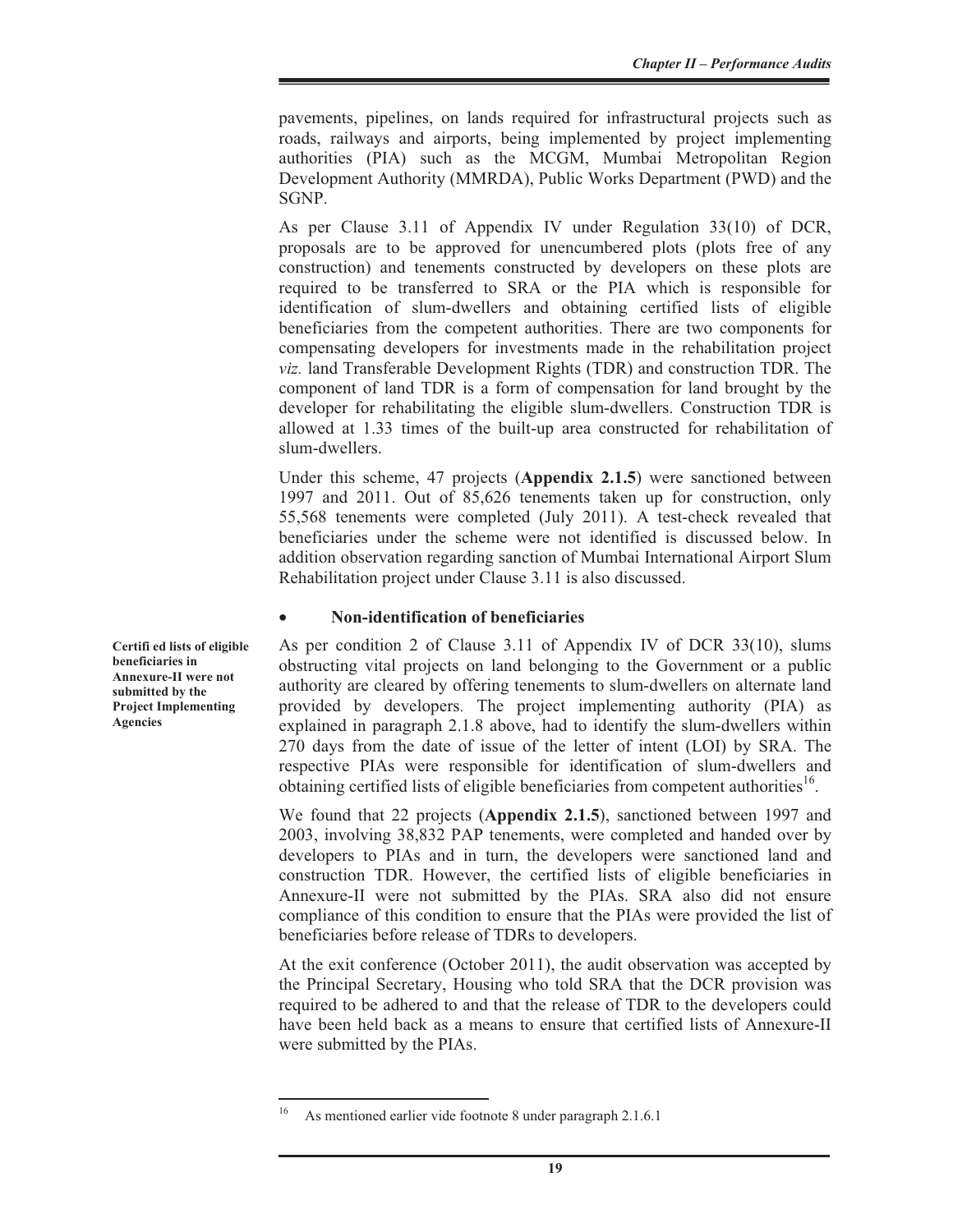#### **2.1.9 Airport slum rehabilitation under Mumbai International Airport Slum Rehabilitation Project**

The Airports Authority of India (AAI) granted (April 2006) exclusive rights on 276.46 acres of airport land, encroached by slums and hindering the development of the airport, to Mumbai International Airport Limited  $(MIAL)^{17}$  a private limited company incorporated under the Companies Act, 1956. In March 2007, the Urban Development Department, by an amendment to the DCR, allowed inclusion of rehabilitation of airport slums through schemes under Clause 3.11 of DCR 33 (10) where encumbered land is vacated for execution of vital projects and slum-dwellers are rehabilitated on alternate land. This was to be implemented by SRA.

MIAL awarded (October 2007) the work of slum rehabilitation on airport land to the Housing Development and Infrastructure Limited (HDIL), a developer, for completion in two phases. The developer was required to complete the rehabilitation on alternate land and evict the slum-dwellers from airport land measuring 157.93 acres in the first phase and 118.53 acres in the second phase. Accordingly, seven projects **(Appendix 2.1.6)** involving 28000 tenements were proposed in the first phase under Clause 3.11 of DCR 33(10). We noticed that undue benefits were extended to the developers in the following cases:

# **2.1.9.1 Non-recovery of cost of rehabilitation**

Clause 3.11 of the DCR applies to public land only and does not cover slum rehabilitation on private land, which can be covered only under Clause 3.11 (3) I of Appendix IV, read with Regulation 33 (10) of the DCR. These state that tenements can be given to slum-dwellers on private land if the entire cost of the tenements is paid by the landowner. The State Government Support Agreement<sup>18</sup> of April 2006 between the Government and MIAL stipulated that the cost of relocation was to be borne by MIAL. Further, an agreement of July 2006 between MIAL and MMRDA to free slum-encumbered land in Mumbai Airport also provided that the entire project cost and incidental expenditure should be borne by MIAL. The Housing Department's resolution of May 2007 also mentioned that it was MIAL's responsibility to rehabilitate the slumdwellers on airport land.

It was, however, noticed in audit that no recovery was proposed to be made by SRA from MIAL while approving the Slum Rehabilitation schemes for the Mumbai International Airport Slum Rehabilitation Project (Airport Project). On a conservative estimate of  $\bar{\tau}$  four lakh (as determined by the Housing Department in November 2010) per rehabilitation tenement, a total of  $\bar{\tau}$  1120 crore was recoverable from MIAL, which was not recovered from them (October 2011).

<sup>17</sup> MIAL is a joint venture company consisting of GVK consortium which held 74 *per cent* and Airports Authority of India which held 26 *per cent* equity. MIAL is lessee of airport

land for 30 years<br><sup>18</sup> Due to the privatization of Mumbai International Airport, the new joint venture company, MIAL, who was to maintain the airport entered into support agreements with GOI and the State Government. The State support agreement was for providing security, infrastructure like land, water, electricity roads *etc*. Co-operation in clearance of slum encroachment of the airport land was one of the components of the State support agreement.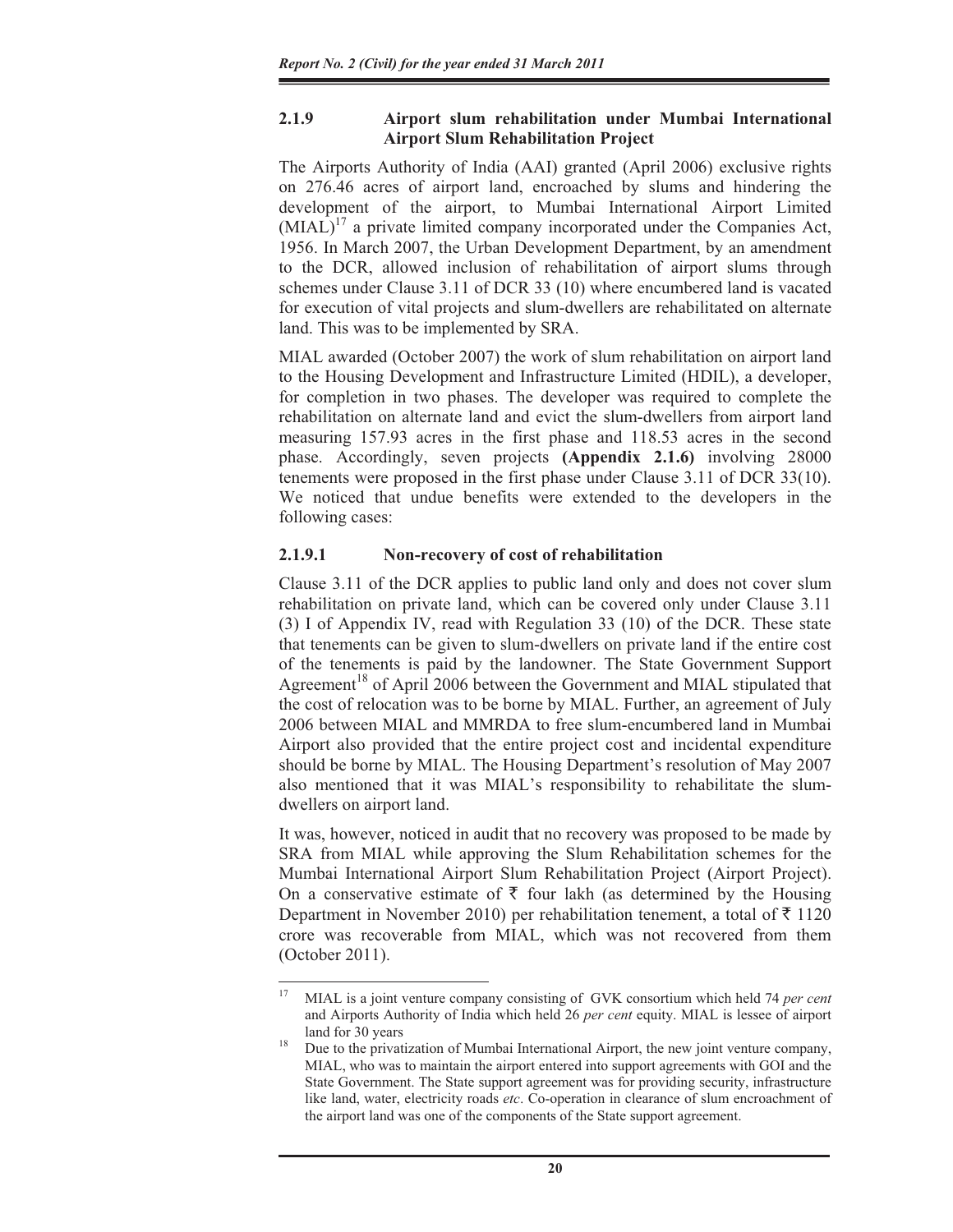Instead of recovering this amount, Regulation 3.11 of the DCR itself was amended by the State Government in March 2007. On 29 March 2007, the Government issued a directive to MCGM to modify Clause 3.11 of Appendix IV. On the request of MIAL, the Government extended (30 March 2007) the provisions of Clause 3.11 to MIAL for the airport project on payment of additional infrastructural charges. The additional infrastructural charges were to be collected from the developer for the rehabilitation component only and at double the rate of normal infrastructural charges, subject to a maximum of  $\bar{\xi}$  30,000 per tenement. We noticed that the same was not being recovered in addition to the normal charges. In Phase-I of the Airport project, approximately 28,000 tenements were to be constructed and hence, a minimum additional infrastructural charge amounting to  $\bar{\xi}$  84 crore was recoverable from the MIAL in addition to the normal infrastructural charges. This was not recovered.

In reply, the Secretary, SRA stated (October 2011) that the provisions of Clause 3.11 had been extended to SRA's schemes for the airport project with a condition to pay double the infrastructural charges over and above the normal infrastructural charges, subject to a maximum limit of  $\bar{\tau}$  30,000 per tenement and that the same had been recovered from the developer.

The reply is not acceptable as normal infrastructural charges as per provisions of the DCR were recovered and not the additional infrastructural charges as mentioned in the order of 30 March 2007. During the exit conference (October 2011) CEO/SRA agreed to examine the matter again and refer the matter to the Government for guidance.

# **2.1.9.2 Squeezing of space**

As per the provisions of the DCR (mentioned in table below), open spaces and recreation grounds have to be provided while developing vacant plots. Overcrowding, high density, lack of open spaces and resulting unhygienic conditions are the prominent feature of all slums. Hence, provision for adequate open spaces should have been made. However, it was seen that in all the SRSs approved for the airport project, considerable relaxations in providing for open spaces were approved by SRA as shown in **Table 1**.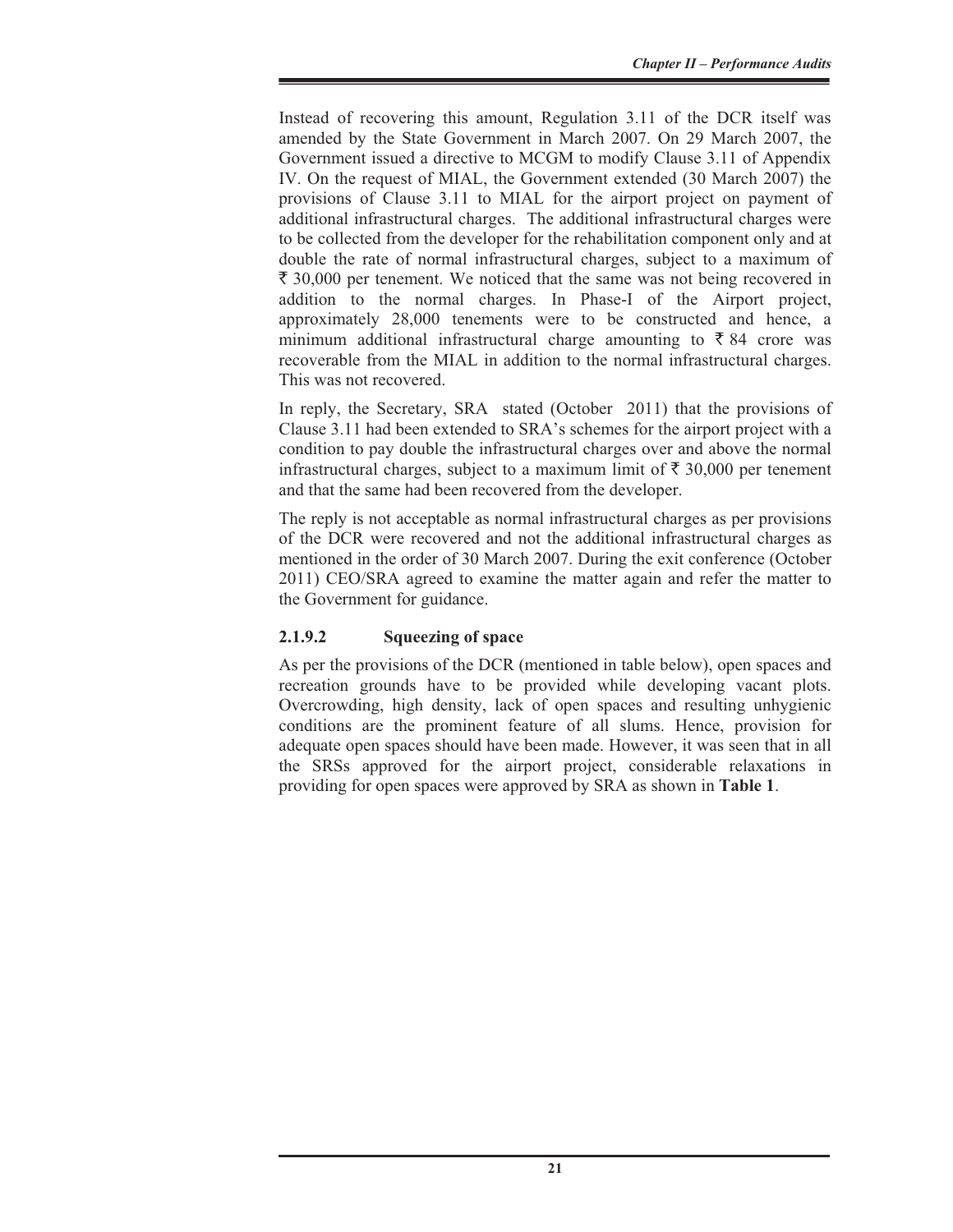| <b>RG</b> as per DCR<br>Scheme/<br>Date of approval of<br>$(23)$ for plots ><br>relaxation<br>$10,000$ sq m<br>(per cent) |                             | <b>RG</b> as per<br><b>Amenity open</b><br>$DCR(23)$ for<br>space in $plot$<br>plots <<br>two hectare<br>$10,000$ sq m<br>DCR 56(3) (c)<br><b>&amp; DCR 56</b><br>(per cent)<br>$(4)(c)^{19}$ |                  | <b>Additional open</b><br>space with length of<br>building $>40m$<br>(per cent) |  |  |  |  |
|---------------------------------------------------------------------------------------------------------------------------|-----------------------------|-----------------------------------------------------------------------------------------------------------------------------------------------------------------------------------------------|------------------|---------------------------------------------------------------------------------|--|--|--|--|
| Requirement as per<br><b>DCR</b> norms                                                                                    | 25 per cent of<br>plot area | 20 per cent of<br>plot area                                                                                                                                                                   | $20-25$ per cent | 10 per cent                                                                     |  |  |  |  |
| <b>Approved by SRA</b>                                                                                                    |                             |                                                                                                                                                                                               |                  |                                                                                 |  |  |  |  |
| SRS 1/16.09.2010                                                                                                          | 8.94                        | NA                                                                                                                                                                                            | 10               | <b>NA</b>                                                                       |  |  |  |  |
| SRS 2/16.11.2010                                                                                                          | 8.68                        | NA                                                                                                                                                                                            | NA               | $\theta$                                                                        |  |  |  |  |
| SRS 3/17.08.2010                                                                                                          | 8.53                        | NA                                                                                                                                                                                            | 20               | $\theta$                                                                        |  |  |  |  |
| SRS 4/14.10.2009                                                                                                          | 12.83                       | NA                                                                                                                                                                                            | 10               | $\theta$                                                                        |  |  |  |  |
| SRS 5/05.10.2009                                                                                                          | 8.00                        | <b>NA</b>                                                                                                                                                                                     | 20               | $\theta$                                                                        |  |  |  |  |
| SRS 6/14.06.2010                                                                                                          | NA                          | 15.00                                                                                                                                                                                         | 15               | $\theta$                                                                        |  |  |  |  |
| SRS 7/28.06.2010                                                                                                          | NA                          | 9.74                                                                                                                                                                                          | 10               | $\theta$                                                                        |  |  |  |  |

**Table 1 : Percentage open spaces actually provided** 

RG – Recreation Ground; NA – Not applicable

- i. Under DCR provisions, for plots of over 10,000 sq m, open space of 25 *per cent* of the plot area was to be provided for recreation grounds. We noticed that in five such projects, open spaces whose areas ranged between eight and 12.83 *per cent* only were provided. It was found that SRA had granted (between October 2009 and November 2010) the relaxation without any DCR amendment, which only the Government was empowered to do so, on the grounds of planning constraints.
- ii. For plots with areas having less than 10,000 sq m, open space was to be 20 *per cent* of the plot area. We noticed in audit that open spaces of 9.74 and 15 *per cent* were actually provided in two projects. This was also condoned by SRA (June 2010) on the grounds of planning constraints and for attaining minimum tenement density<sup>20</sup> of 500 tenements per hectare.
- iii. Ten *per cent* additional open space of plot dimension in excess of 40 m was to be provided if the length of a building exceeded 40 m. We noticed that in six projects, no additional open space was provided though the length of these buildings was more than 40 m.
- iv. In cases where land use was changed from industrial to residential, 20 to 25 *per cent* of plot area was to be provided as amenity open space<sup>21</sup> in addition to the open spaces specified above. However, in the case of three projects where such land use changes were allowed, only 10 *per cent* amenity open space was provided. Government modified

<sup>&</sup>lt;sup>19</sup> This requirement is applicable to those plots which has been changed from industrial user to residential user for the purpose of this rehabilitation.<br>As per Clause 3.12 Appendix IV of DCR 33(10), the minimum density of rehabilitation

component on plot shall be 500 tenements per net hectare.<br><sup>21</sup> Amenity open space is in the form of electric sub-station, bus station, sub-post office,

police out post garden, school, dispensary. These are necessary as an industrial land changed to Residential is not planned.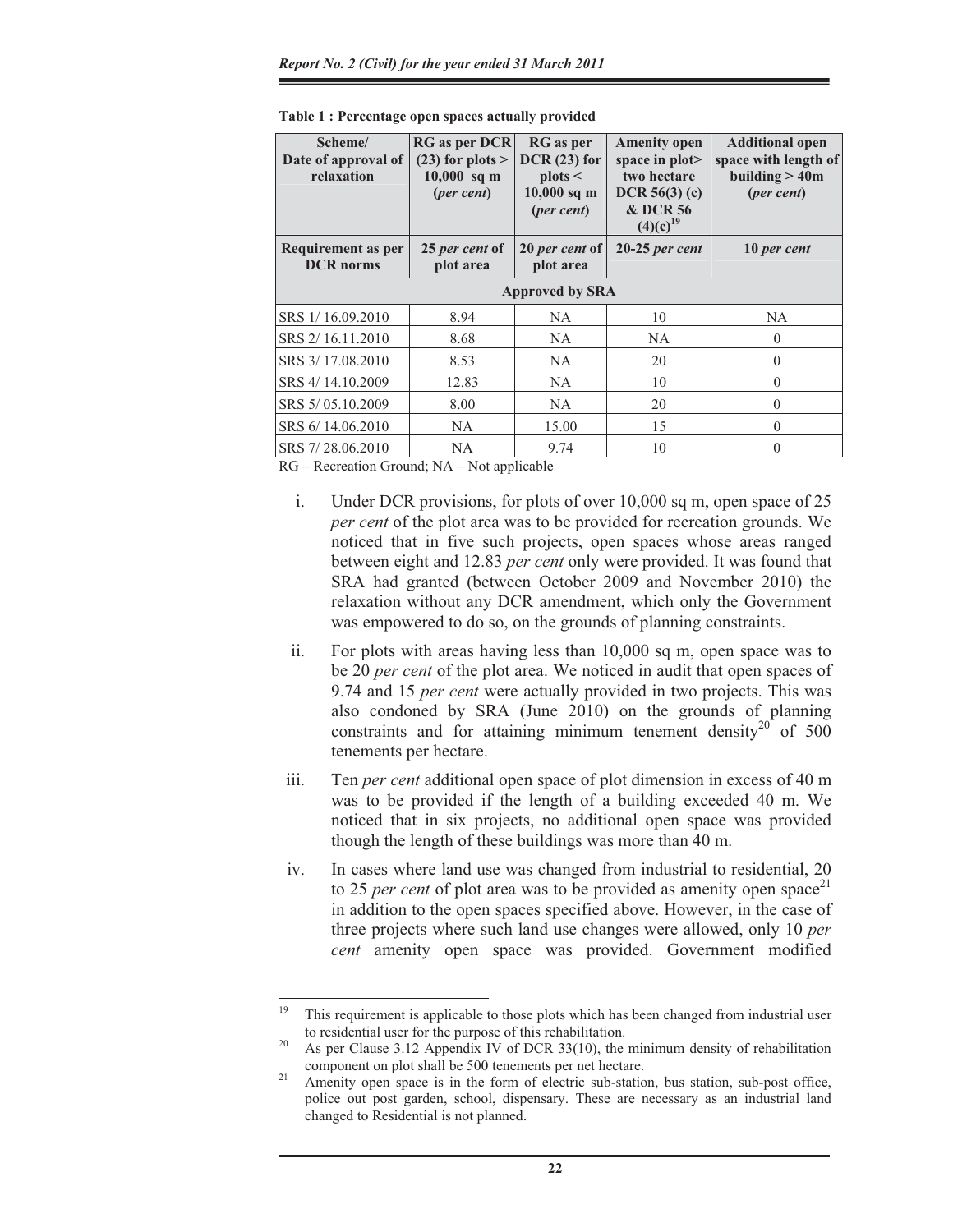(September 2008) the provisions of the DCR allowing the above reduced amenity space.

The above relaxations would have resulted in crowding of the tenements and defeated the very purpose of slum rehabilitation as the quality of living conditions would be adversely affected.

In the exit conference (October 2011), the Principal Secretary, Housing fully accepted the audit observation and stated that this was a serious matter and needed to be investigated.

#### **2.1.9.3 Grant of excess TDR to HDIL**

As per the DCR, the built-up area (BUA) for the rehabilitation component<sup>22</sup> was not to include common spaces under staircases and in lifts and lift lobbies and hence, the same were not to be counted for calculating the free sale component<sup>23</sup>. We noticed that the developer, HDIL was given the free sale component in the ratio of 1:1.33 against this common space. As a result, in six of the seven projects, benefit of excess TDR worked out to 1,62,755.49 sq m. Based on the average TDR rate of  $\bar{\tau}$  11,500 per sq m<sup>24</sup> in April 2009, this benefit to the developer amounted to  $\bar{\tau}$  187.17 crore (**Appendix 2.1.7**).

#### **2.1.9.4 Irregular extension of Clause 3(13) of the DCR to grant excess built-up area**

Clause  $3(13)$  of the DCR states that in slums where the existing tenement density is already more than 500 per hectare, the calculation of FSI for all purposes shall be on the gross area, that is without deducting any percentage for recreational/amenity open space<sup>25</sup>. This means that this clause was applicable to the existing slums.

Regulation 35(1) of the DCR deals with computation of FSI on a plot. As per this provision, the area for recreational open spaces (*i.e*.15 *per cent* of plot areas) is to be deducted for the purpose of FSI computation. We noticed that deductions for open spaces were not made on the ground of Clause 3(13) of the DCR. This relaxation was granted by Urban Development Department (UDD) in January 2008, based on a request made by a developer to the Chief Minister in April 2007.

Application of a clause intended for redevelopment of in-situ slums to rehabilitation on open unencumbered land was therefore not correct as rehabilitation of slum-dwellers is done by the developer in a plot which is not encroached. Had the Government applied the original DCR provision there would have been less congestion on the plots where rehabilitation were to be carried out.

<sup>22</sup> BUA of all residential tenements as well as non-residential built –up premises constructed for the slum-dwellers<br><sup>23</sup> Free sale component is the portion of FSI granted to developer in lieu of the cost incurred

by him for providing rehabilitation tenements free. This can be constructed by the developer for sale in the market or sold to other developers as TDR with out construction.<br><sup>24</sup> Average TDR rates of April 2009 obtained from MCGM

Amenity open spaces are the area where the DCR provides certain reservations like play ground, market *etc*. These reservations are in addition to recreation ground reservations and are to be kept vacant during development.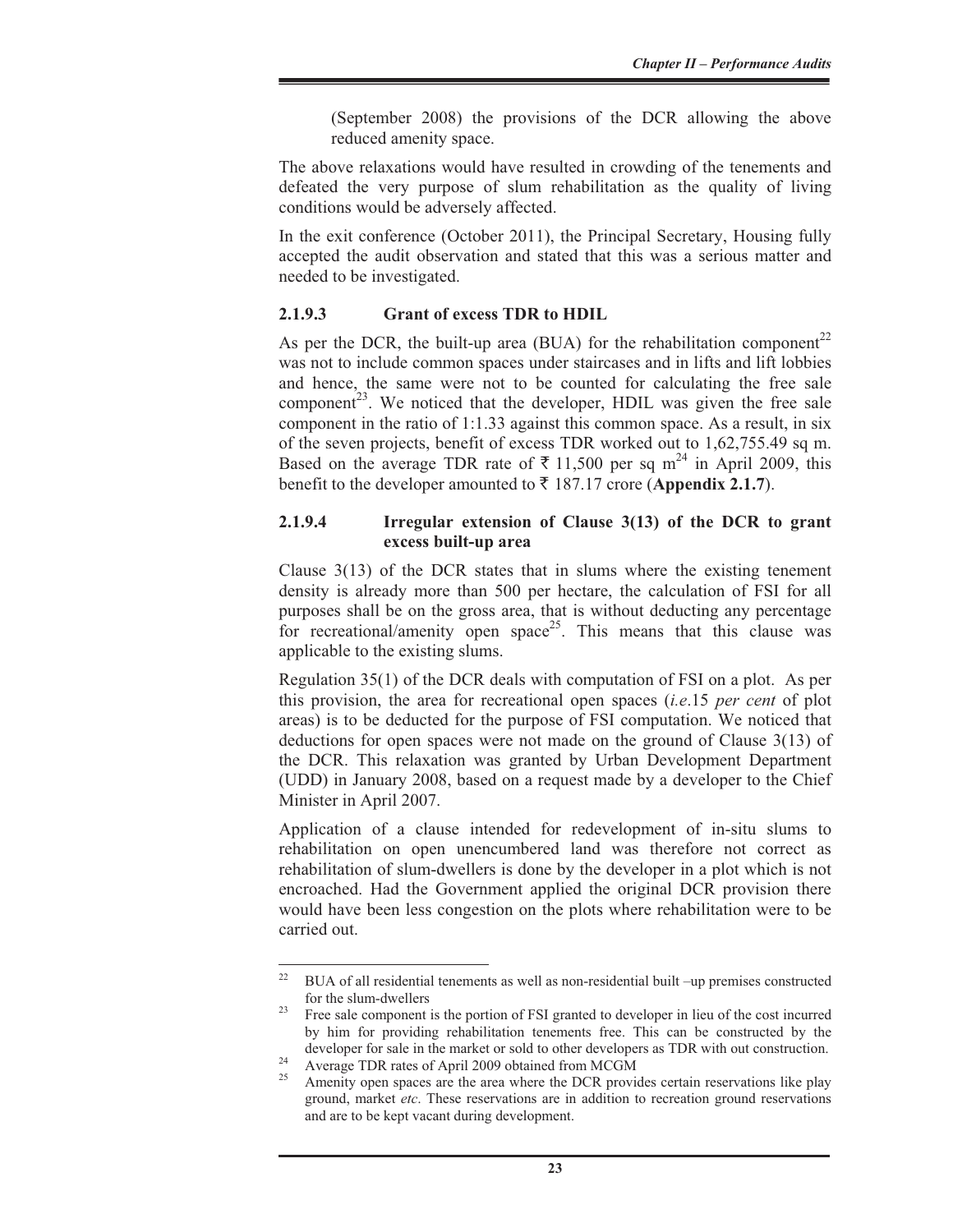In reply, the Secretary SRA stated (October 2011) that as per provision 62 (3) of the DCR, the Government is the final authority to settle questions on interpretations of DCR and this extension of clause on an unencumbered plot was done as per Government's interpretation of the DCR in January 2008.

This not only led to congestion on the unencumbered plots but also resulted in extending undue benefit to the developers in the form of excess BUA of 54619 sq m to the developer (**Appendix 2.1.7**).

#### **2.1.9.5 Disproportionate distribution of FSI**

In three schemes of the airport project, in-situ FSI of four was given *i.e* BUA at four times the plot area. This implied that the FSI of the rehabilitation area and FSI of free sale area should together have been limited to four in-situ. We noticed that the FSI consumption proposed for free sale plots was higher than that of the rehabilitation area as indicated in **Table 2**.

**Table 2: FSI consumption proposed for free sale plots** 

| <b>SR</b><br><b>Scheme</b>                           | Plot area for<br>$ FSI$ (in sq m) | Plot area<br>for free<br>sale (in sq | <b>Plot</b> for<br>rehab (in<br>sq m) | <b>FSI</b> consumption on<br>Rehab plot       |                                | <b>FSI</b> consumption on sale<br>plot  |                                                      | $In-$<br>situ<br><b>FSI</b> |
|------------------------------------------------------|-----------------------------------|--------------------------------------|---------------------------------------|-----------------------------------------------|--------------------------------|-----------------------------------------|------------------------------------------------------|-----------------------------|
|                                                      |                                   | m)                                   |                                       | <b>Rehab FSI</b><br>construction<br>(in sq m) | <b>FSI</b> of<br>rehab<br>area | <b>Free sale</b><br>$ BUA$ (in sq<br>m) | <b>Free sale FSI</b><br><b>Consumed</b><br>(in sq m) | limit                       |
| (1)                                                  | (2)                               | (3)                                  | (4)<br>$(2)-(3)$                      | (5A)                                          | (5B)<br>5A/4                   | (6A)                                    | (6B)<br>6A/3                                         | (7)                         |
| SRS <sub>1</sub>                                     | 213967.30                         | 44561.15                             | 169406.15                             | 523487.23                                     | 3.09                           | 265558.00                               | 5.96                                                 | 4                           |
| <b>SRS IV</b>                                        | 23897.80                          | 5972.20                              | 17925.60                              | 52920.31                                      | 2.95                           | 42670.89                                | 7.14                                                 | 4                           |
| <b>SRS V</b>                                         | 34750.39                          | 9913.54                              | 24836.85                              | 58648.88                                      | 2.36                           | 80352.68                                | 8.11                                                 | $\overline{4}$              |
| $\text{Source} \cdot \text{LOI}$ issued to developer |                                   |                                      |                                       |                                               |                                |                                         |                                                      |                             |

Source: LOI issued to developer

From the above it is seen that while the FSI of the rehabilitation area (calculated by us) ranged between 2.36 and 3.09 (column 5B), the FSI of free sale allowed (calculated by us) ranged between 5.96 and 8.11 on the same plot. Therefore, there was a disproportionate distribution of FSI among rehabilitation and free sale components. Thus, the FSI to be used for rehabilitation areas was reduced to that extent.

#### **2.1.9.6 Excess in-situ free sale component**

As already discussed in paragraph 2.1.9.2 above, in cases where land use was changed from industrial to residential, 20 to 25 *per cent* of the plots were to be provided as 'amenity open space' in addition to other open spaces as per DCR. The Government modified the provisions (September 2008) that the requirement of land for public utilities may be reduced. Minimum amenity space up to 10 *per cent* of the total area was allowed subject to a restriction on free sale land i.e 25 *per cent* of the total area could be utilised for free sale insitu. We noticed that in one<sup>26</sup> of the seven schemes of the project, in-situ free

<sup>&</sup>lt;sup>26</sup> Airport slum rehabilitation scheme at CTS No. 637 (pt), 637/44 to 46, 637/49 (pt), 637/53 (pt), 637/54 to 56, 637/58 (pt), 637/59 to 77, 637/78 (pt), 637/87 to 121 of village Kurla, Taluka in L Ward, Mumbai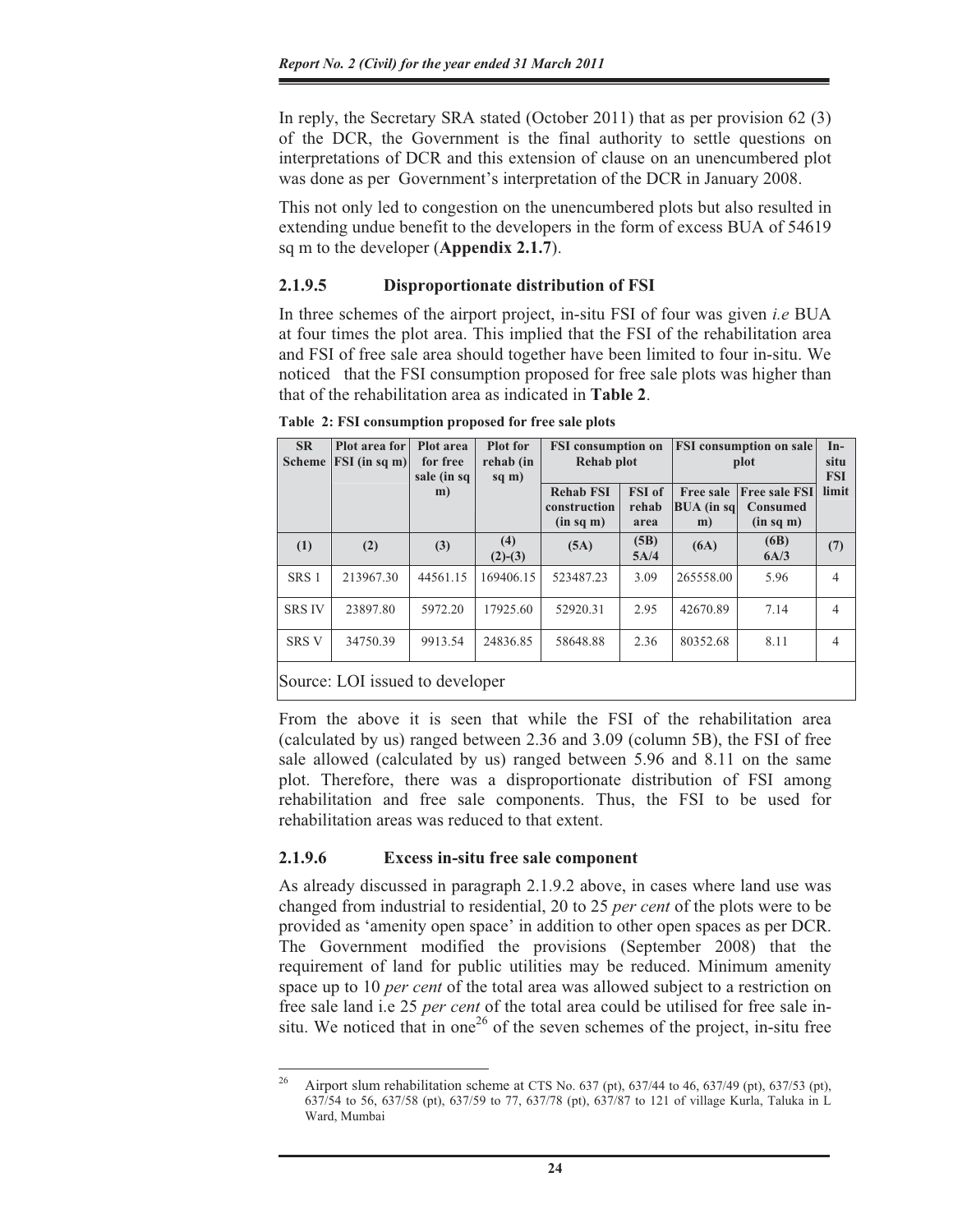sale BUA of 265558 sq  $m^{27}$  was allowed (September 2010), which translated into 33.65 *per cent* free sale land against the permissible limit. Thus, the developer was granted undue benefit by allowing free sale component measuring  $18514.15^{28}$  sq m (**Appendix 2.1.8**) in excess of the prescribed limit of 25 *per cent*.

#### **2.1.9.7 Non-consideration of land equivalent of free sale component**

As per Clause 3.11 of DCR, TDR for an area of land spared for slum rehabilitation purpose is to be sanctioned to the owner of the said unencumbered plot. Therefore, the land TDR should be sanctioned after deducting the land equivalent on which free sale component of the owner (developer) is constructed. We noticed that this was not done as the land spared for free sale construction did not take into account, the FSI allowed for the plot (Rehabilitation and sale combined) and therefore, resulted in deduction of less area for sale. Consequently, land spared for rehabilitation worked out more. This resulted in issuance of excess land TDR measuring  $42314.97$  sq m in three projects amounting to  $\bar{\zeta}$  48.66 crore (**Appendix 2.1.9**).

During the exit conference (October 2011) the Principal Secretary agreed with the audit observation and CEO/SRA agreed to propose to adopt this method to Government for consideration.

#### **2.1.9.8 Short recovery of infrastructural charges**

Under SRS, as explained above, incentive Floor Space Index (FSI) is given to make schemes financially viable for the developers. For this excess FSI, the developer has to pay infrastructural charges as per Clause 9.2 of Appendix IV of DCR 33(10) which states that an amount of  $\bar{\xi}$  840 per sq m (or  $\bar{\xi}$  560 per sq m for the localities mentioned in sub-regulation 3.4) has to be paid by the owners/ developers/ Societies/ NGOs for the built-up area over and above the normally permissible FSI, for the rehabilitation and free sale component. We noticed that this was neither computed correctly nor collected efficiently as detailed below:

**i.** 'Normally permissible FSI' as stated in Clause 9.2 was not calculated by SRA as defined in DCR 35(1). For a plot having an area of more than 2500 sq m, 15 *per cent* of the area for recreational open space was to be deducted for FSI computation. The infrastructural charge was to be collected on the difference between this and the FSI approved for the SR scheme. However, it was noticed that SRA was not making deductions of 15 *per cent* in BUA while calculating the normally permissible FSI. Infrastructural charges were calculated on lesser area than applicable in the seven schemes of MIAL. Thus, infrastructural charges amounting to ` 3.06 crore recoverable on 15 *per cent* of gross plot area admeasuring 54619 sq m were not considered (**Appendix 2.1.6**).

<sup>&</sup>lt;sup>27</sup> Land equivalent of 72005.97 sq m after considering FSI of 3.688 considered for the plot.

<sup>28 18514.15</sup> sq m calculated as 213967.30 /4 = 53491.80 (25 *per cent*) Free sale equivalent – 53491.80 i.e. 72005.97 – 53491.80 = 18514.17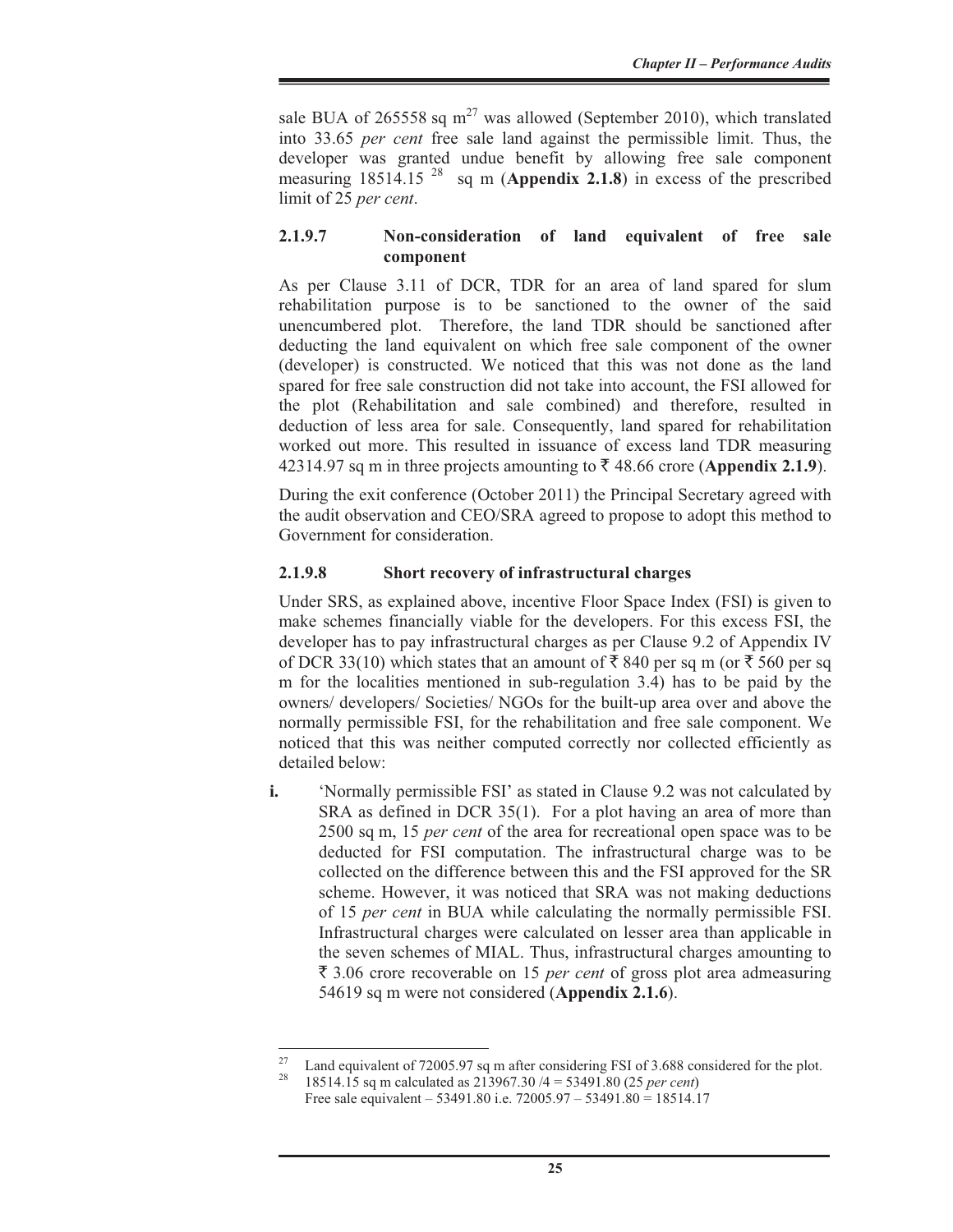**ii.** As per Clause 9.2, infrastructural charges were to be calculated on total rehabilitation (including BUA for tenements as well as common facilities) and the free sale component approved for the scheme. However, SRA calculated the charges on applicable rehabilitation FSI (783816.40 sq m) in seven schemes of MIAL by excluding rehabilitation components like balwadi, society office, common passage, welfare centre *etc*. When these were considered, the rehabilitation component worked out to 1262694.77 sq m. This resulted in infrastructural charges being calculated on lesser area than applicable. Thus, infrastructural charges amounting to  $\bar{\tau}$  26.82 crore recoverable on the difference in area admeasuring 478878.37 sq m (1262694.77 – 783816.40) were not considered by SRA (**Appendix 2.1.6**).

The ratio of rehabilitation and free sale component are dealt with in Clause 3.3 of Appendix IV of the DCR 33(10). In the island city<sup>29</sup> if the rehabilitation component is 10 sq m of BUA, then an additional 7.5 sq m will be permitted. As per Clause 3.4, in the suburbs and extended suburbs, if rehabilitation component is 10 sq m, then an additional 10 sq m of BUA is to be permitted. As per clause 3.5, in difficult areas<sup>30</sup> if the rehabilitation component is 10 sq m, then an additional 13.33 sq m BUA can be permitted. All the schemes taken up under Clause 3.11 of DCR 33(10) were considered as deemed difficult areas (as all the schemes received 1:1.33 FSI on the rehabilitation component). Hence, the slum rehabilitation did not fall into the localities mentioned in Clause 3.4 but in difficult localities as mentioned in clause 3.5. This fact was ignored by SRA and infrastructural charges were continued to be calculated as per the reduced rate of  $\bar{\tau}$  560 per sq m applicable for localities mentioned in clause 3.4 instead of  $\bar{\xi}$  840 per sq m. This resulted in loss of revenue amounting to  $\bar{\tau}$  103.66 crore to SRA in these seven schemes.

# **2.1.10 Special Township Projects**

In order to achieve economic upliftment and empowerment of slum-dwellers by upgrading health standards, income levels and knowledge together with addressing employment, environmental and socio-economic issues in an integrated holistic manner, the housing policy of the State envisaged (July 2007) rehabilitation of slum areas which is spread over 40 hectares or more on a sustainable basis through a comprehensive approach. This policy change was based on the experience of the Dharavi Redevelopment Project which was a Government-initiated (February 2004) project. The policy further stated that this was to be achieved through public-private partnership projects.

# **2.1.10.1 Government initiated project - Dharavi Redevelopment Project**

The Afzulpurkar Committee had identified Dharavi, the biggest slum in Asia where the slum structures are overwhelmingly dense and where the culture of poverty is predominant, resulting in lack of demand for free sale tenements. A Task Force headed by the Chief Secretary and consisting of 11 Government

<sup>&</sup>lt;sup>29</sup> Greater Mumbai comprises of island city of Mumbai and Mumbai Suburban District.

Initially Dharavi was treated as difficult area and SRA was to consider declaring additional areas as difficult areas based on the criteria prescribed in Clause 3.19 of Annexure IV of DCR 33(10)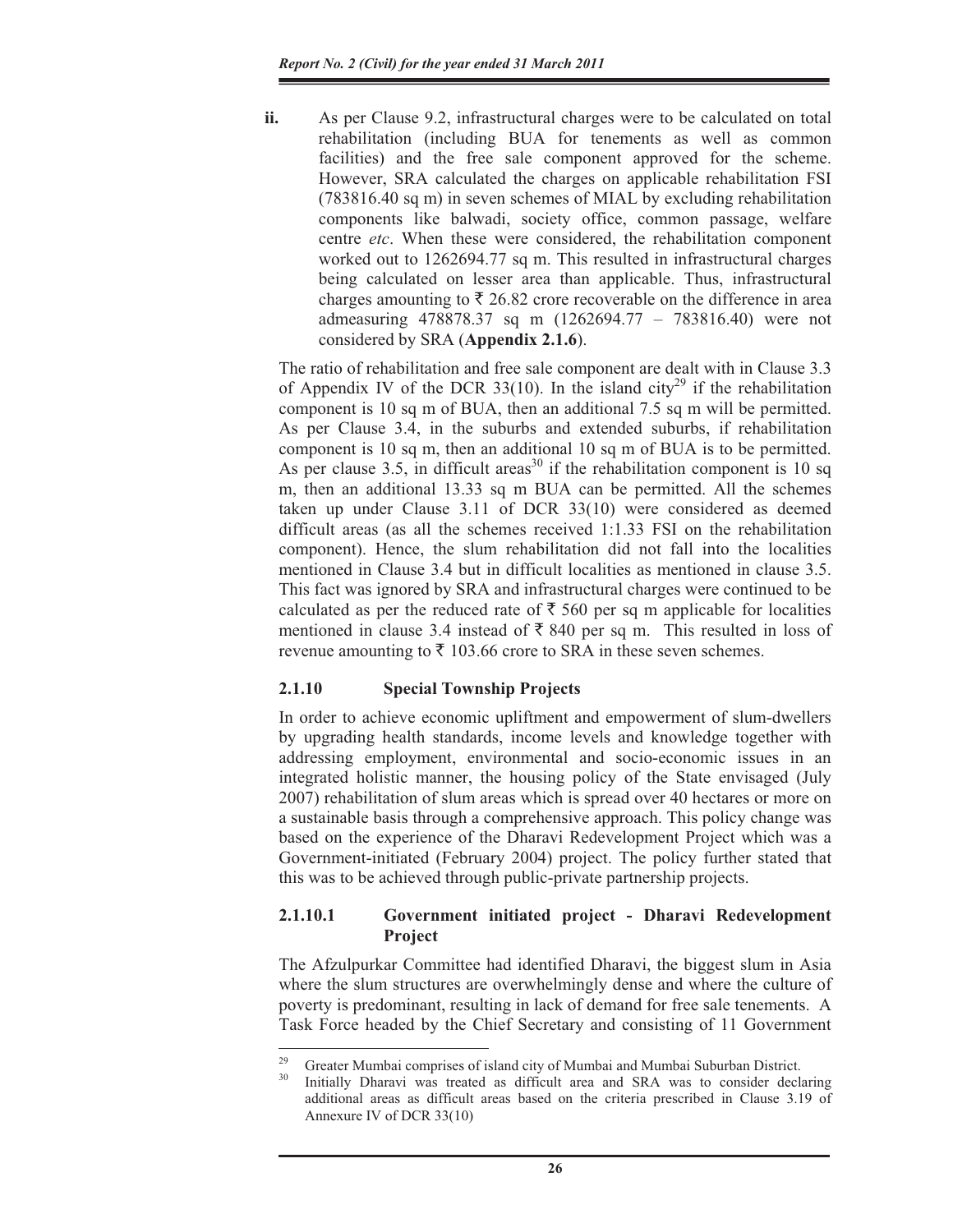and non- government officials was constituted (October 2003) by the Government to prepare an action plan for transforming Mumbai into a world class city<sup>31</sup> by 2013. In its report of February 2004, the Task Force emphasized that its recommendations should be processed on fast track. One such initiative recommended was the development of Dharavi.

A proposal of a Project Management Consultant (PMC) Shri Mukesh Mehta, for redevelopment of Dharavi was accepted (February 2004) by the Government on the recommendation of SRA. The Government appointed (2004) the PMC with a consultancy fee of one *per cent* of the estimated project cost of  $\bar{\tau}$  5600 crore. A separate office of an OSD within SRA for the Dharavi Redevelopment Project (DRP) was set up. The expenditure on DRP was to be met from the resources of SRA. A scrutiny of the project revealed that the survey to identify the details of the structures in the project area was incomplete, acquisition of private land required for the project was not done, global tenders for the project was cancelled and the project failed to take off even as of November 2011 as discussed below:

#### **Incomplete survey**

In order to identify the details of the structures in the project area, the work of Plane Table Survey (physical enumeration of land details with structures and slum-dwellers) for the project was started (April 2004) but could not be completed due to resistance from some pockets of the project area. A fresh geographical information system based bio-metric baseline socio-economic survey ordered (November 2007) by the OSD/DRP was also not completed due to continued opposition from some pockets of the area.

#### **Non-acquisition of private land**

The DRP covers an area of 240.35 hectares, of which  $57.68$  hectares<sup>32</sup> is owned by private parties and needs to be acquired for the project. As the land acquisition process is complicated and time-consuming, the Government decided (September 2008) that land acquisition should be done by the developers. If the developer fails to acquire, the land would have to be acquired under the Maharashtra Housing and Area Development Act 1976 or the Maharashtra Regional & Town Planning Act 1976 as the case may be. It was decided to exclude 66.60 hectares of land (57.68 hectares private land plus 8.92 hectares of railway land) from the DRP with a condition to merge the same in DRP at a later date. Since the tendering process was cancelled (discussed in the next paragraph), the process of land acquisition was stalled (August 2011).

# **Cancellation of global tenders**

DRP invited expression of interest from developers in June 2007 and shortlisted 19 developers on the basis of specified selection criteria like

<sup>31</sup> This task force was set up by the Chief Minister in October 2003 to prepare an Action Plan for transforming Mumbai into a World Class City by scrutinising the report 'Vision Mumbai' submitted by the Bombay First, an NGO.<br><sup>32</sup> Private land 41.18 Ha, additional properties to be treated as private 6.09 Ha and

ownership not specified 10.41 Ha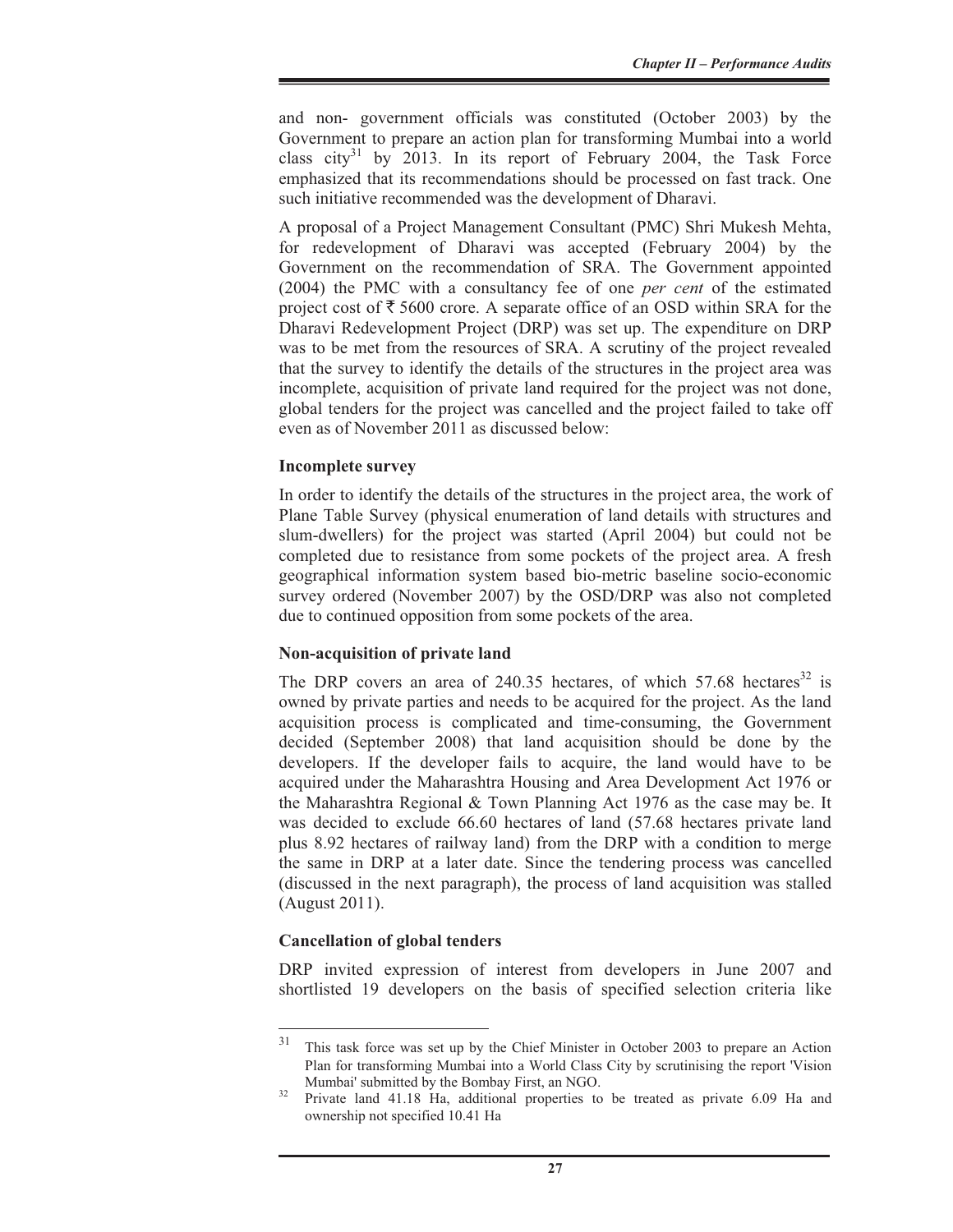completion of at least one housing project in minimum 40 hectares of land area, bid security of  $\bar{\xi}$  41.50 crore, performance security deposit, *etc*. At the time of inviting tenders, the basic parameters like eligibility, acquiring of land under private ownership, modification of DCRs for the project *etc* were not finalized. We noticed that these issues were still pending (August 2011). Owing to non-finalization of the basic parameters of the project, 13 bidders withdrew their bids. Six bidders remained for five sectors in Dharavi. The OSD consulted an expert in September 2008 regarding the tendering process initiated by DRP and the expert found it defective. As the DRP was a PPP project, the invitation should have been a Request for Proposal  $(RFP)^{33}$  instead of bids invited by the DRP. The various risk perception of developers in the DRP such as political risks, the risk of acceptance by the slum-dwellers, delays in approvals by various bodies like MCGM, trends in real estate market were not analyzed by DRP. The bid document did not provide for any risk sharing or risk mitigation. Based on this, the expert suggested (September 2011) rewriting the RFP. However, this advice was not heeded by DRP and the bids were kept alive and cancelled only in May 2011. Thereafter, Government issued (May 2011) an order to award the redevelopment of one sector *i.e.* Sector-V through MHADA. MHADA had not prepared any plan proposal for this sector (October 2011).

# **Non-commencement of work after seven years of planning**

Though DRP is a prestigious project of the Government, inception of a project of such a huge magnitude without sufficient groundwork, the delay on the part of the Government in deciding the various aspects of the project; lack of analysis of the complexities involved in the selection of PMC; eligibility of slum-dwellers, feasibility study, land acquisition process, infrastructure development study, tender process *etc.*, rendered the expenditure of  $\bar{\tau}$  50.95 crore incurred on DRP unfruitful. It was still at the planning stage even after seven years of its inception.

# **2.1.10.2 Public-private partnership projects**

The State Housing Policy, 2007 envisaged development of larger slums by addressing employment, environmental and socio-economic issues in an integrated and holistic manner through special township projects (STPs) involving slum areas above 40 hectares. In addition, the Government in UDD amended (April 2008) the DCR to the effect that the developer would pay to SRA a land premium equivalent to 25 *per cent* of the ready reckoner rate of the land prevailing as on date of issue of Letter of Intent. It was in May 2009 that the Government (Housing Department) clarified that the introduction of land premium was in lieu of tendering. The Government invoked the provisions of Section 3 (K) of the Slum Act<sup>34</sup> for approval of six STPs on PPP mode during 2007-2010 and on the basis of the recommendations from SRA, directed SRA to approve all the six STPs. We noticed the following in respect of six STPs.

<sup>&</sup>lt;sup>33</sup> Request for proposal (RFP) is a method used in PPP mode to obtain proposals from developers/contractors *etc*. to shortlist prospective tenders before tendering.<br>The Government is vested with powers under Section 3 (K) of the Slum Act to direct

SRA to carry out purposes of the Act and SRA is bound to act upon such direction.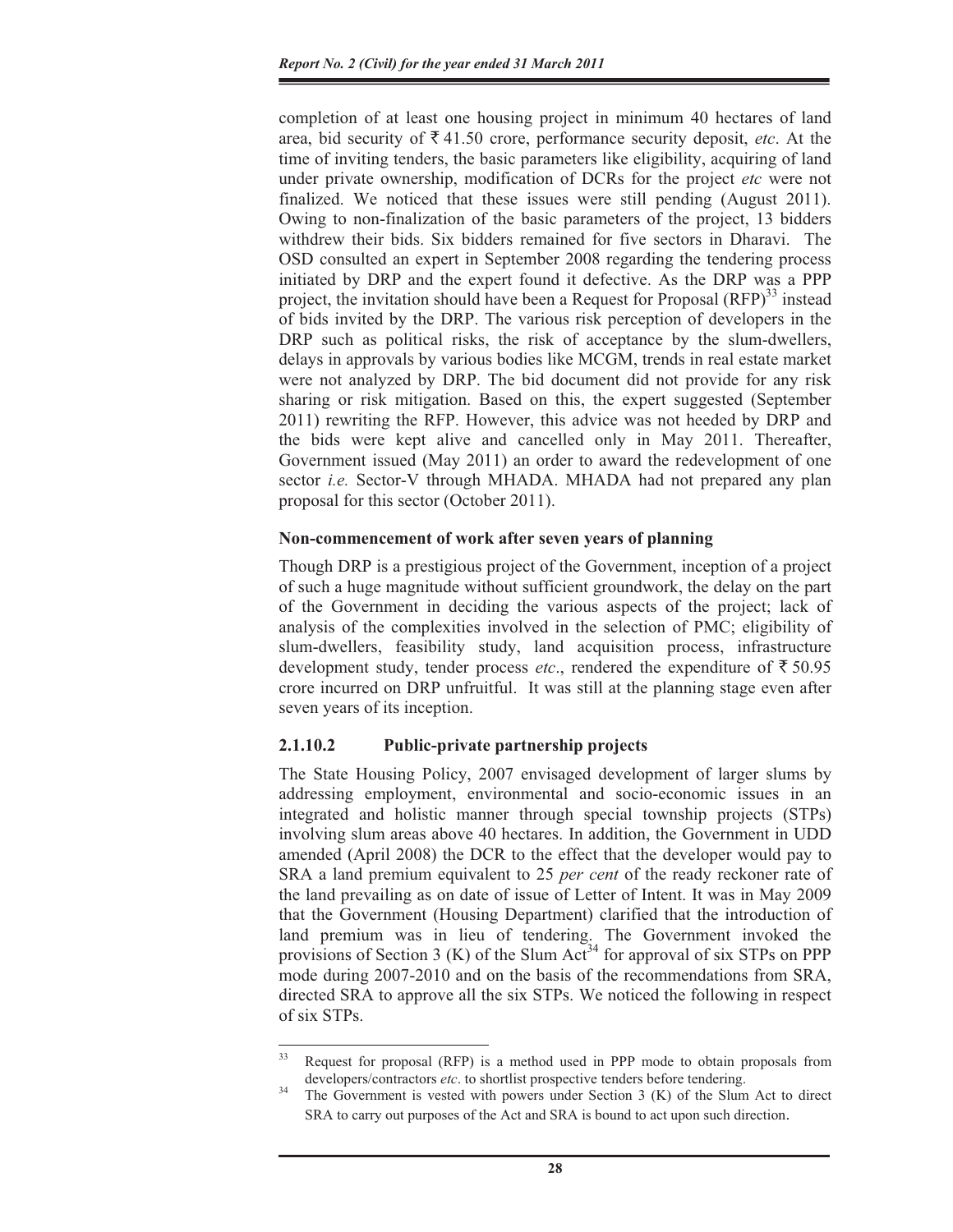- Directions were given (between August 2008 and November 2010) by the Government in favour of a particular developer even before preparation of detailed plans and guidelines and without specifying the detailed procedure for implementation of STPs. In all the six STPs, the proposals were initiated by developers to undertake STPs. These directions were issued on first come first serve basis, disregarding the recommendations of a Committee of Secretaries<sup>35</sup> in DRP and the Housing Policy of 2007 to select the developer by open tender process.
- All the six STPs were directed to be allotted to developers without assessing their financial and technical capability to execute projects, which was against the housing policy.
- SRA issued (November and December 2009) provisional LOI for STP to two developers<sup>36</sup> even though there was no provision for issuance of provisional LOI under any Act or Rule. Issuance of provisional LOI when the papers relating to Annexures I, II and III were not submitted, was irregular.

A Government direction in respect of a specific scheme at Golibar, Santacruz is discussed below:

#### **2.1.10.3 Rehabilitation in Golibar, Santacruz**

A rehabilitation scheme to rehabilitate slum-dwellers on the same site involving a slum on 18 acres of MHADA land in Golibar, Santacruz was sanctioned between 2006 and 2007 to be executed by M/s Shivalik Ventures, Mumbai. While the work was in progress, the developer submitted (January 2008) a proposal to the Chief Minister for integrated redevelopment (special township project) of the slum in Golibar, Santacruz, involving a total area of 125 acres for rehabilitating approximately 26,000 families. Of the 125 acres, 26 acres of land belonged to MHADA, of which 18 acres were entrusted to the same developer for in-situ rehabilitation and 52 acres were owned by private persons, of which the developer claimed to have obtained rights in respect of 22 acres. The other landowners were either not available or not interested in the remaining land. Fourty-three acres of the land belonged to the Defence Ministry, two acres were owned by the Central Excise Department and two acres by the State Government. The proposal for development of Golibar slums as a special township project was approved (April 2008) by the Chief Minister by issuing instructions under Clause 3 (K) of the Slum Act. In pursuance of such approval, the Housing Department issued an order (August 2008) to SRA. The various aspects of the order and our observations are as mentioned below :

<sup>&</sup>lt;sup>35</sup> Committee of Secretaries is an arrangement at Government level to monitor the implementation of DRP. This is headed by the Chief Secretary and six other Secretaries

as its members.<br>(i) Ackruti City, Mumbai and (ii) M/s.Ruchi Priya Developers Pvt. Ltd., Mumbai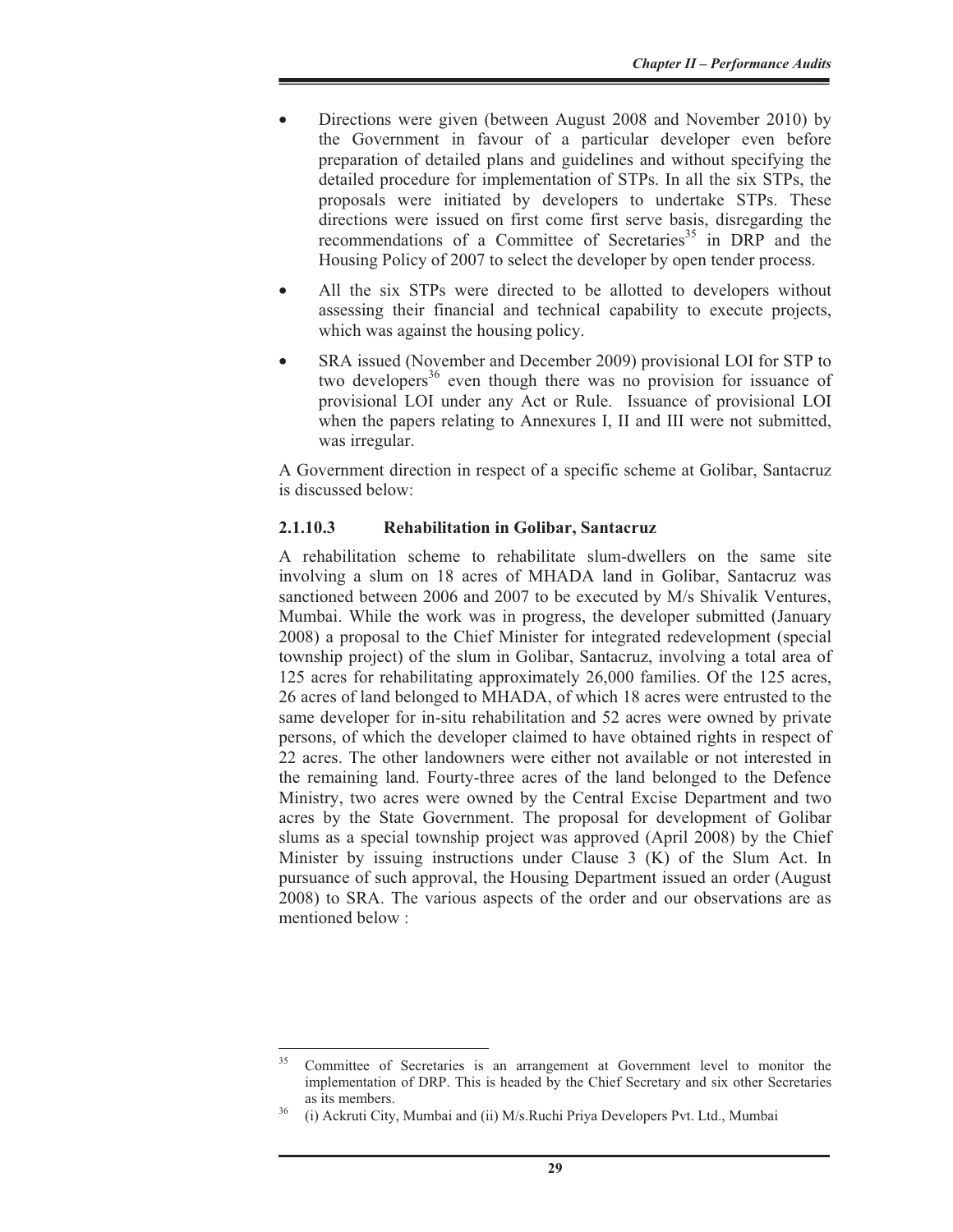| <b>Government Order (August 2008)</b><br>directing SRA                                                                                                                                                                                                                                | <b>Audit observation</b>                                                                                                                                                                                                                                                                                                                                                                                                                                                                                                                                                                                           |
|---------------------------------------------------------------------------------------------------------------------------------------------------------------------------------------------------------------------------------------------------------------------------------------|--------------------------------------------------------------------------------------------------------------------------------------------------------------------------------------------------------------------------------------------------------------------------------------------------------------------------------------------------------------------------------------------------------------------------------------------------------------------------------------------------------------------------------------------------------------------------------------------------------------------|
| To take measures to declare the<br>private land, not in the possession of<br>M/s Shivalik Ventures as slum and<br>include these areas in a proposal.                                                                                                                                  | To declare a private land as a slum, it was<br>necessary that proposals from the chosen<br>developer along with 70 per cent consent of the<br>slum-dwellers was to be submitted for SRA to<br>initiate proceedings for acquisition of private<br>land. No objection certificate from the<br>landowner in favour of such a project was not<br>available on record. M/s Shivalik Venture's<br>claim to have acquired 22 of the 52 acres land<br>for which consent had been acquired was not<br>verified by Government/SRA before issue of<br>such an order.                                                          |
| To accept the proposal of<br>M/s Shivalik Ventures on State<br>Government land of two acres<br>encumbered by slums as a township<br>project.                                                                                                                                          | order confers<br>all<br>the<br><b>This</b><br>rights<br>for<br>redevelopment of a town ship project on<br>M/s Shivalik Ventures without any transparent<br>bidding as envisaged in the housing policy of<br>July 2007. Government also did not formulate<br>any guidelines for selection of developer as<br>well as implementation of the project.                                                                                                                                                                                                                                                                 |
| To charge a land premium of 25 per<br>cent of prevailing ready reckoner<br>rate as per UDD directions of April<br>2008. Further, it was also directed to<br>revise the LOI as and when the land<br>belonging to GOI, State, MCGM and<br>private is brought in the township<br>scheme. | Fixing of 25 <i>per cent</i> land premium on ready<br>reckoner rates was arbitrary and without any<br>justification in lieu of tendering. Though the<br>housing policy of 2007 envisaged execution of<br>STP on the lines of DRP, no cost-benefit<br>analysis of the project was done before giving<br>such directions to SRA. In this project, 43<br>acres of land belonged to the Defence Ministry<br>and two acres were owned by the Central<br>Excise Department. No objection certificates<br>from these two Ministries were required to be<br>obtained before approval of the project. This<br>was not done. |

The s*uo moto* decision on the part of Government at the instance of one developer's willingness to go ahead with the STP lacked transparency in selection of developer and it effectively assisted the developer to take up a large township scheme.

We noticed that M/s Shivalik Ventures operated as a partnership firm when it had requested (January 2008) Government for the STP and was converted into a limited company in which Unitech Limited, held a substantial interest of 50 *per cent* stake in the company.

As per the LOI in August 2009, 5,079 rehab tenements were approved, of which six buildings with 583 rehabilitation tenements were constructed (May 2011). Work was in progress in respect of eight more buildings with 1,686 tenements. Similar directions under Section 3 (K) of Slum Act were issued by Government in respect of another five projects as detailed in **Appendix 2.1.10**.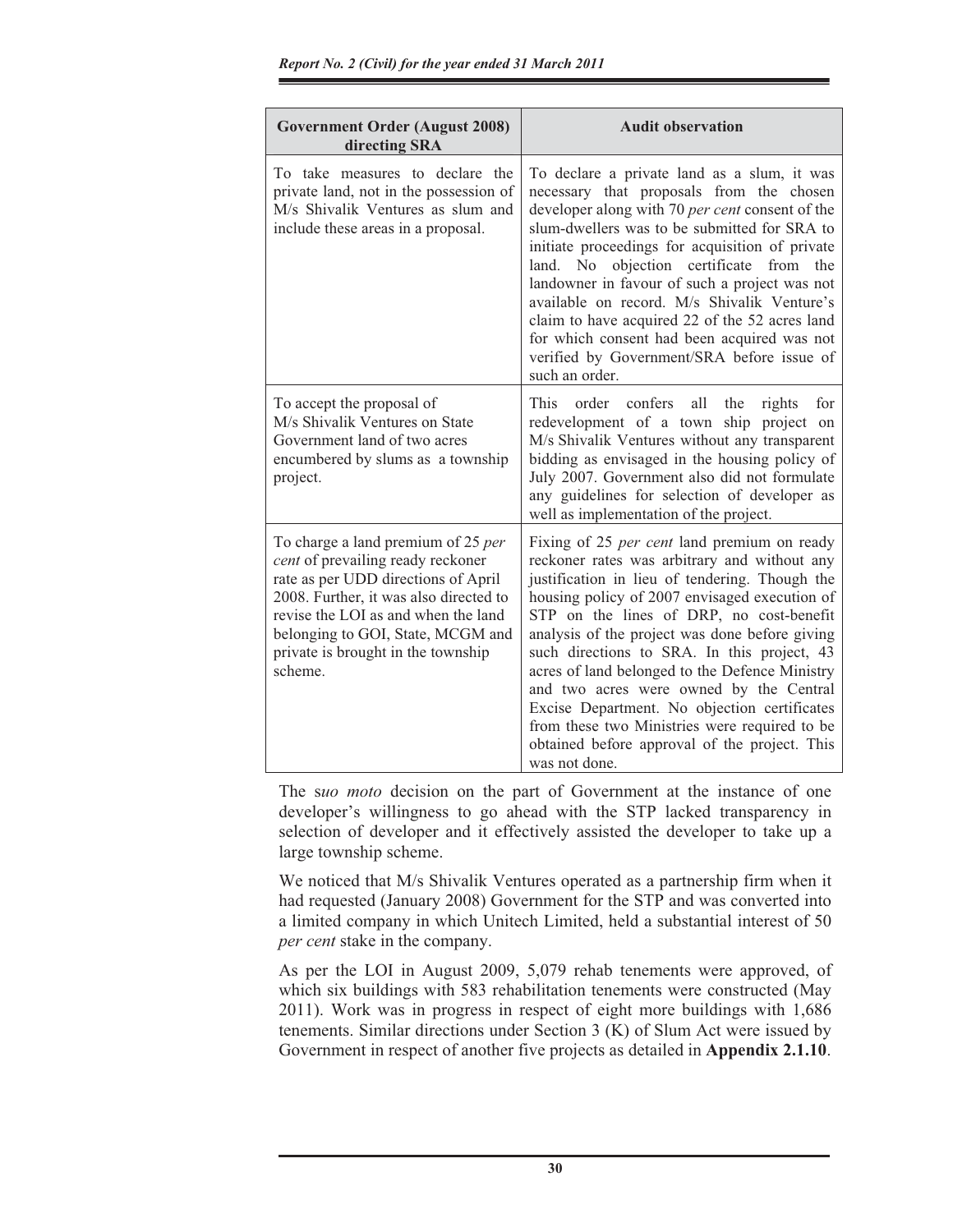#### **2.1.11 Financial Management**

SRA receives funds in the form of infrastructural charges<sup>37</sup>, Maharashtra Regional and Town Planning (MR&TP) Development charges<sup>38</sup>, land premium<sup>39</sup> and maintenance charges<sup>40</sup>, from developers. Infrastructural charges are retained by SRA to the extent of one-third in Mumbai city and 10 *per cent* in Mumbai suburban. The infrastructural charges retained as per Clause 9.2 of DCR 33 (10) by SRA are to be utilised for improvement of the infrastructure in slums or slum rehabilitation areas. In the case of development charges, one-third of the amount is retained, while in the case of land premium, 10 *per cent* is retained by SRA. The rest of the amount is then transferred to the MCGM (Infrastructural and Development charges) while 90 *per cent* of land premium is transferred to the Maharashtra Housing and Area Development Authority (MHADA). Hundred *per cent* of scrutiny and other fees and charges<sup>41</sup> are retained by SRA. The maintenance deposits so collected from the developers are to be refunded to SRA Co-operative Housing Societies after a period of 10 years from the date of occupation certificate issued to the rehabilitation building of SRA Co-operative Housing Society.

We noticed that though DCR provisions clearly specified utilization of infrastructural charges recovered on improvement of infrastructure in slums,  $\overline{5}$  78.89 crore recovered and retained from 1996 by SRA towards infrastructural charges was lying as of August 2011 without being used for the said purpose.

During the exit conference, the Principal Secretary accepted (October 2011) the lapse and directed the CEO, SRA to prepare schemes for utilization of the balance infrastructural funds.

# **2.1.12 Monitoring**

#### **2.1.12.1 Review by Slum Rehabilitation Authority**

SRA was set up under the Chief Minister to monitor the overall implementation of the schemes. It was noticed that 12 meetings were held from March 1996 to June 2004. Of the 12 meetings, nine were held in the first five-year period. No meeting had been held for the last seven years. Thus, the schemes were not being adequately monitored.

<sup>&</sup>lt;sup>37</sup> Infrastructural charges are levied to strengthen the finance of MCGM to augment drinking water and other infrastructure to ease the pressure on infrastructure, due to

additional incentive in SRS.<br><sup>38</sup> Development charges are applicable to all development permissions that are sought from the planning authority (SRA) as per Section 124E of The Maharashtra Regional and

Town Planning (MRTP) Act, 1966.<br><sup>39</sup> 25 *per cent* of ready reckoner rate is to be collected as land premium.<br><sup>40</sup> As per clause 9.1 of DCR 33 (10) ₹ 20,000 per rehab tenement is to be collected as a deposit for maintenance to be passed on to the slum-dwellers co-operative society after 10

years from granting of OC.<br><sup>41</sup> Other fees and charges include layout deposit, amended layout charges, revalidation charges, regularization charges, transit camp fees, balcony enclosure premium, open space deficiency premium *etc*.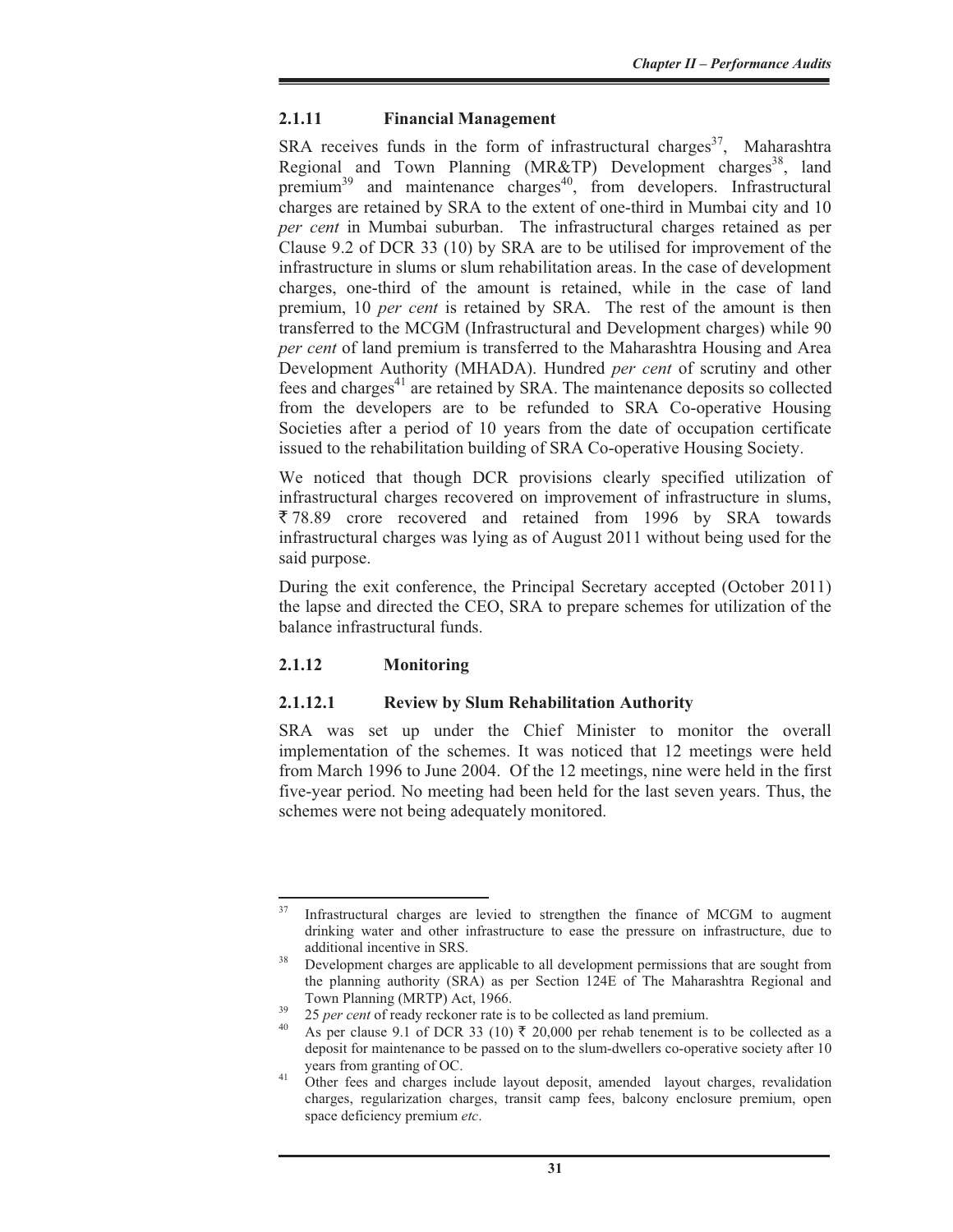# **2.1.12.2 Participation of non-official members**

Of the 15 members of SRA, six non-official members<sup>42</sup> were removed by the Government in July 2005 in public interest. These vacancies had not been filled till date (July 2011). Incidentally, we noticed that in DRP, Government appointed a Committee of Experts (CoE) consisting of members from NGOs to guide Government/DRP for the speedy implementation of the scheme.

# **2.1.12.3 Non-enforcement of technical and quality checks**

The Afzulpurkar Committee<sup>43</sup> had observed (July 1995) that quality of construction would have to be ensured as sub-standard construction was an unacceptable proposition, but more so because faulty and sub-standard construction would lead to abandoning of dwelling limits, giving rise to urban decay. The Slum Act did not have any provision regarding the quality of work rendered in the SRSs. The Tata Institute of Social Science's<sup>44</sup> report of December 2003 mentioned that the rehabilitated buildings showed presence of cracks, leakages, weak foundation, incomplete finishing and bad masonry works and that such defects occurred due to the bad quality of construction.

In view of the several complaints on quality of construction and delays in completion, SRA empanelled (June 2008) 21 consultants for third party quality audit (TPQA) and 18 PMCs to ensure the quality and speedy implementation. We found that neither any system for entrustment of assignment to these consultants had been evolved by SRA nor any minimum standards of quality of standard for construction were prescribed. As a result, the empanelment of the consultant did not serve the intended purpose.

During exit conference (October 2011), the CEO, SRA stated that the minimum standards of quality of construction of rehabilitation buildings were pending for Government sanction. Principal Secretary accepted the fact that there were many buildings with problems of bad construction.

# **2.1.12.4 Lack of internal control**

A Management Information System is a part of an organisation's internal control mechanism. Though SRA had taken the initiative to install software for the functions of all departments, the system was not capable of generating any report other than the proposals received in SRA. Further, a geographical information system for slums in Mumbai, procured (September 2005) at a cost of  $\bar{\xi}$  33 lakh was lying idle for want of data. As per Section 3-O of the Slum Act, SRA was to submit its Annual Financial Statements and the programme of work for the succeeding financial year to the State Government. This was not done (October 2011). In SRA, the system of internal audit was absent for initial 14 years. It was only in the year 2010 that an internal auditor was appointed.

<sup>&</sup>lt;sup>42</sup> They were members of NGO and experts in Housing Sector.

<sup>43</sup> A Committee appointed by the Government of Maharashtra, chaired by a former Chief Secretary of Maharashtra, Shri D.K.Afzulpurkar, for the rehabilitation of slum-dwellers and hutment-dwellers through reconstruction. 44 Tata Institute of Social Science a premier institute in the field of social sciences was

engaged by SRA in May 2000 for conducting a survey regarding utilization of slum rehabilitation tenements provided to slum-dwellers under SRS.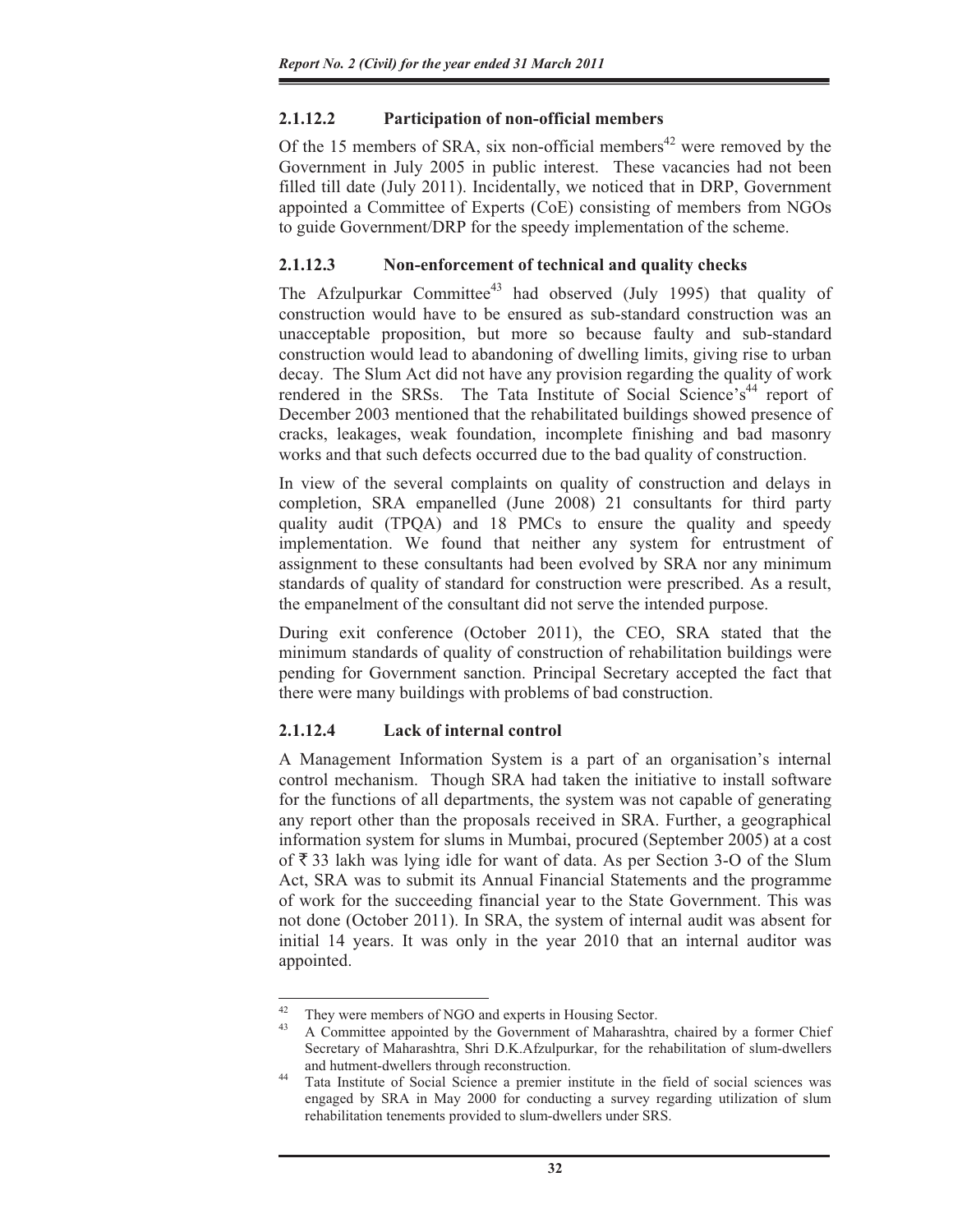# **2.1.13 Conclusion**

There was no evaluation of developers and the quality of the construction was left to their discretion. Beneficiaries in the approved Annexure II lists were found to be ineligible during re-verification. SRA did not have any database of slums to decide whether Governmental intervention was required for redevelopment of non-viable slums. The developer for the Mumbai international airport slum rehabilitation project was granted huge concessions. The Dharavi Redevelopment Project was yet to take off even after seven years of its approval. Special township projects were sanctioned to developers even though all prerequisite requirements had not been fulfilled by them. As against the targeted rehabilitation of 8.05 lakh slum dwellings within five years, only 1.27 lakh slum dwellings could be rehabilitated in 15 years of implementation.

# **2.1.14 Recommendations**

Government may :

- fix norms to evaluate developers technically and make lists of qualified developers available to the slum-dwellers;
- minimize the time overruns in Slum Rehabilitation schemes by close monitoring of progress and effective interventions;
- enforce norms to ensure quality of construction of rehabilitation buildings;
- ensure effective compliance with the provisions of the Maharashtra Slum Areas (Improvement, Clearance and Redevelopment) Act, 1971, to check unauthorized transfer of tenements;
- ensure transparency in the selection of bidders/developers for township projects; and
- ensure strict compliance of the provisions of the Maharashtra Slum Areas (Improvement, Clearance and Redevelopment) Act, 1971, regarding nontransfer of rehabilitated tenements and complete the distribution of photo identity cards to the beneficiaries.

The matter was referred to the Government (September 2011). Reply had not been received (October 2011).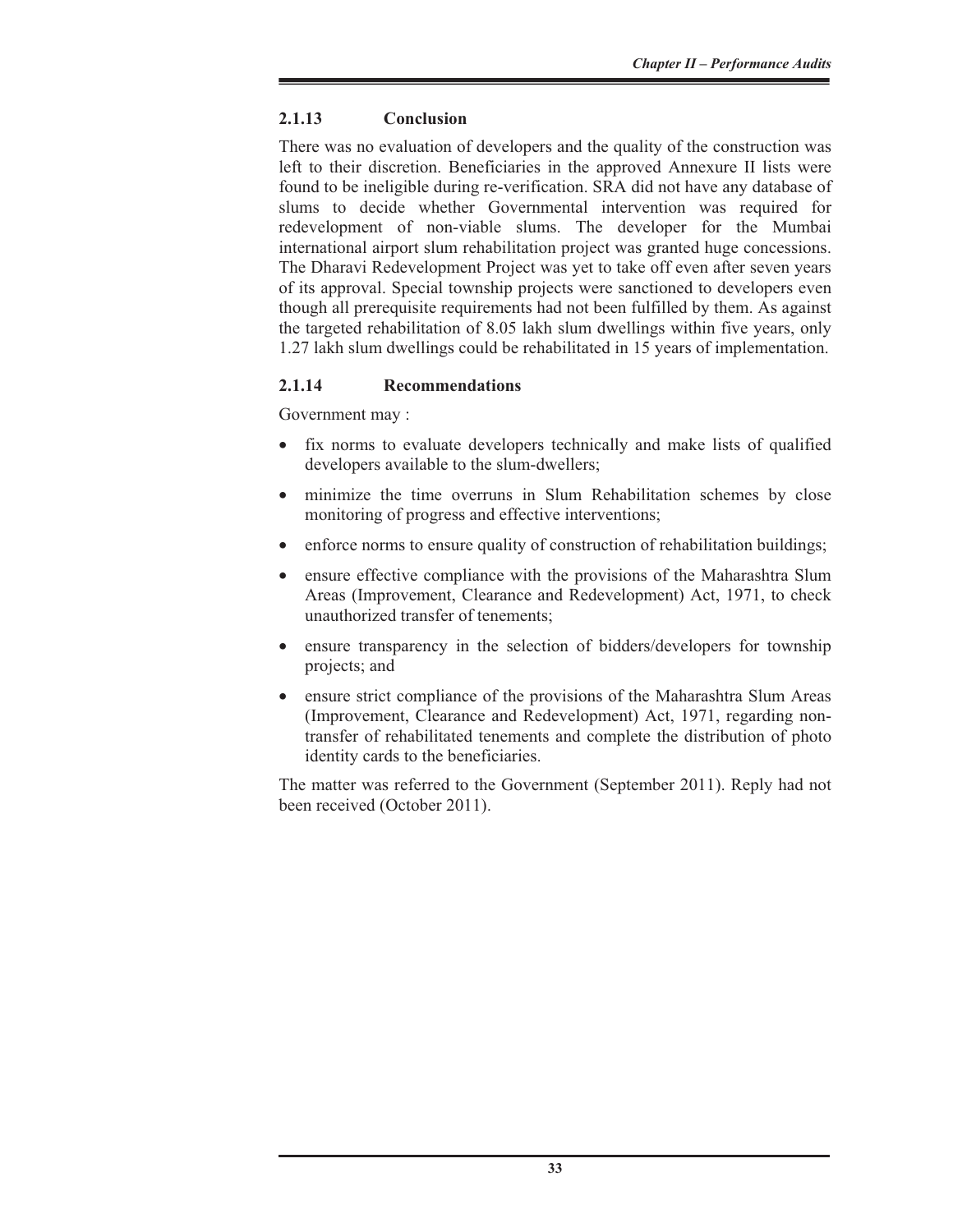# **Environment Department**

# **2.2 Role of Maharashtra Pollution Control Board in Prevention and Control of Water Pollution in Maharashtra**

#### **Highlights**

*Water pollution means contamination of water or alteration of the physical, chemical or biological properties of water by discharge of various kinds of wastes into water, directly or indirectly, which renders water harmful for public health, health of animals, plants, aquatic organisms etc.*

*A performance audit of the role of the Maharahashtra Pollution Control Board, which was responsible for implementation of various Acts and Rules in the State related to pollution, covering a period from 2006-07 to 2010-11 was conducted. It was noticed that the sources contributing to water pollution in the State had not been identified; industries were running without valid consents; domestic and industrial effluents were being released into water bodies without treatment etc.* 

#### *Some of the significant findings are as follows :*

**None of the six test-checked Regional Officers had prepared the databases of the pollutants, sources of the same and pollution loads, as a result of which, risks to the environment and health caused by water pollution could not be assessed by the Maharashtra Pollution Control Board.** 

*(Paragraph 2.2.6.2)* 

**The Maharashtra Pollution Control Board did not initiate any action to prepare a river health booklet or identify any river for pilot study for abatement of water pollution.** 

*(Paragraph 2.2.6.4)* 

**There was no mechanism in place for monitoring the validity period of the consents granted to various industries by the Maharashtra Pollution Control Board. As of August 2011, 10,156 consent applications were pending for more than 120 days.**

*(Paragraph 2.2.8.1)* 

**In 18 urban local bodies, domestic effluents were discharged without any treatment and in seven urban local bodies, the treatment capacity was in the range of 48 to 94** *per cent vis-à-vis* **the sewage generation.** 

*(Paragraph 2.2.9.1)* 

**There were 14,737 water pollution-prone industries in the State of which 1,726 industries had only partial effluent treatment facilities and 356 industries had no effluent treatment facilities.** 

*(Paragraph 2.2.10)* 

**Common Effluent Treatment Plants and Effluent Treat Plants were found inadequate to treat industrial effluents and the treated effluents**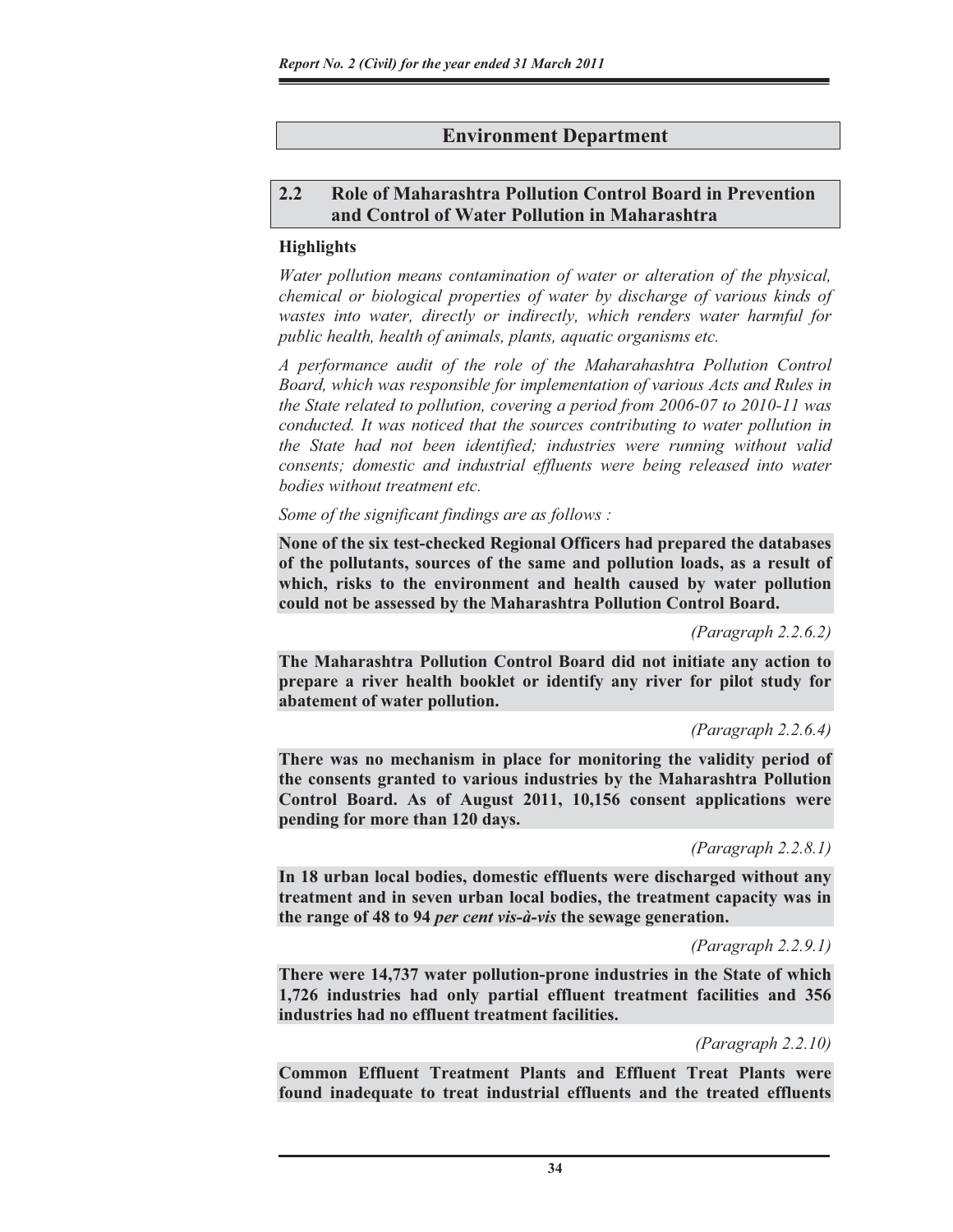**exceeded the consented standard of Chemical Oxygen Demand and Biological Oxygen Demand.** 

*(Paragraph 2.2.10.1)* 

**Due to non-completion of the works under the National River Conservation Programme, untreated sewage water (around 27 million litres per day) was being discharged into the Krishna river at Sangli. At Nanded, though the work had been completed, the entire untreated sewage/waste water (60 MLD) was being directly discharged into the Godavari river due to non-commissioning of the programme.** 

*(Paragraph 2.2.14)* 

**Since 2000-06, 23 polluted river stretches were identified (July 2007) by the Central Pollution Control Board, which further increased to 28 by October 2010.**

*(Paragraph 2.2.15.2)* 

**The number of water-borne diseases increased from 3.14 lakh in 2006-07 to 21.24 lakh in 2010-11, which indicated the failure of the respective authorities in mitigating water pollution.** 

*(Paragraph 2.2.16)* 

**In the six test-checked Regional Offices, there were shortfalls ranging from 16.83 to 52.51** *per cent* **in collection of samples for testing, as of December 2010.** 

*(Paragraph 2.2.17.2)* 

# **2.2.1 Introduction**

Water pollution means contamination of water or alteration of the physical, chemical or biological properties of water by discharge of any sewage, trade effluent or substance of any kind into water, directly or indirectly which renders water harmful for public health, domestic, commercial, industrial, agricultural or other legitimate uses as well as health of animals, plants or aquatic organisms. Pathogens such as bacteria and viruses enter waterways through untreated sewage, storm drains *etc.,* and are harmful for human life. Untreated sewage and fertilizers contain nitrates and phosphates, which are harmful for aquatic life. Water pollution covers both surface water pollution and groundwater pollution. The major types of water pollution can be classified as municipal, industrial and agricultural water pollution, which affect the bio-diversity and ecology adversely.

The Maharashtra Pollution Control Board (MPCB) is responsible for implementation of the various Acts and Rules relating to water pollution in the State, which has four major rivers *viz.,* the Godavari, Krishna, Tapi and Narmada and a number of lakes, rivers and other water bodies, which make up its main sources of water.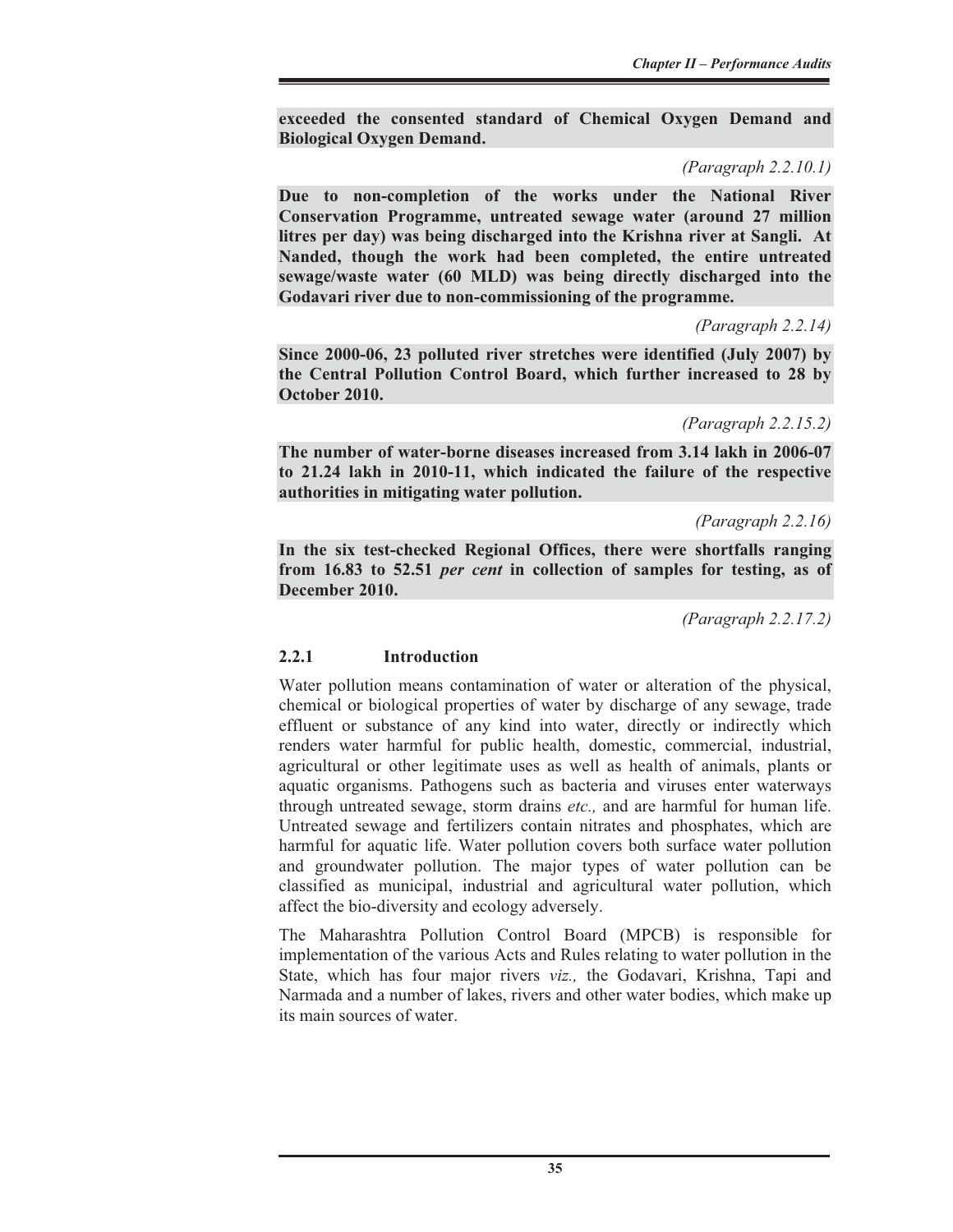

MPCB, being a major regulator for implementation of environmental laws and pollution control in the State, plays an important role in securing sustainable development by enforcing various laws, rules, regulations *etc.* pertaining to prevention and control of pollution. It is also responsible for monitoring of pollution and for preventive and curative action.

The Water (Prevention and Control of Pollution) Act, 1974, a Central Act, was adopted by the Government of Maharashtra in 1981 to regulate water pollution in the State. The Act empowered MPCB to issue consents for operation of industries in the State and their periodical renewal. It also empowered MPCB to take action against the industries which did not adhere to the conditions laid down in the consents. In 1981, the Government of Maharashtra also adopted the Water (Prevention & Control of Pollution) Cess Act, 1977, which empowered MPCB to collect water cess from industries and local bodies. MPCB was also to initiate remediation or restoration projects by imposing remediation costs and penalties with the approval of the Central Pollution Control Board (CPCB). MPCB's primary role is of a regulator. However, it goes beyond regulations in order to advise all stakeholders involved in environment management and pollution control for compliance of the laws to organize the systems necessary for securing these objectives and also to sensitize the laws and their implications.

# **2.2.2 Organisational set-up**

The State Environment Department headed by a Secretary, formulates the plans and programmes for meeting the statutory requirements regarding pollution and also oversees the working of the main pollution regulatory body, the MPCB. The activities of MPCB consist of capacity building, development of infrastructure, engaging services of professionals/environmental scientists, outsourcing of work, preparation and implementation of Action Plans for environmental management, environmental monitoring and enforcement of the various environmental legislations and Rules notified thereunder. The Member Secretary of MPCB executes the decisions taken by the Board. There are 12 Regional offices of MPCB, each headed by a Regional Officer (RO). MPCB has a Central Laboratory and six regional laboratories, which are attached to the concerned regional offices.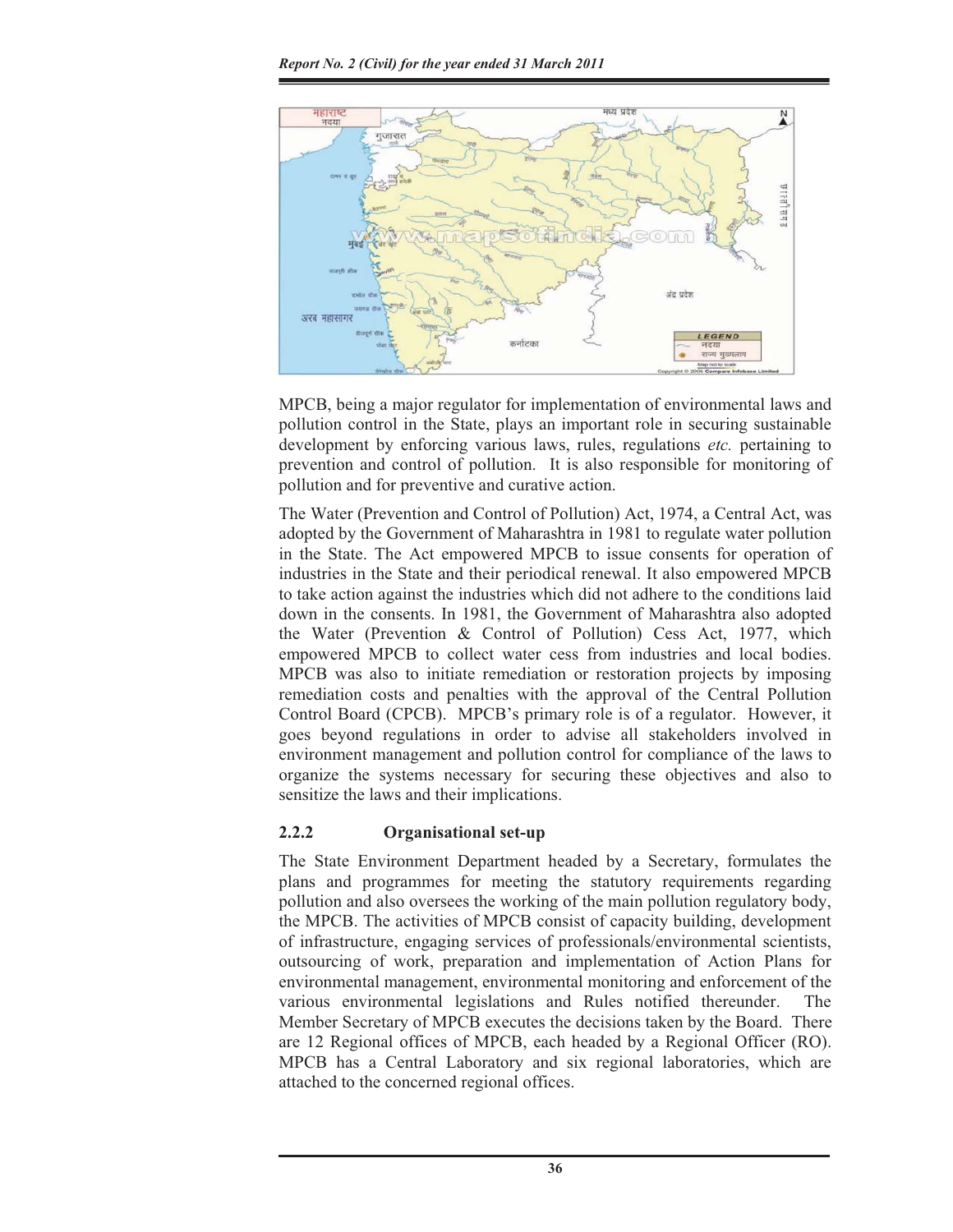# **2.2.3 Audit objectives**

The objectives of the performance audit were to assess whether:

- the planning process for identifying the sources of water pollutants was efficient and effective;
- the grant of consents to industries to establish and operate treatment plants was efficient and effective;
- the existing effluent treatment systems in the industries and nonindustries was efficient and effective;
- the river water and coastal water quality was maintained; and
- a monitoring mechanism was in place to enforce control of water pollution effectively.

# **2.2.4 Audit criteria**

The criteria adopted for the performance audit were:

- The Water (Prevention and Control of Pollution) Act, 1974 as amended in 1988;
- The Water (Prevention and Control of Pollution) Rules, 1975;
- The Water (Prevention  $&$  Control of Pollution) Cess Act, 1977;
- The Environment (Protection) Act and Rules, 1986;
- Rules, orders, notifications and instructions issued by the Government/ Central Pollution Control Board (CPCB) from time to time.

# **2.2.5 Audit scope, coverage and methodology**

A performance audit was conducted during January-May 2011 to assess the role of MPCB with regard to implementation of the Acts and Rules relating to water pollution in Maharashtra by MPCB. For the purpose, records covering the period 2005-11 of the office of the Environment Department (ED), the MPCB headquarters office and  $six^{45}$  out of 12 Regional Offices (ROs) were test- checked. The ROs were selected on the basis of the number of pollutionprone industries in each region. Joint site visits were also conducted by Audit along with the officials of MPCB. An entry conference was held with the Secretary, Environment Department on 18 March 2010. Audit findings were discussed with the Secretary, Environment Department in an exit conference held on 21 September 2011. The Secretary accepted the recommendations. Responses received from the authorities concerned have been incorporated at appropriate places.

# **Audit findings**

#### **2.2.6 Planning process**

#### **2.2.6.1 Inventory of water pollution bodies**

The Environment Department of the State had conducted (July 2009) a survey through MPCB to identify all the rivers in the State and prepare an inventory

<sup>45</sup> Aurangabad, Kalyan-Dombivali, Kolhapur, Nagpur, Nashik and Navi-Mumbai,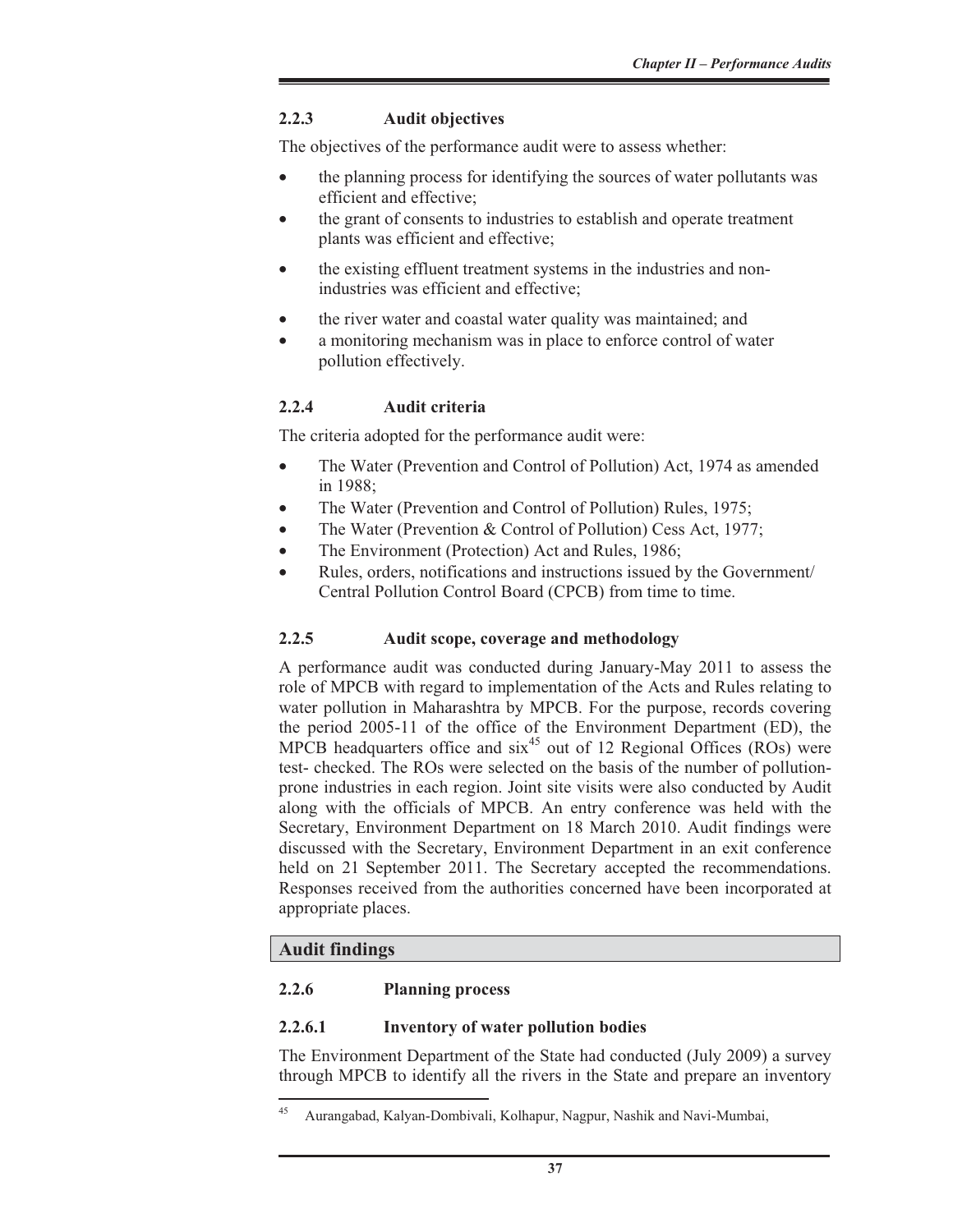of river basins. However, surveys to identify all the lakes and groundwater resources, run-off streams, ponds and tanks was not conducted by MPCB. It was stated (February 2011) that there was no such programme envisaged to be a comprehensive responsibility of MPCB.

In the exit conference the Secretary, Environment Department stated (September 2011) that it had taken steps to get the inventory of all the major water bodies prepared in the State by satellite through the Maharashtra Remote Sensing Application Centre and had also directed all the ROs of MPCB to compile information regarding the water bodies in their regions, to rank them on the basis of pollution potential.

#### **2.2.6.2 Database for identification of risk**

As per Section 17 (1) (a) of the Water (Prevention and Control of Pollution) Act, 1974, the State Pollution Control Board has to plan a comprehensive programme for the prevention, control or abatement of pollution of streams and wells in the State and to secure the execution thereof. The National Water Policy 2002 also envisages development of an information system for water related data at the State level for resource planning. In order to plan the programme, the Board must have a detailed database of the pollutants, sources of the same and pollution loads.

Scrutiny of records revealed that none of the six test-checked ROs had prepared the database. As a result, risks to the environment and health caused by water pollution could not be assessed by MPCB.

In the absence of a data base, the pollution factor, pollution load *etc.,* were not ascertainable. Hence, MPCB was not able to exercise effective control over consent management<sup>46</sup> of the industries, pollution load assessment, planning for pollution abatement measures and the statutory function of dissemination of information to other agencies was not discharged. Further, lack of identification of risks of poor water quality on environment would result in irreversible species loss, destruction of habitats as well as impairment of the ecosystem.

MPCB stated (October 2011) that the database could not be prepared due to progress of work of inventorisation of industries and updation of the Master register.

In the absence of such vital information, the planning for water pollution abatement programme would be severely affected.

#### **2.2.6.3 Comprehensive Action Plan to address water pollution**

The Government had not formulated a separate policy for addressing water pollution in Maharashtra. It had not enacted legislations for ecological restoration of rivers, lakes and groundwater. Periodic and regular meetings of the Water Quality Review Committee<sup>47</sup> had taken place, but no steps had been taken to improve co-ordination between the Centre and the State. Thus policy,

**In the six test-checked Regional Offices, databases showing the factors contributing to water pollution were not maintained** 

<sup>&</sup>lt;sup>46</sup> Issuing consents for establishment of industries and their periodic renewal<br><sup>47</sup> A committee formed by the Covernment to review the water quality monitor

A committee formed by the Government to review the water quality monitoring network; to review water quality; analyse and interpret data in order to identify problem areas and develop an action plan for improving water quality on a sustainable basis.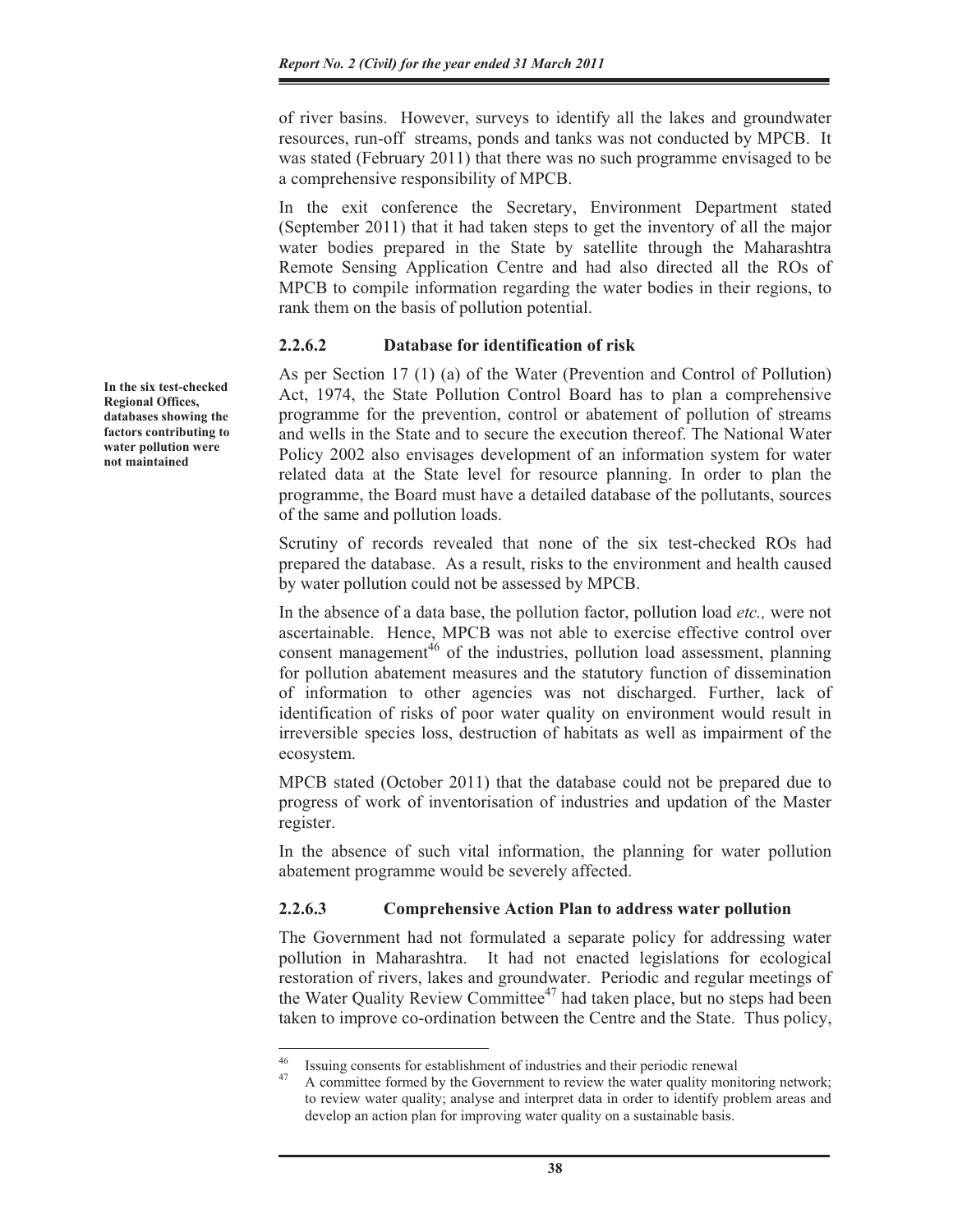legislations, Action Plan programmes to control water pollution were not prepared by the State Government.

In the exit conference the Secretary, Environment Department stated (September 2011) that a comprehensive Action Plan, to address the policy for abatement of water pollution, was pending before the state cabinet for approval.

#### **2.2.6.4 Preparation of Action Plan to enhance water quality**

Section 12 (5) of the Maharashtra Water Resources Regulatory Authority (MWWRA) Act, 2005 and Clause 2.3 of the Maharashtra State Water Policy 2003 envisaged preservation and enhancement of the water quality in the State. These provisions required the MWRRA<sup>48</sup> and MPCB to make special efforts to improve water quality (mainly river water) in the State. A meeting was convened by the MWRRA on 9 October 2007 with the officers of the MPCB to discuss the coordinated action to be taken by the MWRRA and MPCB for implementation of the above provisions and it was decided that:

- MPCB would bring out a river health booklet, with maps, for the Statebased on analysis of available river water quality data giving reach<sup>49</sup> **-**wise details of river water quality, identification of industries and local bodies responsible for pollution in the reach with quantum of waste water generated by each and identification of very critical reaches needing urgent attention.
- MPCB would identify one or two river reaches for a pilot study on water quality improvement identifying all the industries, local bodies in the reach, the waste water generated by each, level of treatment and river water quality month wise at various points and suggest action plan to remedy the situation to enhance the water quality to an acceptable standard.

We noticed in audit that there was nothing on record to show that MPCB had initiated any action to prepare the river health booklet (with maps) or identified any river for pilot study for abatement of its pollution. However, in the exit conference the Secretary, Environment Department stated (September 2011) that Upper Bhima River was being considered for preparing a comprehensive Action Plan.

# **2.2.6.5 Preparation of Zoning Atlas**

The Ministry of Environment and Forests (MoEF) introduced (1995) a Zoning Atlas programme with the financial assistance of the World Bank through the CPCB. It was envisaged that the Zoning Atlas would specify suitable locations to set up industries district-wise. MoEF accorded sanction (1994) to implement a project of preparing a Zoning Atlas for Siting of Industries (ZASI). Initially, zoning of Ratnagiri, Pune and Aurangabad districts was approved by the CPCB in October 2001 and CPCB sanctioned  $\bar{\tau}$  36.95 lakh to

It is an authority established to regulate water resources within the state of Maharashtra, facilitate and ensure judicious, equitable and sustainable management, allocation and utilisation of water resources *etc*.<br>Stretches of river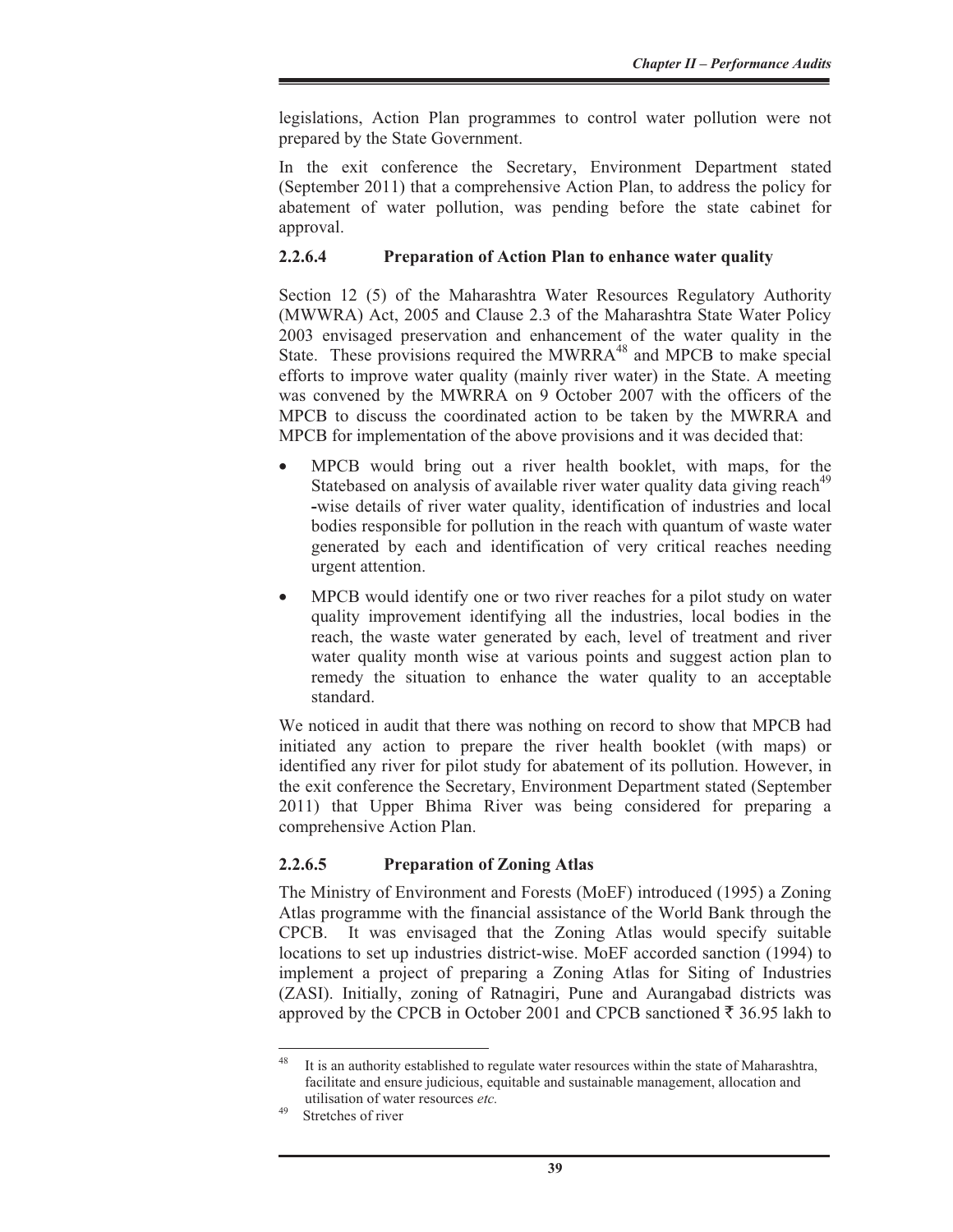MPCB during 2003-08 for this purpose. M/s Mitcon Ltd. Pune was invited by MPCB for the work of formulation of Zoning Atlas.

Scrutiny of records of MPCB revealed that the process of preparation of the Zoning Atlas in respect of Pune District was completed in February 2007 and submitted to the Industries Department, Government of Maharashtra for consideration of industry siting plan. The reports in respect of Ratnagiri and Aurangabad districts were not finalised though they were submitted to CPCB (September 2006) and the Government (February 2007) respectively for technical approval. The work order of preparation of the Zoning Atlases in respect of Latur and Nanded was issued (November 2008) to M/s. Development Alternatives, New Delhi and that of Nashik and Solapur districts was issued (November 2008) to M/s. GIS Enabled Environment & Neo-Graphic Center, Ghaziabad, however the same were yet to be finalised. The Zoning Atlas in respect of remaining districts was yet to be prepared.

In reply, MPCB stated (September 2011) that work for Latur, Nanded, Nashik and Solapur districts was in progress and the draft reports had been presented to District Collectors and stakeholders. MPCB also stated that the process had been delayed due to delay in finalizing the methodology for preparing Zoning Atlas and non-receipt of guidelines for expenditure out of Cess Funds from CPCB.

The reply is not acceptable as MPCB being entrusted with the responsibility of prevention and control of water pollution should have ensured timely preparation of Zoning Atlases.

#### **2.2.7 Financial Management**

#### **2.2.7.1 Funds and expenditure**

Financial resources and their utilization by MPCB during 2005-11 were as given in Table 1.

| Year         | Opening<br><b>Balance</b> | <b>Assistan</b><br>ce from<br>CPCB/<br><b>GOI</b> | <b>Reimburse</b><br>ment of<br><b>Water Cess</b><br>from GOI | <b>Internal</b><br><b>Resources</b> | <b>Interest</b><br>$_{0}n$<br>Investm<br>ent | <b>Total</b> | <b>Expenditure</b> | Closing<br><b>Balance</b> |
|--------------|---------------------------|---------------------------------------------------|--------------------------------------------------------------|-------------------------------------|----------------------------------------------|--------------|--------------------|---------------------------|
| 2005-06      | 50.69                     | 5.77                                              | 9.14                                                         | 52.45                               | 3.59                                         | 121.64       | 76.13              | 45.51                     |
| 2006-07      | 45.51                     | 1.51                                              | 11.74                                                        | 60.10                               | 2.96                                         | 121.82       | 61.87              | 59.95                     |
| 2007-08      | 59.95                     | 4.75                                              | 16.97                                                        | 43.06                               | 11.17                                        | 135.90       | 45.44              | 90.46                     |
| 2008-09      | 90.46                     | 5.65                                              | 25.97                                                        | 53.18                               | 9.56                                         | 184.82       | 45.35              | 139.47                    |
| $2009-10*$   | 139.47                    | 5.52                                              | 10.66                                                        | 50.52                               | 9.70                                         | 215.87       | 47.54              | 168.33                    |
| $2010 - 11*$ | 168.33                    | 0.68                                              | 12.76                                                        | 57.50                               | 9.90                                         | 249.17       | 76.25              | 172.92                    |
| Source MPCB  |                           |                                                   |                                                              |                                     |                                              |              |                    |                           |

**Table 1: Financial Resources and its utilization by MPCB (**` **in crore)** 

Accounts for the year 2009-10 and 2010-11 were not prepared by MPCB

The above figures of resources and their utilisation include all prevention and control of pollution activities like air pollution, water pollution, solid waste management, bio-medical waste *etc* because separate figures for water pollution activities were not available with MPCB. In view of this, it was not possible for Audit to specifically comment on the utilization of resources for water pollution.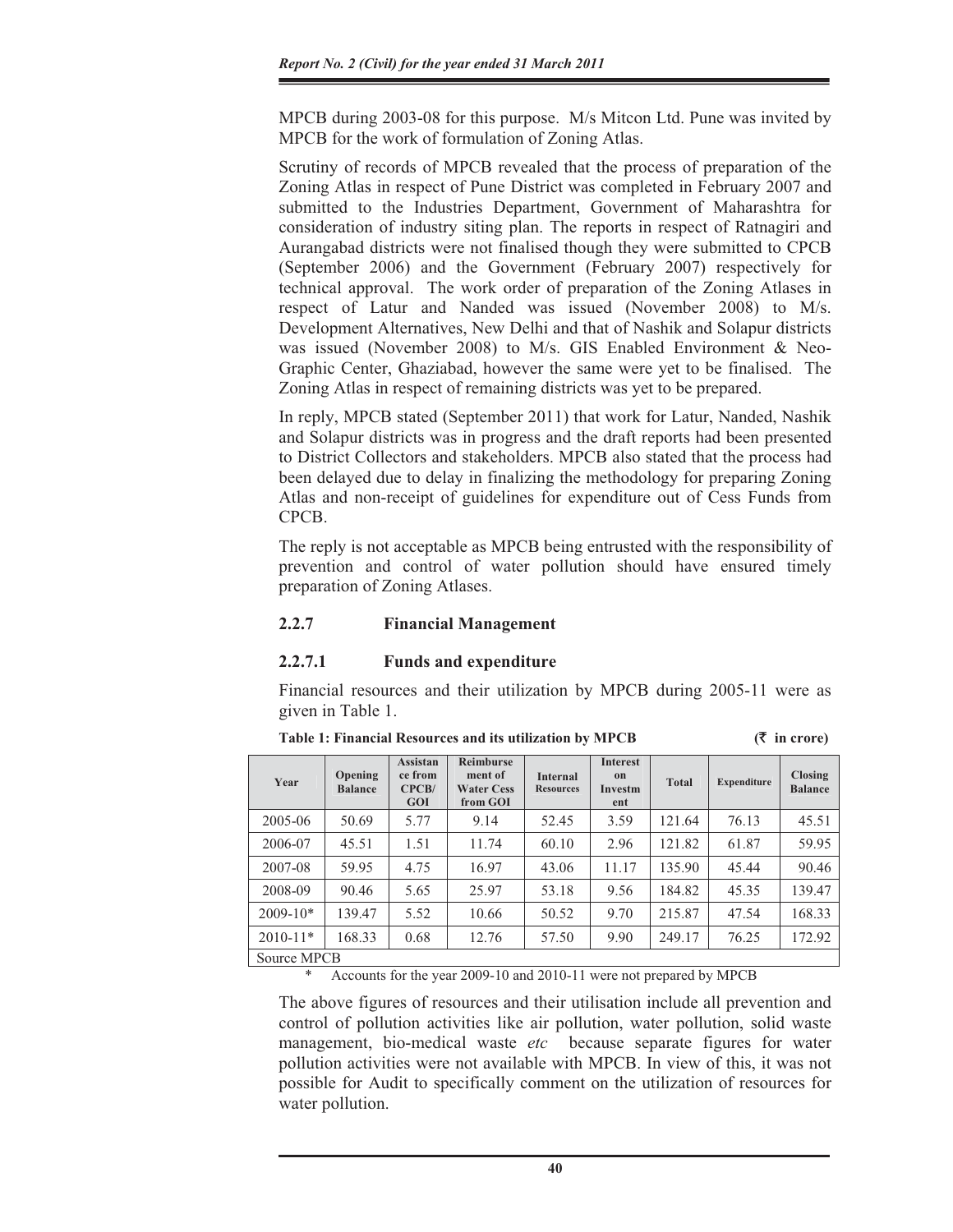While the total funds including internal revenue of MPCB increased from ₹ 121.64 crore in 2005-06 to ₹ 249.17 crore in 2010-11, the expenditure decreased from  $\bar{\xi}$  76.13 crore in 2005-06 to  $\bar{\xi}$  47.54 crore in 2009-10 and again increased to  $\overline{\xi}$  76.25 crore in 2010-11.

In reply, MPCB stated (May 2011) that during 2010-11, expenditure increased to  $\overline{\xi}$  76.25 crore mainly due to increase in financial assistance from cess  $({}^{2}\{10.66} \text{ core})$ , in 2009-10 to  $({}^{2}\{12.76} \text{ core})$  in 2010-11. Further, there was expenditure on awareness programmes and publicity ( $\bar{\tau}$  1.75 crore) and purchase of equipments and fixed assets ( $\bar{\tau}$  11.03 crore).

#### **2.2.7.2 Under-utilization of cess funds received from CPCB**

According to the instructions<sup>50</sup> issued (December 1998) by GOI, MoEF, up to 80 *per cent* of the cess amount collected from local bodies and industries towards water consumption by the Pollution Control Boards in the States were to be reimbursed to the Boards in accordance with Section 8 of the Water (Prevention and Control of Pollution) Cess Act, 1977 for meeting their approved expenditure requirements. It was observed that;

a) GOI's 80 *per* cent share for the period from 1983-84 to 2009-10 amounting to  $\bar{\xi}$  80.38 crore was receivable as reimbursement against which  $\bar{\xi}$  12.77 crore was received and  $\bar{\tau}$  67.61 crore remained outstanding. (Appendix 2.2.1).

b) The expenditure incurred on office operations and establishment of the Pollution Control Boards of the States was not to exceed 25 *per cent* of the amount so reimbursed and the remaining 75 *per cent* was to be utilized on programmes and activities directly related to the prevention and control of pollution. However, MPCB did not utilize the funds as per the prescribed norms. There was underutilization of funds<sup>51</sup> ranging between  $\bar{\tau}$  18.88 crore to  $\bar{\xi}$  42.95 crore on activities relating to prevention and control of pollution during the period of 2005-06 to 2008-09<sup>52,</sup> while ₹ 13.18 crore to ₹ 25.95 crore was utilized in excess on establishment during the same period as shown in **Table 2**.

| Year                | <b>Purpose of utilisation</b><br>(Percentage) | To be<br>utilised | <b>Actually</b><br>utilised | Short $(+)$ /excess<br>utilisation<br>$(-)$ less<br>utilisation |  |  |  |
|---------------------|-----------------------------------------------|-------------------|-----------------------------|-----------------------------------------------------------------|--|--|--|
| 2005-06             | Office and establishment (25)                 | 24.55             | 42.22                       | $(-)$ 17.67                                                     |  |  |  |
|                     | Pollution control activities (75)             | 73.64             | 30.69                       | 42.95                                                           |  |  |  |
| 2006-07             | Office and establishment (25)                 | 27.48             | 44.10                       | $-16.62$                                                        |  |  |  |
|                     | Pollution control activities (75)             | 82.45             | 53.79                       | 28.66                                                           |  |  |  |
| 2007-08             | Office and establishment (25)                 | 31.73             | 44.91                       | $(-)$ 13.18                                                     |  |  |  |
|                     | Pollution control activities (75)             | 95.18             | 70.73                       | 24.45                                                           |  |  |  |
| 2008-09             | Office and establishment<br>(25)              | 38.22             | 64.17                       | $(-)$ 25.95                                                     |  |  |  |
|                     | Pollution control activities (75)             | 114.65            | 95.77                       | 18.88                                                           |  |  |  |
| <b>Source: MPCB</b> |                                               |                   |                             |                                                                 |  |  |  |

**Table 2: Utilisation of funds received from CPCB (**` **in crore)** 

 $^{50}$  MoEF, GOI order No. Q 17011/1/88-CP dated 28 December 1998<br> $^{51}$  This includes all prevention and control of pollution activities li

This includes all prevention and control of pollution activities like air pollution, water pollution, solid waste management, bio-medical waste *etc*.<br><sup>52</sup> Figures for the year 2009-10 and 2010-11 were not furnished as the accounts are yet to be

audited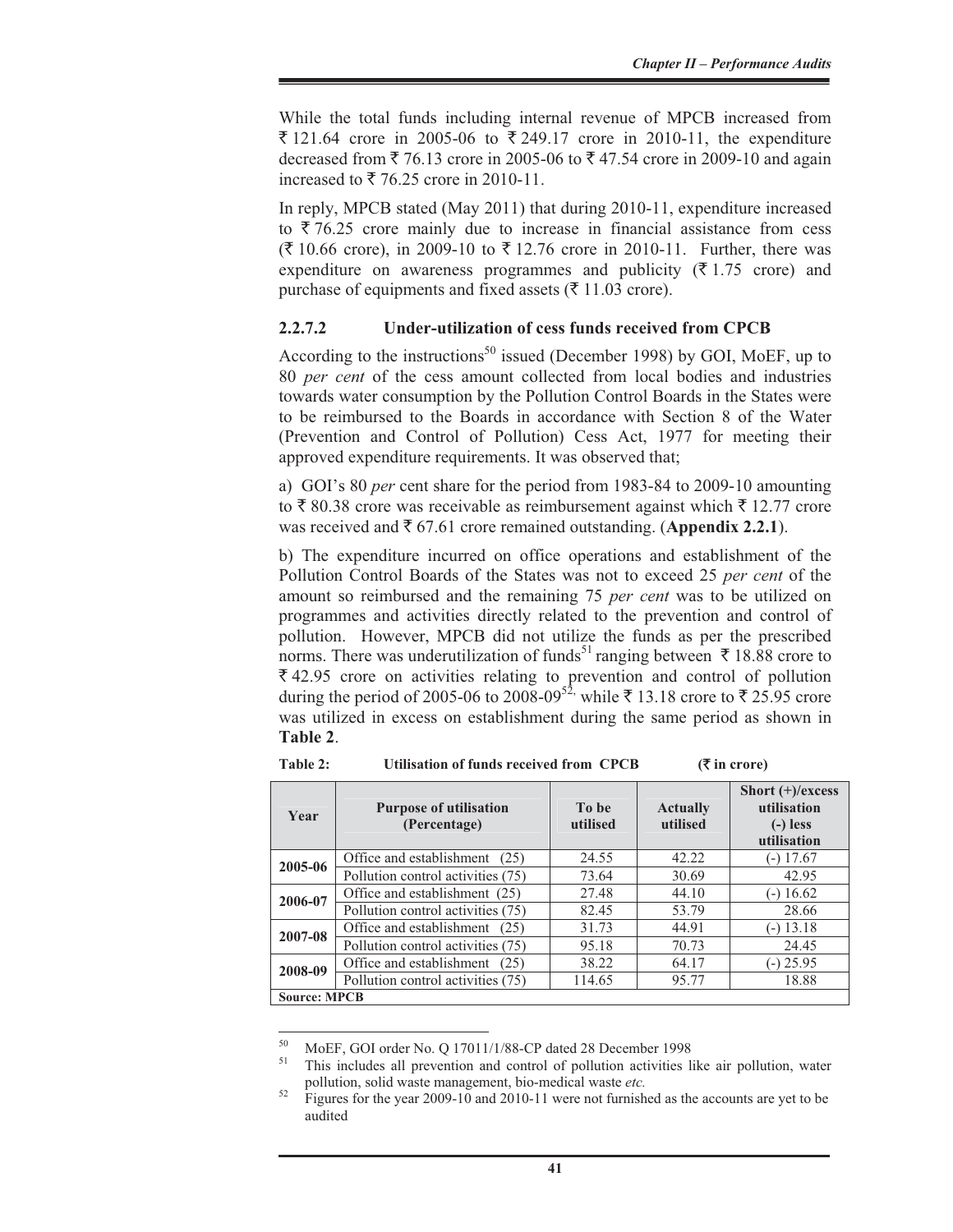MPCB replied (January 2010) that underutilization of funds was due to delay in sanctioning of schemes and delayed issue of guidelines for schemes by CPCB.

The Government stated (September 2011) that excess expenditure on office and establishment from 2005-06 onwards was due to provisioning of funds for pension which was shown as expenditure. However, the same was invested in fixed deposits by MPCB. Underutilization of cess funds for pollution control activities was because the schemes were under progress or schemes were yet to be started or schemes were awaiting administrative approval or financial sanction. The fact remains that funds were underutilized for pollution control activities and excess expenditure was incurred under office and establishment, which was against the norms fixed for utilization of cess funds.

# **2.2.7.3 Outstanding recovery of cess on water**

The Water (Prevention & Control of Pollution) Cess Act, 1977 provided for levy and collection of cess based on water consumed by industries and by local bodies. The cess was meant to augment the resources of the Central and State Pollution Control Boards for prevention and control of water pollution. The cess, so collected by the State Pollution Control Boards were to be remitted to CPCB, which in turn was to remit back 80 *per cent* of the cess to the State Pollution Control Boards. Under Section 10 of the Act, if any industry or local authority failed to pay the cess payable under Section 3 to the State Government within the date specified, they were liable to pay interest at the rate of two *per cent* on the amount to be paid for every month or part of a month from the due date till such amount was actually paid. Scrutiny of records of MPCB revealed that:

- An amount of  $\bar{\tau}$  50.60 crore was outstanding on account of cess on water consumed for the period from April 1983 to March 2009 by 17 local bodies  $(\bar{\mathfrak{F}})$  14.68 crore) and six industries ( $\bar{\mathfrak{F}}$  35.92 crore). Interest payable for delay in payment of cess as specified under the Act was not levied from the defaulters.  $\bullet$
- x Out of 253 local bodies in the State, the assessment of cess for only 240 local bodies was done by MPCB up to March 2010. The assessment of cess for 13 local bodies was not done since these were newly added. However, assessment notices had been issued to them by MPCB in July 2010.

The Government stated (September 2011) that many letters, payment notices and reminders were issued to all the local bodies to make the payments immediately to MPCB and continuous efforts were being made to recover the dues from local bodies and industries.

# **2.2.8 Functions of Maharashtra Pollution Control Board**

The important regulatory functions of MPCB include issuing of consents to industries to establish and to operate, issuing consents to local bodies to discharge of domestic effluents (sewage water) into the water resources, monitoring and watching compliance of the consent conditions and taking control measures whenever deviations are observed.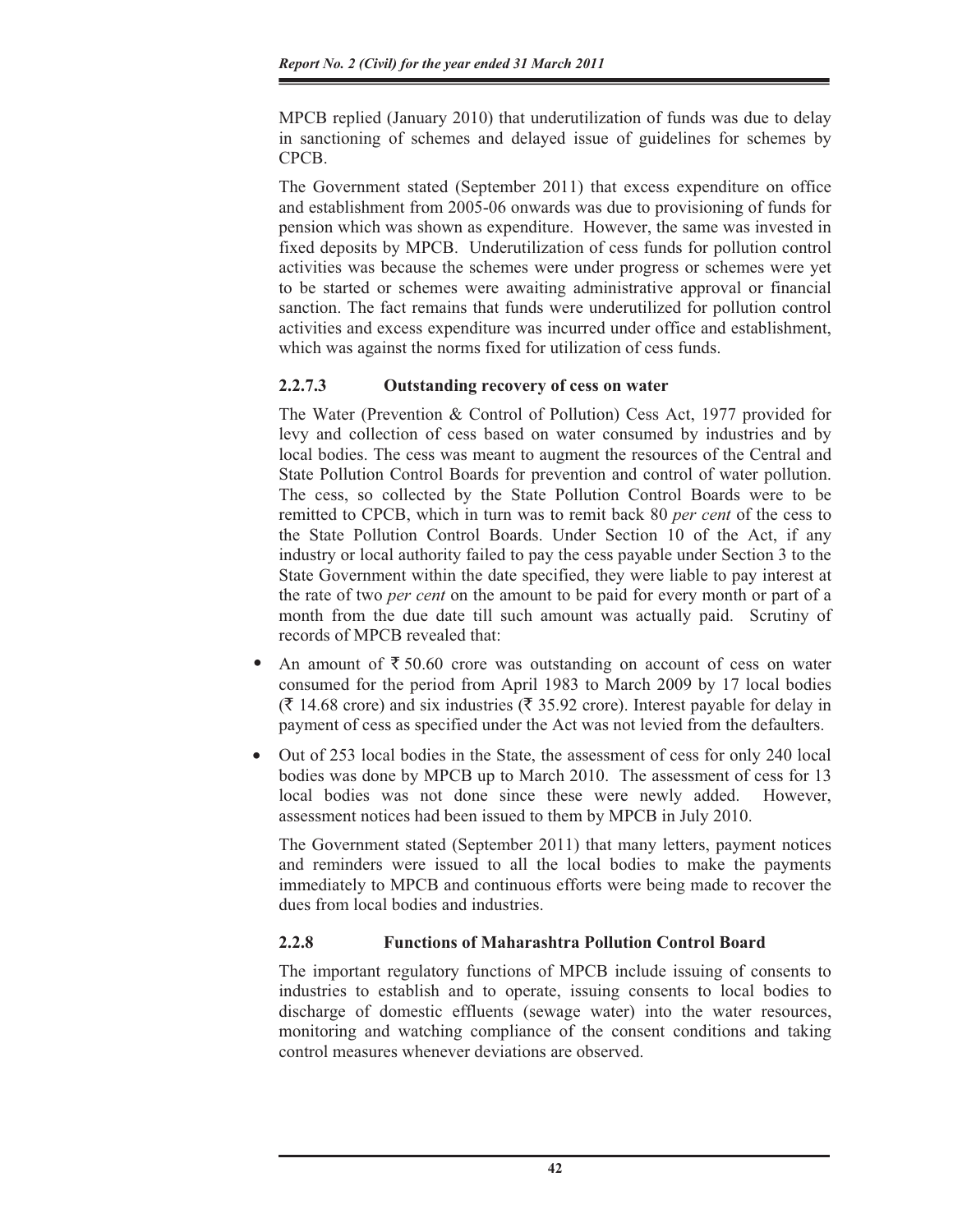# **2.2.8.1 Grant of consents to industries and local bodies by MPCB**

As per Section 25 of the Water (Prevention and Control of Pollution) Act, 1974 no person should, without the previous consent of the State Pollution Control Board, establish or take any steps to establish any industry, operation or process or any treatment and disposal system, which is likely to discharge sewage or trade effluents into a stream or well or sewer or on land. The consent would be granted within 120 days from the date of application (vide Section 25(7) of the Water Act, 1974), failing which, it would be treated as a deemed consent. Urban local bodies are also required to obtain consents for operating sewage treatment plants to treat the domestic effluents generated in their municipal areas. Delays of over 120 days in giving consents would mean that the consents were deemed to have been granted.

Scrutiny of records of MPCB revealed that 10,156 consent applications were pending for more than 120 days as of 21 August 2011. There was no mechanism in place for monitoring the validity period of the consents granted to various industries.

MPCB stated (November 2011) that the applications received recently were under process and remaining was pending for want of compliance to queries. Though MPCB communicated the queries to the industries, the fact remains that there was no monitoring mechanism to ensure granting of consent to the industries within the prescribed time limit.

#### **2.2.9 Treatment of domestic effluents**

The Twelfth Schedule under Article 243W of the Constitution of India entrusts urban local bodies with the duties of protection of the environment and promotion of ecological aspects, which include water supply, sewerage *etc.* Further, as per Section 17 (1) (f) of the Water (Prevention and Control of Pollution) Act, 1974, MPCB is required to inspect sewage or trade effluents for their treatment.

#### **2.2.9.1 Inadequate treatment of domestic effluents**

Scrutiny of the records of MPCB revealed that there were 150 local bodies under the jurisdiction of six test-checked ROs but Sewage Treatment Plants (STPs) were provided by only eight<sup>53</sup> local bodies. The status of domestic effluents generated and treated in these STPs as of March 2010 is detailed in **Table 3**.

**As of 21 August 2011, 10,156 applications for grant of consent were pending beyond the prescribed limit of 120 days** 

<sup>53</sup> Aurangabad Municipal Corporation, Nanded Waghala Municipal Corporation, Kalyan- Dombivli Municipal Corporation, Nasik Municipal Corporation, Navi Mumbai Municipal Corporation, Sangli Miraj Kupwad Municipal Corporation, Nagpur Municipal Corporation and Kolhapur Municipal Corporation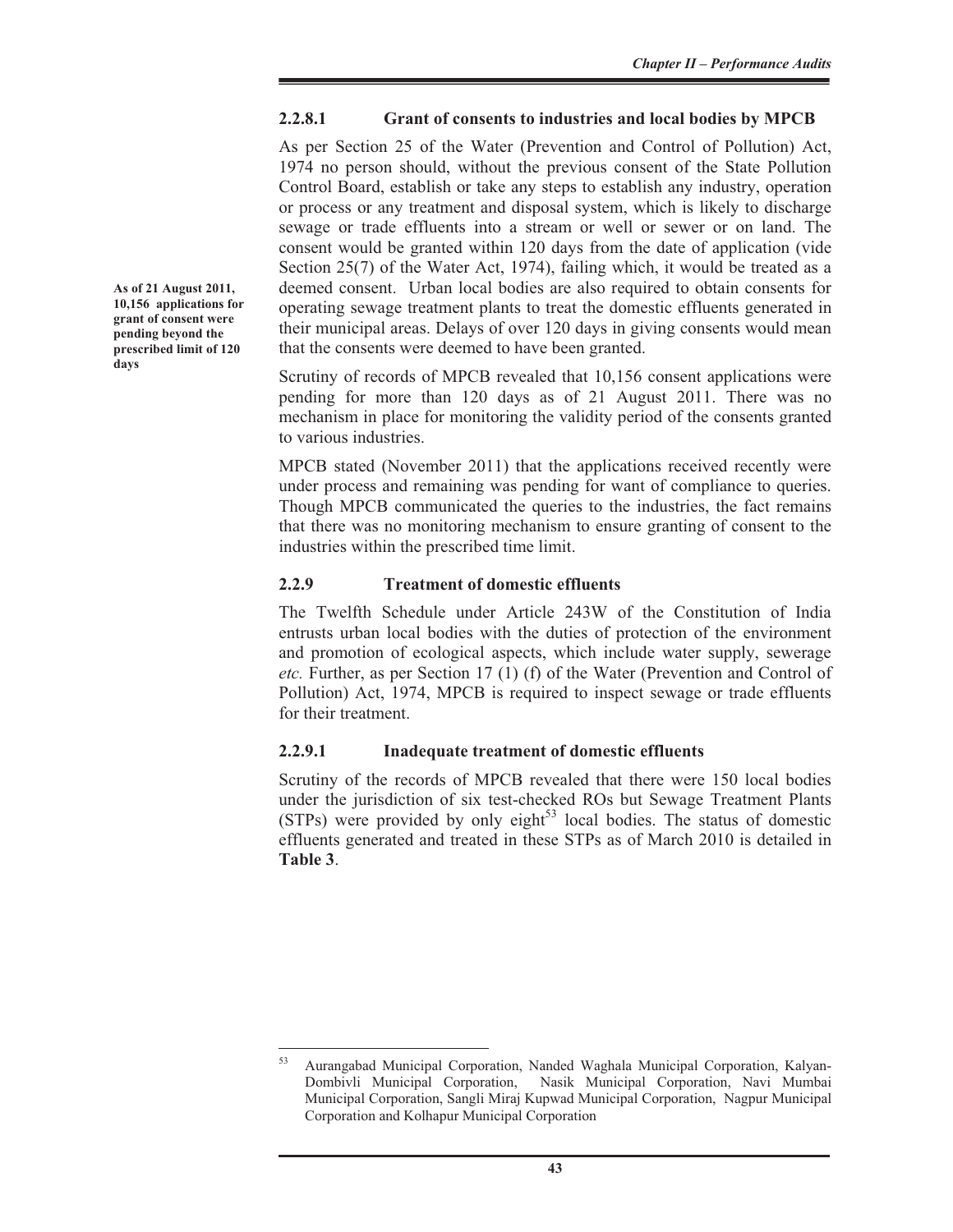| Name of<br><b>Regional</b><br><b>Office</b> | Name of city<br>under $R.O$ | <b>Quantity of</b><br>domestic<br>effluent<br>generated<br>(MLD) <sup>54</sup> | <b>STP</b><br>treatment<br>capacity<br>(MLD) | <b>Effluent</b><br>disposed<br>without<br>treatment<br>(MLD) | <b>Treatment</b><br>Gap<br>(Percentage) |
|---------------------------------------------|-----------------------------|--------------------------------------------------------------------------------|----------------------------------------------|--------------------------------------------------------------|-----------------------------------------|
|                                             | Aurangabad                  | 107                                                                            | 6.5                                          | 100.5                                                        | 94                                      |
|                                             | Jalna                       | 18.35                                                                          | $\theta$                                     | 18.35                                                        | 100                                     |
|                                             | Latur                       | 21                                                                             | $\boldsymbol{0}$                             | 21                                                           | 100                                     |
| Aurangabad                                  | Beed                        | 11                                                                             | $\theta$                                     | 11                                                           | 100                                     |
|                                             | Nanded                      | 60                                                                             | $\theta$                                     | 60                                                           | 100                                     |
|                                             | Parabhani                   | 24                                                                             | $\theta$                                     | 24                                                           | 100                                     |
|                                             | Kalyan                      | 184                                                                            | 30                                           | 154                                                          | 84                                      |
|                                             | Ambernath                   | 24                                                                             | $\mathbf{0}$                                 | 24                                                           | 100                                     |
|                                             | Kulgaon-                    | 18                                                                             | $\theta$                                     | 18                                                           | 100                                     |
| Kalyan                                      | Badlapur                    |                                                                                |                                              |                                                              |                                         |
|                                             | Bhivandi-                   | 84                                                                             | 17                                           | 67                                                           | 80                                      |
|                                             | Nizampur                    |                                                                                |                                              |                                                              |                                         |
|                                             | Ulhasnagar                  | 88                                                                             | $\overline{0}$                               | 88                                                           | 100                                     |
|                                             | Nashik                      | 250                                                                            | 130-140                                      | 110-120                                                      | 48                                      |
|                                             | Jalgaon                     | 48                                                                             | $\mathbf{0}$                                 | 48                                                           | 100                                     |
| <b>Nashik</b>                               | <b>Bhusaval</b>             | 11.4                                                                           | $\theta$                                     | 11.4                                                         | 100                                     |
|                                             | Malegaon                    | 15                                                                             | $\theta$                                     | 15                                                           | 100                                     |
|                                             | Dhule                       | 28                                                                             | $\theta$                                     | 28                                                           | 100                                     |
|                                             | Ahmednagar                  | 35                                                                             | $\theta$                                     | 35                                                           | 100                                     |
| <b>Navi</b>                                 | Navi Mumbai                 | 136                                                                            | 136                                          | $\theta$                                                     | $\theta$                                |
| Mumbai                                      |                             |                                                                                |                                              |                                                              |                                         |
|                                             | Nagpur                      | 350                                                                            | 100                                          | 250                                                          | 71                                      |
| <b>Nagpur</b>                               | Wardha                      | 5.18                                                                           | $\theta$                                     | 5.18                                                         | 100                                     |
|                                             | Gondia                      | 4.83                                                                           | $\theta$                                     | 4.83                                                         | 100                                     |
|                                             | Chandrapur                  | 29.7                                                                           | $\theta$                                     | 29.7                                                         | 100                                     |
|                                             | Kolhapur                    | 90                                                                             | 43.5                                         | 46.5                                                         | 52                                      |
| Kolhapur                                    | Ichalkaranji                | 37                                                                             | $\theta$                                     | 37                                                           | 100                                     |
|                                             | Sangli-Miraj<br>Kupwad      | 40                                                                             | $13*$                                        | 40                                                           | 100                                     |

**Table 3: Domestic effluents generated and treated in test-checked ROs** 

Source: Report on Status Evaluation of STPs in Maharashtra(MPCB)

\*As the STP at Sangli was not in working condition, all the effluents were discharged into the Krishna river without treatment.

Therefore, in 18 out of 25 cities in the test-checked ROs, domestic effluents were discharged without any treatment and in seven cities (except Navi Mumbai) the gap between sewage generation and treatment capacity was in the range of 48 to 94 *per cent*. This indicated that the status of treatment of domestic effluents in the test-checked ROs was far from satisfactory. The reasons for not providing of STPs in 18 cities were not intimated by MPCB.

In reply to an audit query, the ROs stated (March-April 2011) that warning notices and show-cause notices had been issued to all the defaulting local bodies discharging effluents without any treatment.

#### **2.2.9.2 Functioning of STPs**

As stated above, there were gaps between the sewage generated and the actual sewage treated. These gaps resulted in environmental degradation of water

**Majority of the domestic effluents were discharged without treatment**

<sup>54</sup> Million Litres Daily(MLD)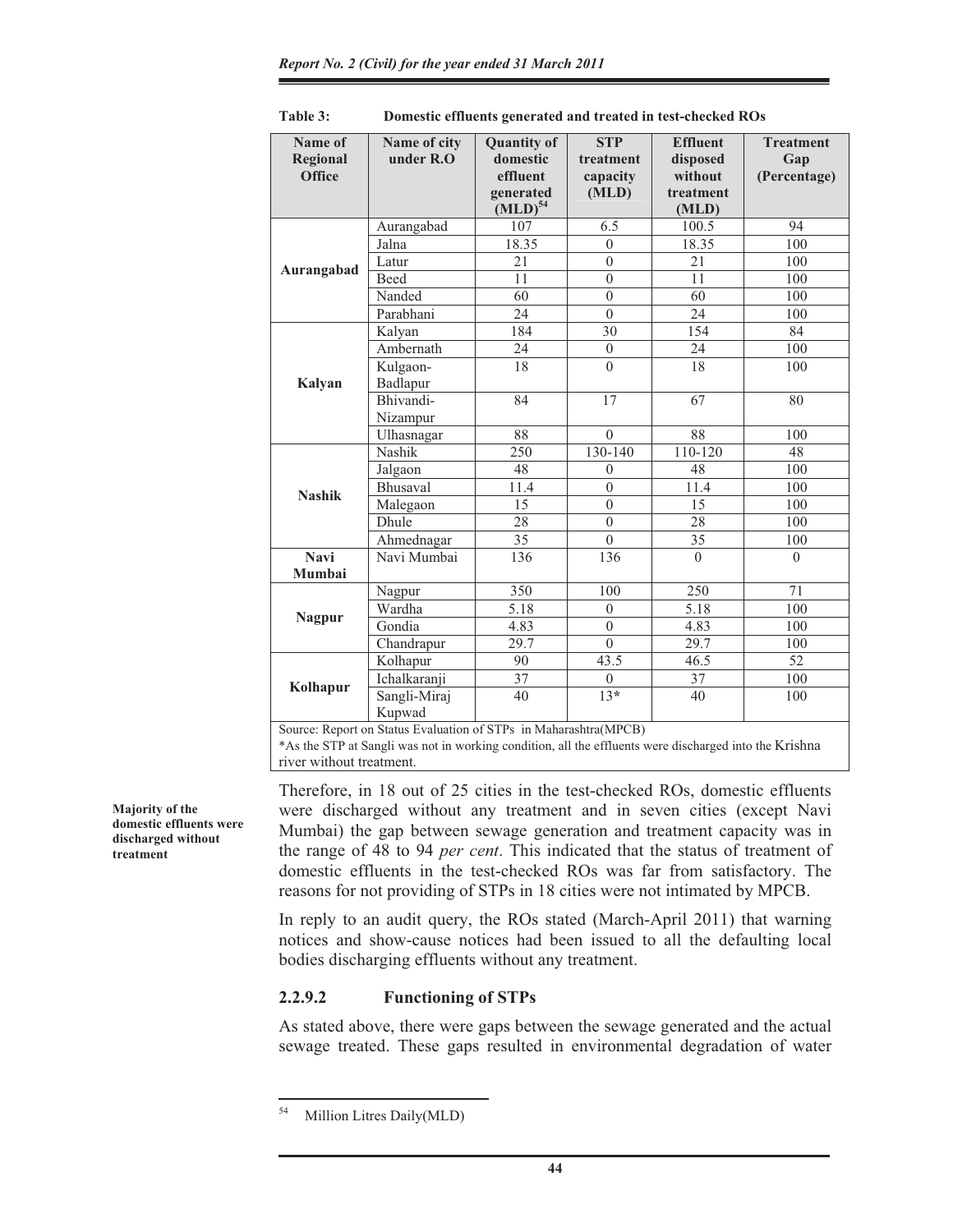bodies. In this background, it was imperative that the sewage was treated efficiently and effectively.

Joint visits (March-April 2011) to seven STPs in the test-checked ROs along with MPCB officials revealed the following:

#### **(i) STP at Adharwadi, Kalyan**

In the STP at Kalyan, we noticed that a flow meter to measure the quantum of inflow and outflow of sewage had not been installed. Therefore, the actual inflow and outflow of sewage could not be ascertained. The secondary digester<sup>55</sup> had not functioning since 1990, resulting in non-degradation of sewage at this stage. Alternative power supply arrangements required for treatment of sewage during load shedding were not made by the Municipal Corporation.



**Secondary Digester of the STP at Adharwadi**

Kalyan Dombivli Municipal Corporation stated (October 2011) that tenders to upgrade the STP with diesel generator back-up had been issued in September 2011.

#### **(ii) STP at Chehedi, Nashik**

The work on the STP, with a capacity of 22 MLD, was sanctioned in March 2001 at a total cost of  $\bar{\tau}$  seven crore. Though the project was scheduled for completion by March 2003, it was actually completed in June 2007 after a delay of four years and three months. The delay was attributed to reasons like non-acquisition of land, change in design, increase in span of rainy seasons *etc*. On completion of the STP, it did not perform up to full treatment capacity due to non-pumping of adequate quantity of sewage and STP treated only 15 MLD of sewage. The rest of the sewage (seven MLD) remained untreated and was being discharged into the Godavari river, defeating the purpose for which the STP was constructed.

The Secretary, Environment Department, replied (September 2011) that the delay of work was due to the land acquisition issues, changes in design and increase in the span of the rainy season. Further, the STP treated only 18

<sup>&</sup>lt;sup>55</sup> A tank where sewage is degraded to a certain limit. After treatment in the primary digester, effluents are transferred to the secondary digester to ensure that the biological oxygen demand level is maintained and then transferred to a 'centrifuge', which removes sludge from effluents before discharging the same into nearby *nallahs* or creeks.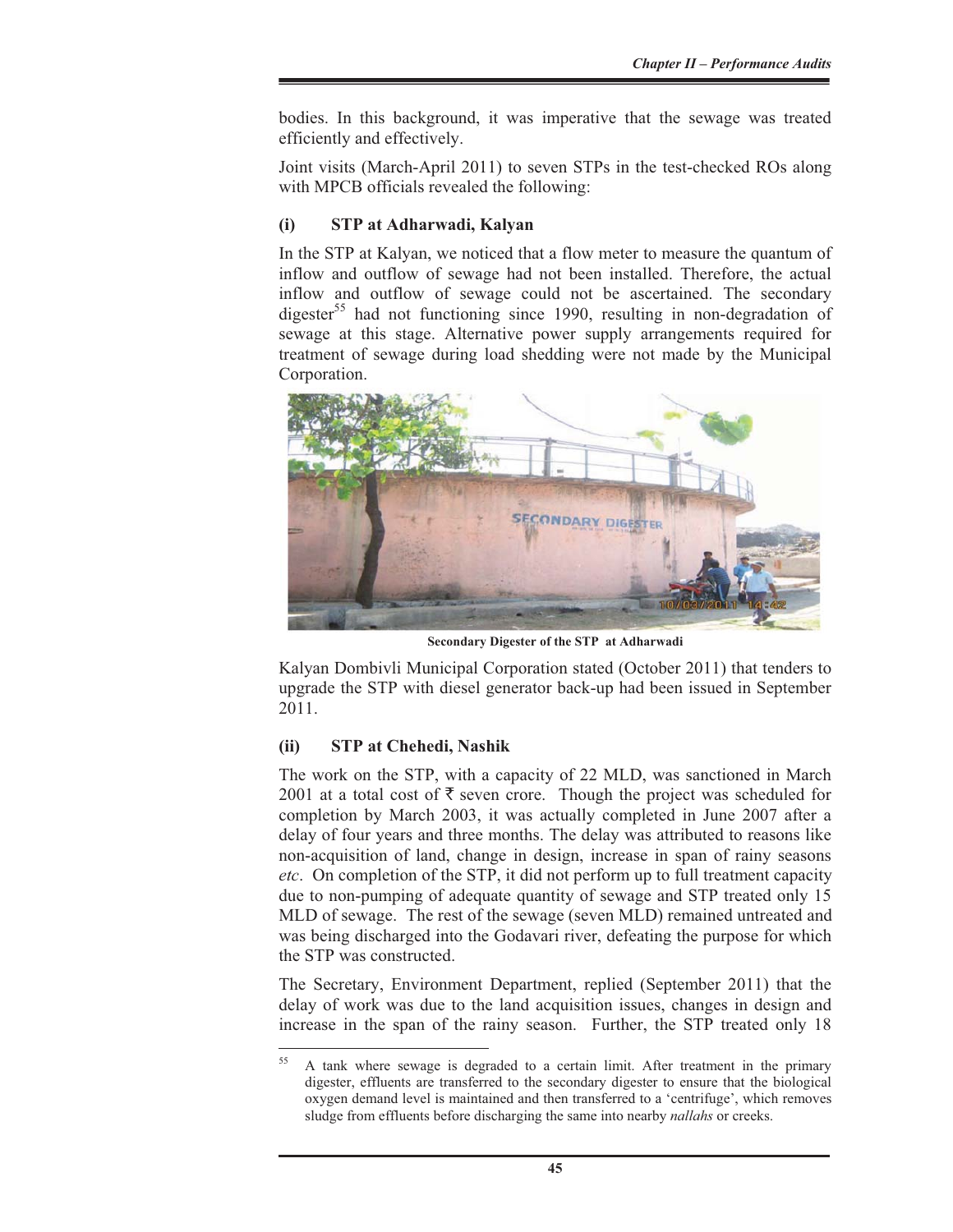MLD of average sewage due to an inadequate sewerage network, the improvement of which had been taken up under JNNURM and was still under progress.



**STP at Chehedi, Nashik**

#### **(iii) Old Ganeshwadi Pumping Station, Nashik**

At the Old Ganeshwadi Pumping Station, Nashik, it was noticed that the sewage pumping station had a capacity of 22 MLD. The sewage collected on an average was 22 to 28 MLD at this pumping house and thus was more than its capacity. Moreover, the untreated sewage from the entry point of the sewage pumping station was found to be overflowing into the River Godavari, which was the primary source of drinking water in the area and polluting it.

The Nashik Municipal Corporation replied (March 2011) that the pumping station was renovated with a revised capacity of 25 MLD and an overflowing pipe was provided for maintenance purposes during emergencies. However, the audit observation during the field visit was confirmed by the department. It was stated that an overflow pipe was provided to direct sewage of the outfall sewer during emergency.

The reply is not acceptable since even after upgradation, the revised capacity remained lower than the maximum average of 28 MLD sewage received at the pumping house, which showed lack of proper planning and estimation.

# **(iv) STP at Nanded**

At the STP at Nanded, it was noticed that the sewage pumping station near the old bridge at Nanded was not in working condition, as a result of which all effluents intercepted were being discharged into the Godavari River without treatment. Municipal solid waste generated was dumped on the bank of Godavari River unscientifically. As such, the possibility of heavy contamination of the Godavari river due to discharge of leachate<sup>56</sup> could not be ruled out.

<sup>56</sup> Liquid that seeps through solid wastes or other medium and has extracts of dissolved or suspended material from it;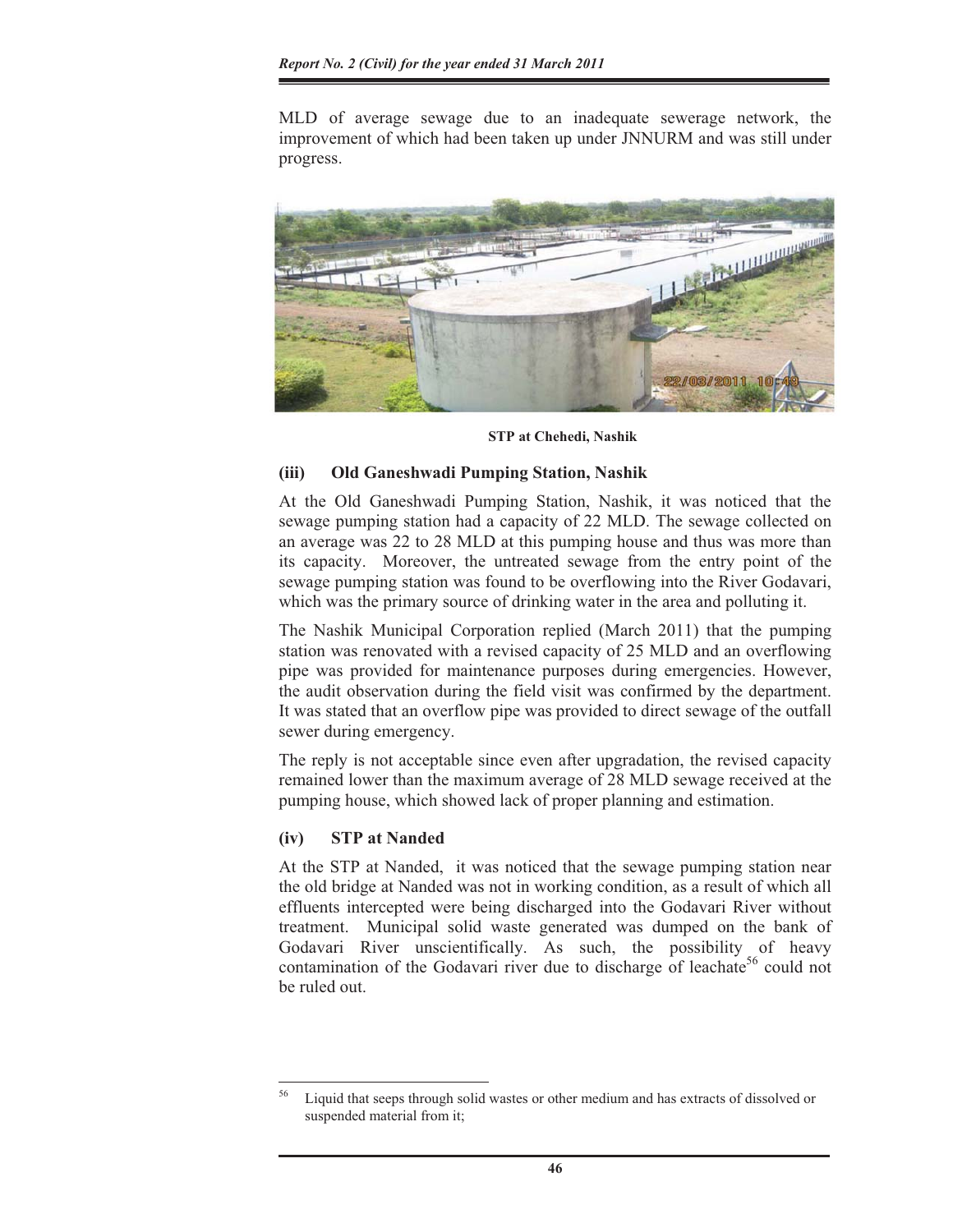### **2.2.10 Pollution by industries**

Characteristics of industrial waste water can differ considerably, both within and among industries. The impact of industrial discharges depends not only on their collective characteristics, such as biochemical oxygen demand and the amount of suspended solids, but also on their content of specific inorganic and organic substances. Water pollution caused by major industries can be controlled at the point of generation by constructing effluent treatment plants (ETPs) for individual industries and common effluent treatment plants (CETPs) for clusters of medium and small-scale industries.

Scrutiny of records of MPCB revealed that there were 14,737 water -pollution prone industries in the State, including 8,737 in the six test- checked ROs. Out of them, 12,655 industries had adequate treatment facilities (7,516 in testchecked ROs), whereas 1,726 industries had partial effluent treatment facilities (905 in six test-checked ROs) and 356 industries in the State (316 in six test-checked ROs) had no effluent treatment facilities. There were only 20 CETPs in Maharashtra covering seven (ROs) and the remaining five (Aurangbad, Nasik, Chandrapur, Mumbai and Amravati) ROs had no CETPs under their jurisdiction. Due to non-installation of ETPs untreated effluent flows into the nearby water bodies causing water pollution. The details of the CETPs/ETPs *etc.,* are given in **Table 5**.

|                                                                     |       |                 | In test-checked ROs |               |                |        |          |                        |  |  |
|---------------------------------------------------------------------|-------|-----------------|---------------------|---------------|----------------|--------|----------|------------------------|--|--|
| In the State as a whole                                             |       | Navi-<br>Mumbai | Kalvan              | <b>Nashik</b> | Auran<br>gabad | Nagpur | Kolhapur | <b>Total</b><br>in ROs |  |  |
| Pollution prone<br>industries                                       | 14737 | 1144            | 1078                | 2402          | 751            | 687    | 2675     | 8737                   |  |  |
| Industries having<br>adequate facilities<br>(ETPs)                  | 12655 | 1144            | 792                 | 2313          | 701            | 567    | 1999     | 7516                   |  |  |
| Industries with<br>partial treatment<br>facilities (Water)          | 1726  | $\Omega$        | 1                   | 89            | 48             | 93     | 674      | 905                    |  |  |
| Industries without<br>Treatment<br>facilities (Water)               | 356   | $\Omega$        | 285                 | $\Omega$      | 2              | 27     | 2        | 316                    |  |  |
| Number of CETPs<br>operating                                        | 20    | $\overline{2}$  | 5                   | $- -$         | --             | 1      | 3        | 11                     |  |  |
| Number of CETPs<br>under construction/<br>yet to be<br>commissioned | 6     | --              | 1                   | --            | 1              | $- -$  | 4        | 6                      |  |  |
| Source: MPCB's Statistical Report, 2009-10                          |       |                 |                     |               |                |        |          |                        |  |  |

**Table 5: Status of ETPs and CETPs in test-checked ROs as of March 2010** 

Though MPCB had issued proposed directions<sup>57</sup> to the defaulting industries, no legal action was taken as required under Section 33(1) of the Water (Prevention and Control of Pollution) Act, 1974 to ensure adequate treatment of effluents by these industries.

<sup>57</sup> As per Rule 4 of the Environment (Protection) Rules, 1986 proposed directions issued under Section 5 of the EPA specify the nature of action to be taken and the time within which it shall be complied giving an opportunity of not less than 15 days to file objections to the proposed directions.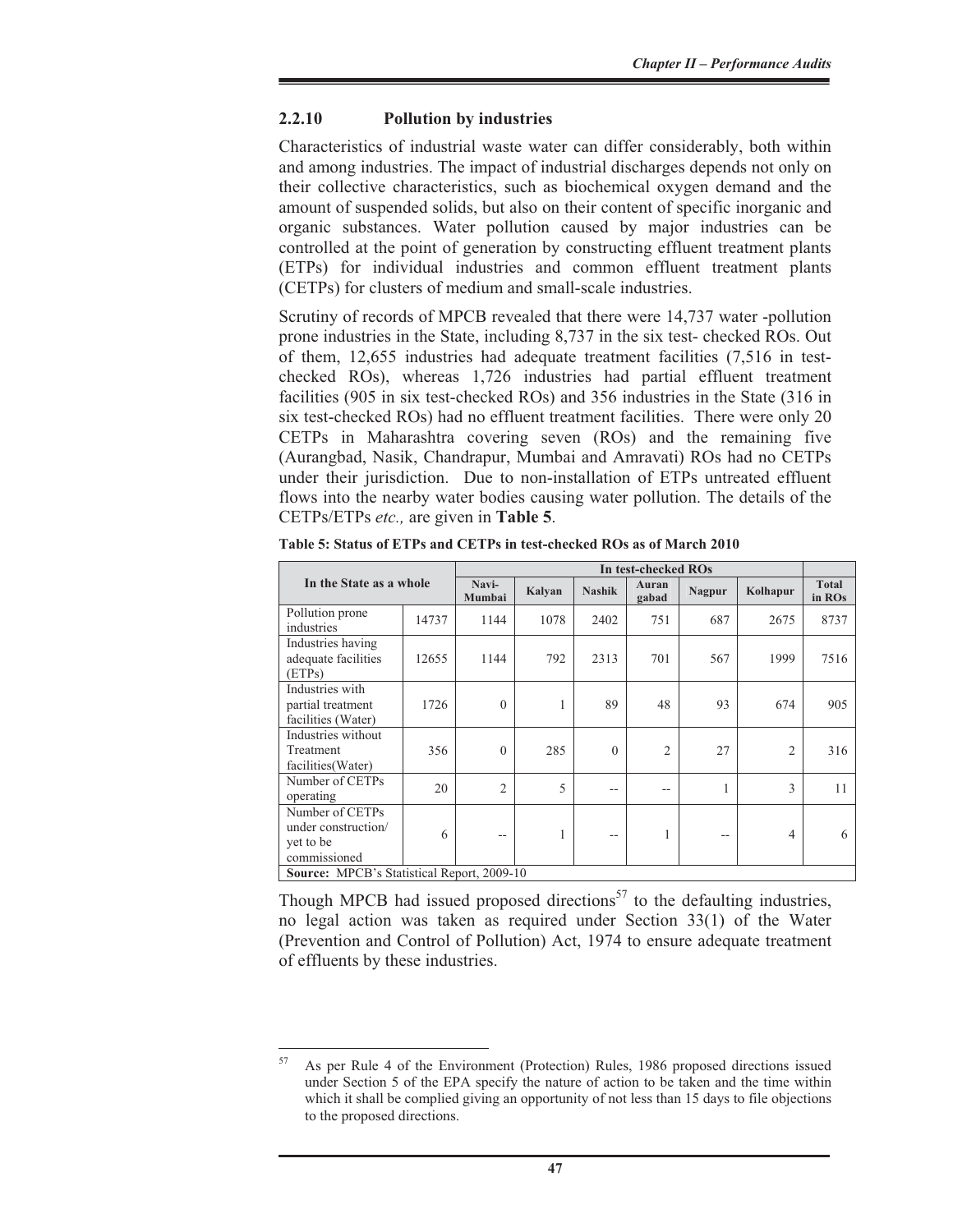#### **2.2.10.1 Consented standards not maintained by CETPs**

The objective of establishing CETPs was to set up economical effluent treatment facilities for small-scale industries before disposal of the treated water into streams, rivers or seas. CETPs were to be set up in industrial estates where there were clusters of small-scale industrial units and where many polluting industries were located.

Scrutiny of records in the test-checked ROs revealed the following:

- There were no CETPs under the jurisdiction of the ROs concerned in Aurangabad, Nasik, Ratnagiri and Sangli districts though there were 7931, 15318, 444 and 608 industries respectively under their jurisdiction. In reply, RO Nasik stated (March 2011) that a proposal for establishment of CETPs had been forwarded (July 2010) for approval to the Maharashtra Industrial Development Corporation.
- In respect of five CETPs under the jurisdiction of the RO, Kalyan and two CETPs under the jurisdiction of RO, Navi Mumbai, Chemical Oxygen Demand  $(COD)^{58}$  in the treated effluents ranged from 326 to 3740 mg/l, thereby exceeding the consented COD limit of 250 mg/l.
- Out of the five CETPs under RO Kolhapur, three CETPs were in operation and two CETPs *i.e.,* Ichalkaranji Textile Development Cluster Ltd. and Parvati Co-operative Industrial Estate had not been commissioned as of December 2010. Construction of a CETP had not been started by the Parvati Co-operative Industrial Estate and construction was in progress in the Ichalkaranji Textile Development Cluster Ltd. area. As a result, effluents generated from the industries were discharged without treatment into a nearby *nallah,* which was flowing into the Krishna river and polluting it.
- There was one CETP in the jurisdiction of RO, Kolhapur (Chiplun) in the MIDC area of Lote Parshuram, the capacity of which was 4.5 MLD. However, the quantity of effluents generated was six MLD. The analysis report of the treated effluents showed high Biological Oxygen Demand  $(BOD)^{59}$  of 850 mg/l against the prescribed limit of 100 mg/l and COD of 1750 mg/l against the prescribed limit of 250 mg/l. Hence, it was clear that untreated effluents were being discharged into the Dabhol creek, which was located nearby.
- A joint visit along with the officials of MPCB revealed that the consent to operate a CETP at MIDC Butibori, Nagpur, had expired on 31 January 2011. The consent was not renewed by MPCB as the effluents received were in excess of the CETP's designed capacity (five MLD). MPCB stated (April 2011) that the consent would be renewed after augmentation of the capacity of the existing CETP. In reply, MPCB further stated that augmentation work was in progress and after that, consents would be granted. The decision of the MPCB was flawed as it should have ensured full treatment of effluents flowing into the CETP before the renewal dates of the consents of the industries which were connected to it. Till

**CETPs and ETPs were found inadequate to treat the industrial effluents and the treated effluents also did not conform to the standards** 

<sup>58</sup> A measure of chemically oxydizable organic matter

<sup>59</sup> A measure of biodegradable organic matter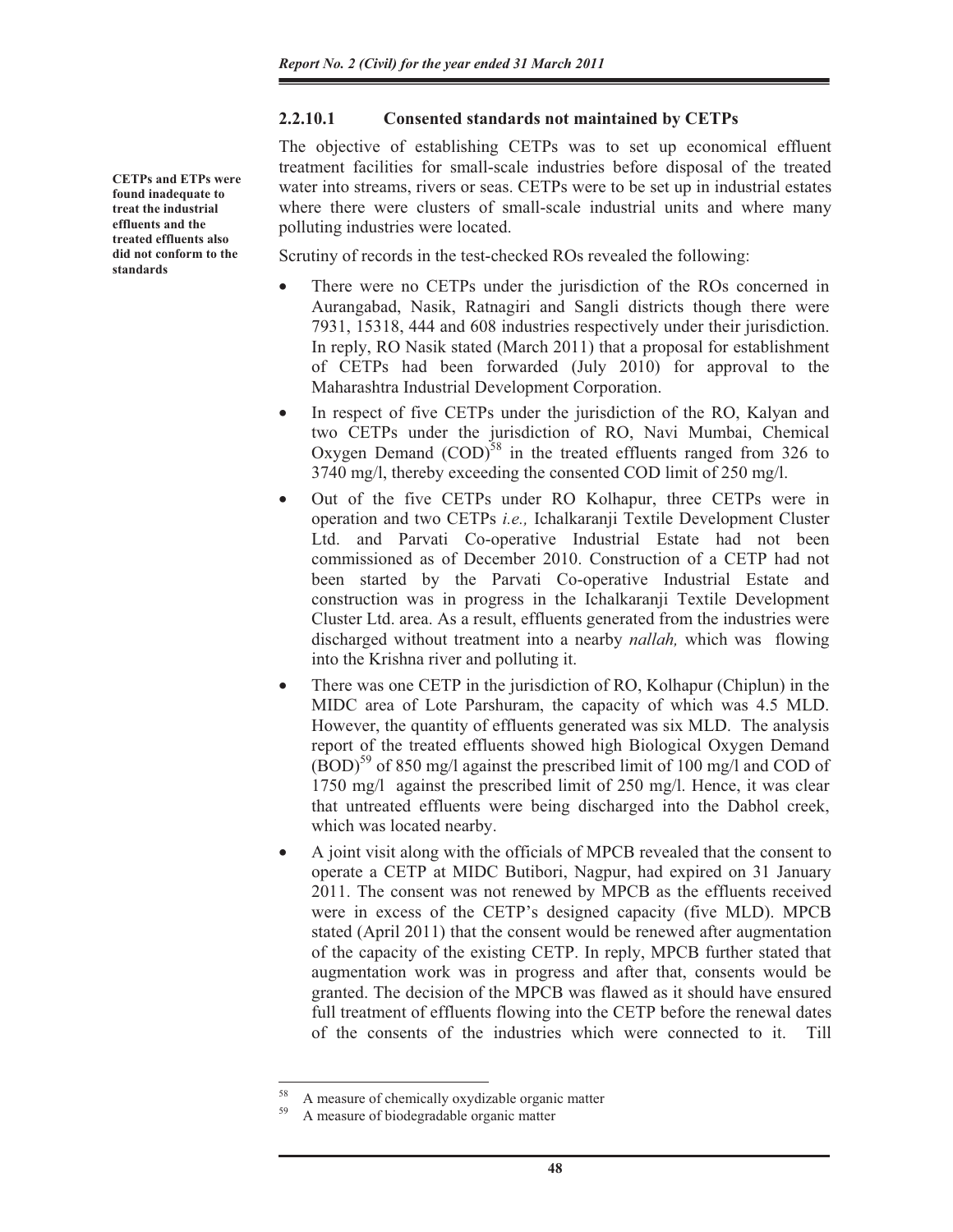augmentation of the CETP was completed, untreated effluents would flow into the river.

#### **2.2.10.2 Adherence to consented standards by industries**

The consent to operate is granted to industries by MPCB under Section 26 of the Water (Prevention and Control of Pollution) Act, 1974 and Section 21 of the Air (Prevention and Control of Pollution) Act 1981, which require an industry to provide a comprehensive effluent treatment system consisting of primary, secondary and /or tertiary $^{60}$  treatment as is warranted with reference to influent quality and operate and maintain the same continuously so as to achieve the quality of treated effluents as per MPCB specifications.

Scrutiny of records in respect of five out six test-checked ROs revealed that the treated effluents released by the industries had a very high biological oxygen demand (BOD) and chemical oxygen demand (COD) content compared to the prescribed consent conditions. The effluents discharged by the industries after treatment by ETPs did not conform to the norms as detailed in **Table 6**.

| Sr.<br>No.     | <b>Region</b>                   | <b>Number of industries</b><br>exceeded the consented<br>limits during 2009-11 | <b>BOD</b> range<br>(norm: 100 mg/l) | <b>COD</b> range<br>(norm: 250 mg/l) |
|----------------|---------------------------------|--------------------------------------------------------------------------------|--------------------------------------|--------------------------------------|
|                | Aurangabd                       | 22                                                                             | 120-6050                             | 300-9600                             |
| $\overline{2}$ | Kalyan                          | 6                                                                              | 170-2800                             | 440-5680                             |
| 3              | Kolhapur                        | 25                                                                             | 140-5500                             | 320-2400                             |
|                | Nashik                          | 21                                                                             | 110-1500                             | 280-2800                             |
| 5              | Nagpur                          |                                                                                | 105-3500                             | 316-3200                             |
|                | Source: JVS test reports of ROs |                                                                                |                                      |                                      |

**Table 6 : Range of BOD and COD in the test-checked ROs** 

This pointed towards serious deficiencies in the treatment process being followed by these industries. This also seems to show that MPCB did not conduct adequate number of inspections and even if they did so, the inspections were likely to have been perfunctory.

The concerned ROs replied (April 2011) that show-cause notices and proposed directions had been issued (November 2010) to the industries under the Section 33A of Water (Prevention and Control of Pollution) Act, 1974.

The reply is not acceptable as apart from issuing notices, MPCB should have directed the water and electricity supplying agencies to stop services until the fulfilment of requirements under Water (Prevention and Control of Pollution) Act, 1974

#### **2.2.11 Joint visits to industries**

#### **(i) M/s Konkan Marine Export & Karunya Marine Export, Ratnagiri**

It was noticed that the flow meter of the ETP was not installed to the inlet to measure the quantities of effluents generated and treated. Samples were tested

<sup>&</sup>lt;sup>60</sup> Primary treatment is removal of floating and suspended solids from sewage. In secondary treatment, biological methods such as digestion are used and tertiary treatment removes all but a negligible portion of bacteria and organic matter.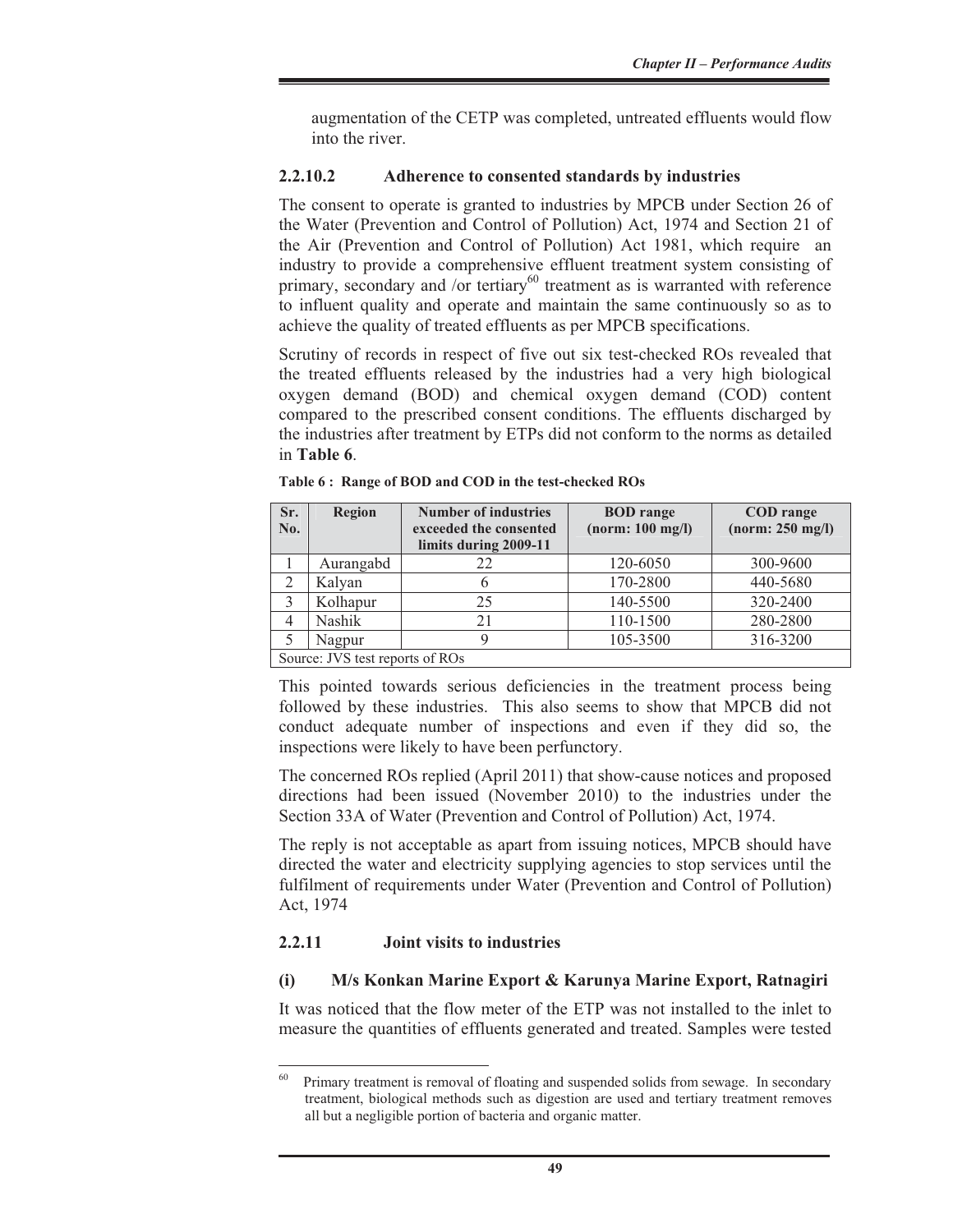by MPCB once in three months instead of monthly as prescribed in MPCB's sampling norms. MPCB had not been monitoring groundwater quality in the premises of M/s Konkan Marine Export & Karunya Marine Export, Ratnagiri.



**M/s Konkan Marine Export & Karunya Marine Export, Ratnagiri discharging effluents into sea** 

# **(ii) M/s Gadre Marine Export Pvt. Ltd., Ratnagiri**

The ETP of M/s Gadre Marine Export Pvt. Ltd., Ratnagiri was not working properly as the final effluent analysis (done by the company in its laboratory) report (February and March 2011) indicated that oil and grease in the treated effluents ranged from 21 to 145 mg/l against the consented limit of 10 mg/l and total dissolved solids ranged from 2187 to 2620 mg/l against the consented limits of 2100 mg/l. A flow meter had also not been installed to assess the quantity of inflow and outflow of the effluents. The final discharge into the sea was also not at the point designated by the National Institute of Oceanography (NIO).



**M/s. Gadre Marine Export Pvt. Ltd., Ratnagiri, Flow meter at inlet point not installed**

# **2.2.12 Status of compliance of "Corporate Responsibility for Environmental Protection" (CREP) norms**

Ministry of Environment and Forests (MoEF) launched a Charter on CREP in March 2003 with the purpose of going beyond the compliance with regulatory norms for prevention and control of pollution. The Charter set targets concerning conservation of water and disposal of pollutants in an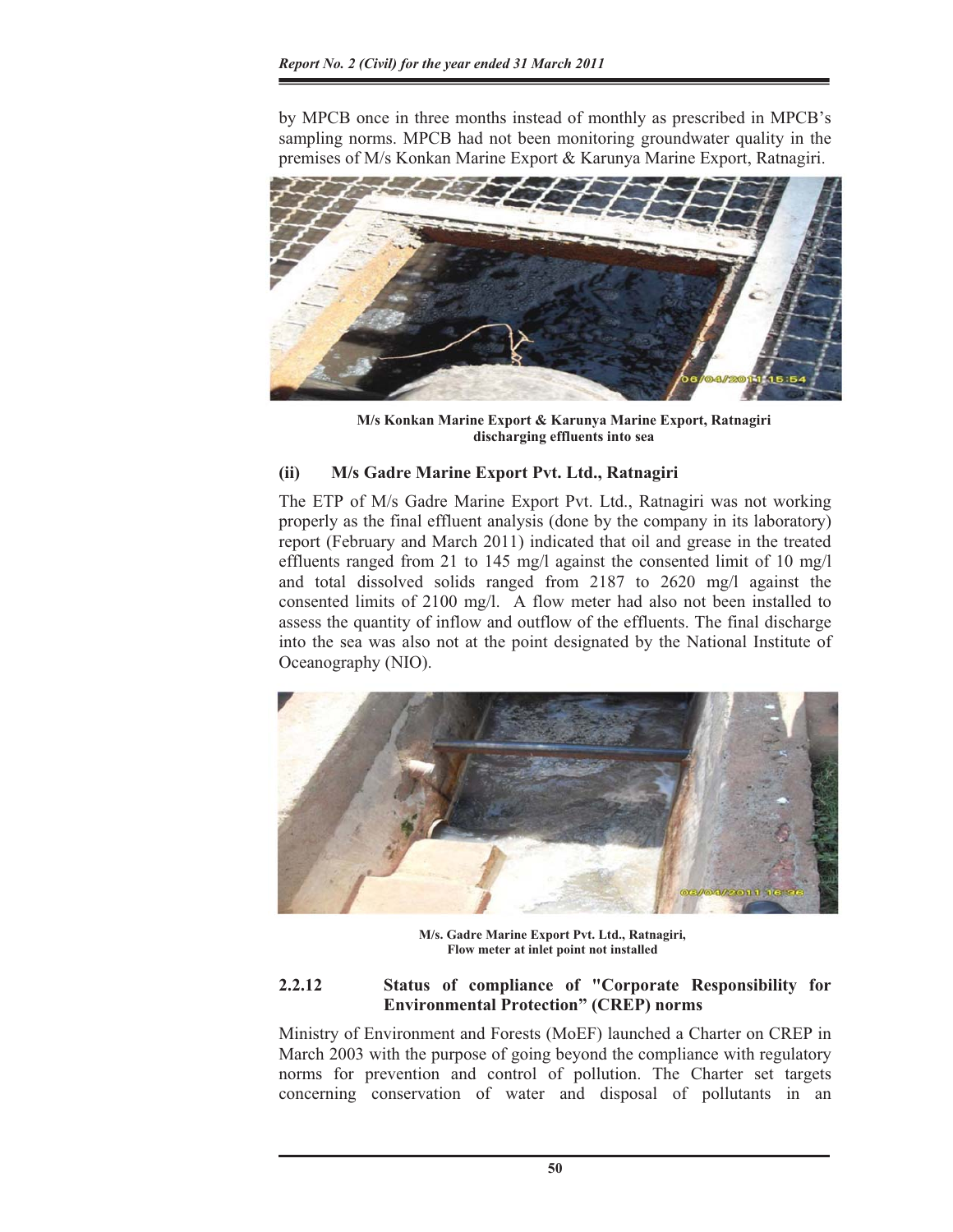environment-friendly manner. The Charter enlisted action points for pollution control for 17 categories of highly polluting industries, which were not complying with the standards notified under the Environment (Protection) Act, 1986. The State Pollution Control Boards were responsible for monitoring these industries.

Scrutiny of records in five out of the six test-checked  $ROS<sup>61</sup>$  revealed that out of 182 industries notified under the CREP norms, 89 had not complied with the norms while 47 industries had partially complied with the norms. Non-compliance with CREP norms would result in environmental pollution.

The concerned ROs stated (March-April 2011) that proposed  $directions^{62}/interim directions<sup>63</sup>$  had been issued (February 2011), as required, to all the non-complying industries.

### **2.2.13 Other sources of water pollution**

Sources of water pollution can mainly be divided into two categories *viz.,* point source of pollution and non-point source of pollution. Point sources of pollution are identified sources such as industrial effluents and domestic effluents emitting harmful effluents directly into water bodies and thus can be monitored and regulated. Non-point sources of pollution are unidentified sources delivering pollutants indirectly through transport *e.g*. flowing *nalla* or environmental changes<sup>64</sup>, which are much more difficult to monitor and control.

### **2.2.13.1 Pollution from slaughter houses**

Standards for discharge of effluents from slaughter-houses have been laid down and notified under the Environment (Protection) Act, 1986. Abattoirs generally use large quantities of water for washing meat and cleaning processing areas. CPCB had prescribed (January 2001) that waste water discharged from slaughter-houses should be treated appropriately to meet the prescribed standards. Discharge of untreated effluents from these slaughterhouses could result in increase in pathogens which may percolate and contaminate groundwater.

Scrutiny of the records of the six test-checked ROs revealed that there were 56 slaughter-houses under their jurisdiction. Out of these, 39 were functioning without any consent from MPCB and had not even applied for the consents and 17 had applied for consent. An ETP was provided in only one slaughterhouse at Aurangabad, while 55 slaughter-houses were discharging their effluents without treatment through open drains which were finally flowing into the water bodies near them.

<sup>&</sup>lt;sup>61</sup> RO, Aurangabad; RO, Navi Mumbai; RO, Nagpur; RO, Nasik; and RO, Kolhapur

<sup>62</sup> A notice issued to defaulting industries warning them for their non-compliance of the consent conditions even after issue of show cause notices and allowing them to represent themselves.<br><sup>63</sup> A direction issued to an industry prior to directions for its closure so as to give a final

opportunity to the industry for rectifications.<br><sup>64</sup> Water gets contaminated with pollutants present in the environment during the course of its flow. Environmental changes can also cause water pollution.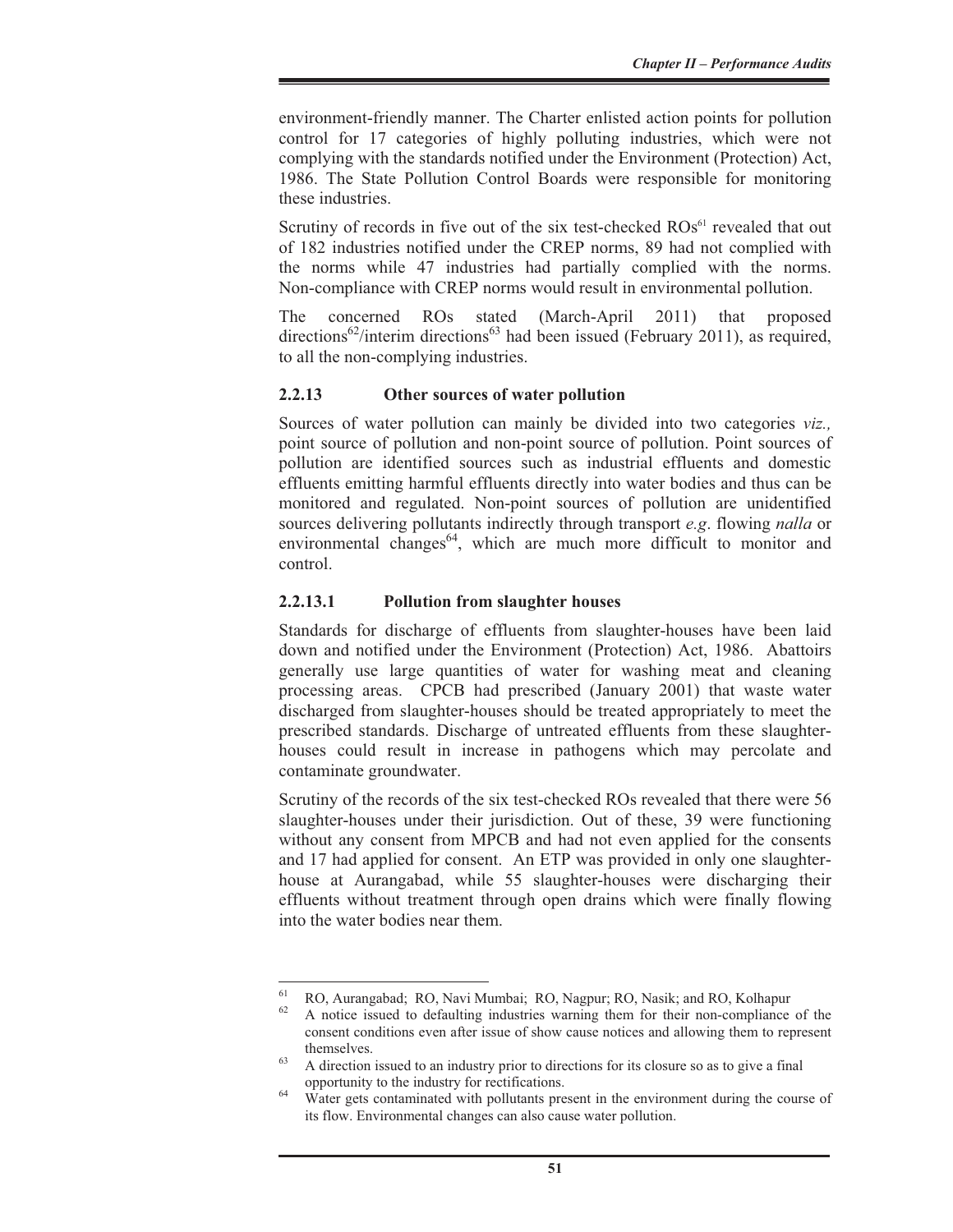The ROs stated (March-April 2011) that action had been taken against the slaughter-houses by issuing proposed directions (July 2008) to the concerned local bodies such as Aurangabad Municipal Corporation, Nashik Municipal Corporation *etc*. However, closure directions or direction to cut water and electricity supply, under Section 33A of the Water Act, 1974, to the concerned abattoirs had not been issued.



**Effluents released into an open soak-pit Abattoir releasing effluents and solid** 

**wastes**

Though MPCB issued proposed directions and show-cause notices to the respective municipal corporations, provisions of Section 41 to  $44<sup>65</sup>$  of Water (Prevention and Control of Pollution) Act, 1974 dealing with prosecution of defaulting slaughter-houses, were not invoked.

# **2.2.13.2 Disposal of waste from dairies**

There are 106 dairies operating in the State, which do not have effluent treatment facilities. These dairies discharge their effluents into drains, agricultural land, open *nallas* and gutters and they ultimately reach the water bodies nearby (**Appendix 2.2.2**). These dairies were discharging (as of May 2011) around 10 MLD of effluents into the water bodies. MPCB issued showcause notices in six cases, proposed directions in five cases, interim directions in one case and closure directions<sup>66</sup> to one of these polluting dairies. In respect of the remaining 93 dairies, action was still to be initiated (March 2010). Discharge of untreated effluents from dairies would result in increase in harmful microbes affecting the water quality of the receiving water bodies.

MPCB stated (October 2011) that now there were only 31 defaulting dairies against which action had already been initiated by them.

 $65$  Section 41: Failure to comply with directions under sub-section (2) or sub-section (3) of section 20, or orders issued under clause (c) of sub-section (1) of 32 or directions issued under sub-section (2) of section 33 or section 33A, Section 42: Penalty for certain acts, Section 43: Penalty for contravention of section 24 and Section 44: Penalty for contravention of section  $25$  or section  $26$ <br>The final direction issued to close down an industry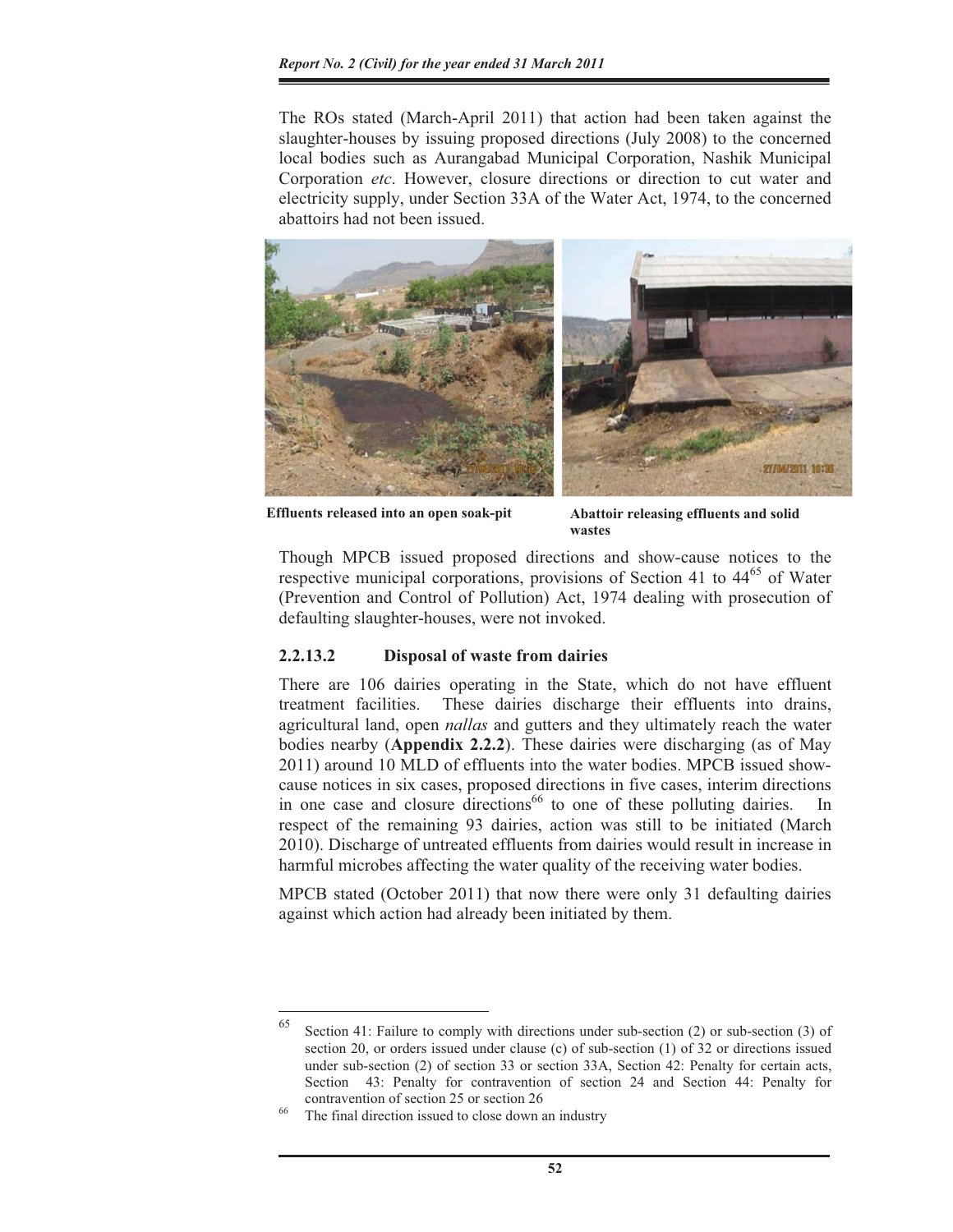# **2.2.13.3 Pollution caused by cattle sheds**

MPCB issued (February 2001) guidelines for prevention of pollution caused by cattle sheds. MPCB had also laid down guidelines for location of cattle sheds. The total number of cattle sheds existing in the State was not available with MPCB. The waste water generated due to washing, leaching *etc.* in the cattle sheds*,* found its way into nearby *nallas,* ultimately meeting either a water body or into the drainage system provided by municipal corporations for the disposal of routine domestic liquid waste.

As stated by the respective municipal corporations, there were 167 cattle sheds with 6,153 cattle in Kalyan-Dombivli, 1,150 cattle sheds with 8,000 cattle in Nagpur and 69 cattle sheds with 1,532 cattle in Navi Mumbai located in corporation areas. Though these cattle sheds had a number of buffalos and other animals which generated huge quantities of waste, there were no arrangements for collection of the waste dung, liquid wastes *etc.,* and storage thereof until disposed off. Though guidelines provided for locations of cattle sheds, no survey to locate all cattle sheds in the State was done by MPCB.

The RO, Aurangabad stated (April 2011) that large cattle sheds having more than 10 animals were not present in Aurangabad. RO, Kalyan was in the process of shifting these cattle sheds outside the corporation areas and the other ROs stated that they had not conducted any such survey. RO, Kalyan stated (March 2011) that due to a financial crunch, the Kalyan Municipal Corporation could not acquire land for shifting of cattle sheds*.* He had requested the Collector, Thane to provide land free of cost. RO, Navi Mumbai did not offer any specific reply to the audit observations and stated (October 2011) that licences to cattle sheds were issued by the District Dairy Development Officers.

# **2.2.13.4 Issue of consents to Railway Workshops**

Central Railways has workshops in Maharashtra, located at Matunga, Manmad, Bhusaval, Parel, Khurduwadi, Byculla and Nashik Road. These workshops use chemicals for their water-cooling systems. The water from the workshops is discharged into local drains. Since the waste water contains high levels of oil and grease, these pollutants should be removed from the water before discharge to the water bodies through non-point sources. However, it was seen in audit that this was not being done. The Railway workshops should have obtained consents from MPCB for carrying out their activities. It was observed that only two workshops *i.e.,* Central Railway, Matunga and Central Railway, Locomotive Workshop, Parel which repair and maintain coaches and locomotives had obtained consents to operate from MPCB.

MPCB replied (July 2010) that out of seven, two workshops (Lower Parel and Bhusawal) had applied (July 2010) for consent. The workshop at Bhusawal had a valid consent up to 30 August 1992 only. The fact remains that MPCB had failed to take action and issue directions in pursuance of Section 5 of the Environment Protection Act.

# **2.2.13.5 Environmental problems in religious places**

MPCB, in its 139<sup>th</sup> Meeting held in January 2004, considered that the environmental problems in religious places were serious and decided to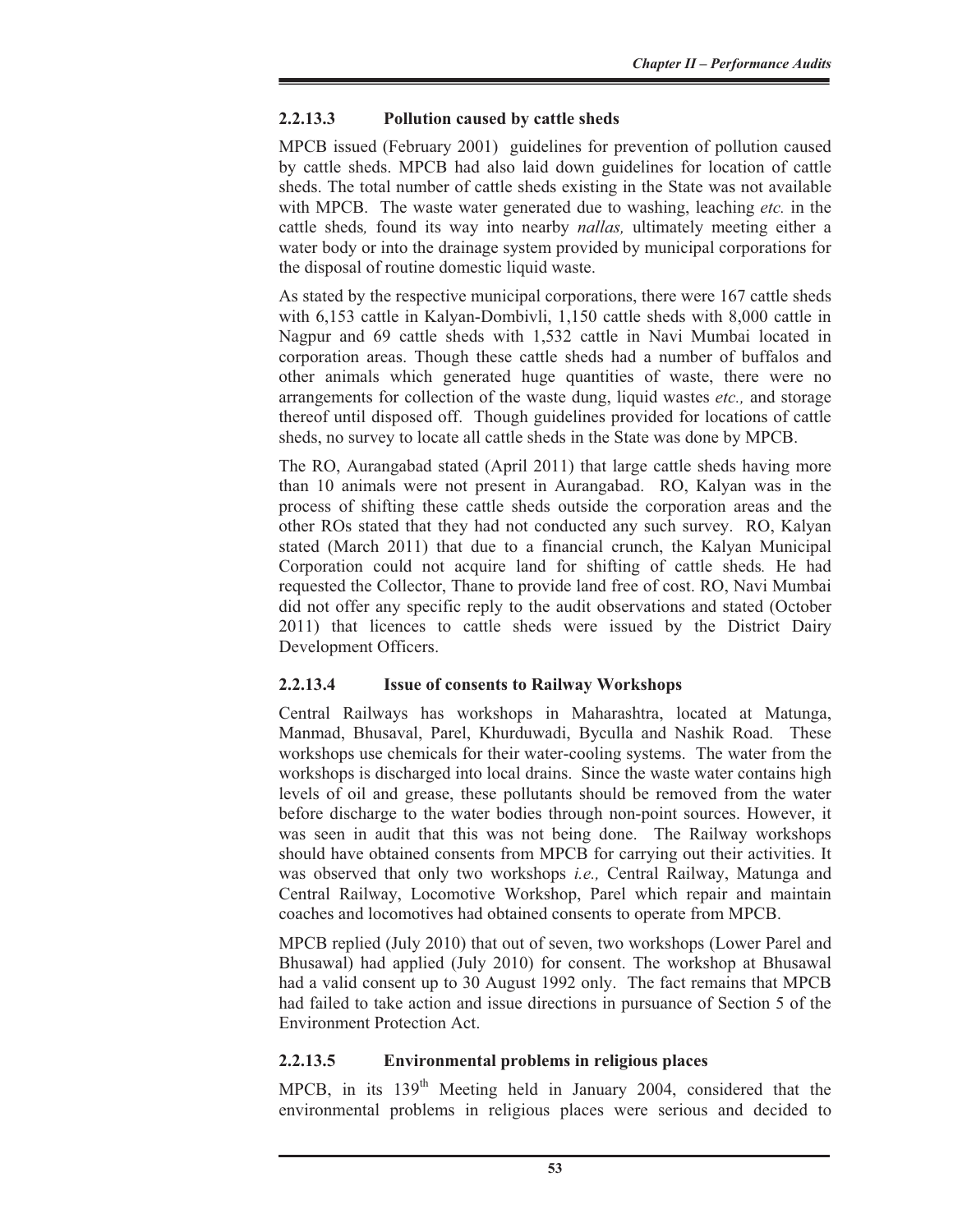implement a project on environmental improvement of religious places. For this purpose, MPCB engaged (July 2010) the services of a consultant  $67$  *viz*. WSAPL to carry out a detailed assessment of the environmental problems and infrastructure needs in Alandi, Shirdi and Shani-Shingnapur and prepare a technical project report in line with the guidelines of the ECO-City project being implemented by CPCB.

MPCB stated (September 2011) that in respect of Shirdi and Shani-Shingnapur, a concept plan had been prepared and handed over to the concerned District Collector and religious institution for implementation and in respect of Alandi, an MoU had been entered into on 19 April 2008 between the District Collector, Pune, the Alandi Municipal Council and MPCB for a total project cost of  $\bar{\tau}$  2.8 crore and an amount of  $\bar{\tau}$  10 lakh had been released by MPCB to the Collector, Pune. However, implementation of the project on environmental improvement of religious places was still to be initiated (October 2011). This reflected the apathy of the district administration towards improvement of the environmental quality around these important religious places.

# **2.2.14 National River Conservation Programme**

The Krishna, Godavari and Tapi rivers had been selected for pollution abatement projects under the National River Conservation Programme (NRCP). The physical and financial progress of the projects are given in **Table 4**:

| River/<br>city      | Name of<br>the<br>project          | <b>Sanctioned</b><br>cost<br>$(3 \text{ core})$ | <b>Actual</b><br>cost<br>$(5 \text{ core})$ | <b>Sanctioned</b><br>date of<br>completion | <b>Actual</b><br>project<br>end date | <b>Reasons for delay in</b><br>completion                                                                                            |
|---------------------|------------------------------------|-------------------------------------------------|---------------------------------------------|--------------------------------------------|--------------------------------------|--------------------------------------------------------------------------------------------------------------------------------------|
| (1)                 | (2)                                | (3)                                             | (4)                                         | (5)                                        | (6)                                  | (7)                                                                                                                                  |
| Krishna/<br>Karad   | <b>STP</b>                         | 0.55                                            | 0.86                                        | June<br>2002                               | December<br>2006                     | Change in the type of<br>work                                                                                                        |
|                     | $I&D^{68}$                         | 2.64                                            | 2.28                                        | June<br>2002                               | December<br>2006                     | Change in the type of<br>work                                                                                                        |
|                     | RCD                                | 31.46                                           | 29.69                                       | March 2003                                 | <b>July 2006</b>                     | Abandonment of work<br>by the contractor and<br>completion by Nasik<br>Municipal Corporation<br>(NMC) by engaging<br>another agency. |
| Godavari/<br>Nashik | <b>STP 78</b><br>mld at<br>Tapovan | 20.82                                           | 20.90                                       | March 2003                                 | April<br>2004                        | Not available                                                                                                                        |
|                     | <b>STP 22</b><br>mld at<br>Chehdi  | 6.89                                            | 6.89                                        | March 2003                                 | June 2007                            | Land acquisition,<br>change in design,<br>increase in the span of<br>rainy seasons etc.                                              |

#### **Table 4: Status of implementation of NRCP**

 $^{67}$  Wilbur Smith Associates Pvt. Ltd.

<sup>68</sup> Interception and Diversion is intercepting nallas and diverting them towards STP so that waste water gets treated before meeting any water body.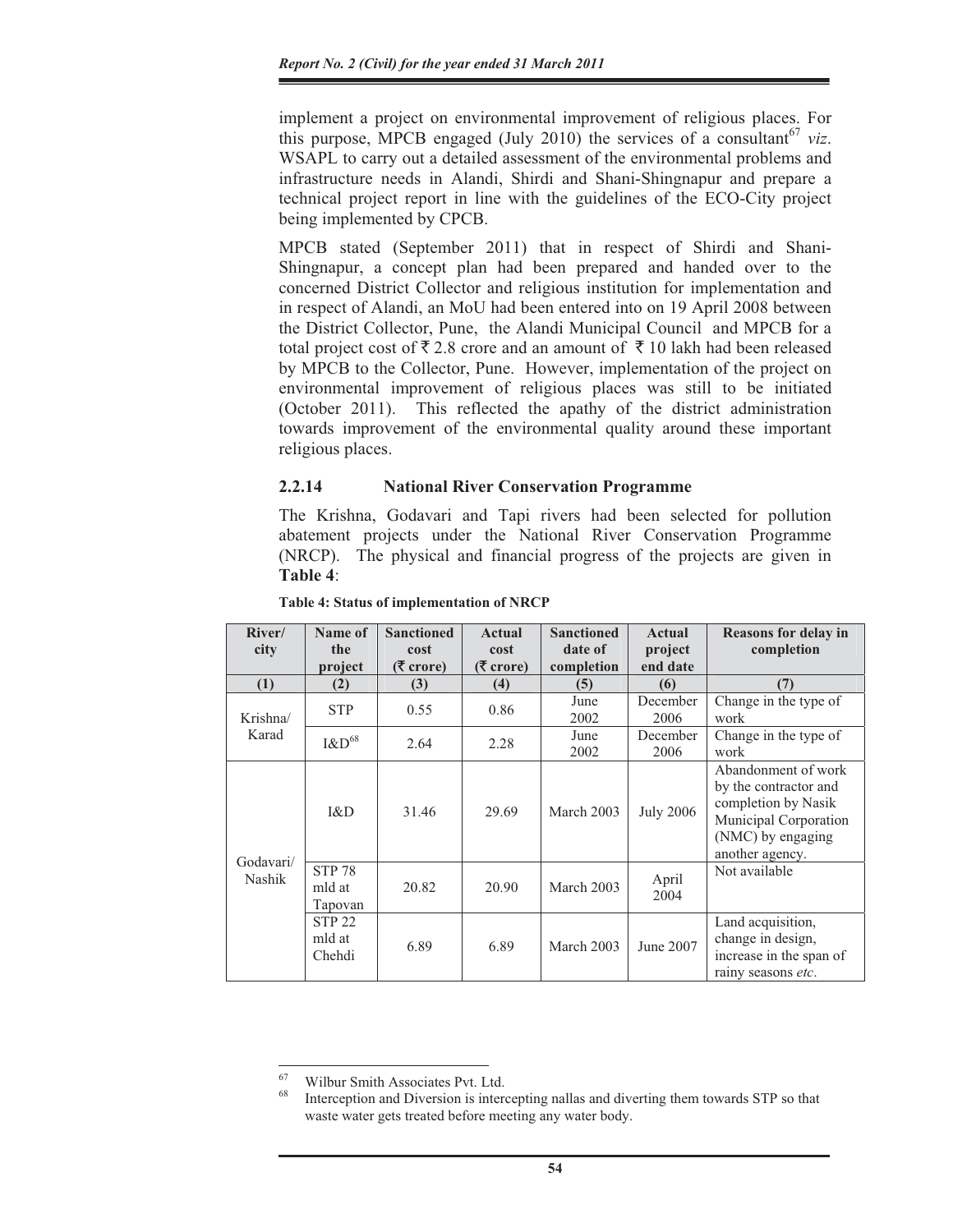| (1)                 | (2)        | (3)   | (4)   | (5)            | (6)                              | (7)                                                                                                                                                   |
|---------------------|------------|-------|-------|----------------|----------------------------------|-------------------------------------------------------------------------------------------------------------------------------------------------------|
| Krishna/<br>Sangli  | RCD        | 30.22 | 21.31 | March<br>2007  | Not<br>completed                 | Litigation and stoppage<br>of work due to<br>opposition from<br>villagers                                                                             |
|                     | <b>STP</b> | 4.49  | 3.3   | August<br>2004 | <b>Not</b><br>completed          | No information                                                                                                                                        |
| Godavari/<br>Nanded | <b>STP</b> | 2.77  | 2.44  | June<br>2005   | Completed<br>June 2006           | Land litigation, rainy<br>season, shifting of High<br>Tension power line of<br>M.S.E.B., obtaining<br>approval of revised cost<br>estimate (RCE) etc. |
|                     | 1 & D      | 9.94  | 9.92  | June<br>2005   | Commiss-<br>ioned -<br>June 2006 | Land litigation, heavy<br>rainfall, delay in<br>obtaining approval of<br><b>Revised Cost Estimate</b><br>etc.                                         |

Due to non-completion of the works at Sangli, untreated sewage water (around 27 MLD) was being discharged into the Krishna river. Though the work at Nasik was complete, 110-120 MLD of untreated sewage was being discharged into the Godavari river due to insufficient capacity of the STP. At Nanded, the work of I&D and the STP had been completed but not commissioned, and hence, the entire untreated sewage/waste water (60 MLD) was being directly discharged into the Godavari river.

In the exit conference the Secretary, Environment Department stated (September 2011) that the I&D work at Sangli was not completed due to opposition of villagers. However, the matter had now been sorted out and the work of realignment was in progress. While accepting the under-utilisation of the STP at Chehedi due to the inadequate sewage network, it was stated that the work of additional sewage network (upto the year 2041) had been taken up under JNNURM, which was still in progress. In respect of the Nanded Waghala City Municipal Corporation (NWCMC) it was stated that 87 MLD STP under JNNURM was under construction and after completion, the sewage generated would be treated and disposed off safely.

# **2.2.15 Water bodies in Maharashtra**

An approximate 49 *per cent* of the area of four river basins *i.e.,* Krishna, Godavari, Tapi and Narmada, consisting of 43 *per cent* of the population of the area around these basins were considered by the Maharashtra Water Resources Regulatory Authority as deficit or highly deficit with regard to water availability. The sizes of these deficit areas was likely to increase steadily with the increasing population and economic growth in the years to come. There were 380 rivers in the State and their total length was 19,269 km. Further, there were 117 lakes in Maharashtra. The State had a 720 km long coastline along the Arabian Sea.

The Groundwater Survey and Development Agency<sup>69</sup> delineated 1531 watersheds in 33 districts based on the geomorphology of the State. The total rechargeable fresh groundwater resources in the State were computed as 35.79

<sup>69</sup> An agency under Water Supply and Sanitation Department, GoM responsible for groundwater survey and monitoring.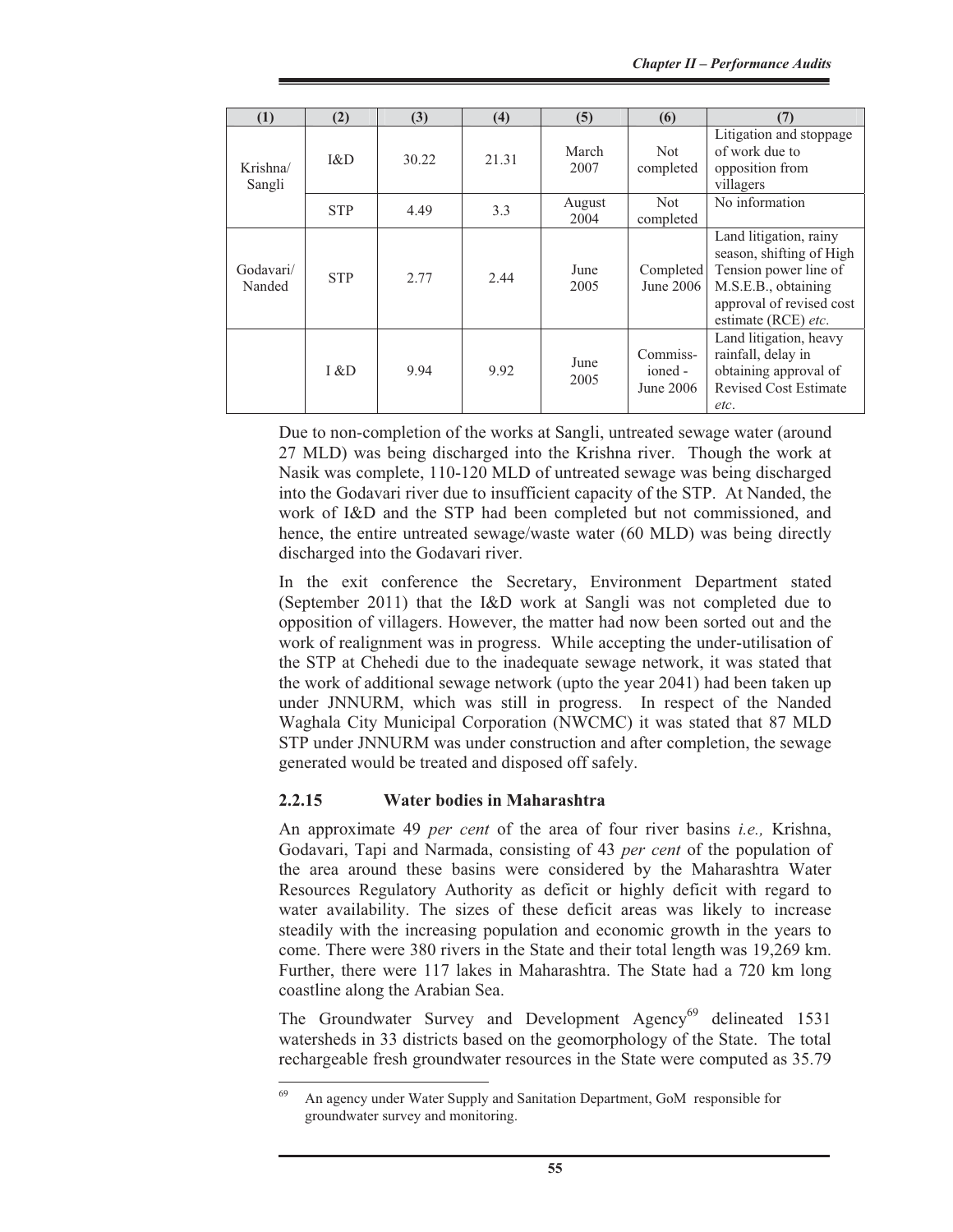billion cubic metre (BCM) and the net groundwater availability was 33.91 BCM. The deficiencies noticed in the quality of river water, coastal water and lakes are discussed below.

#### **2.2.15.1 Maintenance of minimum river water flow**

A study was conducted (June 2005-May 2010) by engineers of the Hydrology Project Circle (Collection), Nashik under the Water Resources Department, for analysis of surface water quality. It revealed that the Krishna basin was most critical as the percentage of sodium at 27 locations out of 33 was beyond the limit. Further, the National Water Policy 2002 (Clause 14.3) enunciated that a minimum flow of water should be ensured in perennial streams based on ecological and social considerations. However, there were no norms/guidelines prescribed by it for maintaining minimum water flow in the rivers/streams in Maharashtra State.

The Government stated (March 2011) that the issue of maintaining minimum flow of three TMC in Krishna river as per Krishna Water Disputes Tribunal order (December 2010) was being examined by the Technical Advisor appointed (February 2011) by the State Government. No such examination had been started in respect of the other rivers and streams.

### **2.2.15.2 Deteriorating water quality of rivers**

Monitoring of water quality of rivers and lakes was taken up in the year 2000 by CPCB and MPCB. On the basis of results of analysis of data of seven years from 2000-06, 23 stretches (20 rivers and three creeks) were identified (July 2007) by the CPCB where the water quality did not fulfil the criteria of BOD. CPCB instructed (July 2007) MPCB to take immediate steps to prevent and control pollution in these identified stretches. CPCB further identified (October  $2010^{70}$ ) that the stretches of rivers not fulfilling the criteria had increased from 23 to 28 (**Appendix 2.2.3**). MPCB was directed by CPCB to inventorise all urban centers and industrial units discharging in the polluted stretches directly or through a tributary, streams and drains as it affects the public health and aquatic life. It was further instructed to take immediate steps to prevent and control pollution in the identified polluted stretches. It was however noticed that MPCB had not prepared any Action Plan for prevention and control of pollution as directed by CPCB. This was reflected by the deteriorating water quality of the rivers over a period of time.

**Polluted river stretches had increased from 23 to 28 over the last few years** 

<sup>&</sup>lt;sup>70</sup> vide DO Letter No. A-14011/1/2010-MON/83 dated 4 October 2010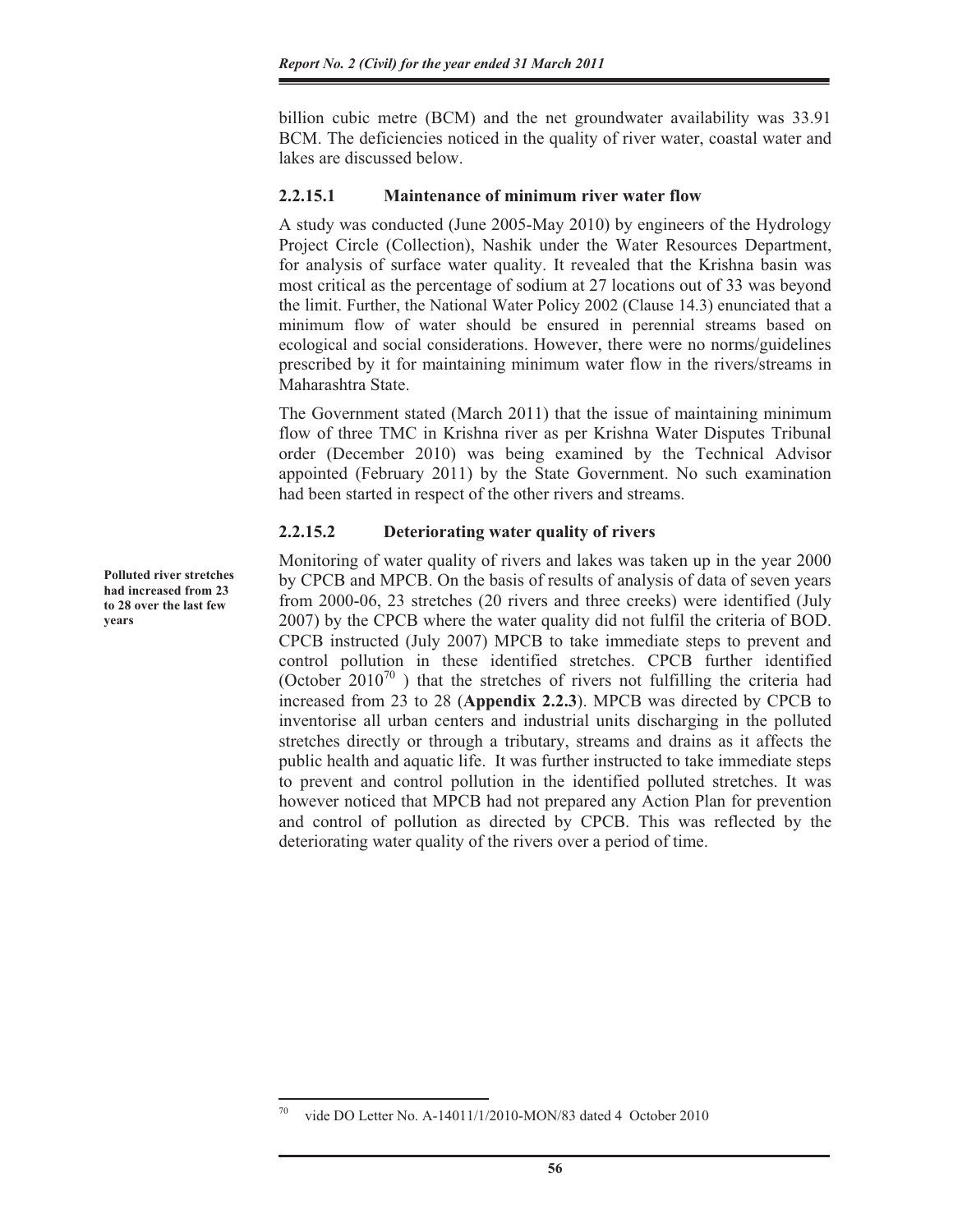

**Polluted river stretches in Maharashtra** 

The details of polluted river stretches in five (there are no polluted stretches in Navi Mumbai) out of the six test-checked ROs of MPCB are given in **Table 7**.

| Sr.<br>No.     | <b>Selected</b><br>$\overline{ROS}$ | No. of<br>polluted<br>stretches | <b>Rivers</b> | <b>Location of</b><br><b>Stretch</b> | No. of<br>monitoring<br><b>locations</b> | Permi-<br>ssible<br>limits of<br><b>BOD</b> | <b>Actual</b><br><b>BOD</b> |
|----------------|-------------------------------------|---------------------------------|---------------|--------------------------------------|------------------------------------------|---------------------------------------------|-----------------------------|
| $\mathbf{1}$   |                                     |                                 | Ulhas         | Badlapur                             | $\mathbf{1}$                             |                                             |                             |
|                | Kalyan                              | 3                               |               | Mohane                               | $\overline{\mathcal{L}}$                 |                                             |                             |
|                |                                     |                                 | Kalu          | Atale village                        | $\mathbf{1}$                             | $3 \text{ mg/L}$ or                         | $>6$ mg/L                   |
| $\overline{2}$ |                                     |                                 |               | Nasik Down                           |                                          | less                                        |                             |
|                |                                     |                                 | Godavari      | stream to                            | 12                                       |                                             |                             |
|                | Nashik                              |                                 |               | Paithan                              |                                          |                                             |                             |
| 3              |                                     |                                 |               | Madhya                               |                                          |                                             |                             |
|                | and                                 | 3                               | Tapi          | Pradesh                              | 3                                        |                                             |                             |
|                |                                     |                                 |               | border to                            |                                          |                                             |                             |
|                | Auragabad                           |                                 |               | Bhusaval                             |                                          |                                             |                             |
|                |                                     |                                 | Girna         | Malegaon to<br>Jalgaon               | 2                                        |                                             |                             |
| $\overline{4}$ | Kolhapur                            | 3                               | Krishna       | Dhom dam<br>to Kolhapur              | 5                                        |                                             |                             |
|                |                                     |                                 | Panchganga    | Kolhapur                             | $\mathbf{1}$                             |                                             |                             |
| 5              |                                     |                                 |               | Down                                 |                                          |                                             |                             |
|                |                                     |                                 | Kanhan        | stream                               | 3                                        |                                             |                             |
|                |                                     |                                 |               | Nagpur                               |                                          |                                             |                             |
|                | Nagpur                              | $\overline{4}$                  | Wainganga     | Down                                 | 6                                        |                                             |                             |
|                |                                     |                                 |               | stream Ashti                         |                                          |                                             |                             |
|                |                                     |                                 | Wardha        | Rajura<br>village                    | 3                                        |                                             |                             |
|                |                                     |                                 | Kolar         | Kamptee                              | 1                                        |                                             |                             |
|                | Total                               | 13                              |               |                                      | 40                                       |                                             |                             |

**Table 7: Polluted river stretches in test-checked ROs** 

MPCB stated (September 2011) that the list of polluted stretches was communicated by the Environment Department to the Urban Development Department for giving priority to taking up of environmental infrastructural projects like sewage treatment plants in these identified locations. The list had also been shared with the Department of Water Supply & Sanitation, so that the towns on the banks of these rivers could be taken up on priority for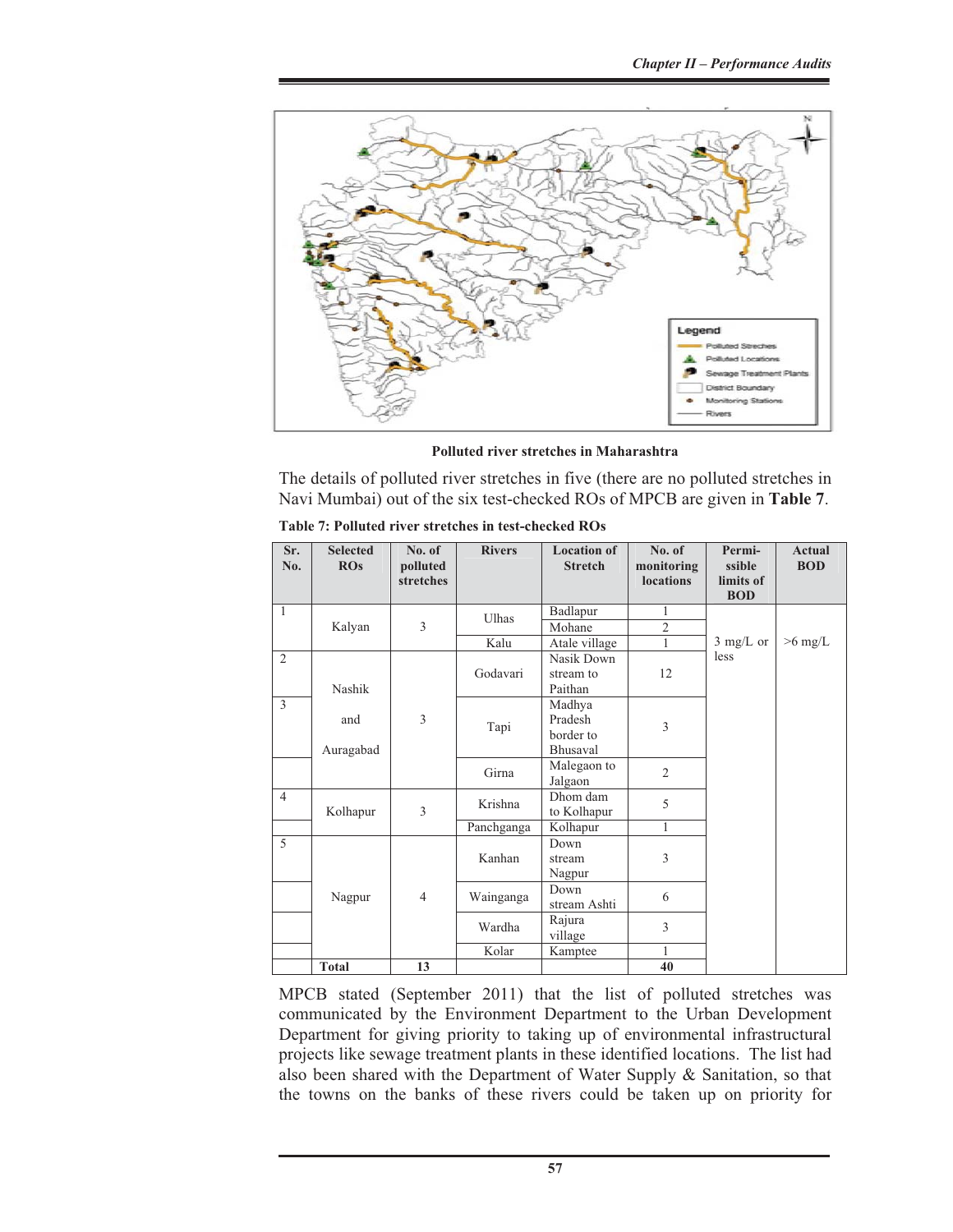sanitation programmes. In the exit conference the Secretary, Environment Department stated (September 2011) that increase in the number of polluted stretches was due to increase in domestic sewage discharged into the rivers and due to inclusion of the Mithi river in the survey.

Non-preparation of an Action Plan by MPCB for prevention and control of pollution resulted in the deterioration of water quality of rivers over a period of years.

# **2.2.15.3 Coastal water quality**

On 7 August 2010 and 4 August 2011, Maharashtra had witnessed two major mishaps along the coastline, during which ships containing huge volumes of oil, hazardous waste *etc*. had collided causing major oil spills along the coastal areas of western Maharashtra. These incidents had adversely affected the coastal water quality and sea life along the coast. In a study conducted (February 2007 and February 2008) by the National Environmental Engineering Research Institute (NEERI) it was pointed out that untreated sewage from human population, effluents from industries and oil and grease spills had adversely affected the coastal waters at Thane Bassein and Mahim creek.

MPCB had engaged (2007-08) the National Institute of Oceanography (NIO), for conducting a study of the coastal marine and estuarine ecology of Maharashtra. NIO conducted a pre- monsoon study (February to May 2007) and a post- monsoon study (October 2007 to February 2008) and submitted its report (2008) to MPCB.

The study revealed that the water along the northern coast of the State was deteriorating due to reasons such as high level of BOD, influx from domestic and industrial effluents *etc*. The study also revealed the deteriorating water quality at Manori, Versova, Thane creek, Patalganga estuary *etc*. Accordingly, NIO recommended (December 2009) the monitoring of estuaries for bacterial counts, water quality (dissolved oxygen, BOD, nutrients *etc.,*) and maintaining of a clean and healthy creek/estuary ecosystem along coastal Maharashtra. However, these recommendations had not been implemented by MPCB.

MPCB stated (July 2010) that these recommendations were circulated to the concerned offices and departments for developing action plans and taking corrective measures. However, it was found that no further action had been taken by MPCB.

Delay in implementing the recommendations of NIO would result in further deterioration of coastal water quality.

# **2.2.15.4 Inadequate monitoring of lake water quality**

As per the "Uniform protocol for monitoring of water quality" prescribed by MoEF, the frequency of monitoring of lakes should be four times a year. Test check of records of six ROs revealed that MPCB had not monitored the water quality as detailed below:

There were 21 lakes in the Navi Mumbai region. It was observed that the RO, Navi Mumbai had been monitoring the water quality of only three lakes (Belapur, Nerul and Airoli) once in a year.

**Recommendations of NIO in relation to deteriorating coastal water quality were not implemented in the State**

**In the test-checked ROs, monitoring of lake water quality by MPCB was inadequate**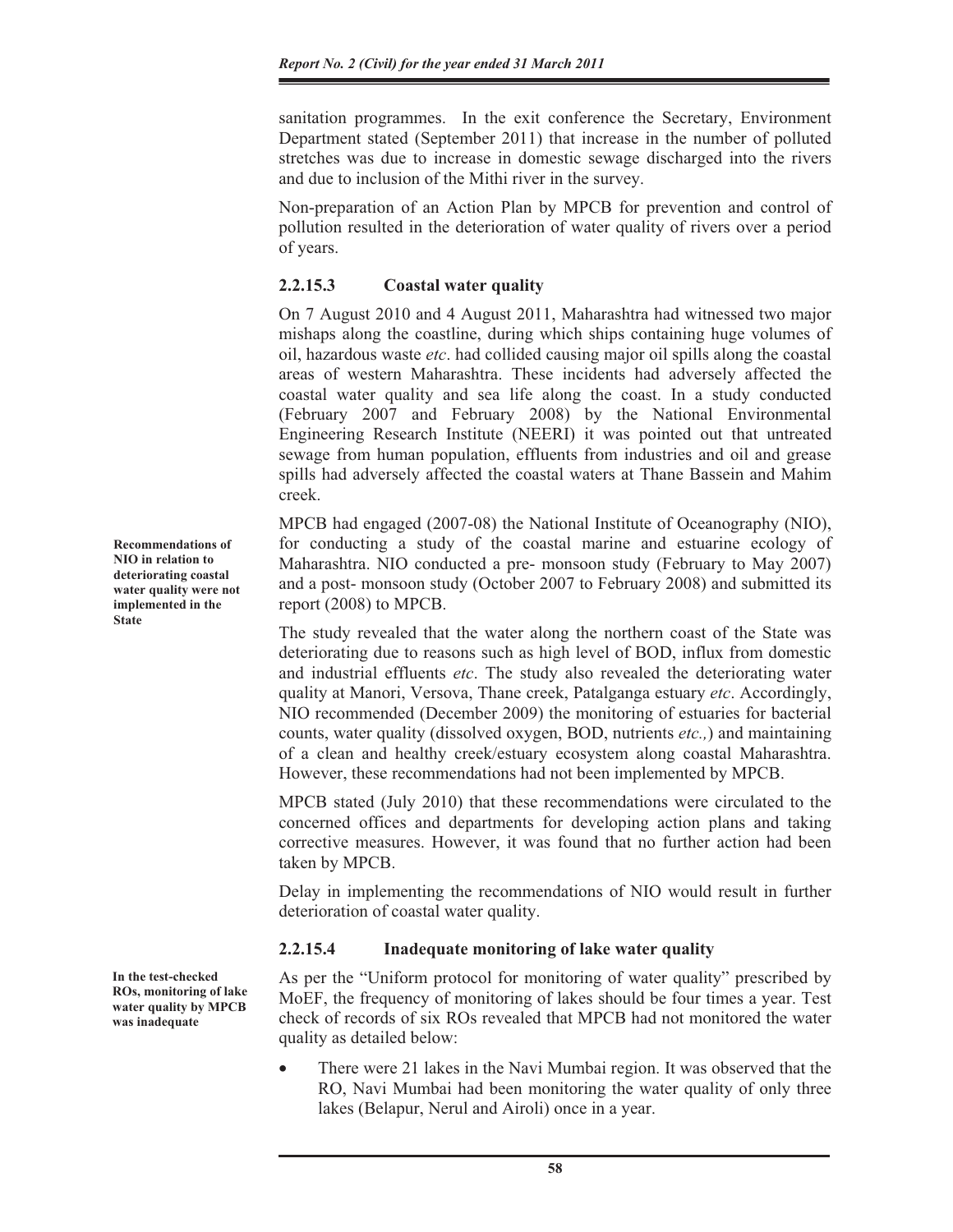- There were nine lakes<sup>71</sup> in the jurisdiction of Kalyan-Dombivali Municipal Corporation (KDMC). The RO, Kalyan had not monitored the water quality of any of these lakes.
- Kolhapur region had seven lakes<sup>72</sup>. The RO, Kolhapur had been regularly monitoring the water quality in respect of Rankala lake only.

RO, Navi Mumbai stated (March 2011) that monitoring of all lakes could not be done due to manpower constraints. RO, Kalyan stated (March 2011) that since the lakes were not a drinking water source hence the same were not monitored. RO, Kolhapur stated (December 2010) that monitoring of other lakes was conducted only on receipt of complaints.

Due to non-monitoring of these lakes pollution identification and further planning, programming for pollution abatement was likely to have been affected.

#### **2.2.16 Effects of water pollution**

Shortfalls in effluent treatment in STPs, CETPs and ETPs in the State have been discussed in the above paragraphs. Poor treatment of effluents before finally discharging them into *nallahs* and rivers adversely affects public health in the State. Polluted water causes water-borne diseases. Incidence of such diseases and deaths due to these diseases increased in the State during the period from 2006-07 to 2010-11 as given in **Table 8**.

| Year        | <b>Gastroenteritis</b> |               | <b>Diarrhoea</b>                                                                    |               | <b>Hepatitis</b> |                | <b>Typhoid</b> |               | <b>Total</b>   |               |
|-------------|------------------------|---------------|-------------------------------------------------------------------------------------|---------------|------------------|----------------|----------------|---------------|----------------|---------------|
|             | <b>Attacks</b>         | <b>Deaths</b> | <b>Attacks</b>                                                                      | <b>Deaths</b> | <b>Attacks</b>   | <b>Deaths</b>  | <b>Attacks</b> | <b>Deaths</b> | <b>Attacks</b> | <b>Deaths</b> |
| 2006-07     | 52844                  | 58            | 221946                                                                              | 6             | 5202             | $\theta$       | 33770          | $\mathbf{0}$  | 313762         | 64            |
| 2007-08     | 228118                 | 202           | 1593175                                                                             | 14            | 17086            | 16             | 82134          | $\theta$      | 1920513        | 232           |
| 2008-09     | 174436                 | 62            | 1777396                                                                             | 6             | 9824             | $\overline{2}$ | 87822          | $\theta$      | 2022778        | 70            |
| $2009-10$   | 223007                 | 106           | 1524936                                                                             | 25            | 8333             | 2              | 112275         | 14            | 1868551        | 147           |
| $2010 - 11$ | 237502                 | 75            | 1759108                                                                             | 19            | 8715             | 41             | 118243         | $\theta$      | 2123568        | 135           |
|             |                        |               | Source: Information furnished by Public Health Department Covernment of Maharashtra |               |                  |                |                |               |                |               |

**Table 8: Incidence of diseases and deaths due to these diseases** 

**Source: Information furnished by Public Health Department, Government of Maharashtra** 

As may be seen from the above table, the number of water- borne diseases increased from 3.14 lakh in 2006-07 to 21.24 lakh in 2010-11. This indicated the failure of the authorities in controlling water pollution.

#### **2.2.17 Monitoring**

### **2.2.17.1 Non-monitoring of Environmental Audit Reports of industries**

As per Rule 14 of the Environment (Protection) Rules, 1986, every person carrying on an industry, operation or process requiring consent under Section

**There was a substantial increase in the number of water-borne diseases in the State during 2006-11**

<sup>&</sup>lt;sup>71</sup> Adharwadi, Bhatale, Chole, Gauripada, Kalatalav, Rahatale, Sapad, Titwala and Umbarde

<sup>72</sup> Jaisingrao lake, Kalamba lake, Laxmi lake, Rankala lake, Rajaram lake, Sarpirajirao lake and Vadgaon lake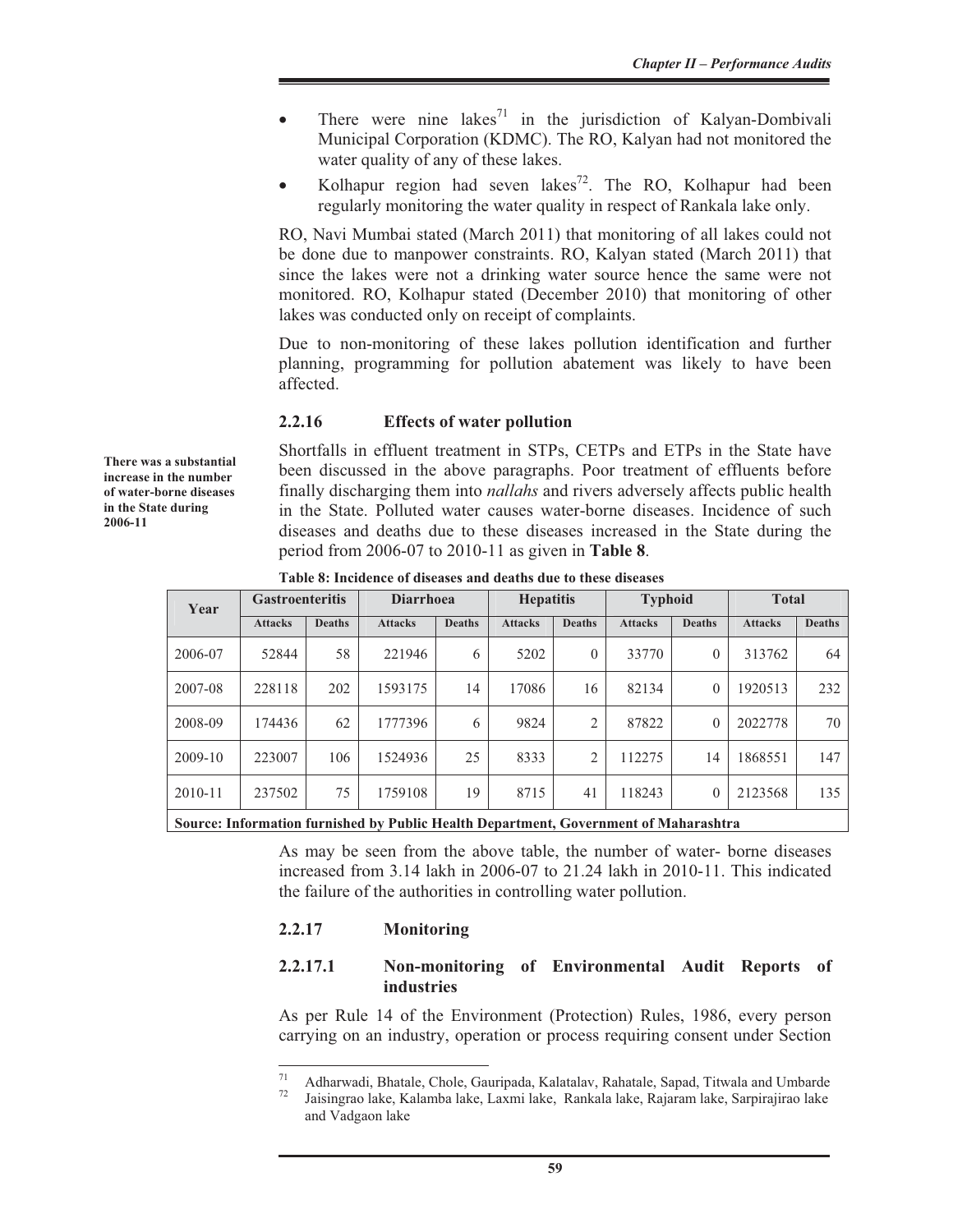25 of the Water (Prevention and Control of Pollution) Act, 1974 or under Section 21 of the Air (Prevention and Control of Pollution) Act, 1981 or both or Authorization under Hazardous Wastes ( Management and Handling) Rules, 1989 issued under the Environment (Protection) Act, 1986 was to submit an Environmental Audit Report (EAR) for the financial years ending 31 March in Form V to the State Pollution Control Board (MPCB) on or before 30 September of every year beginning from 1993. All the industries were required to submit EARs as per the Rule.

The total number of industries, category–wise, as per the Annual Report for the year 2009-10 in respect of the test-checked ROs' offices is detailed in **Table 9**.

| Category             | <b>Number of industries</b> |               |             |        |          |               |  |  |  |  |
|----------------------|-----------------------------|---------------|-------------|--------|----------|---------------|--|--|--|--|
|                      | Aurangabad                  | <b>Nashik</b> | Navi Mumbai | Kalyan | Kolhapur | <b>Nagpur</b> |  |  |  |  |
| $\text{Red}^{73}$    | 938                         | 2708          | 917         | 1392   | 1575     | 1074          |  |  |  |  |
| Orange <sup>74</sup> | 2041                        | 2630          | 486         | 410    | 1617     | 2294          |  |  |  |  |
| Green $^{75}$        | 4952                        | 9980          | 1477        | 1874   | 1174     | 3616          |  |  |  |  |
| <b>Total</b>         | 7931                        | 15318         | 2880        | 3676   | 4366     | 6984          |  |  |  |  |

**Table 9: Category-wise details of industries in test-checked ROs** 

Audit scrutiny of the test-checked ROs revealed that all the industries had not submitted their EARs as required under rules.

In reply, the ROs of Nashik, Kalyan, Navi-Mumbai and Aurangabad stated (March-April 2011) that Red category industries of large and medium scale were submitting their EARs. RO, Nagpur stated (April 2011) that during 2010-11, only 50 industries had submitted EARs and RO, Kolhapur replied (March 2011) that industries were submitting their EARs directly to the MPCB office online. MPCB stated (September 2011) that it had issued (April 2011) a circular to all ROs to ensure submission of EARs by all industries and also stated that as on 15 September 2011, only 85 out of 72762 industries had submitted online EARs. In the absence of EARs, MPCB would not be able to correctly assess the pollution load of industries, adequacy of the treatment facilities and compliance of the consent conditions.

#### **2.2.17.2 Non-adherence to sampling norms**

MPCB prescribed (May 1999) that each field officer under the charge of RO should collect 13 samples of air emissions and seven environmental samples per month for analysis in the Regional laboratories. He was to also collect 20 samples in the presence of industrial representatives for checking.

Scrutiny of statistical reports of the test-checked ROs for the quarter ending December 2010 revealed that there were shortfalls ranging from 16.83 to 52.51 *per cent*<sup>76</sup> in collection of the samples.

**MPCB had not adhered to its own sampling norms**

 $^{73}$  Highly polluting industries

<sup>&</sup>lt;sup>74</sup> Moderately polluting industries<br>
Least polluting industries<br>  $\frac{76}{6}$ 

<sup>76</sup> RO, Aurangabad – 49.36, RO, Kalyan – 33.96, RO, Kolhapur – 19.09, RO, Nagpur – 16.83, RO, Nasik – 52.51 and RO, Navi Mumbai – 31.89.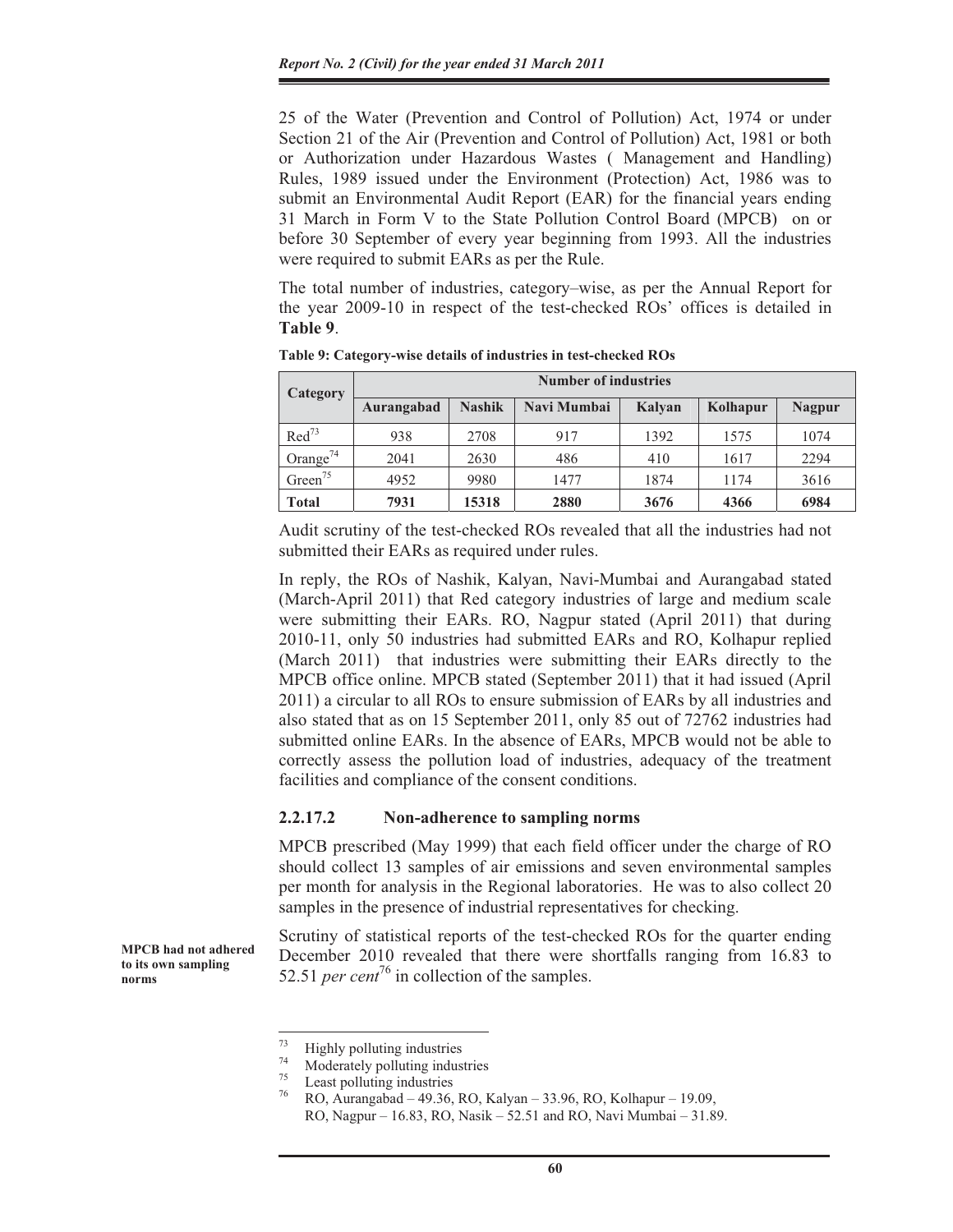Due to inadequate collection and analysis of samples from industries, MPCB and the industries would be deprived of the knowledge regarding the composition and quantity of pollutants and therefore, would not be able to take effective remedial action.

In the exit conference the Water Pollution Abatement Engineer (WPAE), MPCB stated (September 2011) that as of now, 107 posts of field officers had been filled up and henceforth, there would not be any shortfalls in sample collection.

#### **2.2.17.3 Integrated Management Information System (IMIS)**

#### **Implementation of IMIS**

MPCB decided (March 2007) to develop, an Integrated Management Information System (IMIS), which included development of an enterprise solution of MPCB's multi-disciplinary functions through 10 modules<sup>77</sup>. The work was expected to be completed by December 2008. However, it was observed that IMIS was commissioned (April 2010) in all Regional offices but was still to be implemented in 15 stand-alone sub-regional offices  $(SROS)^{78}$ (May 2011).

### **Laboratory Information Management System**

The main feature of the system was to integrate laboratory functions, such as receipt and testing of various types (waste water, industrial effluents, hazardous wastes *etc*.) of samples and providing results of analysis online to all the offices of MPCB. It was initially rolled out at the Central Laboratory at Mhape, Navi Mumbai, and Regional Laboratories at Aurangabad and Pune. MPCB rolled out (January 2010) Laboratory Information Management System (LIMS) modules<sup>79</sup> at other locations<sup>80</sup>. Scrutiny (May 2011) revealed that:

- i. At a time, only 10 users could log in and use the software and access was denied to other users unless at least one of the earlier users logged out. Therefore, there were substantial delays in testing samples collected by MPCB to assess pollution levels. Thus the objective of collecting the samples by MPCB could not be achieved. MPCB stated (May 2011) that the requirement of LIMS was being reviewed.
- ii. It was seen that as of May 2011, the LIMS module was being used only for watching the receipt of consent applications from the industry. Digitization of industries was not completed by all the RO offices and only the Red category and Orange category industries had been entered into the system. Further the master register maintained manually by

**IMIS introduced by MPCB to systemise laboratory management activities did not yield the desired results** 

 $77$  File tracking system, Complaint Management, Consent Management, Authorisation Management, Waste Management, Cess Management, Human Resources, Asset and Stores, Legal and Laboratory Information Management System 78 SRO Tarapur, SRO Taloja, SRO Mahad, SRO Satara, SRO Solapur, SRO Jalgaon,

SRO Ahmednagar, SRO Latur, SRO Parbhani, SRO Nanded, SRO Bhandara,

SRO Akola, SRO Sangli, SRO Ratnagiri and SRO Chiplun.<br><sup>79</sup> A web-based technology available to ROs and laboratory on Virtual Private

Network<br>Aurangabad (Nanded, Parbhani and Latur), Kalyan, Navi Mumbai, Raigad; RO, Mumbai, Pune (including Solapur and Satara) and Thane.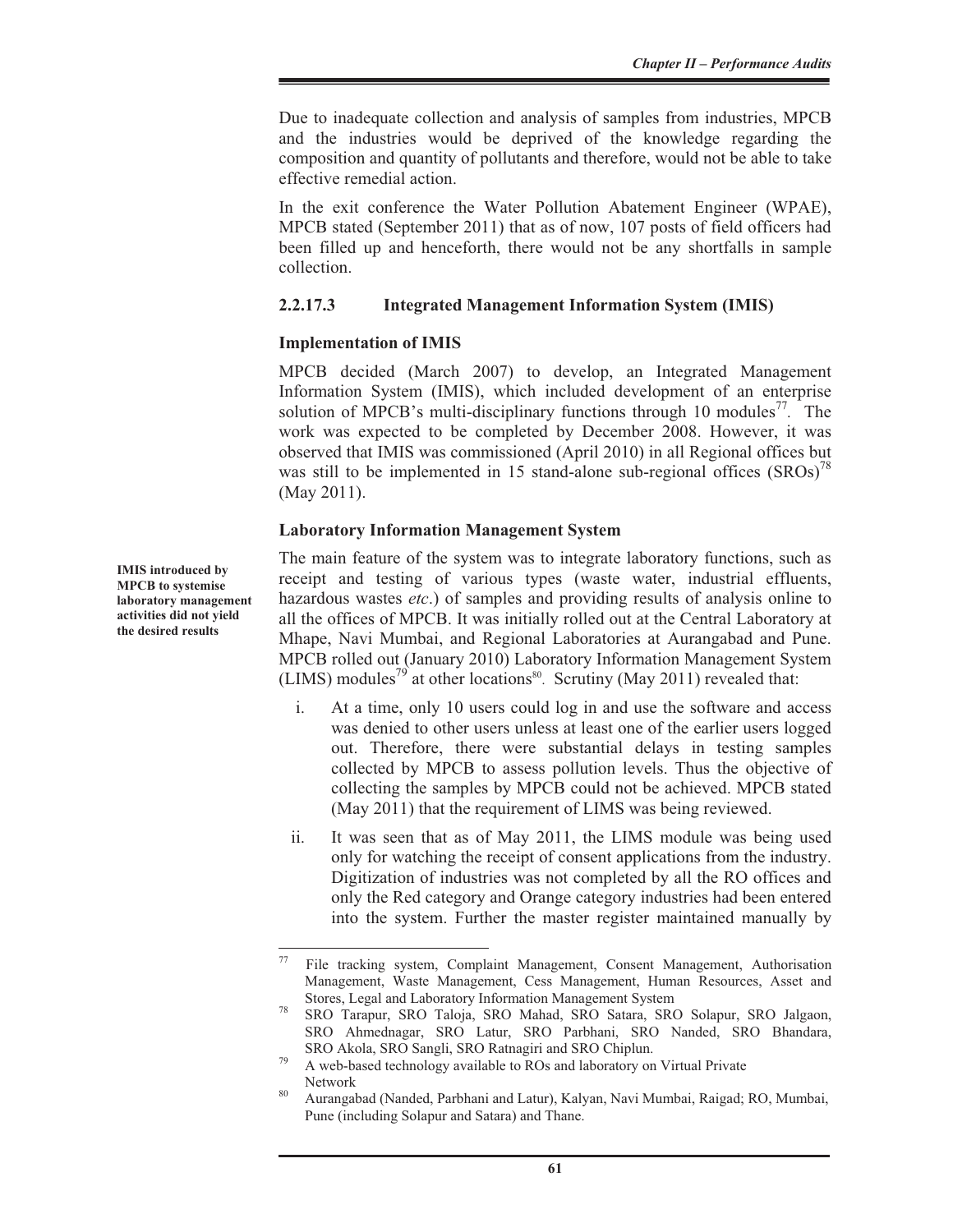ROs' was also not updated. As a result, MPCB could not take any action against the industries, which did not renew their consents in time. Though LIMS was implemented in January 2010, the delay in issue of consent applications was still persisting (May 2011). MPCB stated that the project was expected to be rolled out by December 2011.

Thus, the objectives envisaged by the Board were not achieved. MPCB stated (May 2011) that Green category industries were being digitized.

In the exit conference the Secretary, Environment Department stated (September 2011) that this issue has now been sorted out and would be implemented in the second phase.

# **2.2.17.4 Board meetings**

Section 8 of the Water Act required that MPCB should meet at least once in three months to discuss the status of implementation of various rules, regulations and other administrative purposes. The members of the Board comprised Secretaries from the Environment, Urban Development, Industries, Water Supply and Sanitation and Public Health departments, the CEO of Maharashtra Industrial Development Corporation *etc*.

It was observed that only eight meetings were held during 2005-06 to 2009-10 as against 20 meetings required to be held. In seven out of the eight meetings held, the required quorum was not met as a result of which representation from all the concerned departments were not ensured.

MPCB stated (March 2010) that the required number of meetings were not held as the Board had not been fully constituted in 2005-06. Other reasons included the election, code of conduct, deputation of the Member Secretary for election duty and transfers of Member Secretaries.

Shortage in Board meetings held indicated laxity on the part of MPCB to monitor implementation of various rules and regulations

# **2.2.18 Conclusion**

Maharashtra Pollution Control Board had not formulated any framework to identify the sources contributing to water pollution in the State. There were substantial delays at its level in finalization of applications received for grant or renewal of consents. In the jurisdiction of the test-checked regional offices, a majority of urban local bodies were found to be discharging domestic effluents into water bodies without treatment. Existing Common Effluent Treatment Plants and Effluent Treatment Plants were found to be inadequate to treat industrial effluents. Consented standards in respect of treated effluents were also not maintained by the Common Effluent Treatment Plants and Effluent Treatment Plants. Though polluted river stretches in the State had increased from 23 to 28 during the last eight years, Maharashtra Pollution Control Board had not taken any action to prevent further deterioration. Assessment of lake water quality by Maharashtra Pollution Control Board was found to be inadequate. Increase in water-borne diseases in the State during 2006-11 substantiated the diminishing standards in potable water. Maharashtra Pollution Control Board had not adhered to its own norms prescribed for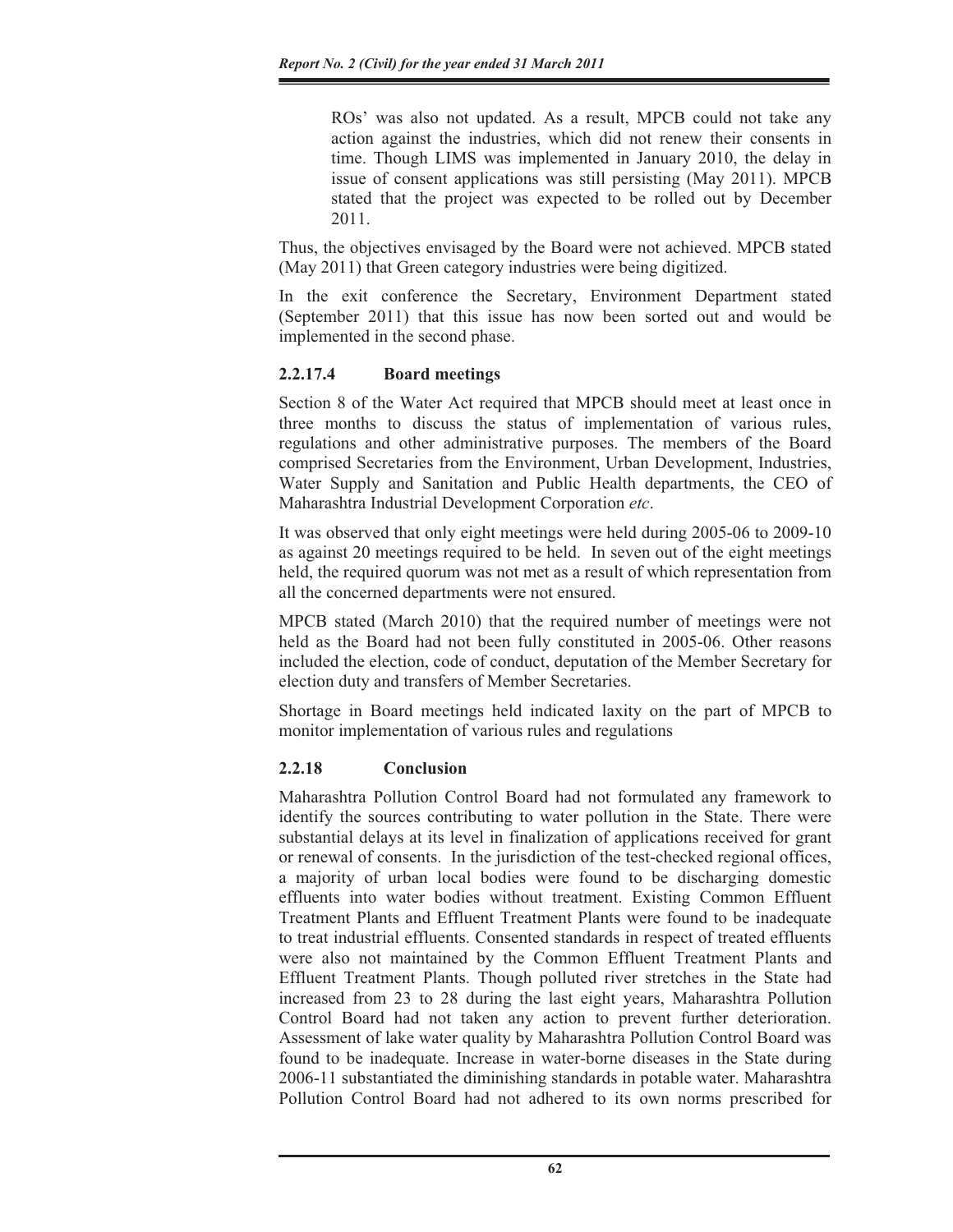collection of samples from industries to monitor pollution levels. The Integrated Management Information System introduced by Maharashtra Pollution Control Board with a view to systematize pollution control functions did not yield the desired results. The deficiencies in the implementation of Acts and Rules for water pollution control had not only affected the health of human beings but also the environment.

# **2.2.19 Recommendations**

- The Government may ensure that applications received from local bodies and industries for grant and renewal of consents are dealt with within the prescribed time limit, through a specific monitoring mechanism for this purpose.
- The Government may fix minimum flow of water in each river and strictly implement it for ecological conservation of aquatic flora and fauna.
- Maharashtra Pollution Control Board may chalk out a time-bound Action Plan to implement the recommendations of the Central Pollution Control Board in relation to the increasing number of polluted river stretches.
- Maharashtra Pollution Control Board may strictly follow the uniform protocol for monitoring of water quality prescribed by Ministry of Environment and Forests.
- Maharashtra Pollution Control Board may strictly adhere to its sample collection and testing norms to ensure that pollution levels are within the limits.

The matter was referred to the Government (August 2011). Reply had not been received (October 2011).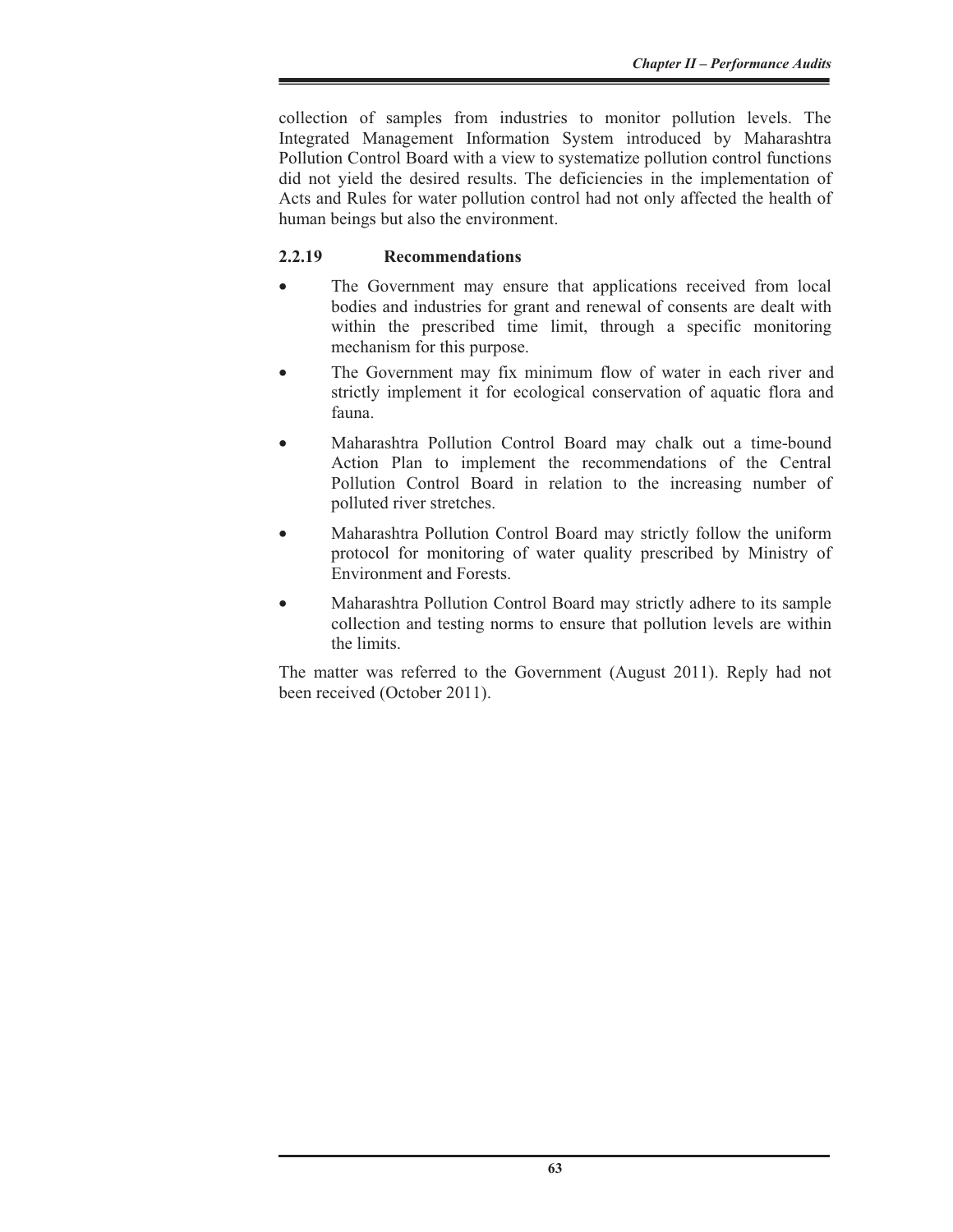# **Water Resources Department**

### **2.3 Working of Vidarbha Irrigation Development Corporation for creation and utilization of irrigation potential**

### **Highlights**

*Government established the Vidarbha Irrigation Development Corporation (VIDC) in 1997 under the VIDC Act. It started functioning since April 1997. Besides transfer of 10 ongoing projects from the Government in Irrigation Department in 1997, 86 new projects were transferred in 1998, 141 in 2007 and 83 in 2008 totalling 320 projects, of which only 58 projects were nearly completed as of March 2011. A review of the working of VIDC for the period 2006-2011 revealed poor progress in execution of projects, land acquisition and rehabilitation of project-affected persons, resulting in delays and stoppage of works, huge cost overruns and defective execution of projects.* 

*Limited resources were thinly spread over too many projects by VIDC contrary to the recommendations of the High Power Committee. In some cases, the department released funds in excess of the administrative approvals for the projects.* 

*There were shortfalls in creation and utilisation of irrigation potential (IP). Against the targeted IP of 15.74 lakh hectare, IP of only 3.82 lakh hectare at a cost of*  $\bar{\tau}$ 11732 *crore was created and only 26000 hectare was utilised as of March 2011.* 

*Monitoring of the projects by the Governing Council and Executive Committee was inadequate. Water Users Associations were either not formed or not registered.*

*Some important findings of the performance review are given below:-* 

**Due to execution of projects in disregard of the recommendations of the High Power Committee, most of the projects remained incomplete** 

*(Paragraph 2.3.5.2)* 

**Improper planning and change in design resulted in time overruns with**  consequent cost overruns of  $\overline{5}$  7,126.52 crore as of March 2011 in 49 **projects entrusted in 1997-99.** 

*(Paragraph 2.3.7.1)* 

**In 37 projects, forest clearances were not obtained from the Government**  of India, which resulted in blocking of  $\bar{\tau}$  1,161.60 crore, besides non**creation of IP of 4.78 lakh hectares.** 

*(Paragraph 2.3.7.2)* 

**Under the Prime Minister's Special Rehabilitation Package, in respect of 12 out of 27 selected projects, the distribution network including canal works and field channel works were not started with the result that the objective of the PM's package of mitigating the distress of farmers was not achieved.** 

*(Paragraph 2.3.7.3)*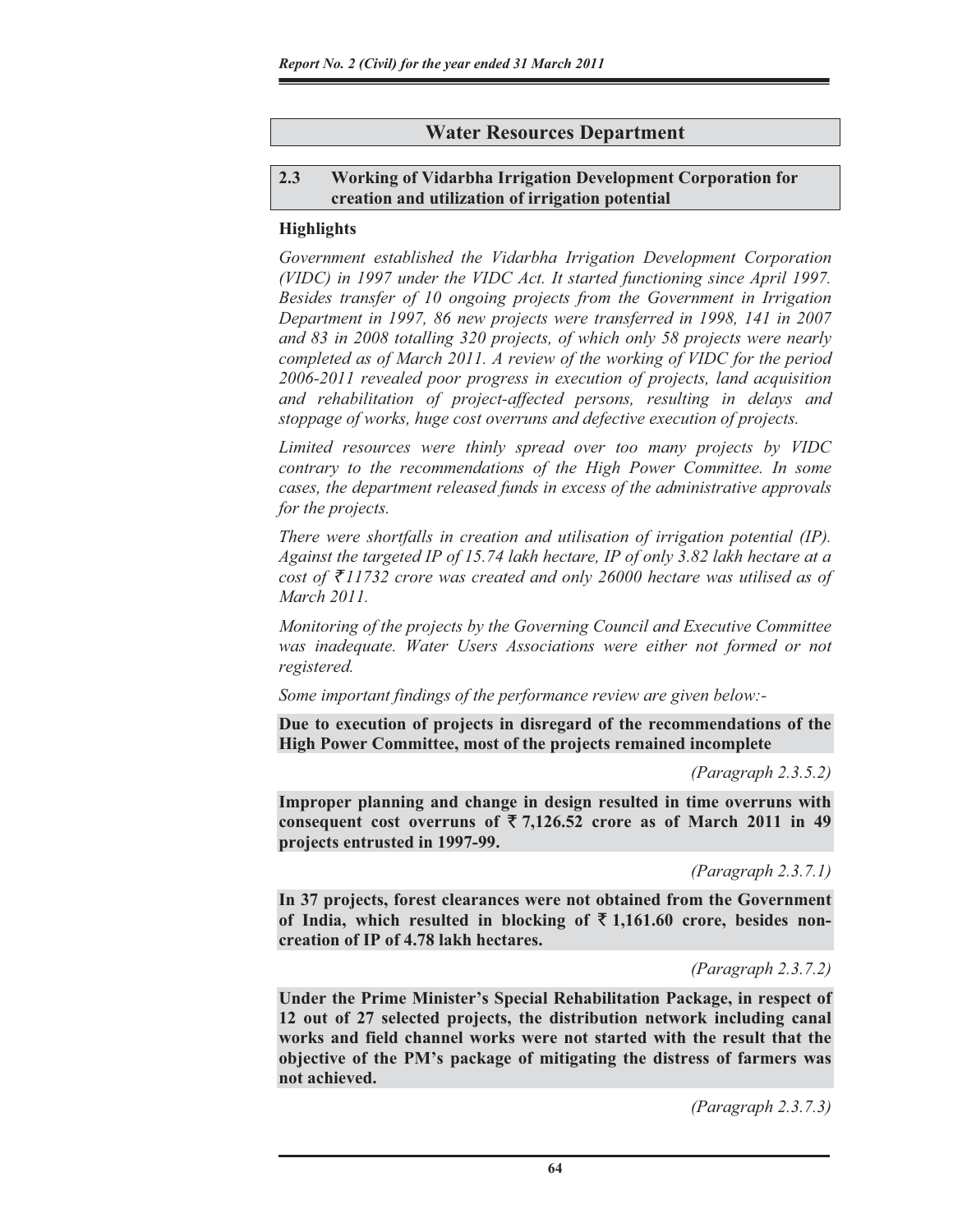**Change in the plan for construction of a cement concrete main canal to an earthen canal and again to a cement concrete canal resulted in avoidable wasteful expenditure** ` **54.37 crore.** 

*(Paragraph 2.3.7.5)* 

**Allotment of new work without calling for fresh tenders resulted in extra cost of** ` **5.52 crore.** 

*(Paragraph 2.3.7.6)* 

**To create additional IP in the command area of the Wan Irrigation Project, 119 tubewells installed with submersible pumps at the cost of**  ` **4.96 crore between March 2008 and April 2009 could not be operated for want of power supply.** 

*(Paragraph 2.3.7.8)* 

#### **2.3.1 Introduction**

The Vidarbha region of Maharashtra comprising 11 districts and spread over 97.43 lakh hectares (ha) is deficient in rainfall. Due to the scanty rainfall in the area, the agrarian economy of the region, which is mostly dependent upon rainfall, is quite volatile. In order to boost the agrarian economy, the Government initially launched 10 irrigation projects in the region to augment the scanty rainfall and provide assured availability of water round the year. Dams and canals were the main components of the irrigation system.

In March 1997, the Government estimated that the cost of the  $10^{81}$  ongoing irrigation projects would be  $\bar{\tau}$  4,430 crore and that the cost of the future projects would be  $\bar{\xi}$  9,631 crore. However, the Government could provide  $\bar{\xi}$  200 to  $\bar{\xi}$  300 crore per year through budget, and it would take 15 years to complete them. As per the targets set, these projects were to be completed within five years. Therefore, in order to expedite the completion of the ongoing projects in time, a provision of  $\bar{\tau}$  3,800 crore was required in the next five years. The Government felt that for completion of these 10 ongoing projects to create irrigation potential of 5.89 lakh ha, the budgetary support would have to be supplemented through open market borrowings. Accordingly, the Government established the Vidarbha Irrigation Development Corporation (VIDC) in 1997, under the Vidarbha Irrigation Development Corporation Act (the Act). The 10 ongoing projects were transferred (1997) to the Corporation. Eighty six new projects were transferred in 1998, 141 in 2007 and 83 in 2008 to it totalling 320 projects as of 2009.

The Vidarbha region consists of the districts of Akola, Amravati, Bhandara, Buldhana, Chandrapur, Gadchiroli, Gondia, Nagpur, Washim, Wardha and Yeotmal and has two river basins, *i.e.* the Godavari and Tapi river basin. The total cultivable command area of the region is 57.03 lakh hectares (ha) with an estimated irrigation potential of 22 lakh ha. Prior to the formation of VIDC (1997), the Government had created irrigation potential of seven lakh ha in the region.

<sup>81</sup> Gosikhurd, Human, Bembla, Wan, Khadakpurna, Tultuli, Upper Wardha, Lower Wenna, Lower Wardha, Dhapewada Stage-1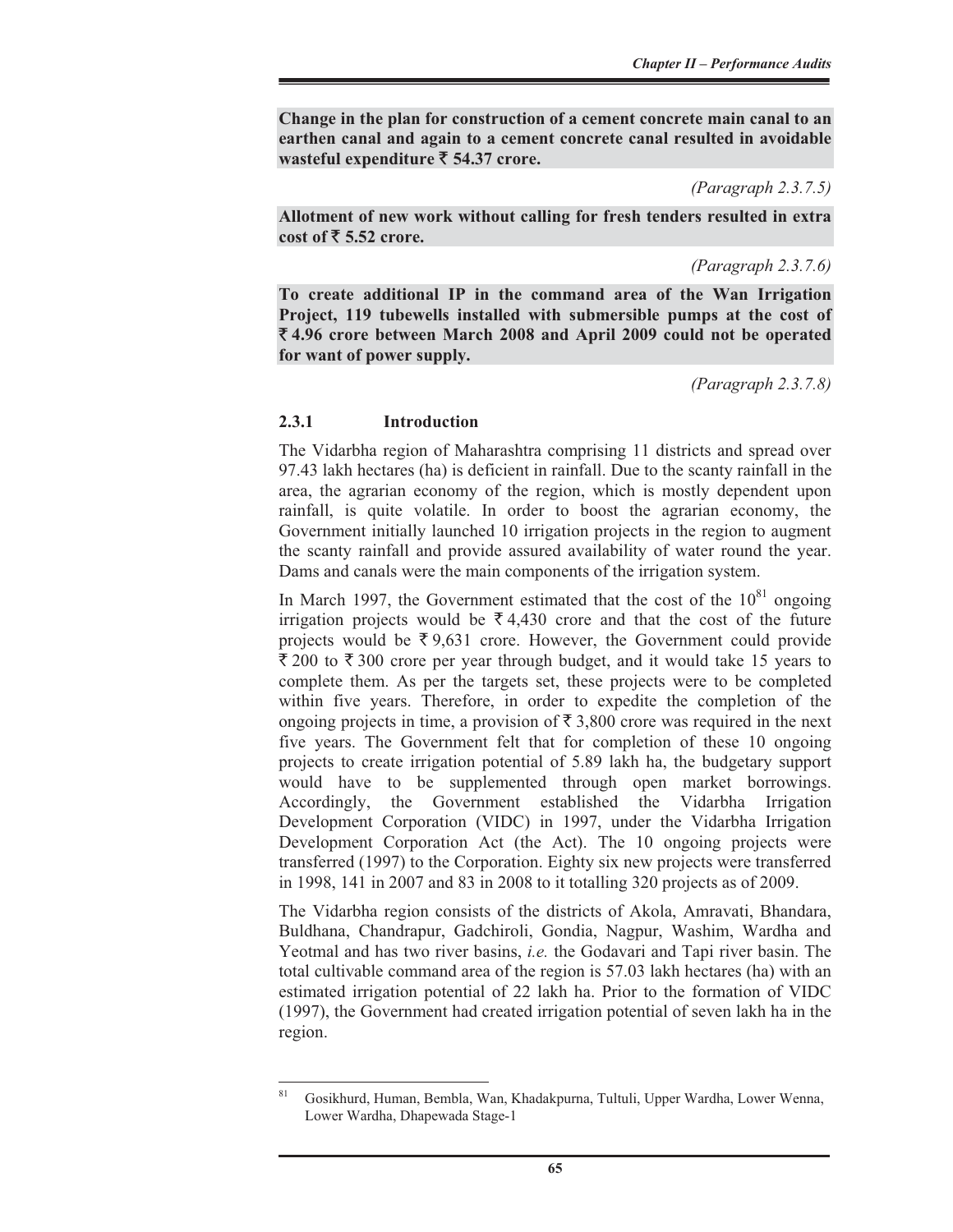VIDC had created irrigation potential and water storage of 3.82 lakh ha and 87.40 thousand million cubic meters (TMC) at a cost of  $\overline{5}$  11,732 crore as against the target of 15.74 lakh ha and 273.15 TMC respectively (March 2011). However, the irrigation potential was utilized to the extent of only 25,977 ha and potential to the extent of 3.56 lakh ha remained to be utilized due to non-completion of work below outlets such as canals and distributory networks. The deficiencies noticed in audit in creation and utilization of irrigation potential have been discussed in succeeding paragraphs.

# **2.3.1.1 Objective of the Vidarbha Irrigation Development Corporation**

The main objective for the establishment of VIDC was to make special provisions for mobilization of resources required for completion, promotion and operation of the ongoing irrigation projects in a time-bound manner and to achieve the total irrigation potential of 15.74 lakh ha in the region through 320 projects. The stipulated period for completion for the first 10 projects was initially decided to be five years but subsequently, after 86 projects were transferred in 1998, the completion of all these projects was targeted for 2007. The years of completion of the remaining 224 projects transferred in 2007-09, was not specified. by the Government.

# **2.3.1.2 Organizational set-up**

The Governing Council of VIDC is headed by the Minister for Water Resources Department (WRD) as the ex-officio Chairman. The Minister of State for WRD and the Chief Secretary are the ex-officio Vice-Chairmen. The Secretary, WRD is the ex-officio Managing Director (MD) supported by the Executive Director (ED) who acts as the Member-Secretary of the Executive Committee (EC). The EC functions under the chairmanship of the MD, with the ED, Chief Engineers (CEs) of WRD and the Chief Accounts and Finance Officer (CAFO) of VIDC as members. Under the superintendence and control of the MD, the ED is responsible for the overall execution of the projects and is assisted by the members of the EC. There are four CEs, 13 Superintending Engineers (SEs), at the circle level and 57 Executive Engineers (EEs), at the divisional level. A chart indicating the organizational set-up is given in **Appendix 2.3.1**.

# **2.3.2 Audit Scope and Methodology**

A performance audit of VIDC was conducted during April and July, 2011 covering the period from 2006-07 to 2010-11. Records of the ED and two CEs were test-checked. Out of 320 projects with VIDC, only 94 had expenditure of more than  $\bar{\tau}$  10 crore each as of March 2011. Out of these 94 projects, 27 were selected (**Appendix 2.3.2**) on simple random sampling basis. The audit objectives and audit criteria adopted for the performance audit were discussed with the Principal Secretary, WRD in the entry conference held on 9 June 2011. The audit findings were discussed with the Principal Secretary, WRD during the exit conference held in Mumbai on 9 November 2011. The responses of the Government to the observations of Audit have been included in the Report.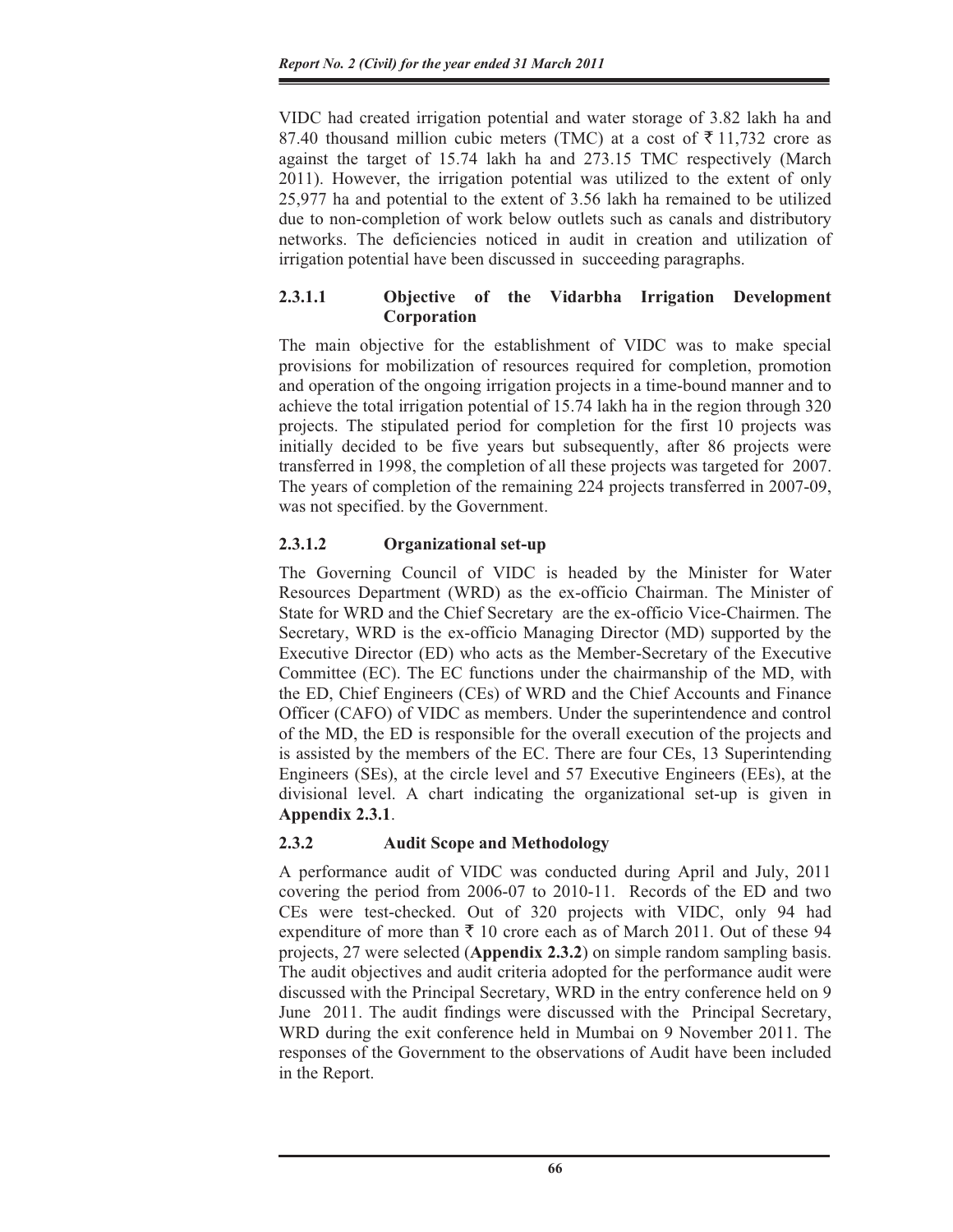### **2.3.3 Audit Objectives**

The audit objectives were to assess whether:

- the planning process for irrigation projects was effective;
- the fund raising activities and financial management were efficient;
- implementation of the irrigation projects was economical, efficient and effective;
- an effective monitoring mechanism and a proper internal control system were in place.

### **2.3.4 Audit Criteria**

The audit criteria adopted for conducting the performance audit were:

- Vidarbha Irrigation Development Corporation Act, 1997;
- Government Resolutions and Orders issued from time to time;
- Guidelines for the funding pattern;
- Maharashtra Public Works (MPW) Account Code and MPW Manual; and,
- x Guidelines for compensation to project-affected persons, acquisition of land *etc.*

# **Audit Findings**

#### **2.3.5 Planning**

The deficiencies noticed during audit of the planning process have been discussed in the succeeding paragraphs.

# **2.3.5.1 Non-formulation of plan**

VIDC was established to expedite completion of ongoing irrigation projects in the region, to increase agriculture production in the area and improve the living standards of the local people. The completion of these projects would also facilitate hydro-electric power generation and allied benefits such as tourism, fisheries, sports, and industries. As per the VIDC Act, annual plans and five-year development plans were to be prepared to achieve the predetermined objectives.

It was noticed that VIDC had published (March 1997) its first plan to complete 10 ongoing projects within a period of five years in the bonds offer document<sup>82</sup> in 1997. Its second plan to complete 96 projects (the 10 ongoing and 86 newly transferred to VIDC) comprising major, medium and minor projects within a period of eight years, was published in the bonds offer documents in 1999. However, VIDC could not complete any of the projects as of 2006. Thereafter, a plan indicating the total outlay required for completion of 82 projects within a stipulated period of three years was prepared by it

**VIDC did not plan for speedy completion of projects** 

 $82$  Secured non-convertible redeemable bonds offered by VIDC to raise funds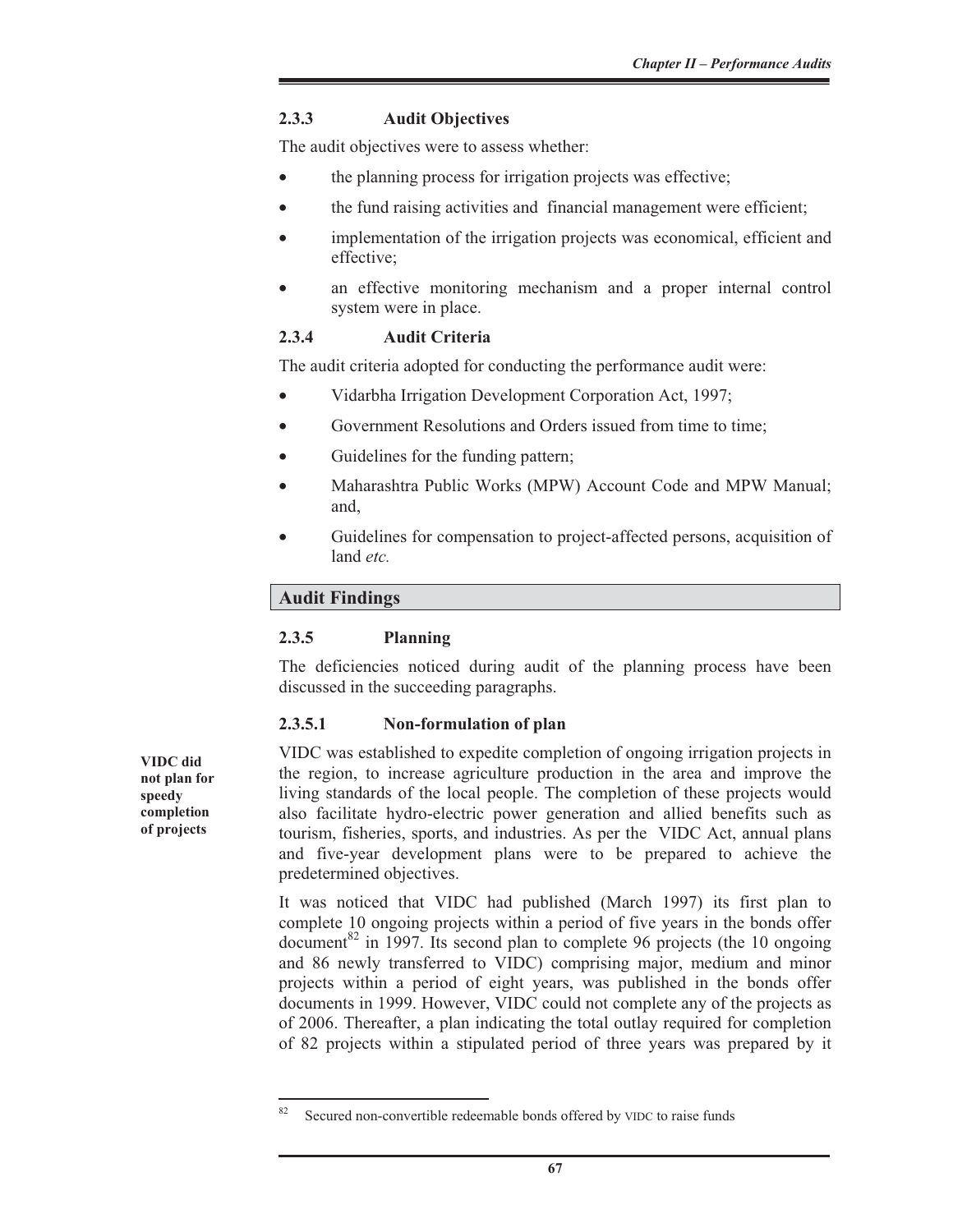under the Prime Minister's package<sup>83</sup>. The Corporation failed to achieve the projected irrigation potential and other allied benefits from any of the projects assigned to them as they were not executed efficiently, as discussed in the succeeding paragraphs.

# **2.3.5.2 Non-adherence to the recommendations of the High Power Committee on planning**

A High Power Committee (HPC) headed by the Secretary, Planning Department was set up (November 2001) to review the status of irrigation projects across the State. The HPC recommended (November 2001) prioritization of allocation of funds to the projects in order to expedite their completion in the following manner:

- x Projects on which expenditure incurred was 75 *per cent* or more of the project cost were to be completed first.
- x Projects on which 50 to 75 *per cent* expenditure was incurred were to be taken up next so that the remaining works could be completed within the stipulated period.
- Projects on which expenditure incurred was less than 50 *per cent w*ere to be stopped.

The erstwhile Irrigation Department (now Water Resources Department) accepted the recommendations and issued instructions (January 2002) for planning and executing the projects accordingly.

Details of the projects with progress of financial expenditure of less than 50 *per cent,* more than 50 *per cent* but less than 75 *per cent* and above 75 *per cent* are given in **Table 1**.

| Percentage of expenditure incurred         |              | <b>Number of projects</b> |              |              |  |  |  |  |
|--------------------------------------------|--------------|---------------------------|--------------|--------------|--|--|--|--|
| on individual projects (2002-03)           | <b>Major</b> | <b>Medium</b>             | <b>Minor</b> | <b>Total</b> |  |  |  |  |
| 75 <i>per cent</i> and above               | 04           | 12                        | 29           | 45           |  |  |  |  |
| 50 to 75 per cent                          | 01           | 06                        | 07           | 14           |  |  |  |  |
| Less than 50 per cent                      | 09           | 09                        | 19           | 37           |  |  |  |  |
| Total                                      | 14           | 27                        | 55           | 96           |  |  |  |  |
| Source:-Status Report of VIDC (March 2011) |              |                           |              |              |  |  |  |  |

**Table 1: Expenditure incurred on projects** 

Scrutiny (April 2011) of records of VIDC revealed that the balance cost of 45 projects having financial progress of expenditure of above 75 *per cent* was ` 401.75 crore as of 2002-03 as detailed in **Appendix 2.3**.**3**. Disregarding the HPC's recommendation, VIDC allocated the available funds to all the 96 ongoing projects. An expenditure of  $\bar{\tau}$  418.35 crore, was incurred during 2003-04 to 2004-05 on 37 projects having financial progress of expenditure of less than 50 *per cent*. As a result, VIDC could not complete these 45 projects by 2004-05, resulting in non-availability of the benefits to the farmers. Out of

**Due to execution of projects in disregard of the HPC recommendation, most of the projects remained incomplete** 

 $83$  The Prime Minister's package was announced in July 2006 for assured irrigation facilities to distressed farmers in Maharashtra.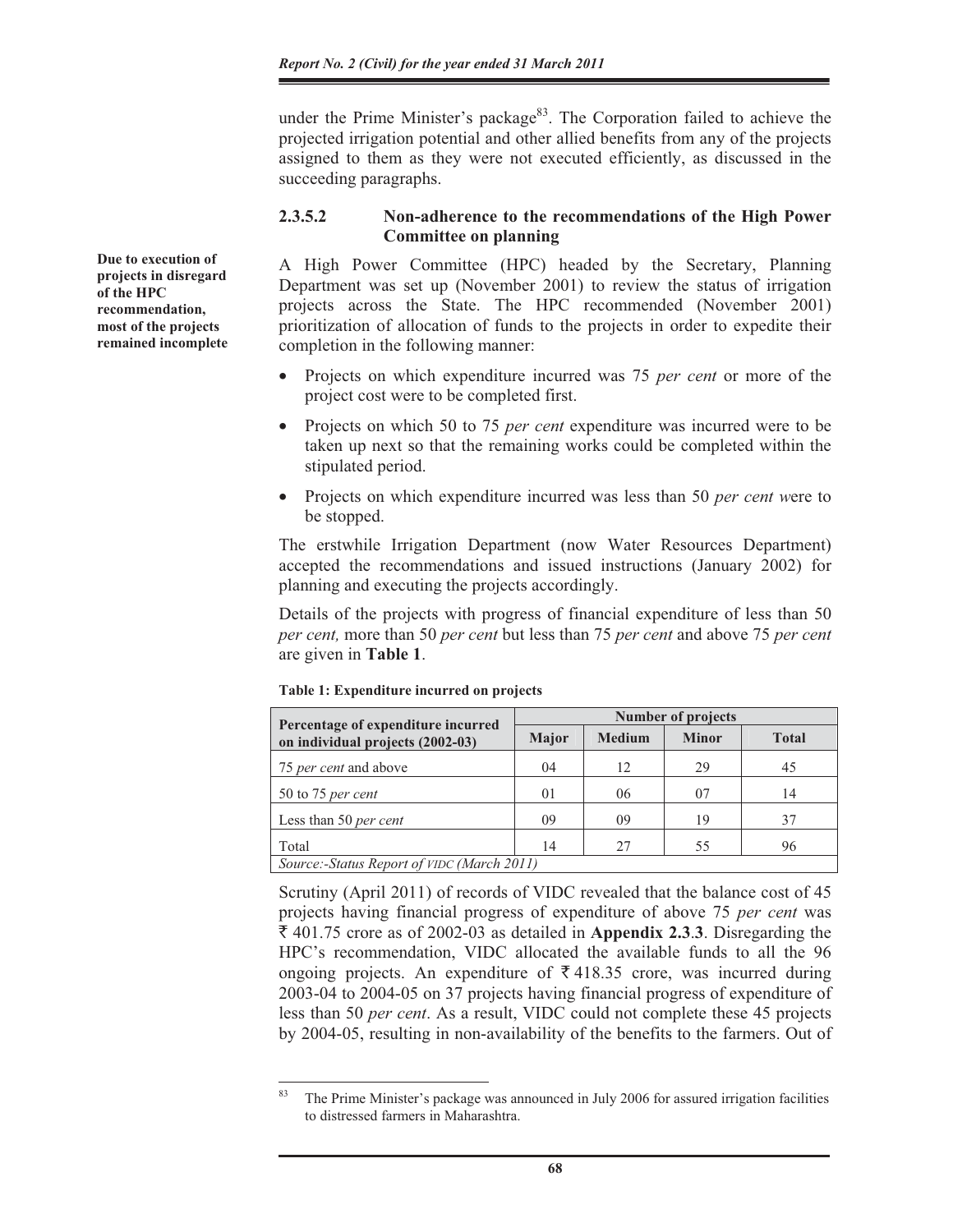these 45 projects, only 10 had been completed by March 2011 at a cost of ₹ 460.22 crore.

Government accepted (November 2011) that the recommendations of the HPC could not be strictly adhered to considering the Governor's directive for distribution of funds to various districts to remove the financial backlog in Vidarbha. The reply is not acceptable as the Governor's directive was of a general nature, for allocation of funds to the Vidarbha region to remove the financial backlog and not for allocation to any specific project. However, application of the funds should have been made as per the prioritization recommended by the HPC. Thus, the generalised distribution of funds without prioritization led to the incompletion of projects, thus depriving beneficiaries of assured availability of water round the year.

#### **2.3.5.3 Overburdening of works by handing over new projects to the Vidarbha Irrigation Development Corporation**

As stated earlier, initially 10 ongoing major projects estimated to cost  $\bar{\tau}$  4,430 crore were transferred (April 1997) to VIDC for completion within five years. Thereafter, 86 more projects were transferred (November 1998). The updated cost of the 96 projects which were to be completed within eight years (by March 2007) as of April 1999 was  $\bar{\tau}$  10,353 crore. Accordingly, the annual average requirement of VIDC was  $\bar{\tau}$  1,294.12 crore. However, the annual average availability of funds with the VIDC during above period (1999-2007) was only  $\bar{\xi}$  634.59 crore, which included a total contribution of  $\bar{\xi}$  364.22 crore from the Government. Thus, there was an average annual shortfall of nearly  $\bar{\xi}$  659.53 crore to complete the 96 projects within the stipulated period of eight years.

It was also observed that in spite of the poor financial status and inadequate physical progress of the projects (upto 42.02 *per cent*), the Government transferred further 224 projects estimated to cost  $\bar{\tau}$  27,917.94 crore during 2007-08 and 2008-09 to VIDC. This resulted in over-burdening of the VIDC as 262 out of 320 projects remained incomplete as of March 2011.

The Government stated (November 2011) that the decision to transfer the projects was taken at the highest level and it did not affect the Corporation financially, as all the irrigation projects were funded through the Government.

The reply is not acceptable because there was an average annual shortfall of  $\bar{\xi}$  659.53 crore to complete 96 projects within the stipulated period of eight years *i.e.* by 2006-07 as adequate funds were not received from the Government.

#### **2.3.6 Financial Management**

#### **2.3.6.1 Funding Pattern**

The main sources of funds of VIDC were the following:

- The State Government's contribution of  $\bar{\tau}$  2,245 crore as share capital in suitable instalments over a period of 10 years.
- x Borrowings from the open market by issue of bonds, debentures *etc.*

**Insufficient funds led to delay in progress of work**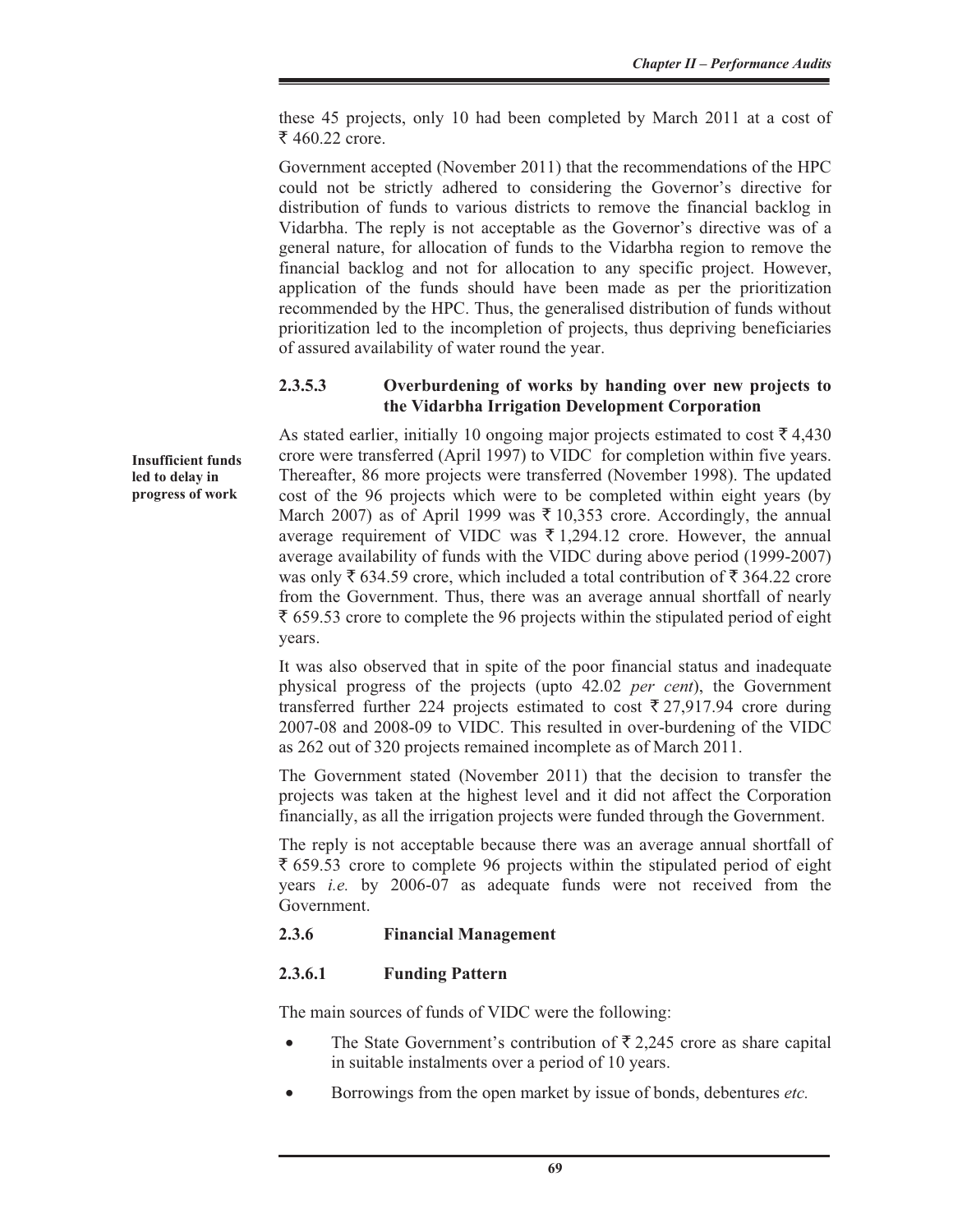- Financial assistance released by Government of India (GOI) for 43 projects from 2003-04 under the Accelerated Irrigation Benefit Programme (AIBP).
- Funds released for 82 projects in six districts of Vidarbha under the PM's Package during 2006-07 to 2008-09 for mitigating distressed farmers.

# **2.3.6.2 Funds position**

As against the annual contribution of  $\bar{\tau}$  224.50 crore, as envisaged above, the Government contributed  $\bar{\tau}$  52.58 crore per annum on an average during the initial period of six years. Besides this, no salary grant was contributed during 1997-98 to 2002-03 and in 2004-05, as a result of which VIDC had to bear an extra burden of  $\bar{\tau}$  214.62 crore, which could otherwise have been utilized for completion of the ongoing projects.

The position of funds demanded by VIDC *vis-à-vis* funds provided by the Government and funds received from various sources against the demands and the expenditure incurred during 2006-07 to 2010-11 were as detailed in **Table 2** and **Table 3**.

|  |  | Table 2: Funds demanded <i>vis-à-vis</i> received |  |  |
|--|--|---------------------------------------------------|--|--|
|--|--|---------------------------------------------------|--|--|

 $(\bar{\tau}$  in crore)

| Year         | <b>Demand</b> | <b>Receipts from State</b><br>Government |               | Other<br><b>Receipts</b> | <b>Total</b><br><b>Receipts</b> | <b>Shortfall</b> | Percentage<br><b>Shortfall</b> |
|--------------|---------------|------------------------------------------|---------------|--------------------------|---------------------------------|------------------|--------------------------------|
|              |               | <b>Works</b>                             | <b>Salary</b> |                          |                                 |                  |                                |
| 2006-07      | 1675.54       | 1179.79                                  | 55.46         | 20.92                    | 1256.17                         | 419.37           | 25.03                          |
| 2007-08      | 2323.02       | 2209.00                                  | 79.35         | 18.32                    | 2306.67                         | 16.35            | 0.71                           |
| 2008-09      | 3376.65       | 2923.52                                  | 100.81        | 19.42                    | 3043.75                         | 332.90           | 9.86                           |
| 2009-10      | 4644.03       | 2951.73                                  | 141.13        | 18.20                    | 3111.06                         | 1532.97          | 33.00                          |
| 2010-11      | 5213.10       | 2985.13                                  | 181.22        | 32.54                    | 3198.89                         | 2014.21          | 38.64                          |
| <b>Total</b> | 17232.34      | 12249.17                                 | 557.97        | 109.40                   | 12916.54                        | 4315.80          |                                |

Source: Vidarbha Irrigation Development Corporation statement.

Note: - other receipts include AIBP,fund ,bank interest, water cess *etc*.

Out of  $\bar{\tau}$  17232.34 crore demanded for execution of the projects, the Government had provided  $\bar{\tau}$  12916.54 crore, against which  $\bar{\tau}$  11731.98 crore was spent, leaving a balance of  $\bar{\tau}$  1184.56 crore with an overall cumulative balance of  $\overline{\xi}$  958.29 crore as of March 2011. The shortage of funds ranged from  $\bar{\xi}$  16.35 crore to  $\bar{\xi}$  2014.21 crore during 2006-07 to 2010-11, with the percentage shortfall being between 0.71 and 38.64 *per cent.*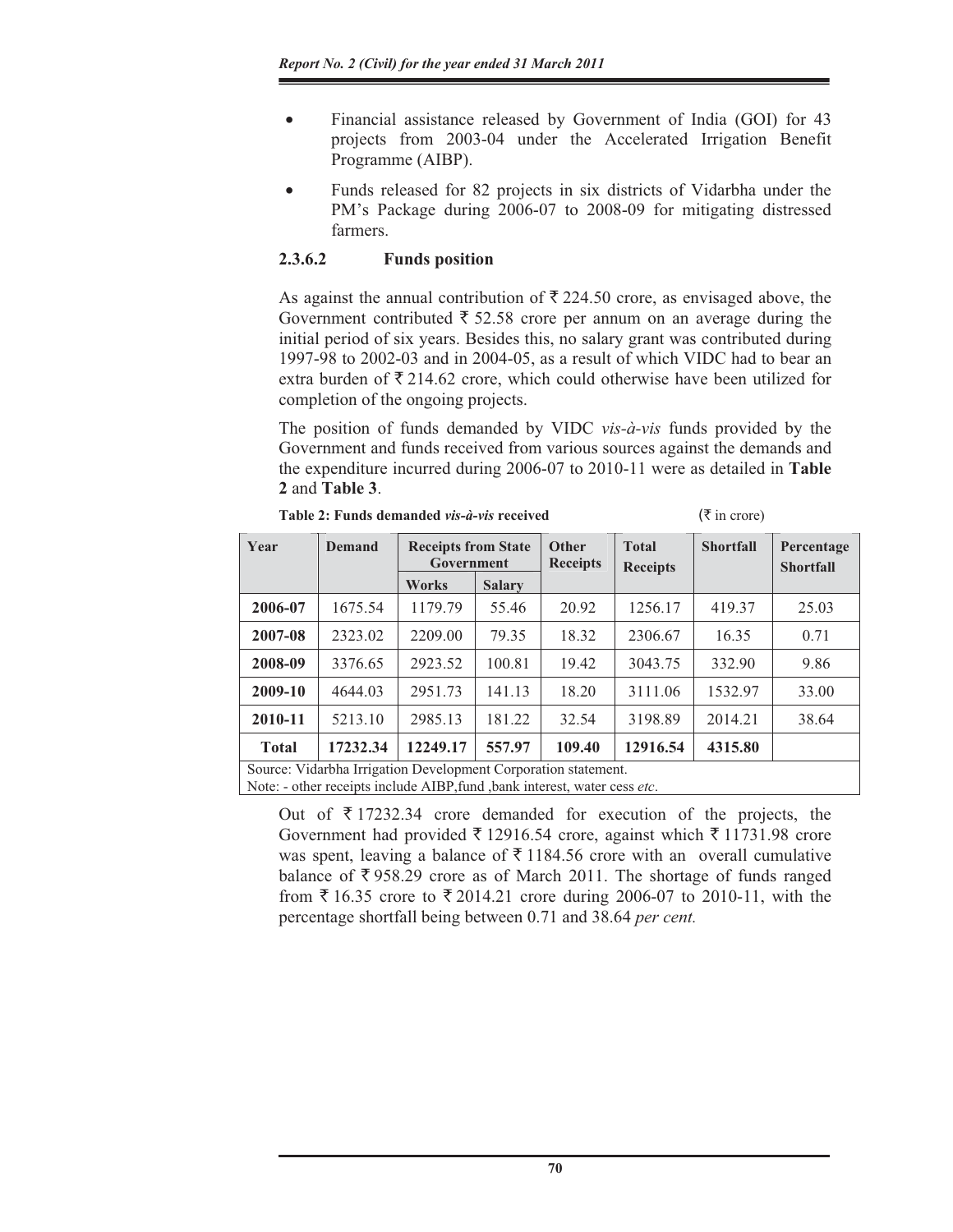| Year         | <b>Total</b>                                            | <b>Expenditure</b> |               | <b>Total</b>       | <b>Closing</b> | <b>Cumulative</b> |  |  |  |  |
|--------------|---------------------------------------------------------|--------------------|---------------|--------------------|----------------|-------------------|--|--|--|--|
|              | <b>Receipts</b>                                         | <b>Works</b>       | <b>Salary</b> | <b>Expenditure</b> | <b>balance</b> | <b>balance</b>    |  |  |  |  |
| 2005-06      |                                                         |                    |               |                    |                | $-226.27$         |  |  |  |  |
| 2006-07      | 1256.17                                                 | 1324.53            | 59.15         | 1383.68            | $(-)127.51$    | $-353.78$         |  |  |  |  |
| 2007-08      | 2306.67                                                 | 2073.74            | 87.21         | 2160.95            | $(+)145.72$    | $-208.06$         |  |  |  |  |
| 2008-09      | 3043.75                                                 | 3151.06            | 102.94        | 3254.00            | $(-)210.25$    | $-418.31$         |  |  |  |  |
| 2009-10      | 3111.06                                                 | 2150.02            | 164.63        | 2314.65            | $(+)796.41$    | $+378.10$         |  |  |  |  |
| 2010-11      | 3198.89                                                 | 2441.03            | 177.67        | 2618.70            | $(+)$ 580.19   | $+958.29$         |  |  |  |  |
| <b>Total</b> | 12916.54                                                | 11140.38           | 591.60        | 11731.98           |                |                   |  |  |  |  |
|              | Source : Vidarbha Irrigation Development Corporation.   |                    |               |                    |                |                   |  |  |  |  |
|              | Note $(+)$ indicates saving and $(-)$ indicates excess. |                    |               |                    |                |                   |  |  |  |  |

**Table 3: Funds received** *vis-à-vis* **expenditure**  $(\bar{\tau}$  **in crore)** 

**Table 3** above indicated that there was a cumulative deficit balance of  $\bar{\xi}$  226.27 crore. Further the expenditure incurred on works and salaries during 2006-07 and 2008-09 was more than the grants received by it during the respective years. As a result, the deficit increased to  $\bar{\xi}$  418.31 crore by the year 2008-09. Thus, the budget provision was consistently low and insufficient to meet the expenditure incurred up to 2008-09. Thereafter, VIDC failed to utilise the funds received during the years 2009-10 and 2010-11, which finally resulted in an unspent balance of  $\bar{\tau}$  958.29 crore at the end of the year 2010-2011, due to tardy implementation of projects.

Scrutiny of records revealed that :

#### x **Withdrawal of power to borrow money**

Scrutiny (April-June 2011) of records of the ED revealed that VIDC had raised  $\bar{\tau}$  1678.99 crore during the period from 1996-97 to 2002-03 by issue of bonds on the basis of guarantees given by the Government. Thereafter, the power to borrow money was withdrawn by the Government and this power was entrusted to the Maharashtra Patbandhare Vittiya Company Limited (MPVCL) who stopped funding after allotment of  $\bar{\tau}$  424.65 crore during 2003-04 to 2005-06. Due to stoppage of funds from MPVCL, Government had to provide (May 2007) funds through budgetary grants. Government however, did not give adequate funds, resulting in deficit funding from the year 1999- 2000 to 2007-08. Despite provisions made in the VIDC Act, the powers to raise funds and to mobilise resources were not entrusted to VIDC and it became dependent on the State Government for funds to execute projects. This resulted in the slow progress of works due to shortage of funds.

# x **Diversion of funds**

**Unnecessary inflation of allocation of funds.** 

The area of operation of VIDC as notified by the Act is the Vidarbha region of Maharashtra. The balance sheet of VIDC for the year ending 31 March 2010 depicted that VIDC had given a loan of  $\bar{\xi}$  six crore to the Maharashtra Water Resources Regulatory Authority (MWRRA) during 2007-08, for purchase of land. Further,  $\bar{\tau}$  267.93 crore was given to the Tapi Irrigation Development Corporation (TIDC) for the Kurha Wadoda Lift Irrigation Scheme (a project under TIDC) between 2007-08 and 2009-10. Both the loans were to be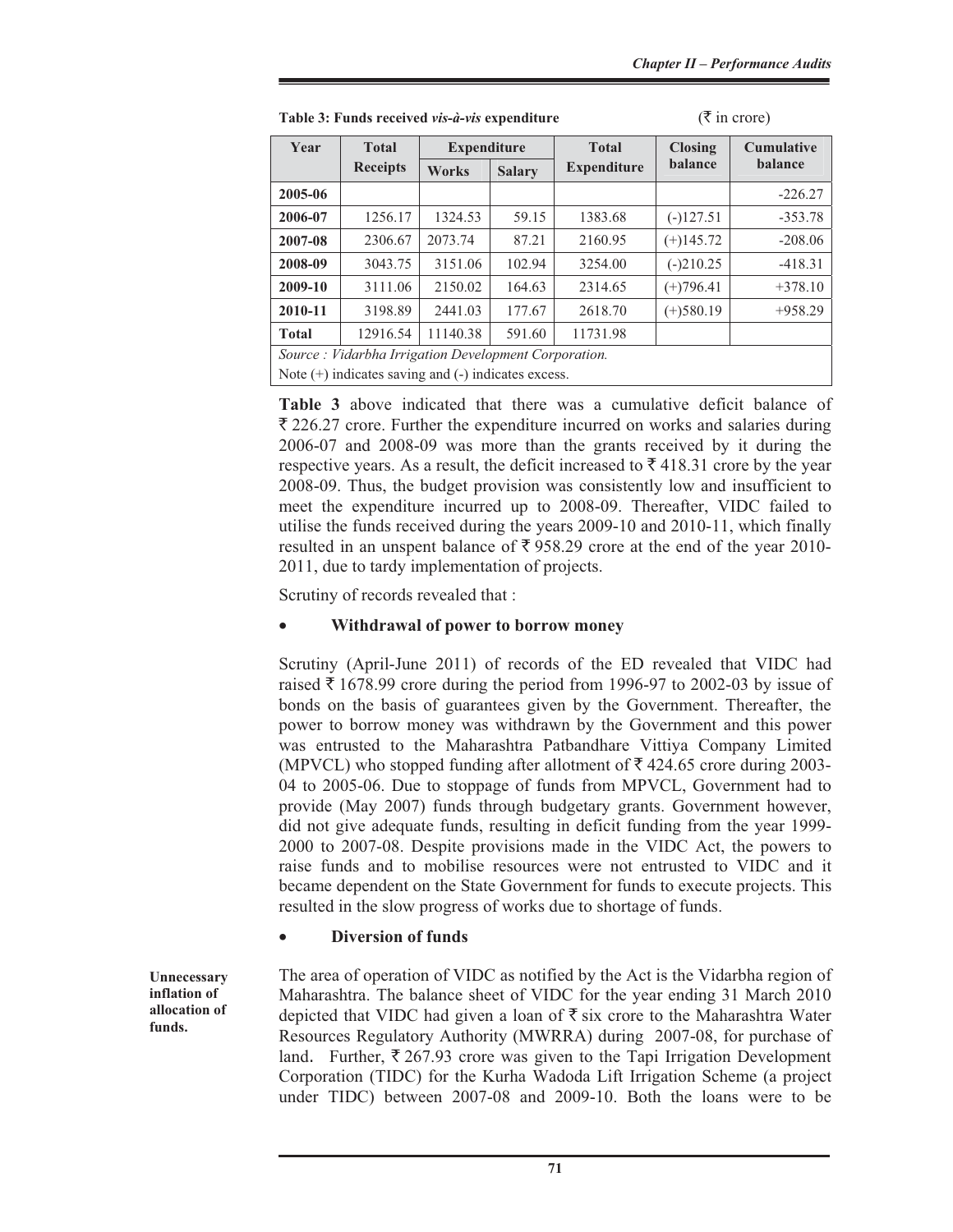adjusted against the submission of utilization certificates from MWRRA and TIDC. Thus, allotment of funds through VIDC to entities which were not part and parcel of VIDC had unnecessarily inflated the allocation of funds by the Government to it.

Government stated (November 2011) that the payment to MWRRA, Mumbai was made for purchase of land for construction of an office building from where monitoring work of the irrigation activities all over Maharashtra was to be undertaken. Since 54 *per cent* of the command area of the Kurha Wadoda project was situated in Buldana district, under the jurisdiction of VIDC, payment had been made to TIDC.

The reply is not acceptable as the Government could have allotted funds directly to the above organisations instead of routing it through VIDC.

# **2.3.7 Implementation of projects**

# **2.3.7.1 Delay in execution of projects leading to cost overruns**

VIDC had taken up projects without ensuring clear possession of land. As stated earlier, it did not also adhere to the HPC recommendation to undertake completion of advanced projects $84$  on priority basis. It was further observed that in 16 out of 27 test-checked projects, the cost overrun was due to change in design by the Central Design Organisation, Nasik, after the issue of work orders for construction of the projects. Improper plannings and change in design resulted in time overruns with consequent cost overrun of  $\bar{\tau}$  7126.52 crore as of March, 2011 against the original estimated cost of  $\bar{\tau}$  5199.79 crore on 49 projects (10 major, 16 medium and 23 minor) entrusted in 1997 and 1998-99. The details of the projects are given in **Appendix 2.3.4**.

Government stated (November 2011) that the main reason for the cost overruns was delay in execution of projects which involved various factors such as ensuring clear possession of land, finalization of the design by design authorities, alignment of canals/distributory network and dams. In fact, the project construction activities and land acquisition process are taken up simultaneously so as to minimize the time period in statutory clearance and construction activities.

The reply is not acceptable because execution of work without prior acquisition of required land and approved design in contravention of the manual provisions result in delays, cost overruns and blocking of funds.

# **2.3.7.2 Commencement of work without obtaining forest clearance**

The Vidarbha region covers 55.86 *per cent* of the forest area of the entire State. According to para 251 of Maharashtra Public Works Manual, no work should commence without acquisition of the entire land required for it. Further, as per the Forest Conservation Act 1980, prior approval of GOI for use of forest land for non-forest purpose, is mandatory. The Act also stipulated that, where the proposed work involved forest as well as non-forest land, work should not be commenced on the non-forest land, until the approval of GOI for release of the forest land was received.

<sup>84</sup> Ongoing projects with 75 *per cent* completion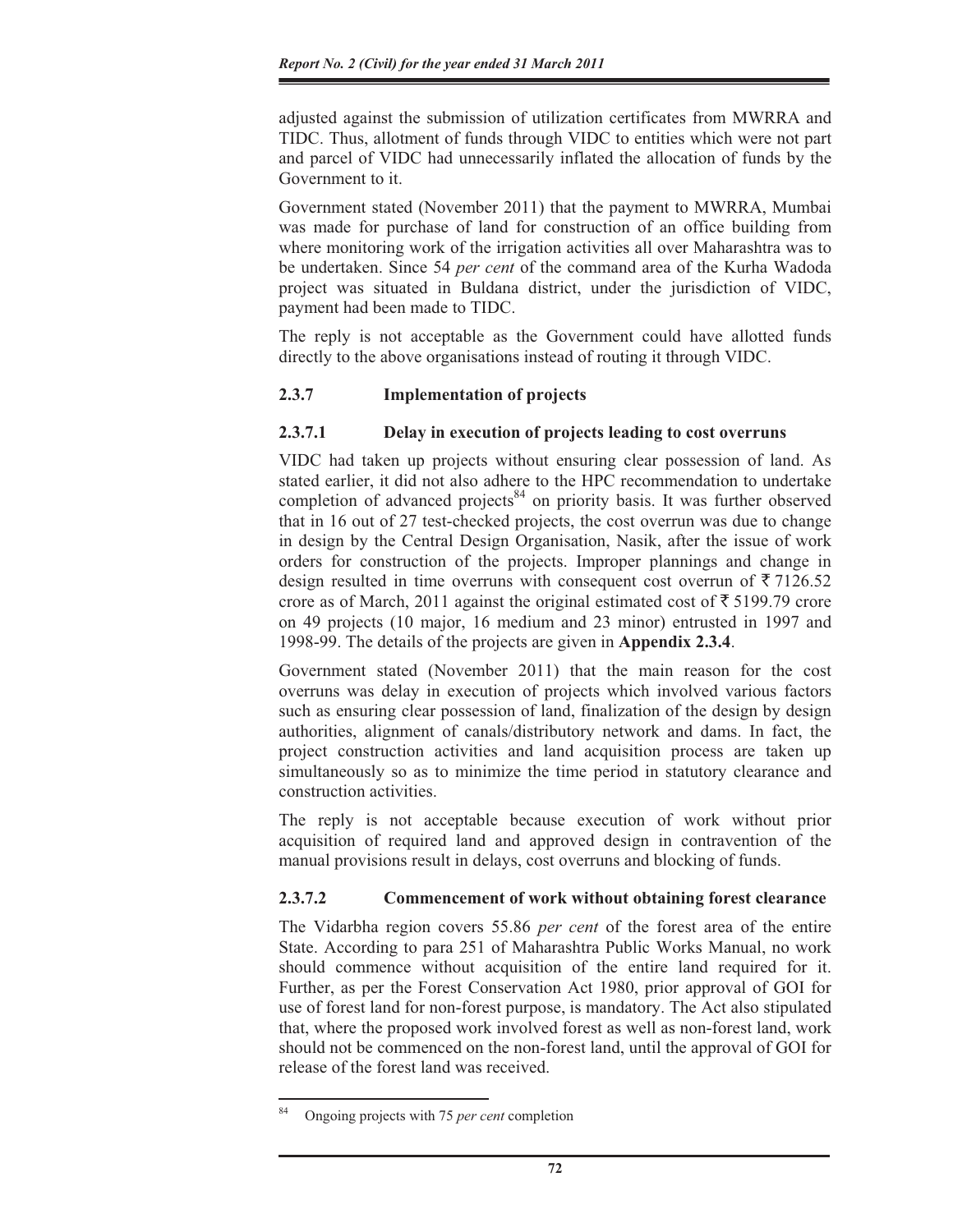It was observed from the status report of VIDC for the month ending March, 2011 that out of a total of 320 projects, work of 37 projects was held up due to non-receipt of forest clearances from GOI. In the meanwhile, an amount of  $\bar{\xi}$  1,161.60 crore was spent on this work as of March 2011. Besides, this also resulted in non-creation of irrigation potential of 4.78 lakh ha (**Appendix 2.3.5**).

The Government stated (November 2011) that forest clearances of these projects were at different levels of sanctions and expenditure of  $\bar{\tau}$  1161.64 crore was mainly on payment of net present value of the land and compensatory afforestation. Hence, it was not blocking of funds.

The reply is not acceptable as before the start of work on these projects, forest clearances should have been obtained.

### **2.3.7.3 Non-achievement of objectives under Prime Minister's package**

GOI launched (July 2006) a Special Rehabilitation Package to mitigate the distress of farmers in six districts (Akola, Amravati, Buldana, Wardha, Washim and Yavatmal) of the Vidarbha Region, where the incidence of farmer's suicides was very high. The package, which was also called the Prime Minister's (PM's) package to be implemented over a period of three years for creation of assured irrigation facilities.

The VIDC prepared (July 2006) an action plan for completion of 82 projects within a period of three years for creation of irrigation potential of 144745 ha at an estimated cost of  $\overline{\xi}$  2085 crore. However, out of 82 projects selected under PM's Package, the work was held up for want of land acquisition (16 projects), for forest clearances (two projects) and the problems of PAPs (four projects). It was further observed that the Corporation had spent  $\bar{\tau}$  2500.01 crore during the planned period of three years but could not complete the remaining 60 projects and created irrigation potential of 115740 ha as of March 2009, which was 72.66 *per cent* of the targeted potential. It was further observed that the distribution system (canal works) had not been completed (less than 50 *per cent*) in respect of 28 out of 60 projects. The benefits of irrigation, therefore, did not reach the farmers of these 28 areas.

It was observed that out of 27 selected projects, 12 projects were selected under the Special Rehabilitation Package. It was further observed that in four<sup>85</sup> out of these 12 projects, the distribution network including canal work, field channel works (Part I) were not started. due to problems of PAPs. Thus, due to non-acquisition of land, forest clearance, non-rehabilitation of PAPs and noncompletion of the projects already taken up within stipulated period of three years, the objective of the PM's package was not achieved and also resulted in cost overrun  $\bar{\tau}$  415 crore upto March 2009, which further increased to ` 811.89 crore (November 2011).

#### **2.3.7.4 Improper scheduling of work**

The work of the head works of the earthen dam of the Jigaon project, estimated to cost  $\overline{\xi}$  282.25 crore, was entrusted (November 2006) to a

<sup>85</sup> Goji, Kharda, Lower Pedhi, Pachpahur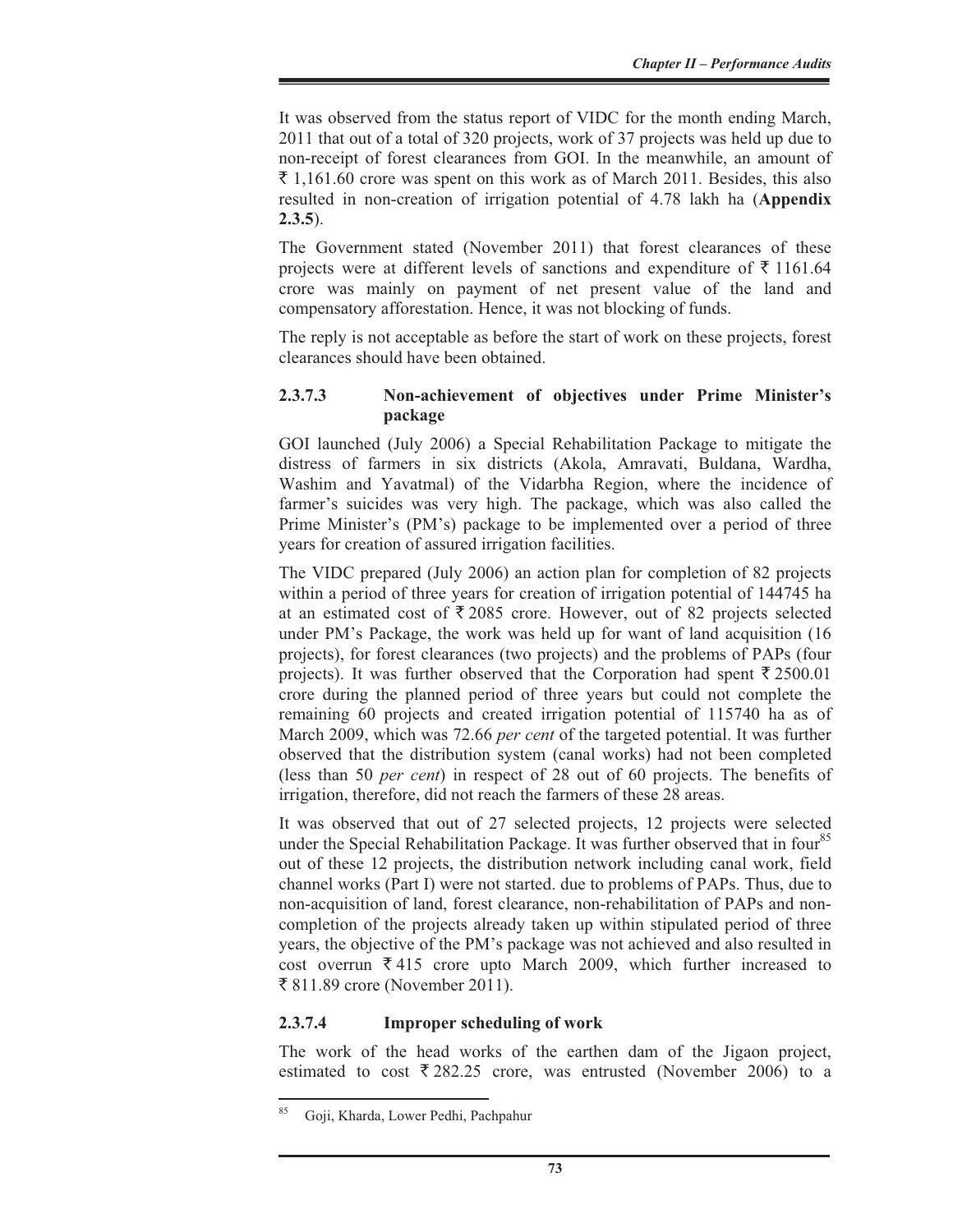company for completion within 60 months. The work could not be started due to non-acquisition of land for the dam seat. However, overlooking this fact, the work of fabrication and erection of spillway and radial gates estimated at  $\bar{\xi}$  77.78 crore, was entrusted (November 2007) to another company, M/s S.S. Fabricators, Nagpur for completion within 60 months, the latter brought 2347 MT of steel to the work site (December 2008 to March 2010) for which part payment of  $\bar{\tau}$  21.35 crore inclusive of price escalation of  $\bar{\tau}$  2.25 crore, was made to the contractor. The work of the dam seat of the earthen dam could not be started even after the lapse of a considerable period of more than two and half years for want of land acquisition. The work of fabrication was also not started for want of an approved design from the Central Design Organisation (CDO), Nasik and the steel material brought to site remained unused.

Government stated (November 2011) that the environmental clearance and forest clearance was obtained in May 2007 and June 2008 respectively and works were commenced in November 2008.

The reply is not acceptable as the issue a of work order before acquisition of land was in contravention to the para 251 of the Manual which led to avoidable blocking of funds for the period for which work had not been started.

#### **2.3.7.5 Inadequate project designs leading to wasteful expenditure**

Out of 27 test-checked projects, it was observed that in 16 projects<sup>86</sup> the designs were changed during execution of the project work, resulting in cost overrun. Two such cases are discussed below:

#### x **Avoidable wasteful expenditure due to change in work design**

In respect of the Bembla project consisting of 126 km Main Canal in cement concrete (CC) lining, it was decided (August 2004) to construct an earthen canal instead of the originally considered cement concrete canal due to cost considerations. The length and bed width of the said canal was decided to be as 115 km and 19.90 m respectively. However, when the work was in progress, approval for re-conversion of the earthen canal to a cement concrete one was accorded (August 2009) by the Government, taking into consideration the water loss. The length and bed width of the canal was revised to 113 km and 16.50 m respectively.

Audit observed that while awarding the contract for construction of 113 km cement concrete canal with a width of 16.50 m to a company<sup>87</sup> (July 2009), VIDC had to pay  $\bar{\tau}$  54.37 crore towards extra murum filling for reducing the bed width from 19.90 m (already excavated)to 16.50 m. Thus, the change in the plan for replacing the cement concrete main canal with an earthen canal and changing it back to cement concrete canal resulted in avoidable wasteful expenditure of  $\bar{\tau}$  54.37 crore as of March 2011.

**Change in plan for construction of cement concrete main canal to earthen canal and again to cement concrete canal resulted in avoidable wasteful expenditure of**  ` **54.37 crore** 

**Awarding of fabrication work without obtaining the land for dam work** 

Jigaon, Lower Pedhi , Bembla, Sapan, Uma Barrage, Sonapur Tomta, Bordinalla, Potharanalla, Lower Chulband, Dongargaon, Paknadi,Charghar, Kawarnalla, Popetkhed-

II, Nagthan-II, Lower Charghar. 87 M/s Metacaps Engineering, Mumbai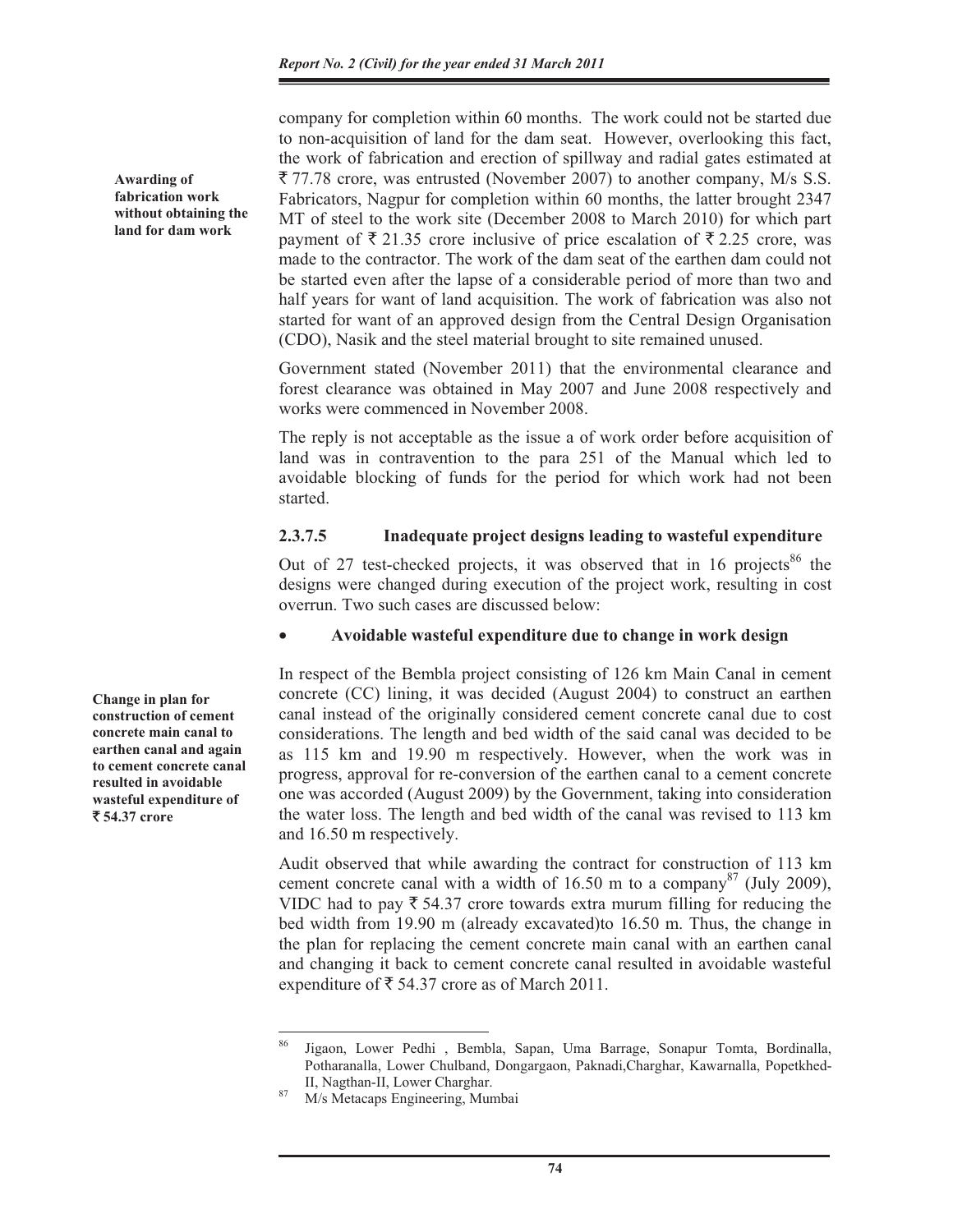The Government stated (November 2011) that on the recommendation of the SE, a proposal for CC lining of the entire length of the main canal was considered and approved by VIDC. Due to black cotton soil in the region, murum filling behind the concrete lining was mandatory as per the requirement of the soil pressure.

The reply is not acceptable because the department should have ascertained the soil strata before execution of the lining work. Further, the execution of an unlined canal for entire length with larger width was subsequently covered by murum filling.

#### x **Execution of sub-standard work**

WRD, vide its circular dated 18 February 1995, issued guidelines for execution of canal works. As per the circular, a decision of providing lining in the entire length of canals passing through expansive soils was to be taken only after studying the performance of the lining executed in some kilometers (km) on an experimental basis. Before deciding to provide CC lining in such stretches, approval from the Central Designs Organization (CDO) was essential.

The work of construction of CC lining by mechanical paver and batching plant of the Gosikhurd Left Bank Main Canal (LBMC) in km 1 to10 and 11 to 22.93 were awarded (January/August 2007) to two contractors at agreed costs of  $\bar{\xi}$  16.08 crore and  $\bar{\xi}$  20.25 crore, for completion within 24 months. The contractors were paid (August 2009)  $\overline{\xi}$  25.80 crore and  $\overline{\xi}$  25.69 crore respectively. However, the CC lining developed cracks within one to two years after completion of the works. On examination, the work was found (March 2010) to be sub-standard by the Maharashtra Engineering Research Institute, Nasik. Thus, the decision to allot CC lining work without seeking the approval of the CDO, Nasik resulted in wasteful expenditure of  $\bar{\tau}$  51.49 crore.

The Government stated (November 2011) that rectification works had already been taken up at the risk and cost of the original contractor and his running account bills had been withheld by the department.

The reply is not acceptable as records indicating rectification work carried out by the same contractor were not shown to Audit inspite of specific request. Similarly, the running account bills of the contractor which were withheld for payment were also not furnished to Audit.

#### **2.3.7.6 Extra cost due to irregular rejection of lowest offer**

In response to a tender invited (December 2007) for construction of a Cross Regulator (CR)-cum-escape of the Right Bank Main Canal of the Gosikhurd Project<sup>88</sup>, the lowest offer received was  $\bar{\tau}$  13.96 crore, which was 12.75 *per cent* above the estimated cost of  $\bar{\tau}$  12.38 crore. The offer was cancelled (June 2008) by the CE, Gosikhurd Project on the plea that the bidder was not ready to negotiate his offer. Thereafter, instead of inviting fresh tenders, the work was attached (August 2009) under clause 38 of the general agreement to another contractor who was executing similar type of work of the same canal at a different site. Such allotment of work to another contractor was irregular.

**Decision to allot CC lining work without seeking approval of CDO, Nasik resulted in wasteful expenditure of**  ` **51.49 crore**.

> **Attachment of work without calling for fresh tenders resulting in extra cost of** ` **5.52 crore**

Out of 10 irrigation projects mentioned in para no. 1.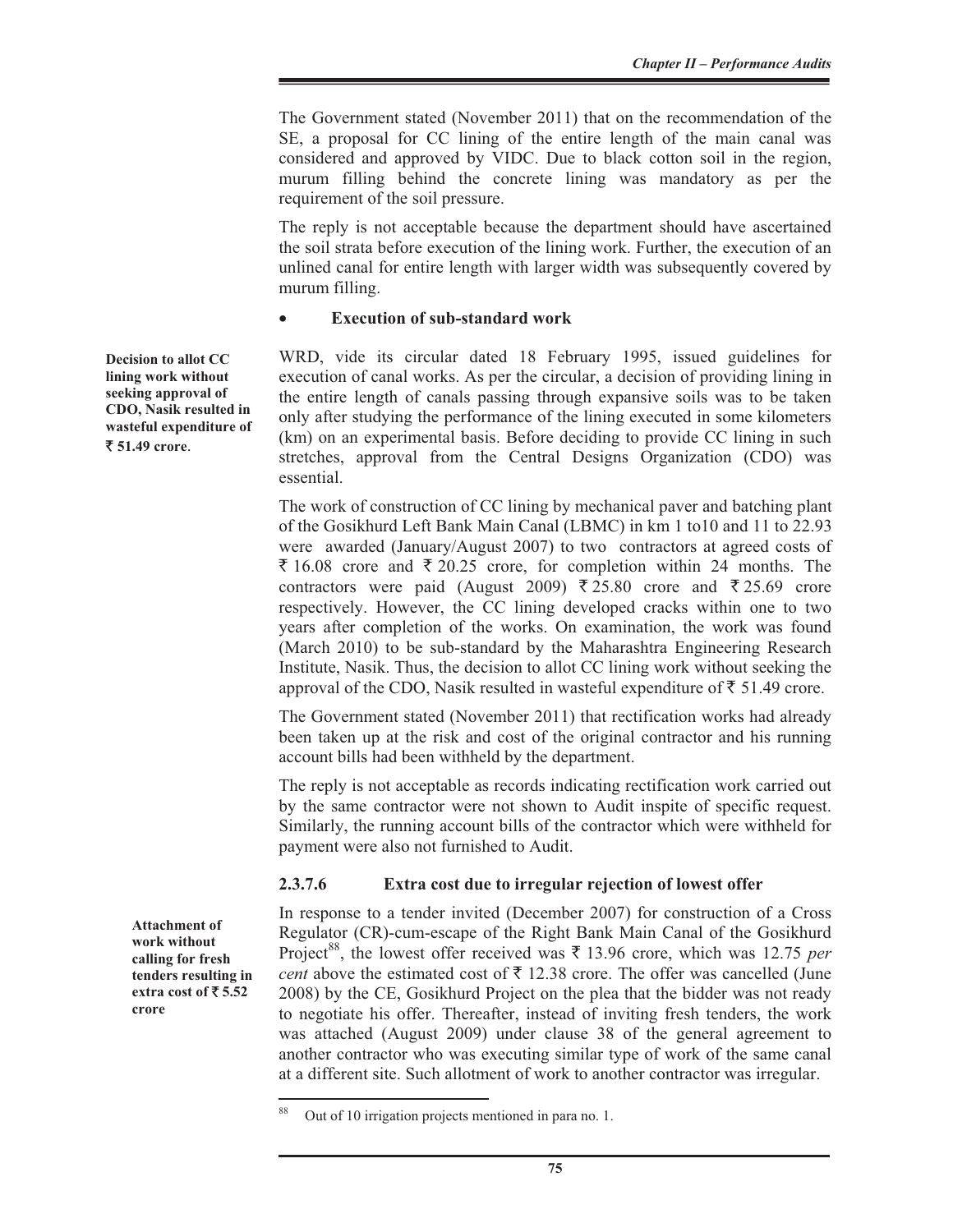Scrutiny of records revealed that while attaching the work to the contractor under clause 38 the estimate of the work was assessed as  $\bar{\tau}$  16.60 crore by adopting the current Schedule of Rates (CSR) of the Nagpur region. The contractor had been paid  $\bar{\tau}$  13.15 crore as of June 2011.

Had the offer of 12.75 *per cent* above the estimated cost of the earlier contractor been accepted, the work would have cost  $\bar{\tau}$  13.98 crore instead of ₹ 19.50 crore (17.50 *per cent* above ₹ 16.60 crore). This resulted in avoidable extra cost of  $\bar{\tau}$  5.52 crore.

The Government stated (November 2011) that the lowest bidder was not ready to negotiate and therefore, his offer was rejected and the work was attached to another contractor, and that by attaching the work, there was a saving of ₹ 64.95 lakh.

The reply is not acceptable as such attachment of work is not permissible under the MPW manual as clause 38 relates to execution of extra quantity of tendered work. Fresh tenders should have been invited in this case.

# **2.3.7.7 Avoidable interest payment on payment of award**

According to Section 31 of the Land Acquisition Act, 1894, on making an award for acquisition of land under Section 11, the Collector should tender payment of compensation to the person entitled thereto. When the amount of such compensation is not paid, the Collector should pay the amount awarded with interest thereon at the rate of nine *per cent* from the time of taking possession of the land till the date of payment of the compensation provided that if such compensation was not paid within a period of one year the interest at the rate of 15 *per cent* per annum shall be payable, on the amount of compensation or part thereof.

Scrutiny (November 2010) of records of Deputy Collector (No.III), Gosikhurd, Nagpur revealed that in two cases, though land awards for  $\bar{\tau}$  86 lakh and  $\bar{\xi}$  2.82 crore were declared on 25 October 2001 and 25 November 2001, payment thereof was delayed by VIDC by 983 and 903 days respectively. The Deputy Collector paid interest of  $\bar{\tau}$  1.01 crore on 30 July 2010 due to delayed payment of compensation. Had the compensation been paid in time, the payment of interest could have been avoided.

On this being pointed out, Government stated (November 2011) that immediate payment was not possible due to paucity of funds and therefore, the required funds were deposited in January 2004.

The reply is not acceptable as the annual financial report for the year 2001-02 of VIDC depicted a substantial balance with it and as such should have made provision of funds accordingly.

# **2.3.7.8 Non-electrification of submersible pumps**

The Wan Irrigation Project was administratively approved (June 1979) by Government for  $\bar{\xi}$  13.37 crore. The work of the dam and canal of the project was completed by the year 2006, after incurring expenditure of  $\bar{\tau}$  230.39 crore and the division was supplying water for various purposes since then. Further, as per the recommendations of the Central Water Commission to use 27.77 million cu m of ground water for creation of additional irrigation potential, the

**In spite of incurring expenditure of ₹4.96 crore, no additional irrigation potential was created**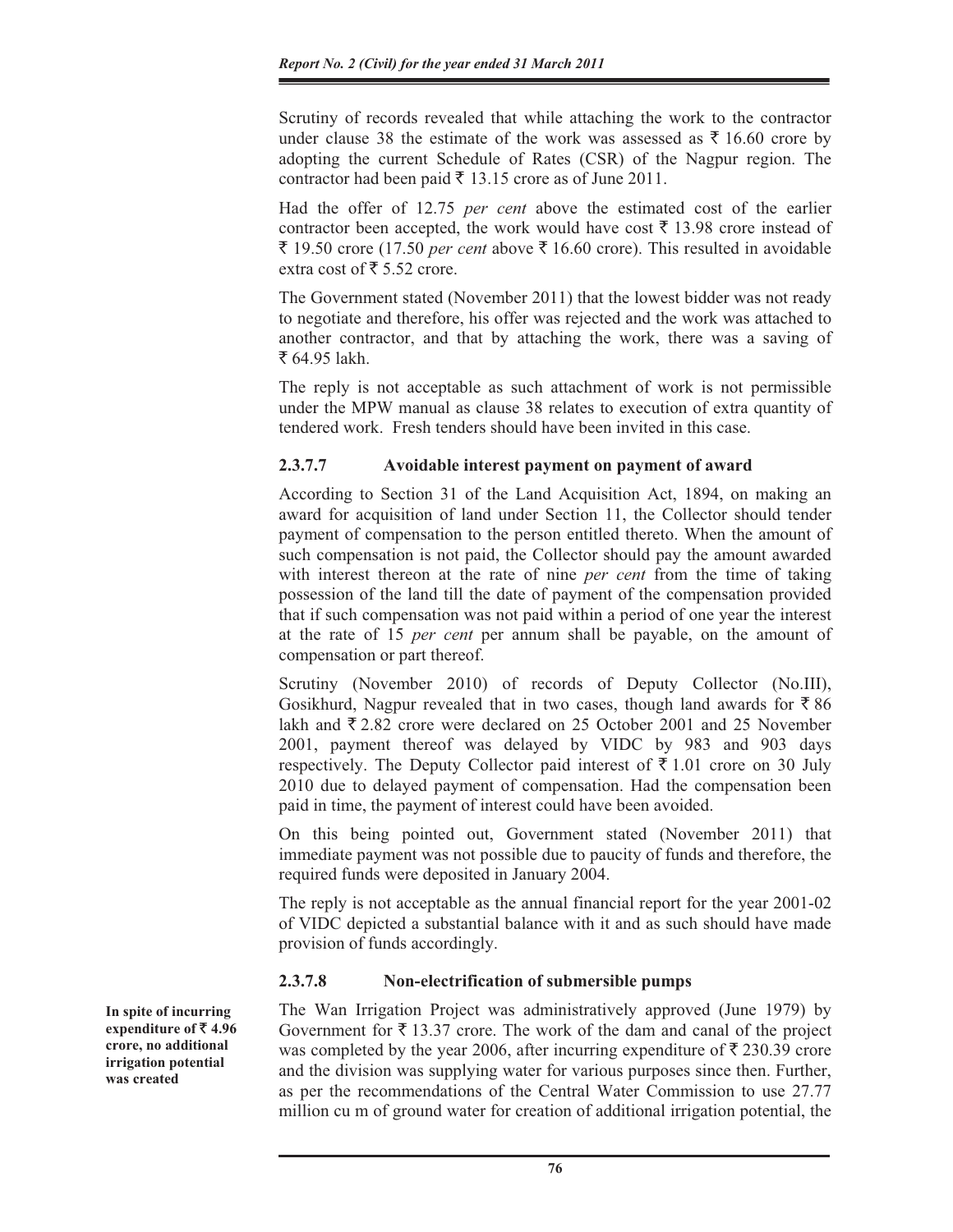department had installed 119 tubewells with submersible pumps in the command area at a cost of  $\bar{\tau}$  4.96 crore between March, 2008 and April, 2009.

Audit observed that the tubewells with submersible pumps could not be operated for want of power supply (July 2011). Thus, the additional irrigation potential was not created.

The Government stated (November 2011) that efforts were being made to provide power supply to the tubewells as early as possible.

#### **2.3.8 Targets and Achievements**

### **2.3.8.1 Non-achievement of projected irrigation potential and water storage capacity**

The position of irrigation potential and water storage capacity created by VIDC from 320 projects (including 224 projects transferred during 2007-09) as of June 2010 was as shown in **Table 4**.

|                                   |               | Irrigation Potential (in ha) |                               | Capacity storage(in TMC)* |                  |                               |  |
|-----------------------------------|---------------|------------------------------|-------------------------------|---------------------------|------------------|-------------------------------|--|
| <b>No. of Projects</b>            | <b>Target</b> | Achieve-<br>ment             | Percentage<br><b>Creation</b> | <b>Target</b>             | Achiev-<br>ement | Percentage<br><b>Creation</b> |  |
| 96 as of June<br>2005             | 1173437       | 241287                       | 20.56                         | 225.13                    | 58.29            | 25.89                         |  |
| Addition of 224<br>in $2005 - 10$ | 372993        | 141552                       | 37.95                         | 48.02                     | 29.11            | 60.62                         |  |
| Total of 320 as<br>of June 2010   | 1546430       | 382839                       | 24.75                         | 273.15                    | 87.40            | 31.99                         |  |

**Table 4: Targets and achievements of irrigation potential and water storage** 

\* TMC= thousand million cubic metres

**Irrigation potential of 3.82 lakh ha could be created up to June 2010** 

As may be seen from the table, as against the targets, the achievements were very low. Similarly, creation of water storage as of June 2010 was only 31.99 *per cent*. This indicates poor progress in creation of irrigation potential and water storage in the five years from June 2005 to June 2010.

In 19 out of the 27 test-checked projects, the reasons for non-creation of irrigation potential were non-obtaining of forest clearance (three cases: Dhapewada II, Jigam and Pandhari), non-completion of canal work (four cases: Kawara-Nalla, Naghthana, Pothra-Nalla and Sonapur Tomta) and non completion of dam work  $(12 \text{ cases})^{89}$ . The remaining eight projects were nearing completion.

#### **2.3.8.2 Under-utilization of irrigation potential**

Scrutiny in Audit revealed that out of 320 projects, 58 projects were nearly completed with minor residual works pending as of March, 2011. The utilization against the irrigation potential of 87353 ha created through these 58 projects was only 25977 ha, which was 30 *per cent* as of March 2011. The area-wise details of irrigation potential created and utilized were as shown in **Table 5.**

<sup>89</sup> Pothra-Nalla, Kawara-Nalla, Naghthana, Sonapur Tomta, Uma, Bawanthadi, Yegalkheda, Kharda, Borghat, Pachpohur, Lower Chulband, Paknadi, Lower Chargad, Lower Pedhi, Goji, Bordinalla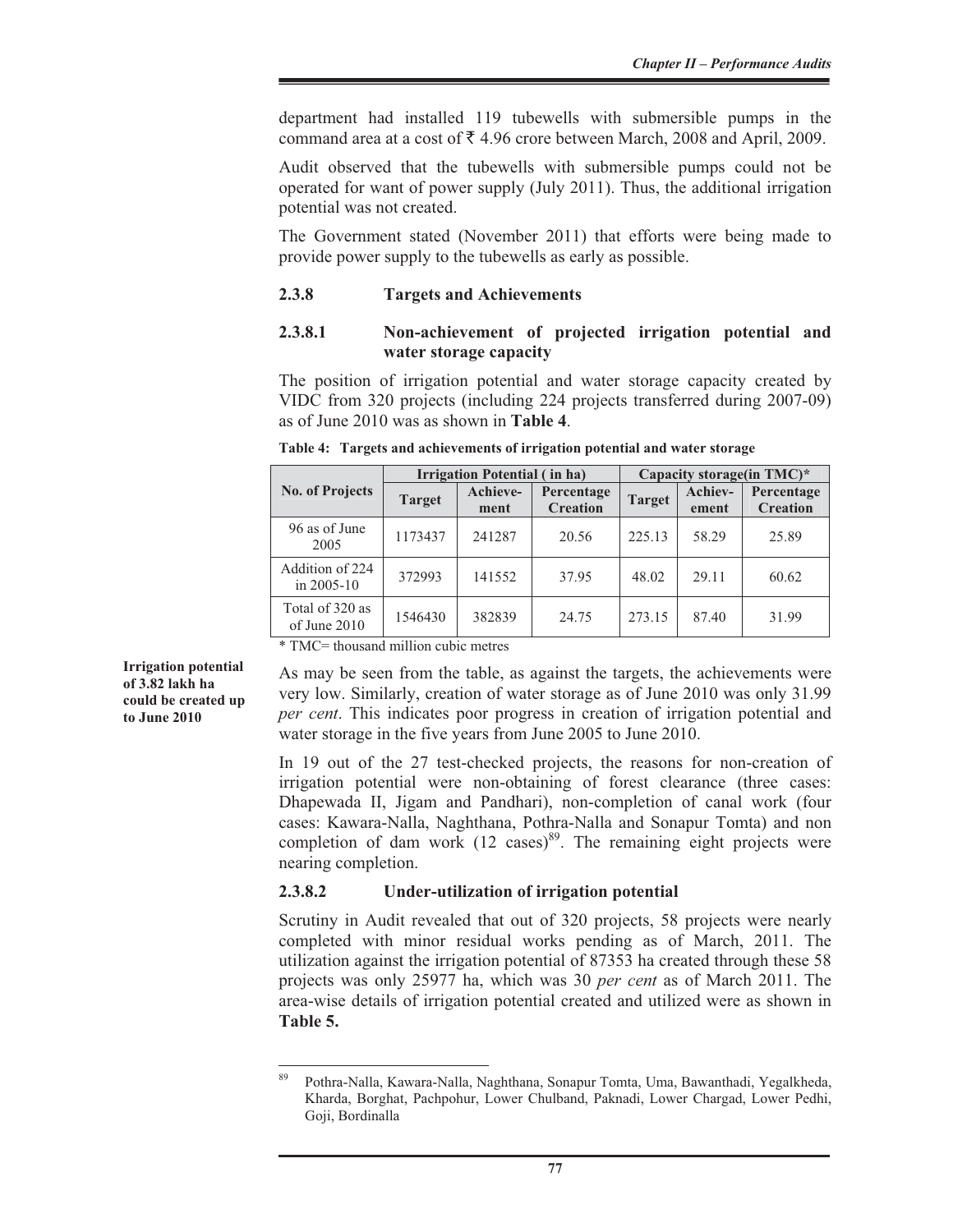| Sr.<br>$\bf No$                  | <b>Region</b> | Project | No. of<br>projects<br>completed | Projected<br>IP(ha) | <b>Created</b><br>IP(ha) | Utiliza-<br>tion of<br>IP(ha) | Percentage<br>of utilization<br>of $IP(ha)$ |
|----------------------------------|---------------|---------|---------------------------------|---------------------|--------------------------|-------------------------------|---------------------------------------------|
| 1                                | Nagpur        | Major   | 1                               | 25545               | 25545                    | 8811                          | 34.49                                       |
|                                  |               | Medium  | $\overline{4}$                  | 14134               | 14134                    | 3302                          | 23.36                                       |
|                                  |               | Minor   | 14                              | 10217               | 10217                    | 2778                          | 27.19                                       |
|                                  | <b>Total</b>  |         | 19                              | 49896               | 49896                    | 14891                         | 29.84                                       |
| 2                                | Amravati      | Major   | 0 <sup>0</sup>                  | 0 <sub>0</sub>      | 0 <sub>0</sub>           | 0 <sup>0</sup>                | 0 <sup>0</sup>                              |
|                                  |               | Medium  | 02                              | 14262               | 14262                    | 3967                          | 27.82                                       |
|                                  |               | Minor   | 37                              | 23195               | 23195                    | 7119                          | 30.69                                       |
|                                  | <b>Total</b>  |         | 39                              | 37547               | 37457                    | 11086                         | 29.60                                       |
| <b>Grand Total</b>               |               |         | 58                              | 87353               | 87353                    | 25977                         | 29.74                                       |
| Note:- IP = irrigation potential |               |         |                                 |                     |                          |                               |                                             |

**Table 5: Details of irrigation potential created and utilized** 

Under-utilization of irrigation potential was due to non-completion of work below outlets. Under-utilisation of irrigation potential in three out of the 27 test-checked projects is described below:

#### x **Non-utilization of irrigation potential created through Owara Project**

The Owara MI Tank having a projected irrigation potential of 1367 ha was administratively approved (March 1984) by the Government for  $\bar{\tau}$  1.78 crore. The cost of the project was revised (March 2005) to  $\overline{\xi}$  25.65 crore and thereafter, a proposal for revision of the cost to  $\bar{\tau}$  49.03 crore was submitted (June 2011) to Government. The work of the dam seat was completed (June 2007) and was ready for erection of the gates.

Audit scrutiny (July 2011) revealed that the proposal for the second revised administrative approval was submitted (June 2011) for enhancement in irrigation potential from 1777 ha to 2405 ha by increasing the height of the dam from 339.45 m to 341 m with tilting gates of 6m x 1.55m. Further scrutiny revealed that though the division had created irrigation potential of 2405 ha, it was not able to impound the expected yield of water for irrigation purposes by closing the gates due to non-acquisition of the additional land falling under submergence as a result of the change in the height of the tank. The division had to keep the gates open to let out water so as to prevent any untoward incident.

Thus, even after incurring a huge expenditure of  $\bar{\tau}$  42.16 crore as of March 2011, the division was not in a position to store water up to the level of 341 m to provide irrigation to the beneficiaries as planned in the project report.

Government stated (November 2011) that the water was stored in the dam up to the level of 339.45 m and irrigation facilities were provided in Khariff. Additional water up to the level of 341 m would be stored only after acquisition of additional submergence land which was in progress.

**Non- utilization of created irrigation potential due to nonacquisition of submergence land**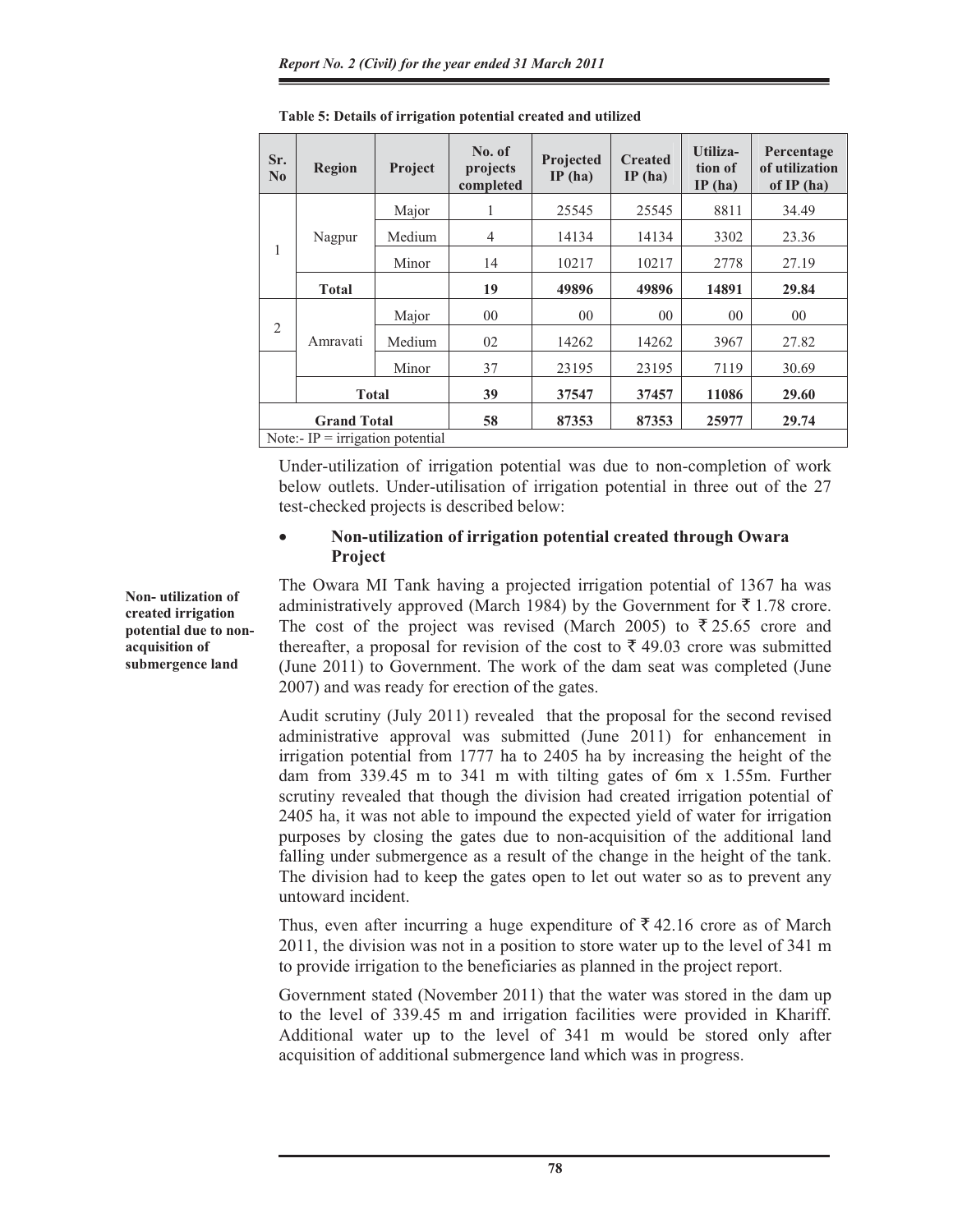### x **Delay in rehabilitation of project-affected persons, resulting in blocking of utilization of irrigation potential**

(i) The head works and the Right Bank Main Canal of the Gosikhurd Project were completed with a total expenditure of  $\bar{\tau}$  4990.33 crore as of March 2011. Irrigation potential of 24588 ha was created. However, water could not be stored in the dam due to non-rehabilitation of 65224 PAPs (14840 families) in 87 villages. Hence, the amount spent on the project remained blocked till completion of rehabilitation work. The VIDC should have ensured rehabilitation of the PAPs before starting the work.

(ii)Similarly, the gorge filling of Bembla Project was completed in 2007. The total expenditure of the project as of March 2011, was  $\bar{\tau}$  1176.74 crore. However, the division was not in a position to supply water after creation of irrigation potential of 27505 ha due to non-rehabilitation of 26099 PAPs (6717 families) in 24 villages. As a result, the total expenditure incurred on the project was blocked till rehabilitation of the PAPs.

Government stated (November 2011) that the process of rehabilitation of the PAPs of the Gosikhurd project was in progress.

# **2.3.9 Other Irregularities in Implementation**

# **2.3.9.1 Infructuous expenditure due to overlapping of schemes**

The Government accorded (September 1999) administrative approval to the work of construction of the Borghat Lift Irrigation Scheme (LIS) at an estimated cost of  $\bar{\tau}$  23.94 crore with projected irrigation potential of 4675 ha. However, due to lapse of the said administrative approval for non-availability of funds for a period of more than five years, a fresh administrative approval was accorded (November 2006) for  $\bar{\xi}$  69.20 crore for completing the project within five years. This resulted in increasing the projected cost by 200 *per cent*.

The detailed project report (DPR) of the said scheme indicated that the water lifted from the lift irrigation scheme would be supplied to a branch canal of the Asolamendha tank, as the area was receiving scanty rainfall. The DPR for the Borghat LIS was prepared with an expectation that the Asolamendha tank which was under renovation by the Irrigation Department would take 25 to 30 years to complete and the life of the Borghat LIS would lapse by that time.

Audit scrutiny revealed that though the revised administrative approval of the Borghat LIS project was received in November 2006, the work order was issued in July 2009 for  $\bar{\xi}$  36.49 crore with a stipulation to complete the work within 36 calendar months, *i.e.* by July 2012. The work of the renovation of the Asolamendha tank under the Gosikhurd irrigation project was also awarded (August 2009) for completion by August 2012. The Borghat LIS was also to be completed by July 2012. Thus, the scheme of feeding of branch canal of the Asolamendha tank through Borghat LIS could become unfruitful as both the Borhgat LIS and the renovation of the Asolamendha tank were likely be completed simultaneously in July 2012 and August 2012 respectively. This could result in overlapping of the command area of the Asolamendha tank, besides rendering the expenditure of  $\bar{\xi}$  20.10 crore, incurred on the Borghat LIS, infructuous.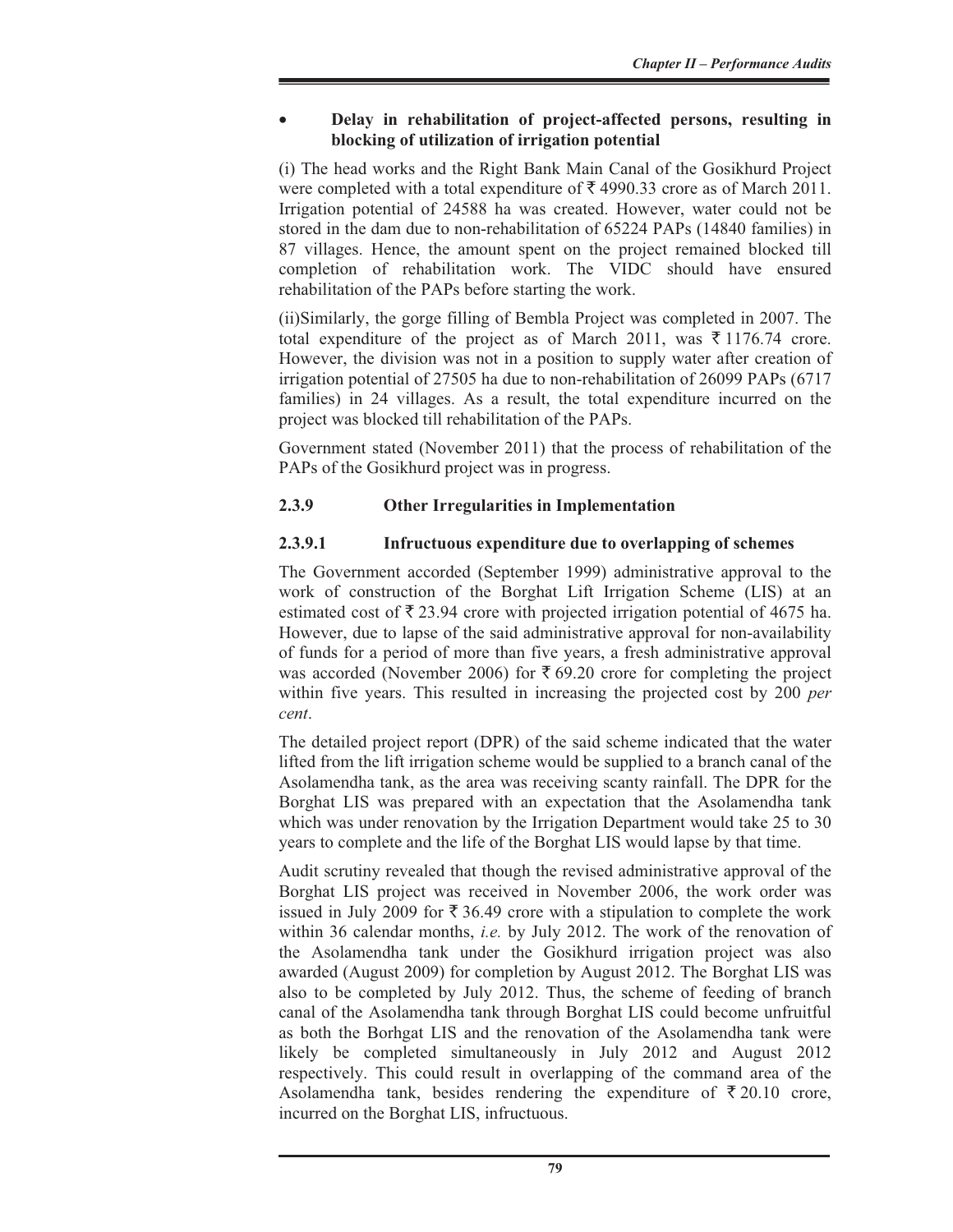The Government accepted (November 2011) that the Asolamendha scheme had overlapping command with the Gosikhurd project. However, considering the advance stages of construction of Borghat LIS and the speed with what the Gosikhurd national project and the Asolamendha renovation component were progressing, it was decided to take up the Wardha project canal on Mokhabardi LIS and Paoni LIS as part of the Gosikhurd project in place of Borghat LIS.

The reply is not acceptable because the work of Borghat LIS was taken up as a supplementary arrangement to feed the command area of the Asolamendha and since the Asolamendha renovation work was already taken up, the work of Borghat LIS should have been cancelled.

### **2.3.9.2 Non-regularization of excess expenditure by the competent authority**

According to Para 134 (c) of the MPW Manual, revised administrative approval (AA) is to be obtained, if the expenditure exceeds the amount of the original AA by more than 10 *per cent* or  $\bar{\tau}$  one crore, whichever is less. No officer should incur expenditure over AA without permission of the competent authority.

Scrutiny of records and VIDC's status report for the month of March, 2011 revealed that in respect of four (Kalpathari, Potharanala, Chargad, Owara) projects, the total original AA sanction of  $\bar{\tau}$  11.52 crore was revised (between May 2006 and March 2009) to  $\overline{\xi}$  174.58 crore. However, the VIDC incurred an expenditure of  $\bar{\xi}$  214.76 crore as of March, 2011, thereby exceeding the revised AA by  $\bar{\xi}$  40.18 crore. The excess expenditure of  $\bar{\xi}$  40.18 crore incurred was not regularised (August 2011) by the competent authority as prescribed in MPW Manual. The percentage increase in expenditure in these projects ranged between 12.47 *per cent* and 63.14 *per cent* as detailed in **Appendix 2.3.6**.

The Government stated (November 2011) that the revised approval of the cost of these projects was under process.

#### **2.3.9.3 Irregular grant of mobilization and machinery advances**

The Government issued (March 2000) a circular directing that no provision to give any kind of advances should be included in any tender. Out of the 27 projects selected for audit, mobilization/machinery advances of  $\bar{\tau}$  399.91 crore were paid to contractors in five<sup>90</sup> projects even though there was no provision in the tenders. In respect of the Dhapewada and Jigaon projects, advances amounting to  $\overline{\xi}$  20.28 crore were paid (February and August 2009) to two contractors and even after a lapse of two years, the work was not started. As a result, the amount of advance was still pending for recovery (July 2011). Thus, payment of mobilization and machinery advances had resulted in undue benefit to the contractors.

Government stated (November 2011) that though the condition for payment of mobilization advance was not included in the tender conditions, considering the initial investment and purchase of material/machinery of huge cost advances were paid to the contractors in the interest of work.

**Undue favor to contractors without tender condition**

Jigaon, Lower Pedhi, Gosikhurd, Dhapewada-II, Uma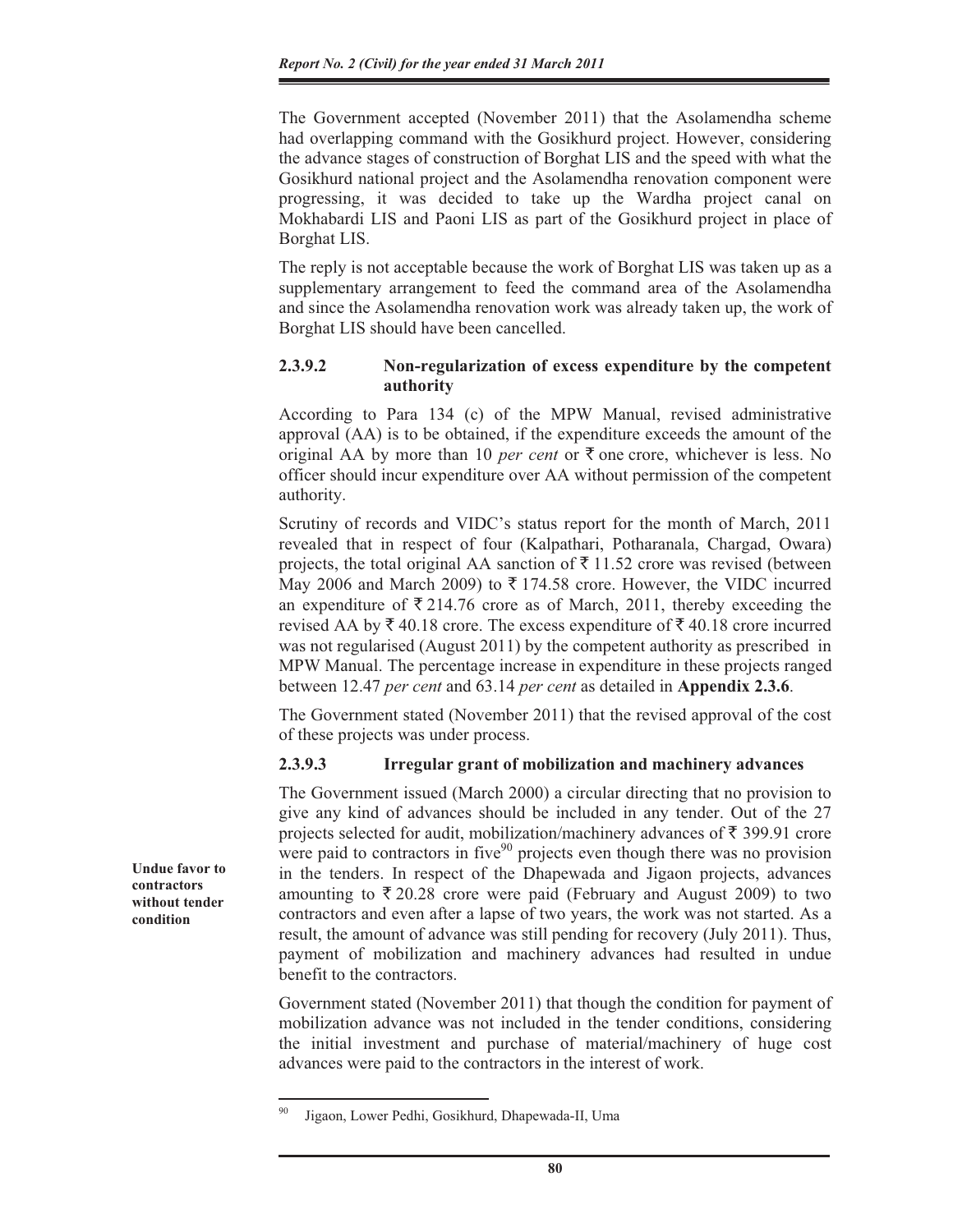The reply is not acceptable as the financial and physical capacity of the contractor is the main criteria for allotment of work and if the condition for payment of mobilization advance had been included in the tender, more bidders might have been attracted for the work.

#### **2.3.9.4 Non-execution of plantation work**

Provision for plantation work was made in the project reports of major, medium and minor projects. Scrutiny in  $19<sup>91</sup>$  out of 27 test-checked projects revealed a total provision of  $\bar{\tau}$  6.89 crore was kept for plantation work as per the project reports in respect of 17 projects. However, no plantation work was done. In respect of two<sup>92</sup> projects, provision of  $\bar{\tau}$  4.79 crore was made but the expenditure incurred between 1995-96 and 2004-05 was  $\bar{\tau}$  13 lakh only. Thus, plantation works which were necessary for maintenance of environmental balance was not done.

The Government stated (November 2011) that plantation work could be taken up only after the construction works were completed as the survival of plants depended on watering which was possible only after completion of the projects.

The reply is not acceptable because in nine out of 19 projects the dam work was completed and as such plantation work could have been taken up, besides keeping provision of funds for plantation work in anticipation of completion of projects was irregular.

### **2.3.9.5 Formation of water users association**

As per the VIDC Act, water users associations (WUAs) were required to be formed for each completed project. Further, the Government reiterated (July 2001) the need for formation of WUAs for optimum and efficient utilization of water for irrigation purposes, whenever a dam was ready for distribution of water to the beneficiaries. Government also clarified that there should be no distribution of water to the beneficiaries until WUAs were formed.

Scrutiny of records of the 27 test-checked projects revealed that though the dam works of 10 projects $93$  were completed. WUAs had not been formed in five $94$  projects.

Government stated (November 2011) that out of the five projects, WUAs had been formed in two projects and for the remaining three projects, the process of formation of WUAs was in progress.

# **2.3.9.6 Non-construction of hydro-electric projects**

The VIDC Act envisaged construction and management of hydro-electric projects (HEP) in respect of the irrigation projects assigned and handed over to VIDC. VIDC had constructed irrigation-cum-power outlets in 25 projects

<sup>91</sup> Nagthana-II, Bordinalla, Lower Pedhi, Lower Chargad, Bawanthadi, Lower Chulband, Owara, Pothara Nalla, Borghat LIS, Dongargaon, Sonupur Tomta LIS, Sapan, Kawaranalla, Paknadi, Bembla, Gosikhurd, Jigaon, Kharda, Pachpohur<br>
Bembla, Gosikhurd<br>
<sup>93</sup> Besthave H. Bewkla, Oraya, Gosikhurd, D.G. Gosikhurd, Dew, Gos

<sup>93</sup> Nagthana-II, Bembla, Owara, Gosikhurd LBC, Gosikhurd Dam, Gosikhurd RBC, Wan

Project, Panchpohur, Kharda, Dongargoan<br>Kharda, Nagthana II, Owara, Panchpahur and Wan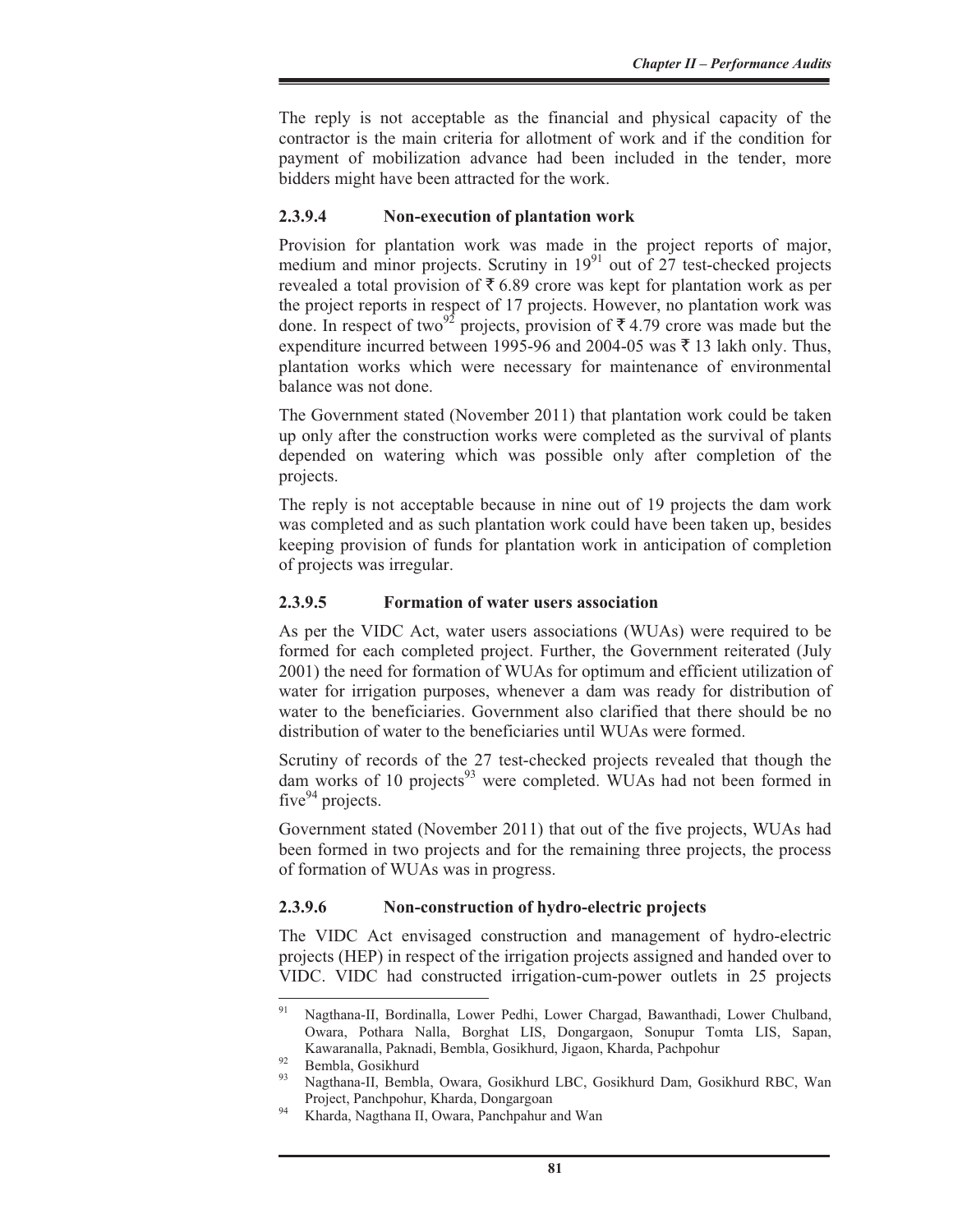during 1993 to 2005 for the purpose of construction of HEPs thereon to generate power. However, the work of only one HEP on Wan was completed (August 2007) and power generation had started. Thus, due to nonconstruction of HEPs power generation could not be started and the objective of earning revenue on sale of power remained unachieved.

The Government stated (November 2011) that tenders for nine projects had been called and a letter of permission had been awarded to one developer. Price bid evaluations for three projects had been submitted to the Government for approval.

# **2.3.10 Monitoring, Review, Evaluation and Control**

A sound monitoring arrangement was required for periodical review and supervision of timely achievement of goals assigned. As stated earlier, in pursuance of Section IV of the VIDC Act, a Governing Council (GC)and an Executive Council (EC) had been established for monitoring the work assigned to VIDC. The deficiencies noticed in the working of these councils is discussed below:

# **2.3.10.1 Governing Council**

The Governing Council functions as the monitoring body for reviewing the physical and financial progress of the projects and is required to meet once a month. As against 167 meetings to be held by the GC during 1997-2011, only 47 meetings were convened to discuss issues such as demands for funds, land acquisition problems *etc*. Even though projects were held up for long periods due to issues such as land acquisition problems, compensation to PAPs, forest clearance *etc*., these were not discussed in the GC meetings. The issue of observance of HPC recommendations mentioned in paragraph was not discussed in the GC meetings held up to September 2010. Thereafter, no meetings were held (March 2011). Further, the ex-officio members from financial institutions, Legislative Assembly/Council had not attended the meetings on a single occasion. Absence of these key individuals in the GC meeting defeated the purpose of establishment of an effective monitoring system under the Act.

Government (November 2011) accepted that only 47 meetings of the GC had been held during May 1997 to March 2011.

# **2.3.10.2 Executive Committee**

The Executive Committee was entrusted with the power to accept tenders of above five *per cent* and up to 15 *per cent* of the estimated cost and to deal with contractors claims up to  $\bar{\tau}$  15 lakh. However, no norms were fixed by the VIDC or the Government for holding meetings. The EC met on 14 occasions during 1997 to 2010 and thereafter, no meetings were convened, which showed lack of monitoring and evaluation of projects for effective and timely completion of the projects.

Government stated (November 2011) that there were no prescribed norms for conducting the EC meetings and accepted that only 14 meetings of EC had been held.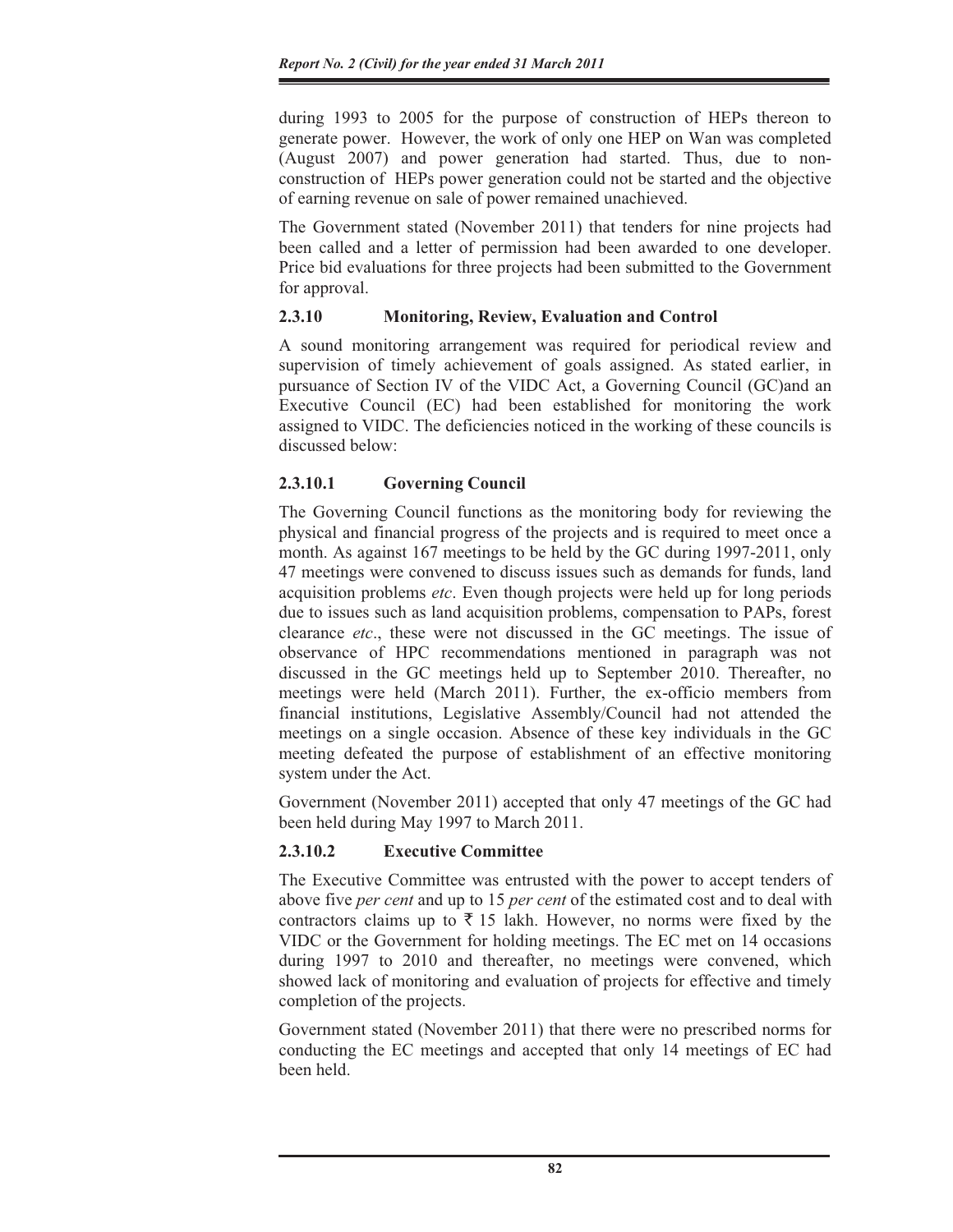# **2.3.10.3 Non-maintenance of records**

Internal control is an integral component of an organization's management process. It is intended to give reasonable assurance that its operations are carried out according to laid down rules and regulations in promoting orderly, economical, efficient and effective operations to provide quality products and services consistent with the organization's mission.

There are 13 circle offices, 56 divisional offices and 262 sub-divisional offices in the VIDC. It was observed that monthly accounts were received from the divisional offices but were not consolidated by VIDC. As a result, no monthly financial statements were prepared. VIDC did not maintain any records in respect of fixed assets and did not have a system of physical verification of fixed assets.

The Government stated (November 2011) that due to lack of manpower with VIDC, the consolidation and compilation of monthly accounts received from divisional offices were not being done. However, now the work had been entrusted (March 2011) to a firm of Chartered Accountants, *viz* M/s Rodi & Dabir & Co. A consolidated Fixed Assets Register was under preparation at the VIDC office.

## **2.3.10.4 Non-maintenance of database**

To get advantage of uniformity, efficiency, accountability, responsibility, economy *etc*. in day-to-day working and reporting to the Government a provision to establish a Management Information System (MIS) was approved (August 1997) by the GC.

Audit scrutiny revealed that even after the lapse of 14 years, no such system had been developed in VIDC till August 2011.

The Government stated (November 2011) that the MIS was pending due to lack of manpower with VIDC, especially computer knowing experienced staff. However, appropriate steps had been taken to entrust the work to a private firm.

# **2.3.10.5 Monitoring of dam safety**

As per guidelines issued (January 1982) by the Dam Safety Organization (DSO), Nasik, dams were to be inspected by the respective Executive Engineers at the pre-monsoon and the post-monsoon periods. Discrepancies, defects, omissions noticed during the inspection were to be rectified and attended to urgently by the EEs for safety of the dams and the adjoining areas.

Scrutiny of Annual Consolidated Dam Health Status Reports by the Dam Safety Organisation, Nasik in respect of Amravati and Nagpur regions for the year 2009 revealed deficiencies such as pitching of disturbed drains, damage of rubber seal of spillway gates, erosion of foundation, leakage through masonry of dam *etc*, in seven<sup>95</sup> projects which required immediate repairs but

remedial action had not been initiated by the concerned Executive Engineers. The Status Report for the year 2010 was still to be received from the Dam Safety Organization Nasik.

<sup>95</sup> Bembla, Uma, Wan, Lower Wenna, Lalnalla, Harashi, Dongargaon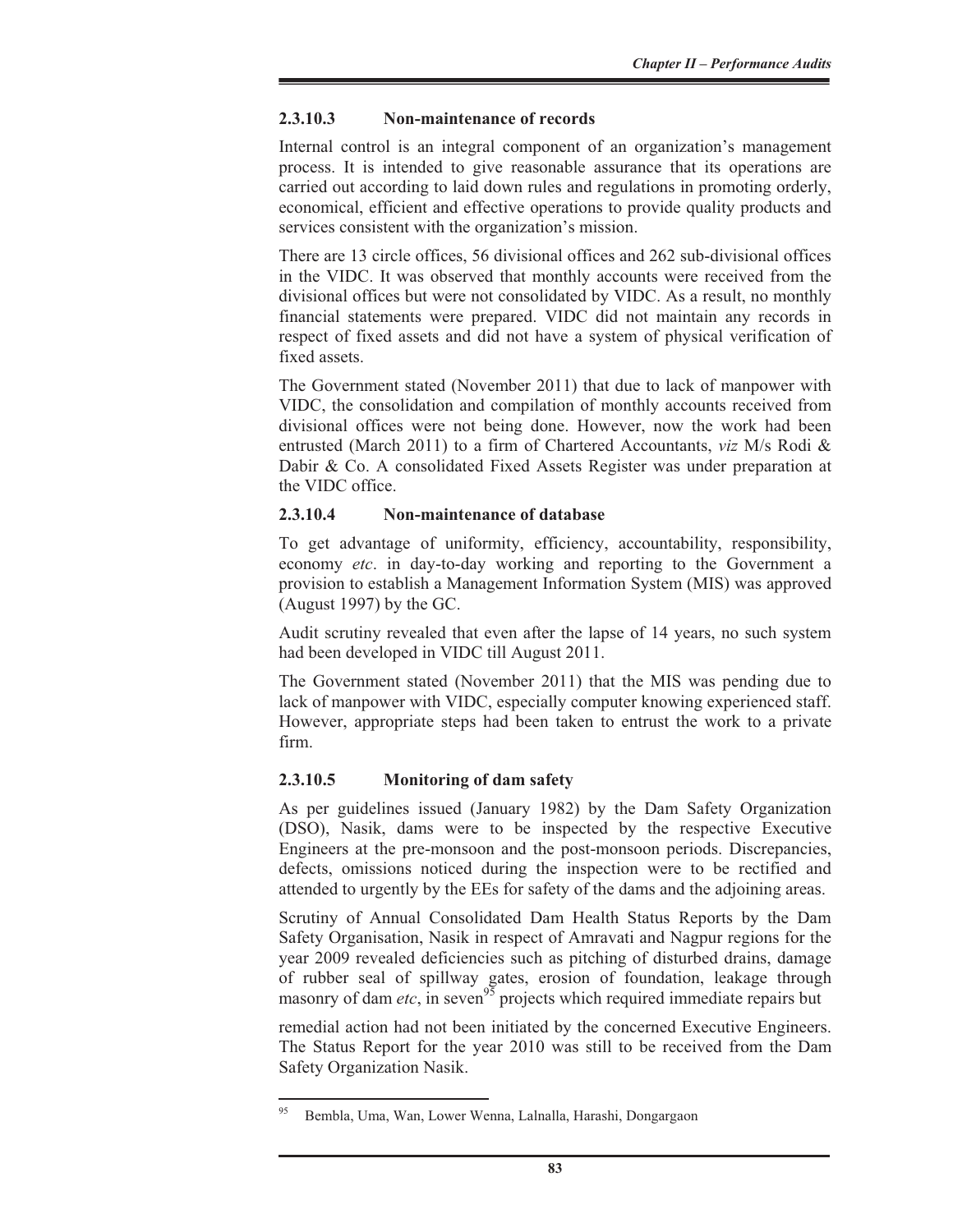Government stated (November 2011) that the dams were being inspected by the concerned EEs at the pre-monsoon and post-monsoon periods and the defects noticed during inspection were being rectified urgently. Further for major, medium and minor projects, a separate organization for dam safety, headed by SE was established to monitor the projects from time to time and prepare health status reports of the projects for submission to the Government.

The reply is not acceptable because even after preparation of such reports (2009) in Amravati and Nagpur region, rectification work for the deficiencies enlisted in the said report had not been started.

# **2.3.11 Conclusion**

VIDC failed to ensure completion of projects in hand which were at an advanced stage. This was despite High Power Committee recommendations to the contrary. Projects with Vidarbha Irrigation Development Corporation suffered due to insufficient release of funds by the Government at the initial stage and transfer of additional projects. Works were commenced without acquisition of private as well as forest land, contributing to time and cost overruns. Monitoring of the projects by the Governing Council and the Executive Council was inadequate. VIDC had created irrigation potential and water storage of 3.82 lakh ha and 87.40 thousand million cubic meters at a cost of  $\bar{\tau}$  11,732 crore as against the target of 15.46 lakh ha and 273.15 thousand million cubic meters respectively and utilized irrigation potential of only 26000 ha.

# **2.3.12 Recommendations**

The Government may :

- x re-prioritise execution of the projects as recommended by the High Power Committee and ensure adequate budget provision to complete ongoing projects without further delay.
- x expedite land acquisition processes, rehabilitation and other related problems of Project Affected Persons for timely completion of projects.
- x strengthen the monitoring mechanism and internal control for effective implementation of the projects.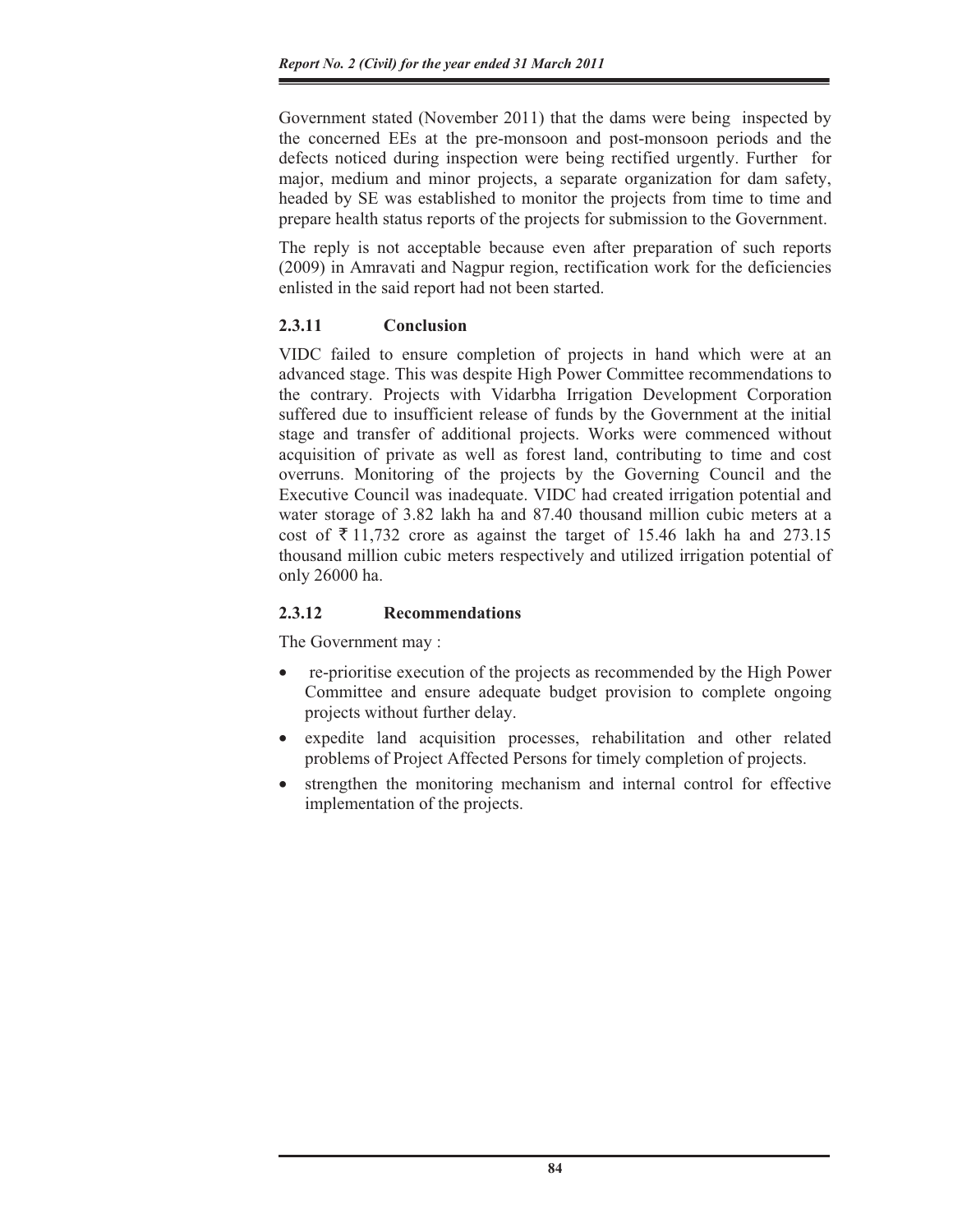# **Rural Development and Water Conservation Department**

## **2.4 Implementation of Soil and Water Conservation Programmes**

## **Highlights**

*Performance audit of the 'Implementation of Soil and Water Conservation Programmes' was conducted to assess the status and impact of implementation of selected soil and water conservation schemes. Audit scrutiny revealed that comprehensive integrated planning was not done, watershed projects were implemented with inadequate project plans, farm ponds were not serving the intended purpose of percolation of water, farmers' suicides continued, soil and water conservation works were not executed in the prescribed sequence by adopting the ridge to valley strategy, watershed treatment works were taken up in command areas of irrigation projects, the targets set were not achieved due to financial constraints, there was shortfall*  in works taken up and completed and there was decrease in Static Water Level *in 20 talukas of three districts*.

**Percentage of funds released at the fag end of the year in the month of March ranged between 34 and 100 and funds of** ` **5.65 crore were diverted to other scheme.** 

*(Paragraphs 2.4.7.2)* 

**Farm ponds were constructed without providing inlets and outlets and without carrying out stone pitching works to prevent soil erosion.** 

*(Paragraph 2.4.8.1)* 

**The Vidarbha Watershed Development Mission did not achieve the basic objective of controlling the suicide cases of farmers despite expenditure of**  ` **16.44 crore.** 

*(Paragraph 2.4.8.5)* 

**The ridge to valley strategy was not adopted and more thrust was given to the works in lower reaches, neglecting the execution of works in the upper/middle reaches of watersheds. The soil and water conservation works were undertaken in command areas of irrigation projects.** 

*(Paragraph 2.4.8.7)* 

# **2.4.1 Introduction**

The State of Maharashtra comprises an area of 307.58 lakh hectares (ha), of which 159 lakh ha is drought-prone, due to scanty rains and leasing out of moisture content from the soil surface. The deficiency of water and soil erosion is caused by highly erosive rains, high wind velocity and generally shallow soil. Consequently, soil becomes infertile for agriculture. In order to tackle these problems, the Government of Maharashtra launched 14 schemes/programmes **(Appendix 2.4.1)**, from 1992 onwards to conserve soil and rain water in order to increase the productivity of agriculture and to boost the agrarian economy.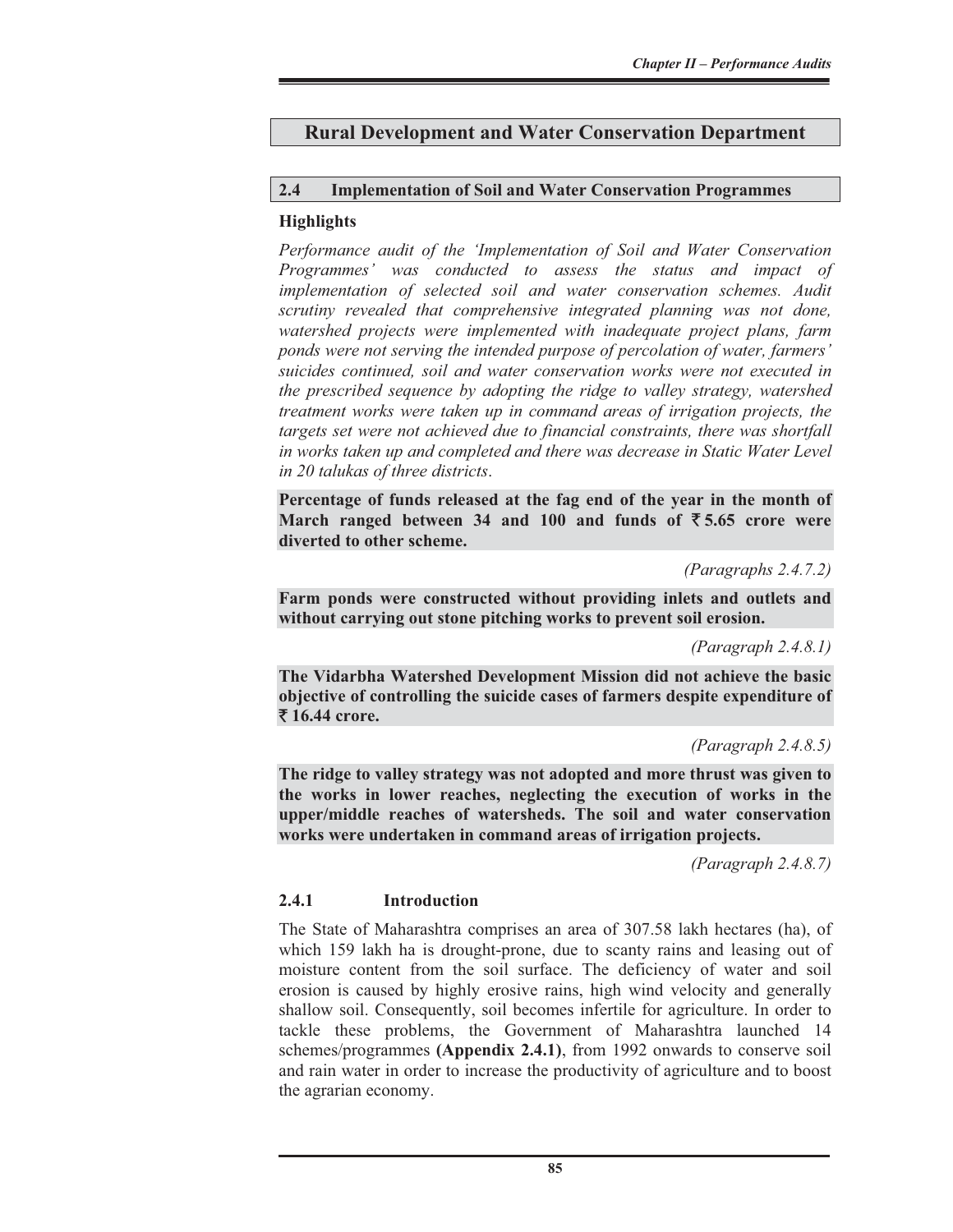Out of  $44,184$  watersheds<sup>96</sup>, the Government proposed (1992) to take up soil and water conservation (SWC) programmes in 33,467 watersheds through watershed management implemented by the Agriculture Department in coordination with the Water Conservation Department. Out of 33,467 watersheds, works were undertaken in 26,897 watersheds. However, only 10,887 watersheds could be completed (March 2011).

Soil and water conservation programmes consist of treatments such as Continuous Contour Trenches (CCT), Compartment Bunding (CB), Loose Boulder Structure (LBS), Mati Nalla Bandh (MNB), Cement Nalla Bandh (CNB), farm ponds *etc*. The area suitable for soil and water conservation works was spread over 241 lakh ha. The conservation programmes have been undertaken in 26,897 watersheds covering 111.24 lakh ha under 14 schemes<sup>97</sup>. The balance area of 129.76 lakh ha has not yet been covered. The deficiencies noticed in the implementation of the programmes are discussed in the succeeding paragraphs.

# **2.4.2 Organisational set-up**

The Rural Development and Water Conservation Department (RD & WCD) undertakes soil and water conservation works which are implemented by Agriculture Department<sup>98</sup>. The Secretary, WCD is the head of the department. The Director, Soil Conservation and Watershed Management, Pune (Director) in the office of the Commissioner of Agriculture (COA), Pune is in charge of implementing the soil conservation works and is assisted by eight Divisional Joint Directors (JDs) of Agriculture, 33 District Superintending Agriculture Officers (DSAOs), 90 Sub-Divisional Agriculture Officers (SDAOs) and 353 Taluka Agriculture Officers (TAOs) in the entire State. The organizational chart is given in **Appendix 2.4.2**.

# **2.4.3 Scope and methodology of audit**

Performance audit of the 'Implementation of Soil and Water Conservation Programmes' was conducted between February and July 2011, covering the period from 2006-07 to 2010-11 by collection of information through audit queries/questionnaire and test check of records in the Rural Development and Water Conservation Department Secretariat and the Directorate of Soil Conservation and Watershed Management as well as the records of four Joint Directors of Agriculture (JDsA), nine District Superintending Agriculture Officers (DSAOs), nine Sub-Divisional Agriculture Officers (SDAOs), 39 Taluka Agriculture Officers (TAOs) and Circle Agriculture Officers (CAOs). The DSAOs and Taluka Agriculture Officers were selected **(Appendix 2.4.3)** by adopting the simple random sampling without replacement method using Idea software.

Descriptions of the six schemes selected for test check out of the 14 conservation schemes are given in **Appendix 2.4.4.** The audit objectives, audit

<sup>96</sup> A catchment of rain basin which falls between a ridge line and a drainage point through which all the rain water falling in that area drains out. It is categorized as Mega (above 15,000 ha), Mini (3,000-5,000 ha) and Micro (500-600 ha) 97 Centrally sponsored and six State sponsored

The Agriculture Department is an implementing agency and funds are provided by RD&WCD.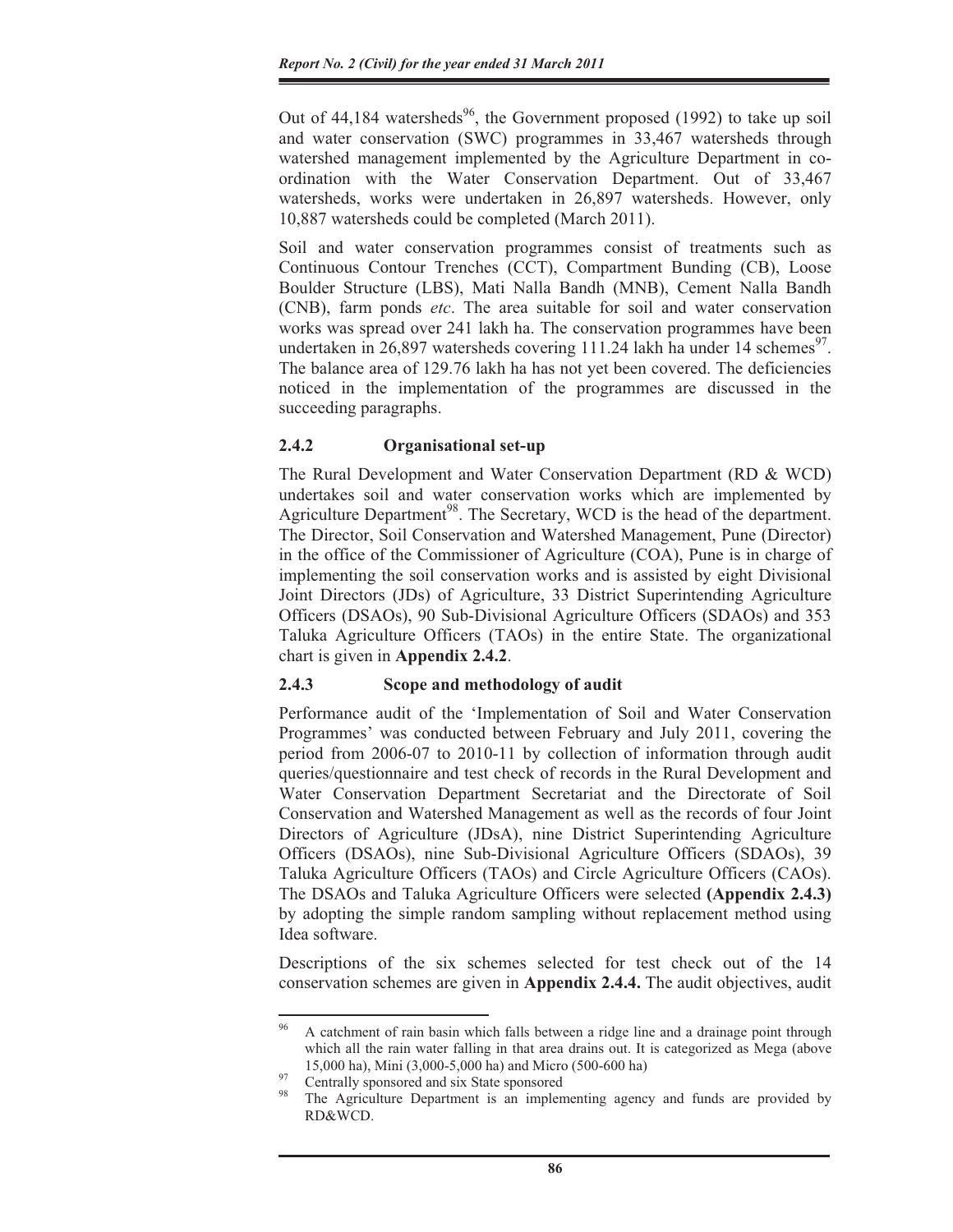criteria, scope and methodology of audit were discussed in an entry conference held on 6 June 2011 with the Principal Secretary, Water Conservation Department. An exit conference was held on 18 October 2011 with the Principal Secretary, Water Conservation Department who accepted all the recommendations. The responses of the Government during the exit conference have been included at appropriate places.

Out of the six schemes selected for performance audit, the National Agriculture Development Programme (NADP), the River Valley Project (RVP) and the National Watershed Development Programme (NWDP) are Centrally sponsored and the Marathwada Watershed Development Mission (MWDM), the Vidarbha Watershed Development Mission (VWDM) and the Accelerated Watershed Development Programme (AWDP) are State sponsored.

# **2.4.4 Audit objectives**

The audit objectives were to assess whether:

- the planning process for the implementation of programmes was efficient;
- the financial management was efficient and effective;
- the implementation of the programme was efficient, effective and economical;
- effective monitoring and internal control mechanisms were in place.

## **2.4.5 Audit criteria**

The audit criteria adopted for the performance audit were:

- Manual of the Soil and Water Conservation Department;
- Programme guidelines, instructions, orders, circulars, issued by Government of India (GOI) and Government of Maharashtra (GOM) from time to time and
- Plans of soil and water conservation works and records pertaining to their implementation.

# **Audit Findings**

#### **2.4.6 Planning**

All schemes (Centrally as well as State sponsored) are planned by the RD  $\&$ WCD in consultation with the Agriculture Department. The Taluka Agriculture Officers prepare the plan for development of micro-watersheds and submit the same to the District Level Committee<sup>99</sup> (DLC) for sanction. The DLC accords sanctions and submits demands to the Government for funds. It was noticed that no comprehensive integrated planning comprising all the schemes under implementation and entire area of the State was being done by the department.

<sup>99</sup> A district level watershed committee headed by the District Collector for sanctioning taluka level watershed project plans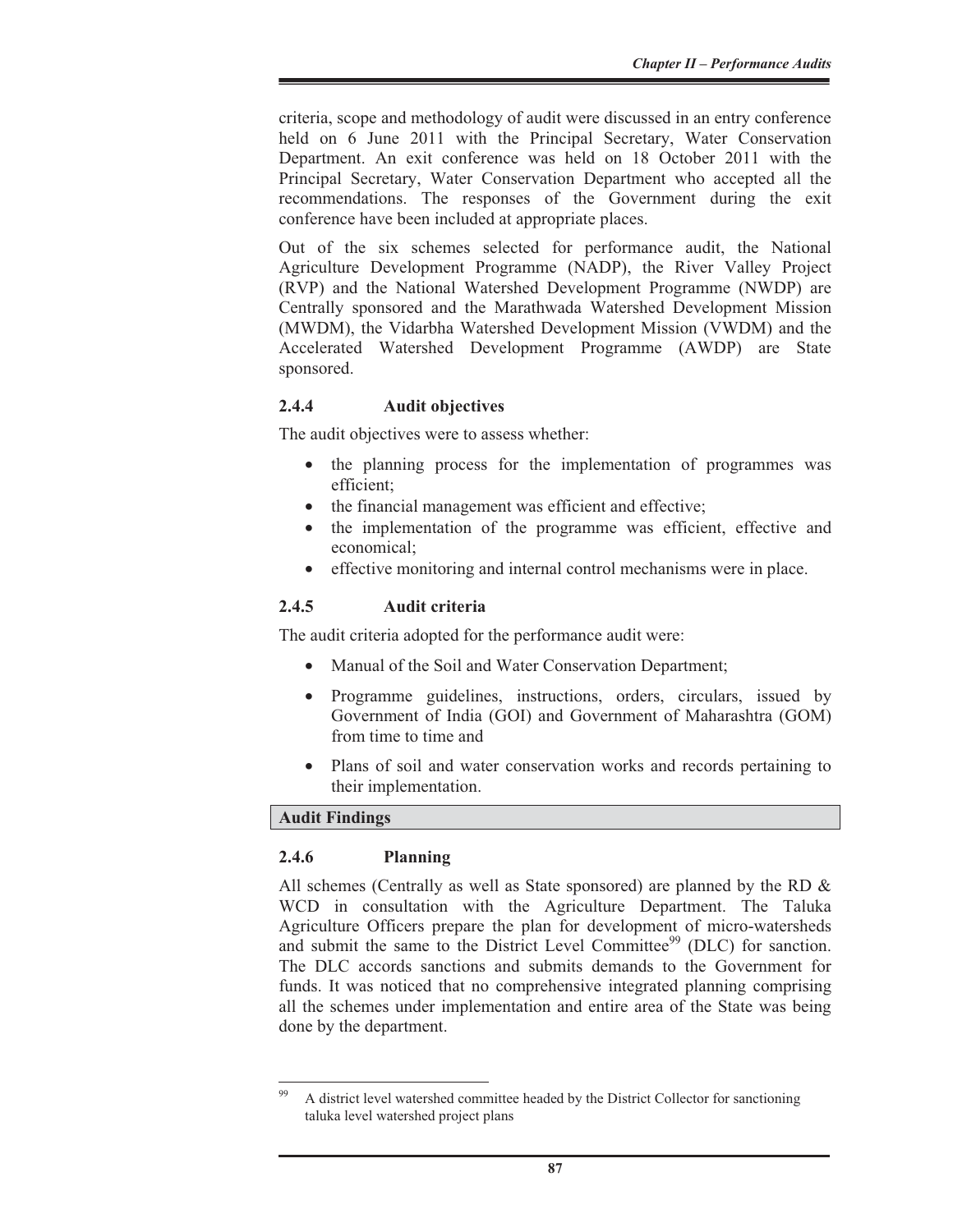# **2.4.7 Financial Management**

# **2.4.7.1 Funding pattern**

During each financial year, budget proposals for all the schemes are sent to the RD&WCD by the Director for scrutiny. The Finance Department finalizes the budget allocations and passes it on to the Commissioner of Agriculture, Pune (COA). The Government of Maharashtra has constituted online budget distribution system for allocation of funds. In this system, grants are allocated month wise.

# **2.4.7.2 Budget and expenditure**

The expenditure incurred on the six schemes of soil and water conservation selected for audit was  $\bar{\tau}$  1,342.48 crore (during 2006-11). The details are given in **Appendix 2.4.5.** It was seen that despite having sufficient funds, the expenditure was very little under the National Agriculture Development Programme in 2010-11, RVP in 2006-07 and 2009-10, MWDM in 2006-07, 2007-08 and 2008-09 and VWDM in 2007-08 and 2009-10 with the result that there was a shortfall in achievement of targets as discussed in the succeeding paragraphs.

# **(i) Release of funds at the fag end of the year**

Rule 56 (3) of the General Financial Rules, stipulates that rush of expenditure, particularly in the closing months of the financial year should be regarded as a breach of financial propriety and should be avoided.

Scrutiny (May 2011) of the records of the Director revealed that the release of funds under selected schemes for the State was maximum in the month of March as shown in **Appendix 2.4.6**. The percentage of funds released at the fag end of the year in the month of March under the selected programmes during 2006-11 ranged between 34 and 100.

Test check of records revealed that out of the total grants of  $\bar{\tau}$  324.62 lakh and  $\overline{\xi}$  230.26 lakh released under AWDP to the Amravati and Nashik districts, grants of  $\overline{\xi}$  219.42 lakh (58 *per cent*) and  $\overline{\xi}$  81.02 lakh (35 *per cent*) respectively were released in the month of March. Similarly, out of the total grants of  $\overline{\xi}$  54.61 lakh and  $\overline{\xi}$  114.57 lakh released under NWDP in the same districts, during 2006-11, grants of  $\bar{\tau}$  13.02 lakh (24 *per cent*) and  $\bar{\tau}$  44.66 lakh (39 *per cent*) respectively were released in the month of March.

The Government accepted (October 2011) that funds were released at the fag end of the year.

# **(ii) Diversion of scheme funds**

Rule 26 (ii) of the General Financial Rules states that the duty of a Controlling Officer is to ensure that expenditure is incurred for the purposes for which funds have been provided.

It was observed that in two out of the nine selected DSAOs, the grants meant for NADP works were diverted as detailed below.

**Release of funds under selected schemes was maximum in the month of March** 

**GOI funds for the scheme under NADP were diverted to MGNREGS**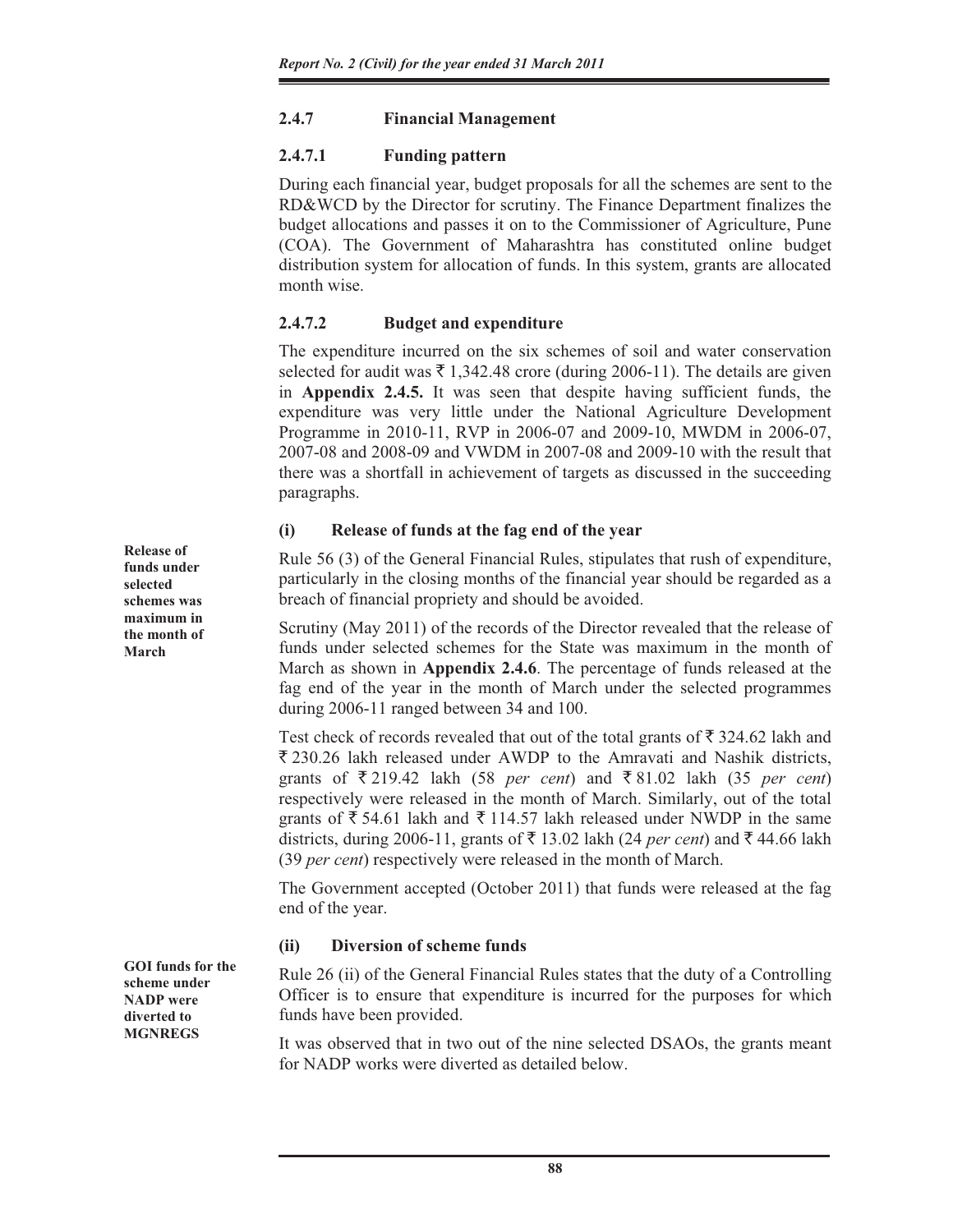• The total target for farm ponds under NADP during the year 2009-10 for Buldhana district was 2,300 against which only 188 farm ponds were completed as of January 2011 leaving a balance of 2,112. It was further observed that the GOI funds for the scheme under NADP to the extent of  $\overline{\xi}$  3.78 crore were diverted (January 2011) to the Mahatma Gandhi National Rural Employment Guarantee Scheme (MGNREGS), at a stage when the farm ponds of NADP were still incomplete.

The DSAO, Buldhana stated (May 2011) that the DLC had permitted the diversion of funds.

Similarly, NADP funds to the extent of  $\bar{\tau}$  1.87 crore were diverted by the DSAO, Nashik for payment of 287 farm ponds taken up under MGNREGS. Payment for works sanctioned under MGNREGS, from the funds allotted for NADP, was irregular.

The DSAO, Nashik stated (June 2011) that since the physical target to be achieved under MGNREGS was more and the beneficiaries were deprived of the grants due to them, the funds were diverted with the orders of the JDA, Nashik.

The replies are not acceptable as diversion of NADP funds for achievement of MGNREGS targets is not justified, especially when there was a shortfall in achievement of NADP targets.

## **(iii) No guidelines for treatment of accrued interest**

Funds allotted for watershed works are provided to watershed committees (WCs) for execution of works at the village level. These funds are kept in the saving bank accounts of WCs. However, there were no specific instructions in the guidelines about the manner of utilization of the interest earned.

The Government stated (October 2011) that the competent authority had been requested to issue guidelines in this regard.

#### **(iv) Diversion of funds earmarked for training**

According to NWDP guidelines, short duration orientation courses should be arranged for honorary office bearers of the registered societies established under the project at the micro-watershed level for creation of awareness of SWC schemes amongst farmers.

An amount of  $\bar{\xi}$  4.76 lakh was released (June 2008) to the Taluka Agriculture Officer, Sangamner for training of Watershed Development Team (WDT) members in respect of nine watersheds. However, only  $\bar{\xi}$  56 thousand was utilized for training and the remaining amount was diverted for SWC works without prior approval of the higher authorities.This resulted in defeating the objective of creation of awareness of SWC schemes amongst farmers, which was an essential component of the scheme for its successful implementation.

The Taluka Agriculture Officer, Sangamner stated (July 2011) that the amount meant for training which was utilized for other purposes would be proposed for ex-post facto sanction. The reply is not acceptable as diversion of funds meant for training was irregular.

**Funds earmarked for training was unutilized defeating the purpose of training**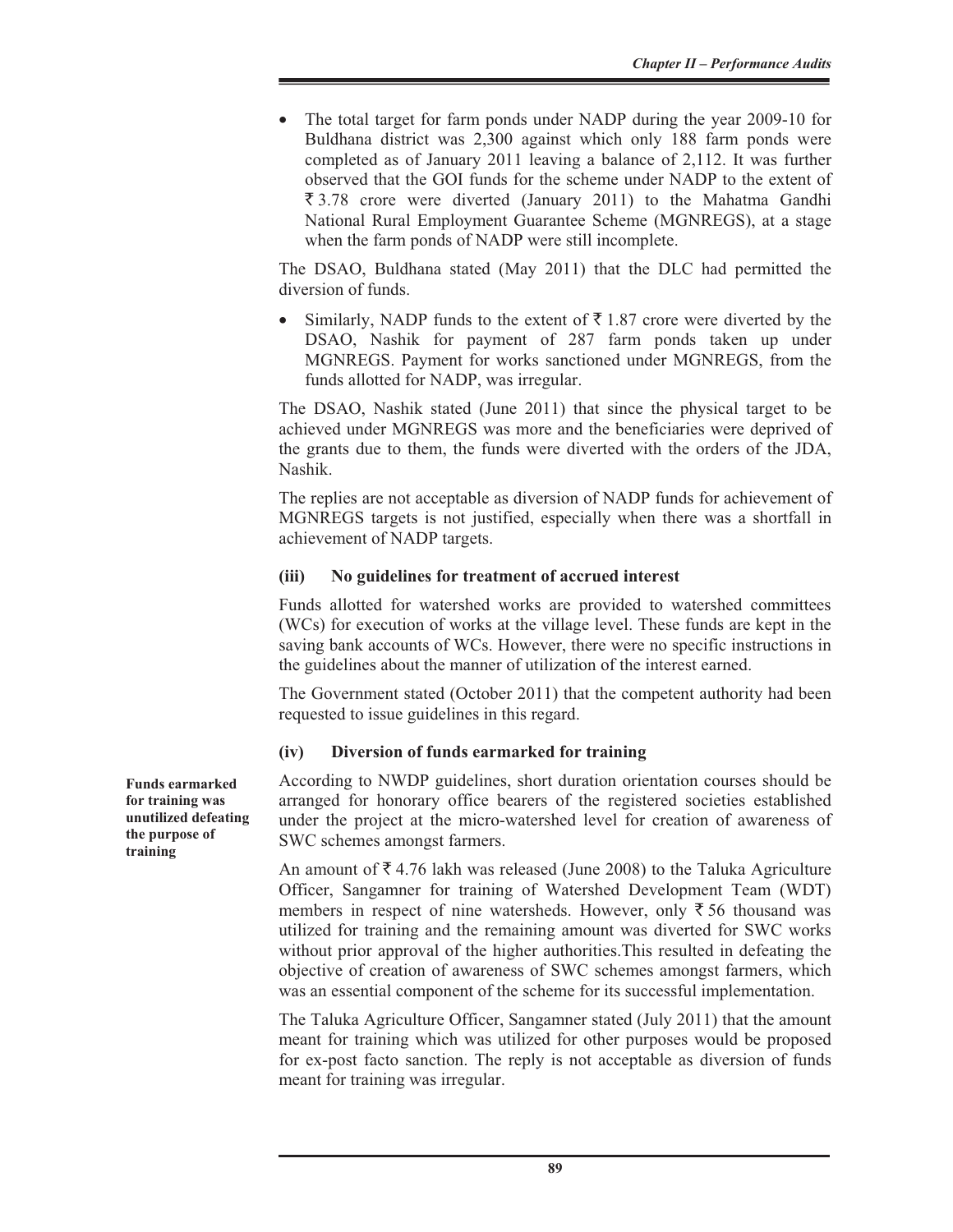# **(v) Incorrect reporting of expenditure**

In the Taluka Agriculture Office, Anjangaon Surji, it was observed that expenditure of  $\bar{\xi}$  2.99 crore on VWDM works reported to the Government was inclusive of  $\bar{\tau}$  23.46 lakh (including interest of  $\bar{\tau}$  6.30 lakh) lying unspent in the bank accounts.

The TAO stated (June 2011) that funds of  $\bar{\tau}$  14.56 lakh were received (May 2010) for study tours of farmers of the watershed at the taluka level. However, no detailed plan of the study tour had been received from the watershed committees and as such, the amount could not be spent.

The reply is not acceptable as depiction of unspent amounts as expenditure was incorrect

#### **2.4.8 Programme implementation**

## **2.4.8.1 National Agriculture Development Programme (NADP)**

## x **Limited use of farm ponds as storage tanks**

Farm ponds are constructed with the objectives of increasing groundwater table, increasing the storage of rain water, improving recharge of wells and providing protective irrigation. The ponds are constructed by the beneficiaries from their own resources and after due inspection by the authorities, subsidy is paid. Against the target of 79,000 farm ponds to be constructed under NADP during 2007-11, 62,018 farm ponds were constructed to store rain water for recharging ground water as well as life saving irrigation to crops.

It was observed that out of 39 selected TAOs, in two test-checked TAOs (Miraj and Sangamner), the farmers/beneficiaries were using the farm ponds as storage tanks by lining the pond with plastic covers to prevent percolation, thereby defeating the objectives of recharging of wells and increase in the water table.

The TAO, Miraj stated (June 2011) that payments for works done were made after due inspection of the sites and ensuring fulfillment of technical requirements and the plastic covers were used by the farmers afterwards.

The reply is not acceptable as the use of plastic covers in farm ponds should have been stopped as soon as it was noticed.

The TAO, Sangamner stated (June 2011) that the department had permitted (August, 2010) the use of plastic and also stated that even if the farm pond was covered with plastic, it would not affect the storage of rain water and protective irrigation.

The reply is not acceptable as the Government order (August 2010) did not permit use of plastic covers.

# x **No inlet and outlet provided in farm ponds**

According to technical specifications given in the NADP guidelines, a farm pond should have an inlet and an outlet and there should be pitching (stone work) inside the farm pond. The height of the inlet to the farm pond should not be more than the ground level in watershed area. Scrutiny of records in audit and interviews and interaction with the beneficiaries revealed that the farm ponds were constructed without the above specifications.

**Plastic covers were used against the guidelines, defeating the objective of percolating rain water**

**Farm ponds were constructed without stone pitching work and inlets and outlets**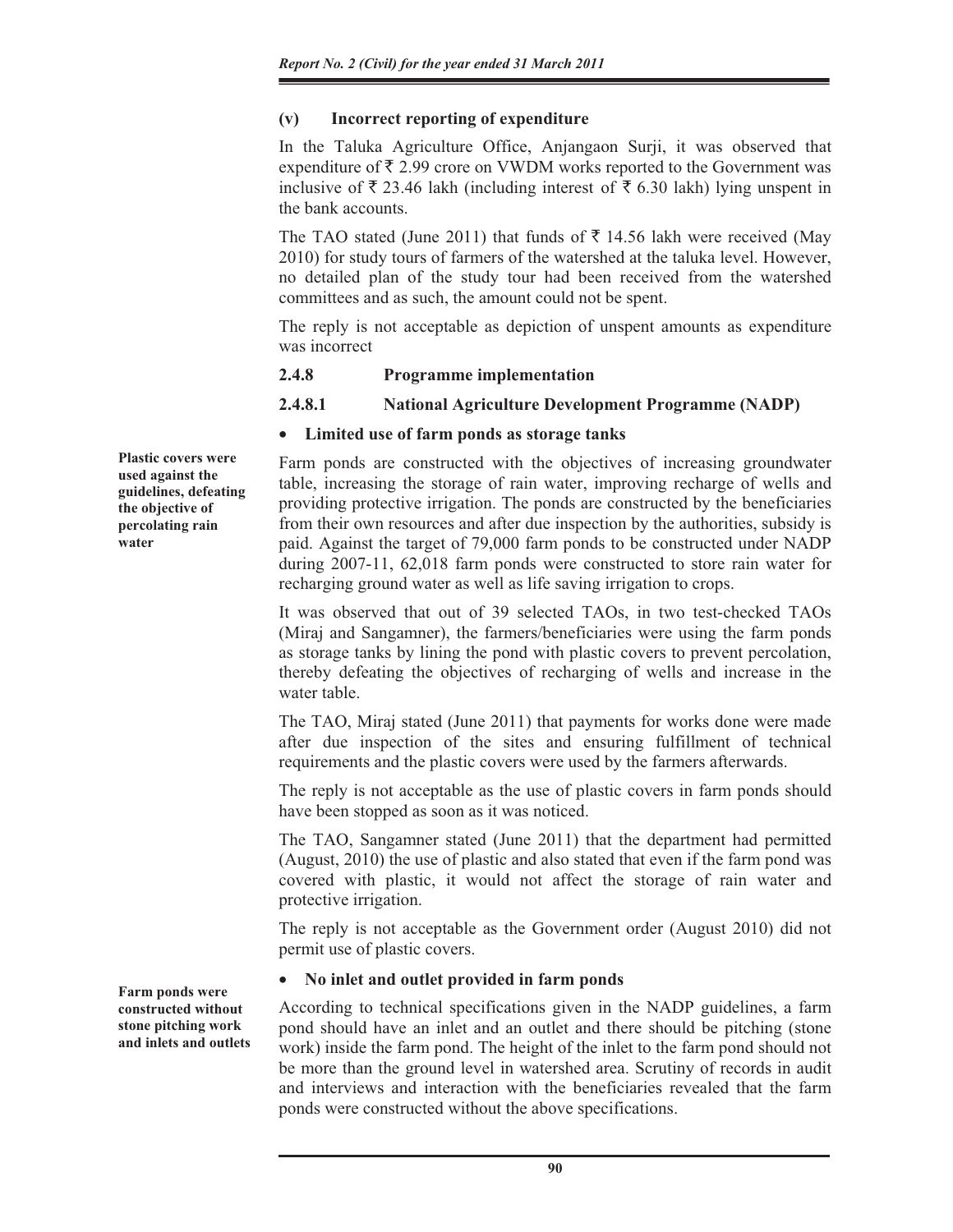Out of 39 selected TAOs, in four test-checked TAOs, the technical guidelines of NADP were not observed. The cases are given in **Appendix 2.4.7**. Further, SDAO, Malegaon (TAO, Nandgaon) and TAO, Devla made a payment of subsidy of  $\bar{\tau}$  82,000 each, for the works not executed as per the technical specifications, which was irregular.

## x **Non-prevention of siltation and soil erosion**

The scheme guidelines of NADP provide for planting some vegetative grasses near the inlet and outlet where flow of water was more. It was mandatory for the beneficiaries to do it from their own budget. The technical specification also provided for pitching to avoid soil erosion and depositing of silt.

Out of 37 TAOs, it was found that plantation or pitching were not provided by the farmers under TAO, Shrirampur and there was no record with the TAO, Dharmabad to show such plantations by the farmers.

The audit observations were accepted by the Government (October 2011).

# x **Non-consideration of norms for determining size of Farm Ponds**

According to guidelines, the minimum holding for a farmer to be eligible as a beneficiary was 0.60 ha and there was no provision for payment of subsidy as per their land holdings. The scheme guidelines provided for farm ponds of different sizes and the subsidy to be paid was based on their sizes. The details are given in **Table 1**.

|  |  |  |  |  | Table 1: - Sizes of farm ponds and admissible subsidy |  |
|--|--|--|--|--|-------------------------------------------------------|--|
|--|--|--|--|--|-------------------------------------------------------|--|

| Sr. No. | Size of farm pond<br>(Meters) | <b>Admissible subsidy</b> |
|---------|-------------------------------|---------------------------|
|         | 15x15x3                       | 16,515                    |
| 2       | 20x15x3                       | 23,260                    |
|         | 20x20x3                       | 32,810                    |
| 4       | 25x20x3                       | 42,360                    |
|         | 25x25x3                       | 54,715                    |
| 6       | 30x25x3                       | 67,075                    |
|         | 30x30x3                       | 82,240                    |

During the audit of 39 TAOs, it was observed that NADP has been implemented in 37 TAOs. Audit scrutiny revealed that

- In TAO, Jath, the beneficiaries preferred farm ponds of bigger size despite small land holdings. As per the list of the beneficiaries, 42 farmers whose land holdings were between 0.60 and 1.5 ha, had opted for the biggest sizes of the farm ponds for which subsidy admissible per farm pond was ₹ 82,240.
- In TAO, Dharmabad, in 94 (78 *per cent*) out of 121 cases, the sizes of farm ponds selected by the beneficiaries were the biggest ones and Government paid subsidy of  $\bar{\tau}$  98.11 lakh for 121 farm ponds according to the sizes of farm ponds.

Government stated (October 2011) that out of the prescribed seven sizes of farm ponds, the farmers had their own choice to select any size.

**Plantation or pitching was not provided during construction of farm ponds** 

> **Beneficiaries preferred farm ponds of bigger size despite small land holdings**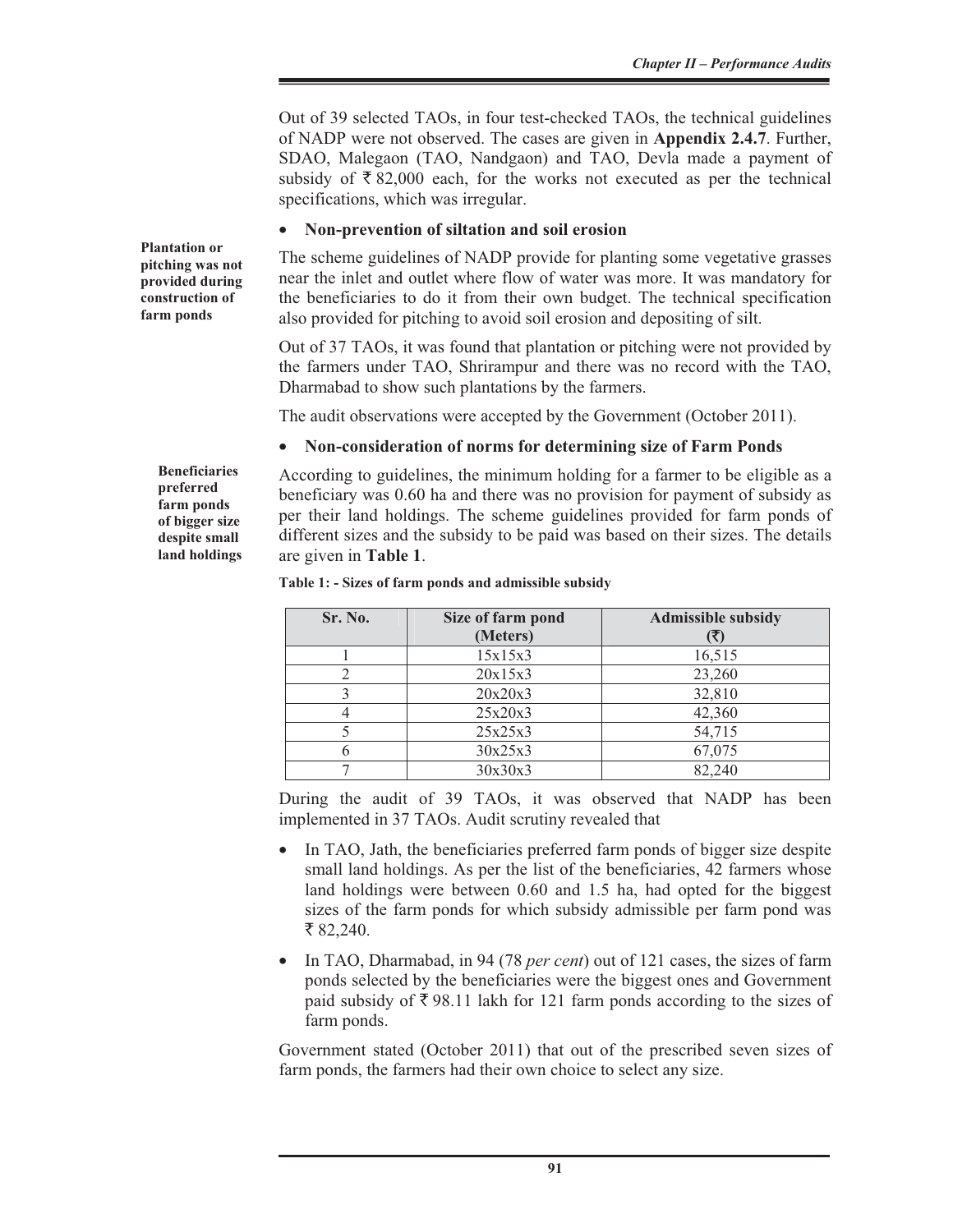The reply is not acceptable as allowing the biggest size of farm pond to beneficiaries having small land holdings would decrease the area under cultivation, deny benefits to a larger number of farmers and would also result in decrease in yield.

## x **Shortfalls in works taken up and completed**

The farm pond programme under NADP was being implemented since 2007- 08. The physical target of 200 farm ponds per taluka was set during 2007-08 and later, targets were fixed on the basis of grant received from GOI.

The beneficiaries are selected by a committee headed by the District Collector and work orders are issued to the beneficiaries. The payments are made to the beneficiaries after completing farm ponds as per specifications. The year-wise information is shown in **Table 2.** 

| <b>Item</b>                                 | 2007-08  | 2008-09 | $2009 - 10*$ | 2010-11 | <b>Total</b> |
|---------------------------------------------|----------|---------|--------------|---------|--------------|
| Number of programme                         | 16       | 21      | 25           |         | 25           |
| implementing districts                      |          |         |              |         |              |
| Selected beneficiaries                      | 17,500   | 47,037  | 40,703       |         | 1,05,240     |
| Physical targets of farm<br>ponds (Numbers) | 17,500   | 21,500  |              | 40,000  |              |
| Achievement (Numbers)                       | 17,500   | 21,620  | 22,898       |         | 62,018       |
| Shortfall (Numbers)                         | $\theta$ | $+120$  | $-17,102$    |         | $-16,982$    |
| Budget provision<br>$(\bar{\tau}$ in crore) | 80.00    | 136.52  | 224.00       |         | 440.52       |
| Expenditure upto 31                         | 80.00    | 136.48  | 202.07       |         | 418.55       |
| March 2011 ( $\overline{\tau}$ in crore)    |          |         |              |         |              |
| Unutilised Fund                             | $\Omega$ | 00.04   | 21.93        |         | 21.97        |
| $(\bar{\tau}$ in crore)                     |          |         |              |         |              |

**Table 2: Status of NADP**

*(\*Programme was ongoing)* 

Thus, there was a shortfall of 16,982 farm ponds despite the availability of sufficient funds ( $\overline{\xi}$  21.97 crore).

Government stated (October 2011) that due to late receipt of funds from GOI, the works could not be completed within time.

The reply is not acceptable as the Government should have ensured timely availability of funds for the completion of the farm ponds.

# **2.4.8.2 River Valley Project (RVP)**

#### Deficiencies in preparation of project report

A watershed project, covering Shegaon and Banali villages, was taken up by the Taluka Agriculture Officer, Jath under RVP for a period of eight years from 2003-04 to 2010-11 at a cost of  $\overline{\xi}$  2.28 crore. The major components of the project were demarcation, contour vegetative hedges supported by contour bunds, agro-forestry, horticulture development, pasture development and drainage line treatment in the upper, middle and lower reaches. The total expenditure incurred on the project upto March 2011 was  $\bar{\tau}$  3.97 crore. The project was to be completed by 2010-11. However, it was not completed due to slow progress of a few components of project works as detailed in **Table 3.** 

**Inadequate planning led to either delays in completion or revision of projects**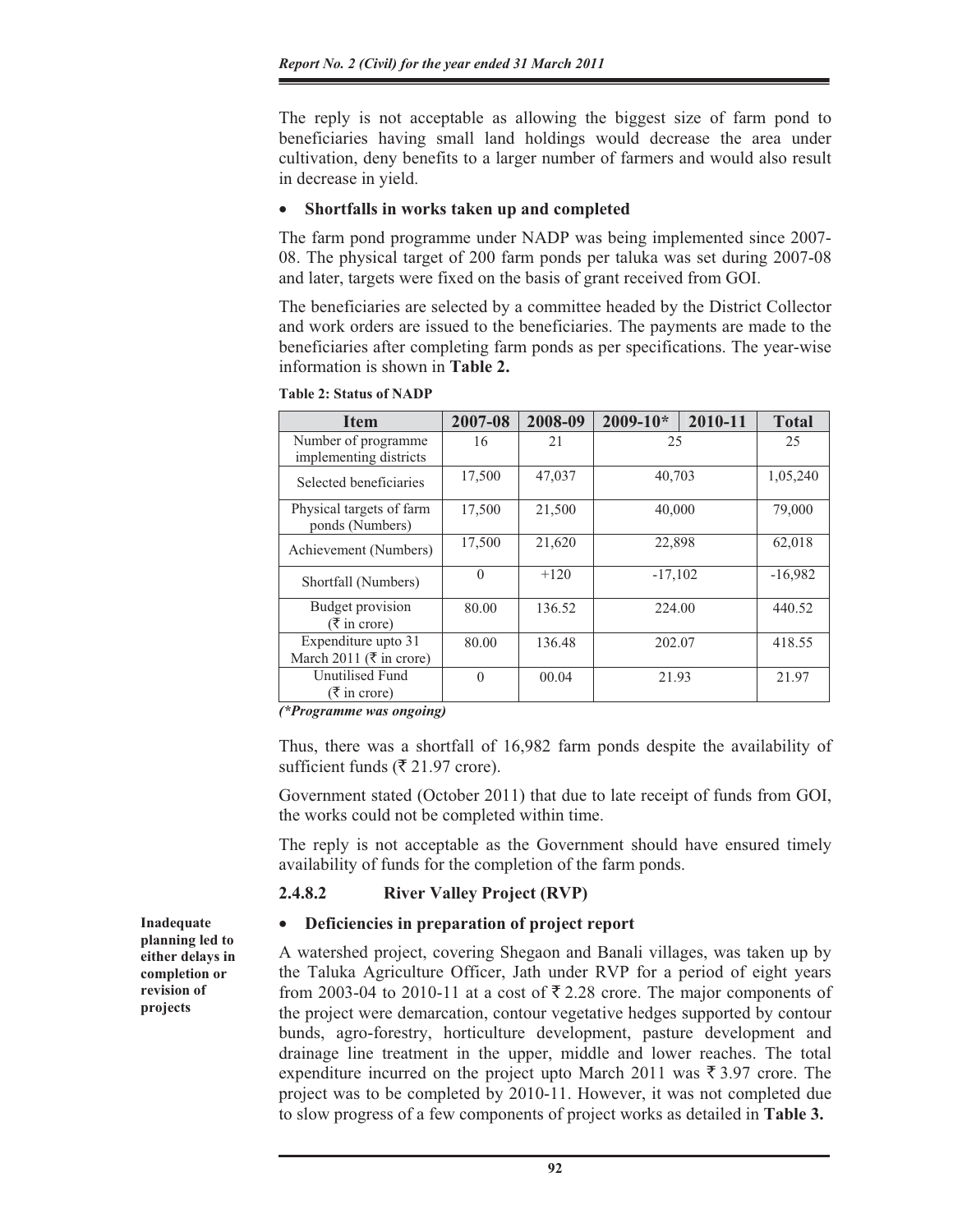| Component                                       | <b>Target</b>               |                                                                  | Achievement                 |                                                        | <b>Shortfall in</b><br>percentage |                  |
|-------------------------------------------------|-----------------------------|------------------------------------------------------------------|-----------------------------|--------------------------------------------------------|-----------------------------------|------------------|
|                                                 | <b>Physical</b><br>(Number) | <b>Financial</b><br>$(\overline{\mathbf{\overline{z}}}$ in lakh) | <b>Physical</b><br>(Number) | <b>Financial</b><br>$(\bar{\bar{\mathbf{x}}}$ in lakh) | <b>Physical</b>                   | <b>Financial</b> |
| Earthen<br>loose<br>boulder<br>structure        | 1,382                       | 55.94                                                            | 85                          | 2.41                                                   | 94                                | 96               |
| Agro-forestry                                   | 831                         | 8.31                                                             | 416                         | 4.16                                                   | 50                                | 50               |
| Contour trench                                  | 935                         | 12.90                                                            | 125                         | 1.47                                                   | 87                                | 89               |
| and<br>Sowing<br>planting                       | 625                         | 15.43                                                            | $\theta$                    | $\theta$                                               | 100                               | 100              |
| line<br>Drainage<br>treatment,<br>upper reaches | 331                         | 5.96                                                             | 15                          | 0.24                                                   | 95                                | 95               |
| Check bunds                                     | 77                          | 6.75                                                             | 6                           | 0.79                                                   | 71                                | 88               |
| <b>Total</b>                                    | 4,181                       | 105.29                                                           | 647                         | 9.07                                                   | 85                                | 91               |

The Taluka Agriculture Officer, Jath stated (June 2011) that during the year 2002-03, when project was sanctioned, the activities of the upper and middle reaches were cancelled due to non-availability of required boulders in the nearby areas for Loose Boulder Structures (LBS) works. The agro-forestry, sowing and planting, pasture development and vegetative hedges works were cancelled due to uncertain and erratic rainfall.

The reply of Taluka Agriculture Officer indicated lack of adequate survey and investigation before preparation of the project report. The availability of boulders was not ensured prior to taking up of the works.

#### x **Non-installation of sediment monitoring stations**

With a view to measuring the hydrological and sediment response of the watershed for a period of seven years, selection of at least one out of five watersheds for establishment of sediment monitoring stations (SMS) was mandatory as per RVP guidelines.

Out of the 39 test-checked TAOs, RVP was under implementation in five. In four TAOs, it was observed that sediment monitoring stations were not installed/ working as detailed in **Table 4.** 

| Name of<br>District/Taluka | Year of<br>commence-<br>ment | <b>Cost of SMS</b><br>component<br>under project | <b>Present status</b>     |
|----------------------------|------------------------------|--------------------------------------------------|---------------------------|
| Ahmednagar                 | 2002-03<br>2009-10           | 0.16<br>0.40                                     | Not installed             |
| Nanded/Naigaon             | 2000-01                      | 0.03                                             | Installed but washed away |
| Sangli/Kadegaon            | 2002-03                      | 0.05                                             | Not installed             |
| Sangli/ Jath               | 2010-11                      | 0.53                                             | Not installed             |
| <b>Total</b>               |                              | 1.17                                             |                           |

**Table 4: Installation of SMS (**` **in crore)** 

Thus, due to non-installation of SMS, hydrologic and sediment response of the watersheds could not be measured.While accepting the point, Government stated (October 2011) that SMS would be installed as per norms.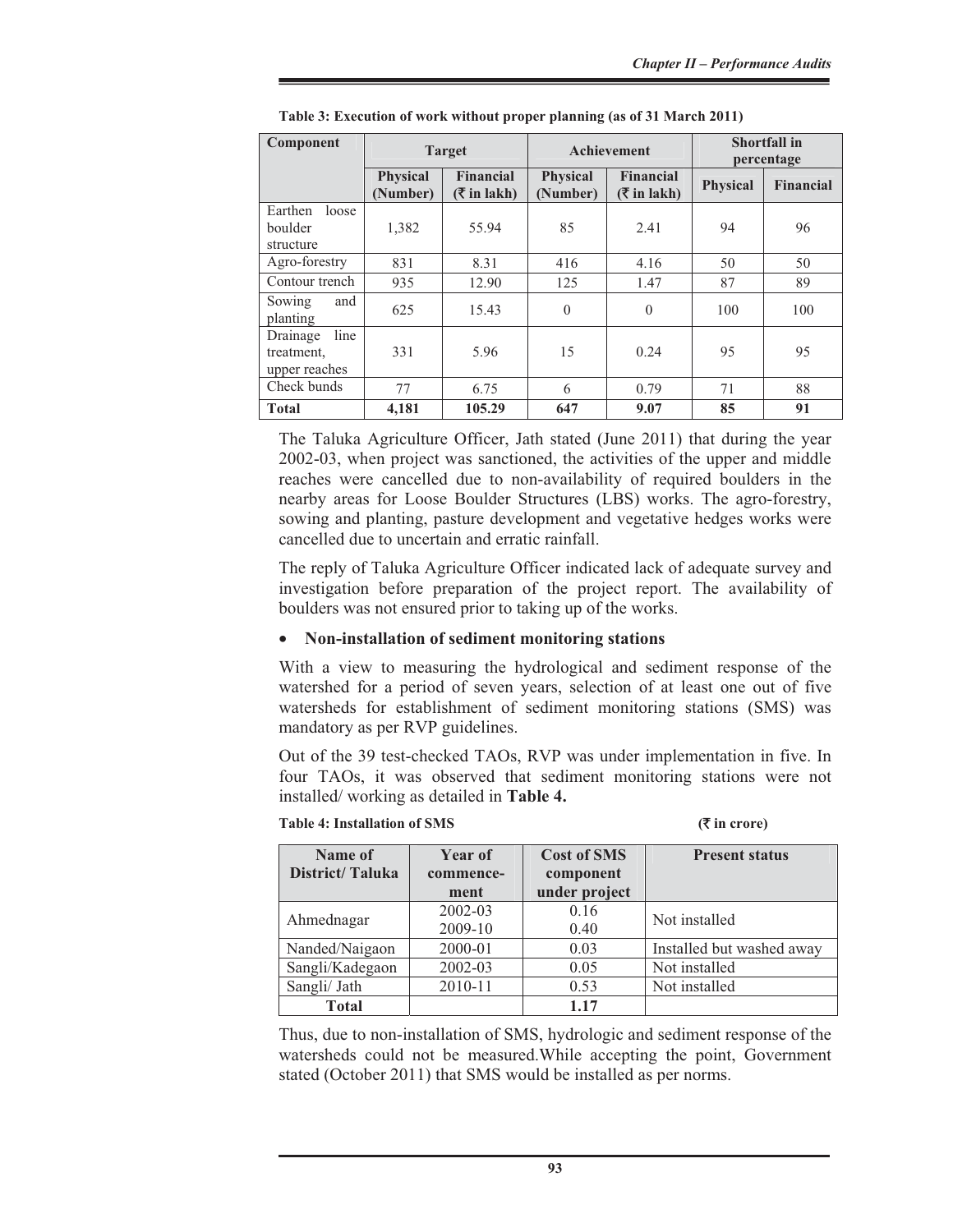## **•** Payment to contractors and pieceworkers in cash

According to Rule 355 (2) of the Maharashtra Treasury Rules (MTR), payments should be made to contractors/suppliers through cheques.

Out of the 39 test-checked TAOs, it was observed that in TAO, Kadegaon, a total amount of  $\bar{\tau}$  55.82 lakh was paid in cash during 2006-08 to various Circle Agriculture Officers (CAOs) in violation of Government rules. Subsequently, the CAOs also made cash payment to the contractors and pieceworkers which was irregular and fraught with the risk of fraudulent payments.

Government stated (October 2011) that cash payments were made as the bank network was very scattered in the area. The reply is not acceptable as the TAOs and CAOs should have been asked to open bank accounts at their nearest bank branches.

## x **Shortfall in watershed works taken up and completed**

Out of 1,235 priority watersheds, 271 watershed works were sanctioned (1993-2011) and only 173 were completed in five catchments leaving 98 watersheds incomplete and on-going as shown in **Table 5.** 

| <b>Names of</b><br>catchments/<br>areas | <b>Names of</b><br>districts<br>implementing<br>the project                 | <b>Total No. of</b><br>priority<br>watersheds | <b>Sanctioned</b><br>watersheds | Completed<br>watersheds | Incomplete<br>watersheds |
|-----------------------------------------|-----------------------------------------------------------------------------|-----------------------------------------------|---------------------------------|-------------------------|--------------------------|
| Damanganga                              | Thane, Nashik                                                               | 110                                           | 47                              | 21                      | 26                       |
| Ukai                                    | Dhule, Jalgaon,<br>Nandurbar                                                | 174                                           | 27                              | 27                      | $\theta$                 |
| Sardarsarovar                           | Nandurbar                                                                   | 54                                            | 26                              | 26                      | $\theta$                 |
| Nagarjunsagar                           | Pune, Sholapur,<br>Osmanabad,<br>Satara, Sangli,<br>Kolhapur,<br>Ahmednagar | 434                                           | 88                              | 49                      | 39                       |
| Pochampad                               | Nanded,<br>Aurangabad,<br>Nashik, Jalna,<br><b>Beed</b>                     | 463                                           | 83                              | 50                      | 33                       |
| <b>Total</b>                            |                                                                             | 1,235                                         | 271                             | 173                     | 98                       |

**Table 5: Status of RVP** 

Out of 98 incomplete watersheds, 58 were on-going even after completion of stipulated period of five years.

Government stated (October 2011) that due to late receipt of funds from GOI, the works could not be completed within time.

**Cash payments to contractors and pieceworkers were made in violation of Government rules**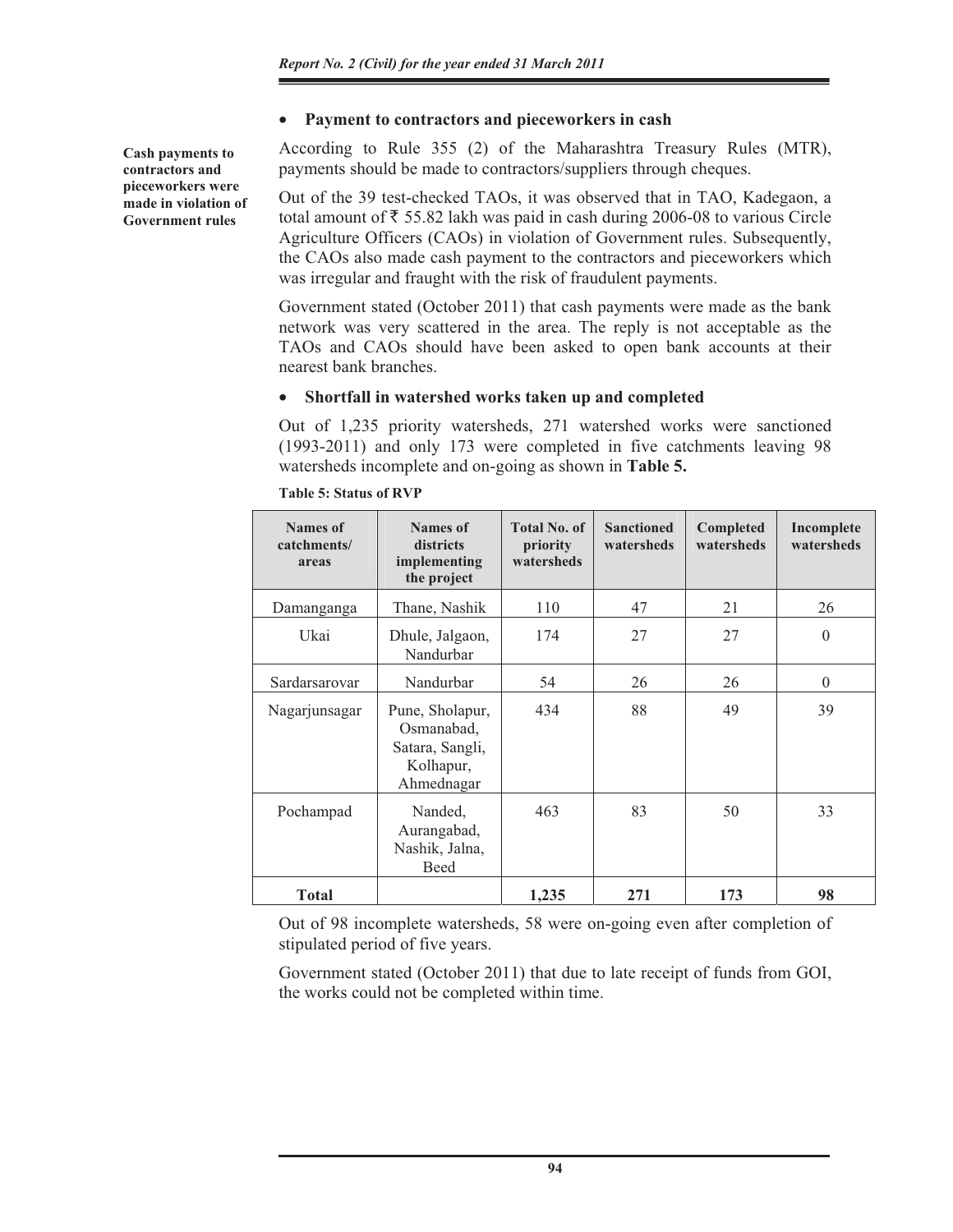## **2.4.8.3 National Watershed Development Programme (NWDP)**

## x **Slow progress due to inadequate provision of funds**

According to the guidelines of NWDP, funds should be released in a phased manner for watershed projects over a period of five years from 2007-08 to 2011-12.

In TAOs at Morshi, Warud and Anjangaon Surji in Amaravati district and Malegaon and Dindori in Nashik district, it was observed that for 13 selected watersheds estimated to cost  $\bar{\xi}$  9.68 crore, funds of  $\bar{\xi}$  1.10 crore only were provided by the GOI and expenditure of  $\bar{\tau}$  69.39 lakh was incurred (up to March 2011) as shown in **Appendix 2.4.8.** Funds to the extent of two *per cent* to 53 *per cent* were provided and expenditure to the extent of two *per cent* to 37 *per cent* was incurred at the end of the fourth year of implementation. It had been expected that funds to the extent of 80 *per cent* of the cost of the project would be provided and that 80 *per cent* works would be completed as envisaged in the project plans. It was noticed that inadequate funds provided by GOI for all the projects resulted in very slow progress of works. Besides, the TAOs also could not utilize the funds to full extent and the balance funds were kept in the banks.

On this being pointed out, the Government accepted the facts (October 2011).

# x **Unfruitful expenditure on the management and preparatory phase**

Scrutiny of project reports and the Quarterly Progress Report of 15 watershed projects costing  $\bar{\xi}$  8.63 crore, planned under NWDP, revealed that all the projects were proposed to be executed in different villages of Ahmadpur and Nilanga talukas. As per the project report, these works were selected and taken up in 2007-08 under the XI<sup>th</sup> Five Year Plan for completion by 2011-12. Since its inception,  $\overline{\xi}$  74.74 lakh was released up to March 2009 against which  $\bar{\xi}$  74.72 lakh was spent on management and preparatory activities<sup>100</sup>. Thereafter, no funds were released till March 2011. Thus, due to non-release of funds during 2009-11, the projects remained incomplete. The DSAO, Latur stated (July 2011), that the work would be covered from NADP and other funds.

However, the fact remains that the expenditure incurred on management and preparatory activities was rendered unfruitful due to passage of time.

# x **Non-utilization of people's participation fund**

The NWDP guidelines stipulate that funds should be earmarked in each project for people's participation to create awareness among farmers about the schemes. In TAO, Sangamner, it was noticed that funds of  $\bar{\tau}$  1.09 crore against the total release of  $\overline{\xi}$  1.22 crore during 2007-11 for people's participation remained unutilized. The TAO, Sangamner stated (July 2011) that proposals under NWDP were not cleared by the higher authorities.

Thus, funds allotted to encourage people's participation remained unutilized without any justifiable reasons. This would have led to lack of awareness among farmers about the schemes.

**Inadequate funds provided for the projects resulted in slow progress of works**

**The expenditure incurred on management and preparatory activities was rendered unfruitful due to passage of time** 

**Funds allotted to encourage people's participation remained unutilized** 

<sup>&</sup>lt;sup>100</sup> Entry point activity, institution and capacity building, training cost, adoption of proven/new technology and preparation of detailed project report.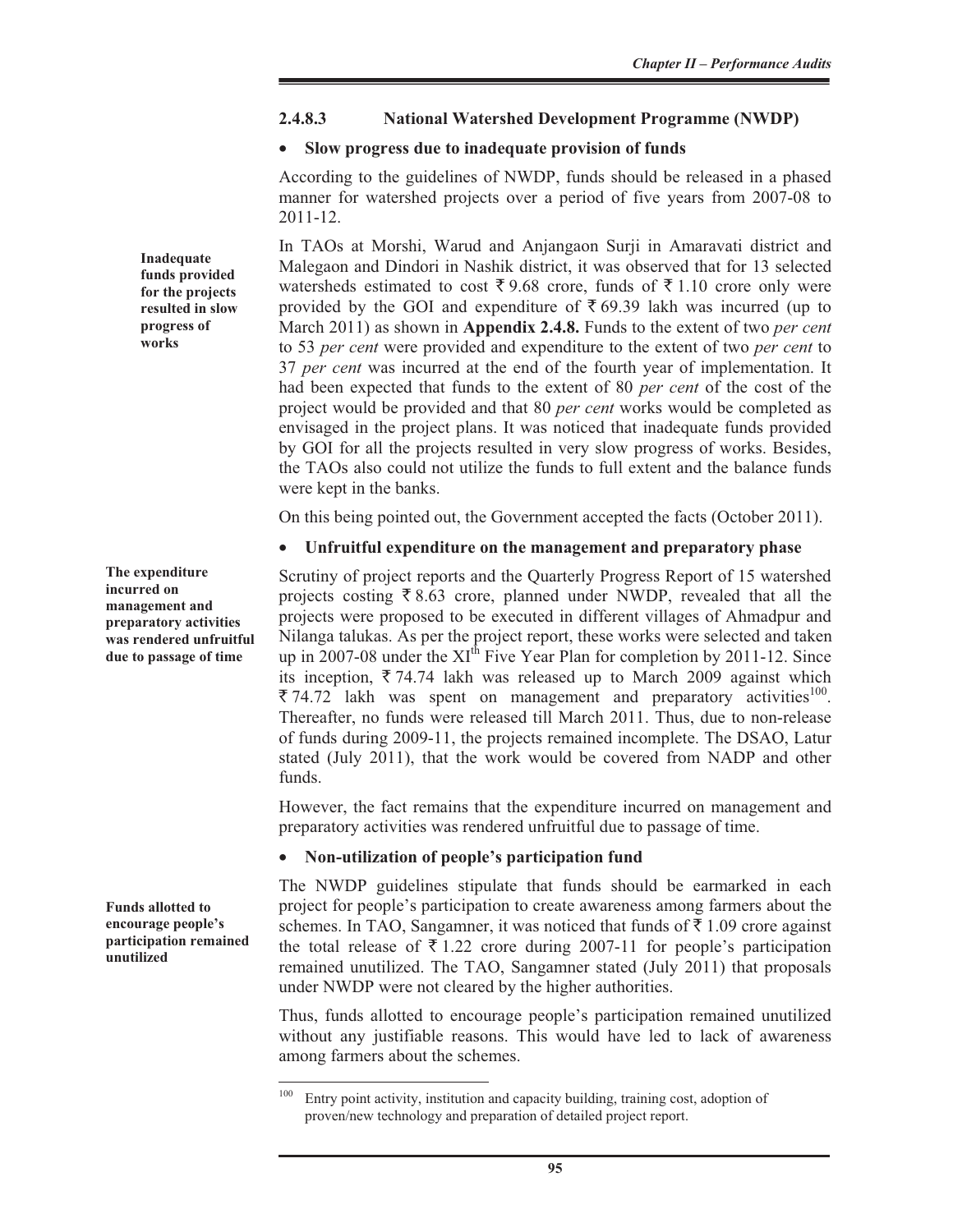# x **Shortfall in works taken up and completed**

In the  $XI<sup>th</sup>$  Five Year Plan (2007-12), it was decided to cover 1.81 lakh hectare of land under conservation works with a projected cost of  $\bar{\tau}$  210 crore. As of March 2011, only 40 thousand hectare had been covered at a cost of  $\bar{\xi}$  40.62 crore, leaving 1.41 lakh hectare uncovered

Government stated (October 2011) that due to late receipt of funds from GOI, the works could not be completed within time.

# x **Impact of NWDP**

As per the evaluation report on watersheds of NWDP prepared by the Agricultural Finance Corporation, in September, 2008, the entry point activity had been executed in each watershed and efforts had been made for formation of Self Help Groups, User Groups and establishment of watershed association as well as Watershed Committees. However, these community organizations were found to be weak in executing their day-to-day activities. After September 2008, no impact assessment was done by the Government or Government approved agency.

Government stated (October 2011) that the final assessment report would be furnished, which was awaited (November 2011).

# **2.4.8.4 Marathwada Watershed Development Mission (MWDM)**

# x **Non-utilization of scheme funds earmarked for people's participation**

The MWDM guidelines stipulate that funds should be earmarked in each project for people's participation to create awareness among farmers about the schemes. During the test check of two talukas (Kinwat and Latur), it was noticed that funds of  $\bar{\tau}$  60 lakh against the total release of  $\bar{\tau}$  66 lakh during 2005-10 for people's participation remained unutilized. On this being pointed out by audit, no specific reason was offered by the TAOs, Kinwat and Latur.

# x **Shortfall in works taken up and completed**

Eight Mega watersheds were chosen for eight $101$  districts and the geographical area of the watershed to be covered was 1,82,480 ha in 218 villages. Under these watersheds, 285 Mini watersheds had been created and 1,77,944 ha was covered, by spending  $\bar{\tau}$  131.43 crore (up to March 2011) leaving 4,536 ha uncovered as shown in **Appendix 2.4.9.** 

Government stated (October 2011) that the shortfall was due to nonavailability of funds as per demand. However, details of funds demanded and dates of receipt were awaited (November 2011).

# **2.4.8.5 Vidarbha Watershed Development Mission (VWDM)**

# x **Non-improvement of water availability**

**VWDM did not achieve the basic objective of controlling the suicide cases of farmers** 

One of the objectives of the Vidarbha Watershed Development Mission (VWDM) was to increase productivity through improvement in water availability in order to control cases of farmers' suicides in Vidarbha region due to crop failure.

<sup>101</sup> Aurangabad, Beed, Hingoli, Jalna, Latur, Nanded, Osmanabad and Parbhani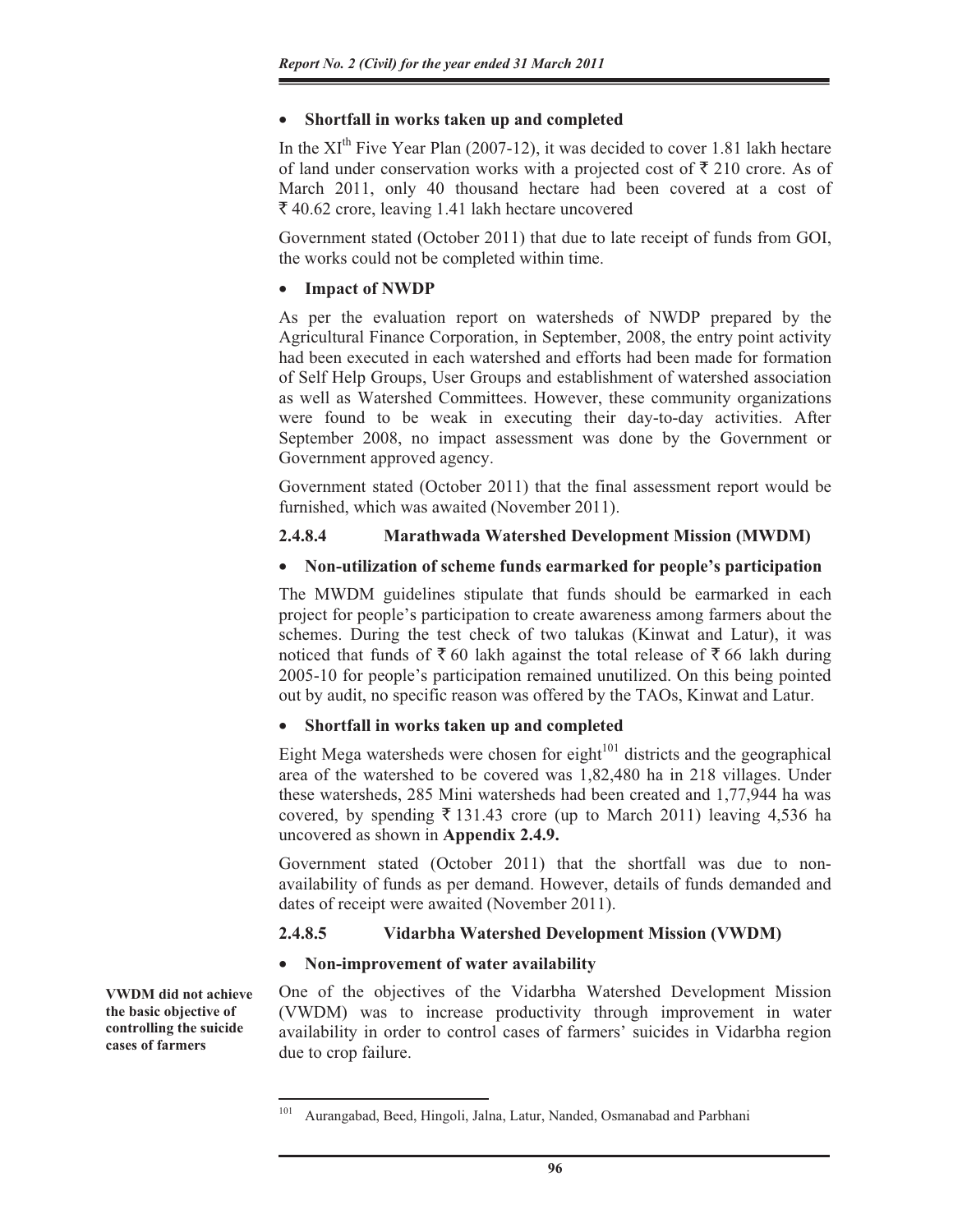Scrutiny in audit revealed that VWDM did not achieve the basic objective of controlling the suicide cases of farmers despite expenditure of  $\bar{\xi}$  16.44 crore as depicted in **Table 6**.

|  |  | Table 6: Cases of farmers' suicide |  |
|--|--|------------------------------------|--|
|--|--|------------------------------------|--|

| Sr. No. | Name of TAO   | <b>Expenditure</b><br>$(\overline{\mathbf{\overline{z}}}$ in crore) | No. of suicide cases<br>$(2008-11)$ |
|---------|---------------|---------------------------------------------------------------------|-------------------------------------|
|         | Arni          | 4.88                                                                |                                     |
|         | Umarkhed      | 5.05                                                                |                                     |
|         | Sindkhed Raja | 6.51                                                                |                                     |
|         | Total         | 16.44                                                               | 89                                  |

(Source: Departmental figures)

Government stated (October 2011) that due to less rainfall, the objective could not be achieved. Efforts should be made to reduce suicides of farmers by taking up more watershed works.

#### **•** Shortfall in completion of watershed works

Out of a total of 703 watersheds selected for soil and water conservation treatment, 667 watersheds were completed as of March 2011, leaving a balance of 36 incomplete watersheds.

Government stated (October 2011) that the shortfall was due to nonavailability of funds as per demand. However, details of funds demanded and dates of receipt were awaited (November 2011).

## **2.4.8.6 Accelerated Watershed Development Programme (AWDP)**

#### x **Non-observation of norms during execution of works**

**Compartment bunding works were executed without provision of outlets** 

As per a decision (January 2008) by a committee<sup>102</sup> under the chairmanship of the Vice President, Maharashtra State Water Conservation Advisory Council, the activity of compartment bunding was to be taken up on priority basis under AWDP. It was instructed (January 2008) in the meeting that a piped outlet be provided in compartment bunding so that the water would be diverted to nearby fields if the storage was more than one foot. This would also help in increasing the water level across the land as well as to conserve the soil.

Out of the 39 test-checked TAOs, AWDP was implemented in 37 TAOs and in two TAOs, non-provision of outlets to compartment bunding was noticed.

- In TAO, Kadegaon, it was noticed (August 2011) that compartment bunding works, covering an area of 2,679.29 hectare, costing  $\bar{\tau}$  1.67 crore, were executed without the provision of the outlets. Hence, the purpose of increasing the water level across the land as well as conserving the soil was defeated. The TAO, Kadegaon stated (August 2011) that the estimates were technically sanctioned by SDAO, Vita and there was no provision for outlets in any of the estimates.
- In Sagamner Taluka, it was observed (July 2011) that during  $2008-11$ , works of compartment bunding in 4,606 ha were taken up requiring 18,424 RCC pipes as per the norms of four pipes per hectare. However, only 6,211 pipes costing  $\bar{\tau}$  37.27 lakh were purchased and distributed to villages through CAOs.

<sup>&</sup>lt;sup>102</sup> An apex body in the State for watershed management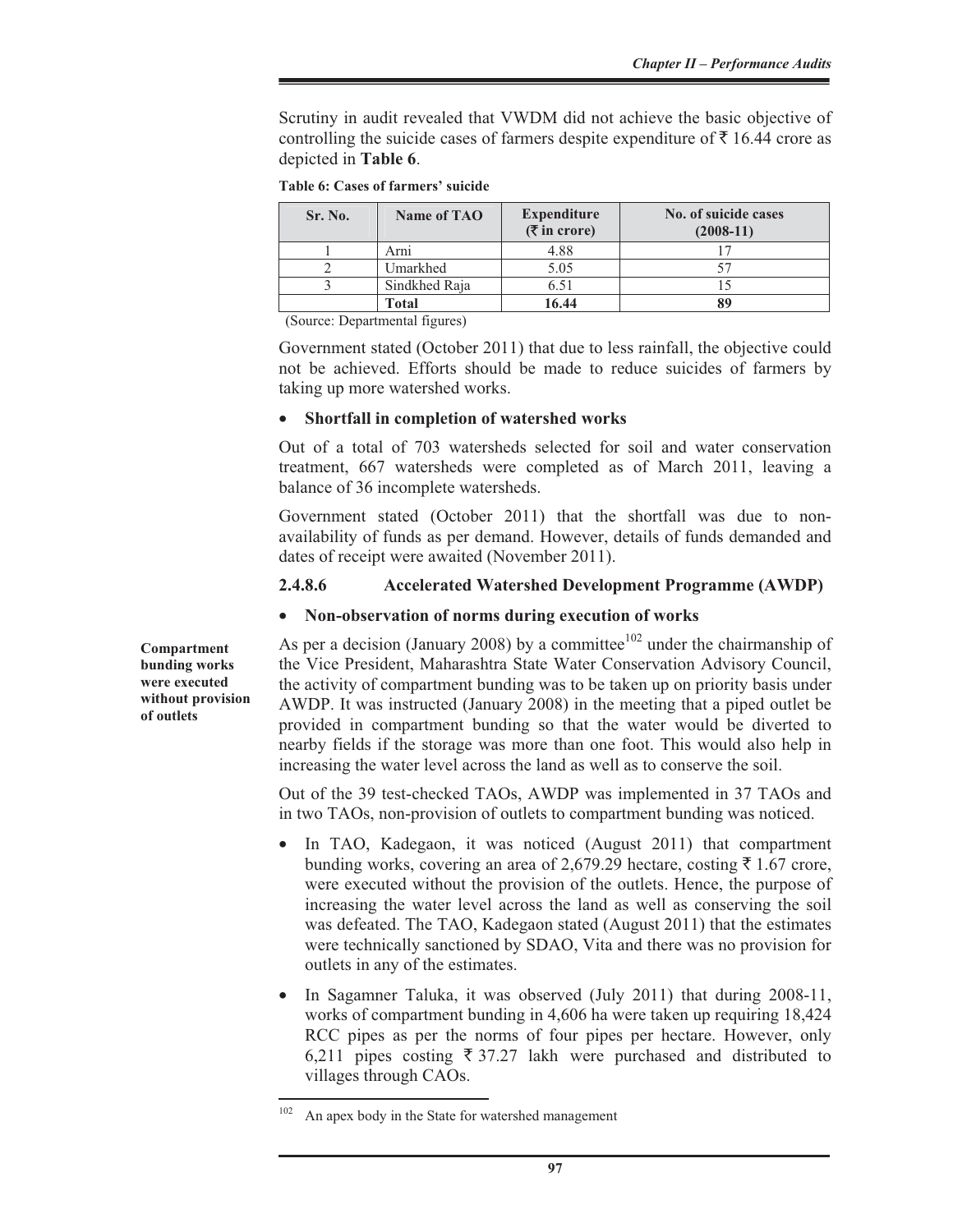During a joint field visit by Audit and departmental officials to Mendhewan and Velhare villages in Sangamner taluka which were provided with 1,297 pipes, it was noticed that only five pipes had been used for the work of compartment bunding and the remaining pipes were lying scattered in the villages.



**Pipes for compartment bunding lying scattered in the villages** 

The TAO accepted (July 2011) the fact and stated that the farmers would be convinced to install the pipes.

Government stated (October 2011) that a detailed reply would be submitted, which was awaited (November 2011).

# Payment to contractors, pieceworkers in cash

According to Rule 355 (2) of Maharashtra Treasury Rules (MTR), payments should be made to the contractors/suppliers through cheques.

Out of 39 test-checked TAOs, in two TAOs (Kadegaon and Akole), it was observed that an amount of  $\bar{\tau}$  1.99 crore during 2006-11 was paid in cash to various Circle Agriculture Officers (CAOs) in violation of Government rules. Subsequently, the Circle Agriculture Officers also made cash payment to the contractors and pieceworkers which was irregular and contained risk of fraudulent payments.

Government stated (October 2011) that cash payments were made as the bank network was very scattered in the area. The reply is not acceptable as the TAOs and CAOs should have been asked to open bank accounts at nearest bank branch.

# x **Shortfall in works taken up and completed**

Out of the total 2,002 watersheds taken up under this scheme during 2007-11, 1,961 watersheds were completed, leaving a balance of 41 incomplete watersheds.

Government stated (October 2011) that the shortfall was due to nonavailability of funds as per demand. However, details of funds demanded and dates of receipt were awaited (November 2011).

This indicates that the targets could not be achieved due to shortage of funds. Government should have ensured availability of funds.

**Cash payments to the contractors and pieceworkers were made in violation of Government rules**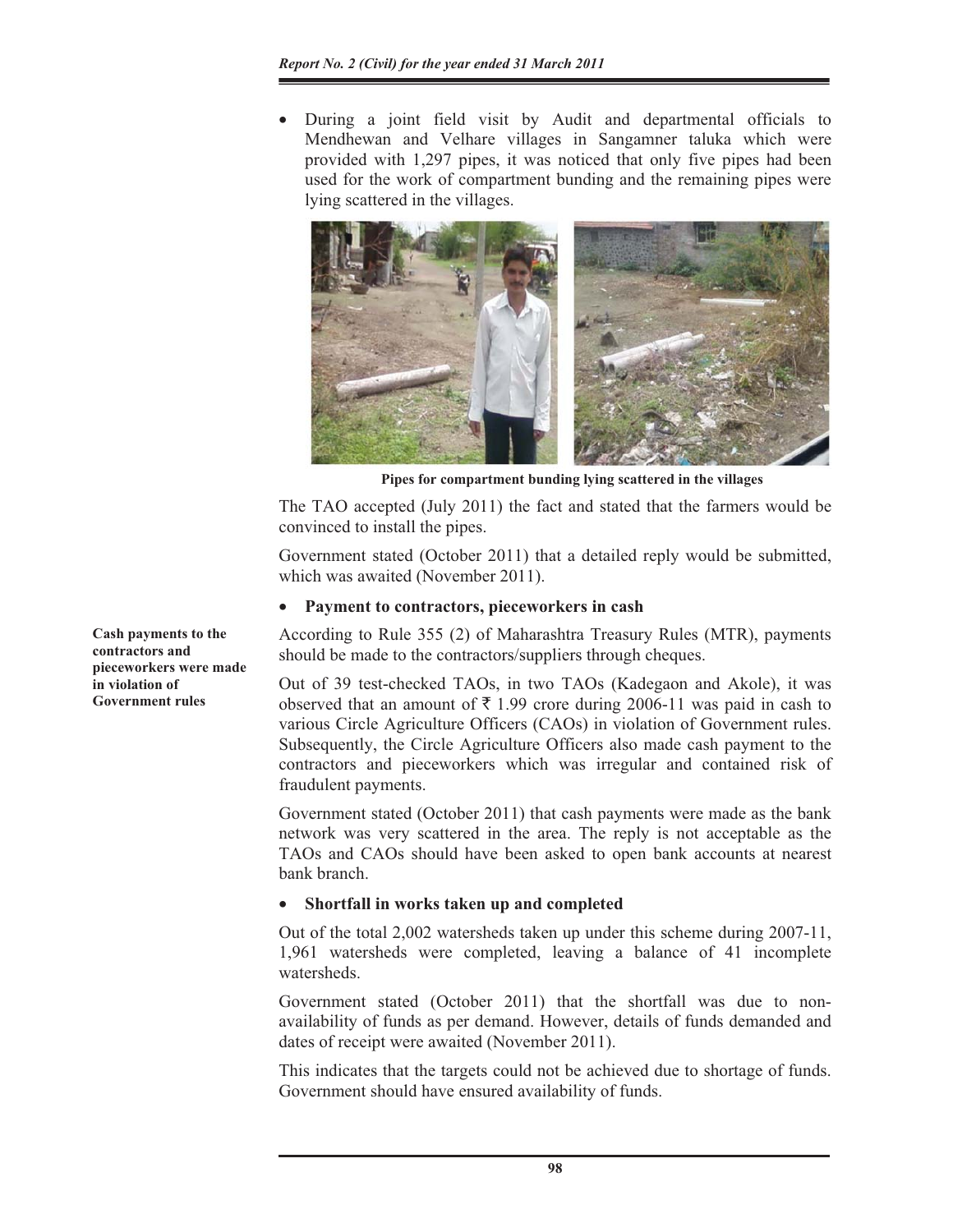## **2.4.8.7 Miscellaneous issues**

## **(i) Non-adoption of ridge to valley strategy**

According to the instructions (March 1997) of the Director and provisions of the watershed area development guidelines, soil and water conservation works on watersheds were to be executed by adopting ridge to valley strategy (from upper reaches to lower reaches) to develop marginal lands in upper reaches and reduce siltage in Cement *Nalla Bandhs* (CNB), Mati *Nalla Bandhs* (MNB) or Farm Ponds (FP) in lower reaches.

Out of the selected 39 TAOs, it was observed that in seven TAOs, the ridge to valley strategy was not adopted due to farmers' demand and more thrust was given to the works of CNBs, MNBs and FPs in lower reaches, neglecting the execution of works like Continuous Contour Trenches (CCT), Loose Boulder Structure (LBS), Earthen Structure (ES) and Live Check Dam in upper/middle reaches of watersheds. The cases are detailed in **Appendix 2.4.10.** 

- The TAO, Jath stated (June 2011) that the activities of the upper and middle reaches were cancelled due to non-availability of required boulders in the nearby areas for LBS works.
- The TAO, Atpadi stated (June 2011) that considering the demand of farmers and local geographical conditions, more thrust was given to works in lower and middle reaches ignoring works in upper reaches.

The Government stated (October 2011) that in VWDM, more works were taken up in lower reaches considering topography of area. Regarding MWDM, it was stated that the works were deleted due to opposition by farmers.

The replies are not acceptable since all the factors should have been taken into account at the planning stage itself.

# **(ii) Execution of work in command areas of irrigation projects**

As per the guidelines of the soil and water conservation programme, villages falling within the command area of irrigation projects/schemes should not be selected for development of watersheds. However, it was observed that in Akole and Ardhapur talukas, soil and water conservation works costing  $\bar{\tau}$  3.17 crore and  $\bar{\tau}$  35 lakh respectively were taken up in command areas of irrigation projects.

The TAO, Akole stated that works were taken up at the tail end of command area of project where water could not reach.

The reply is not acceptable as taking up of farm ponds in command area was against the scheme guidelines. Besides, there was no record proving that water did not reach the tail end. The reply in respect of Ardhapur had not been received (November 2011).

#### **(iii) Incomplete works under different schemes**

During 2006-11, soil and water conservation works were taken up in selected schemes. It was observed that out of 39 selected TAOs, in 14 TAOs, works remained incomplete under various schemes. The scheme-wise details of incomplete works along with reasons in the test-checked units are given in **Appendix 2.4.11**. It was observed that the works remained incomplete (June

**The ridge to valley strategy was not adopted in all the schemes**

**Soil and water conservation works were undertaken in command areas of irrigation projects** 

> **Incomplete works indicated poor implementation of the schemes**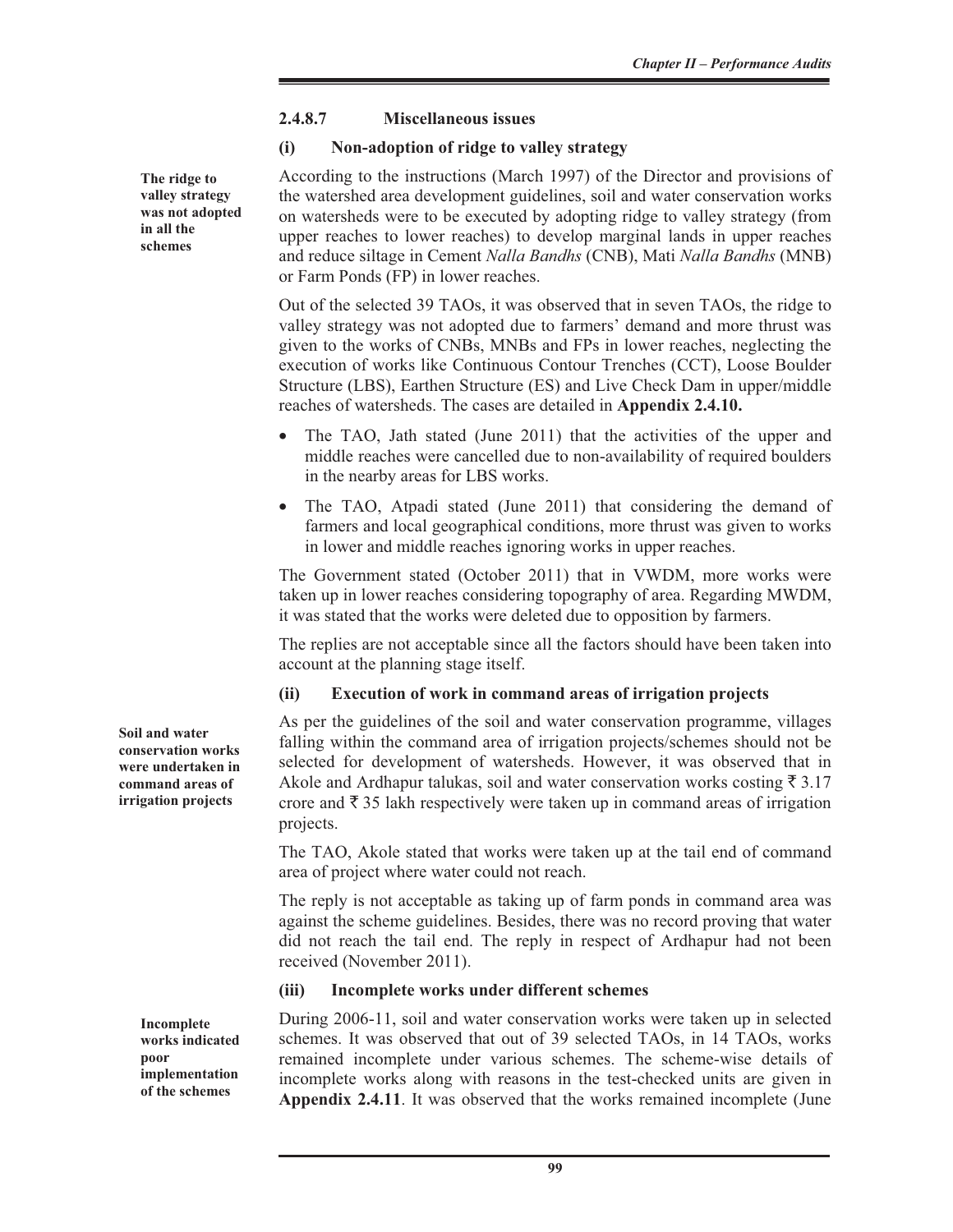2011) for reasons, such as poor financial status of beneficiaries, non-release of grants, lack of consent of farmers, disputes between villagers and watershed committees, *etc*. This indicated poor project planning, lack of awareness among beneficiaries, poor fund management, lack of monitoring and poor implementation of schemes.

Government stated (October 2011) that the latest position of completed works would be submitted, which was awaited (November 2011).

## **(iv) Non-maintenance of watershed development works**

One of the main objectives of various watershed development programmes implemented was to increase the agricultural productivity in the area and thus raising the financial status of the beneficiaries. Further, as all the structures *i.e.* CNB, MNB, Compartment Bunding (CB), CCT, farm ponds *etc*. of every watershed project were prone to damage due to passage of time and deposition of silt in the water, the water storing capacity of the created structures decreased.

In three test-checked TAOs (Jath, Miraj and Ausa), it was noticed that though an amount of  $\bar{\xi}$  34.48 crore (Jath  $\bar{\xi}$  26.74 crore, Miraj  $\bar{\xi}$  5.16 crore and Ausa  $\overline{\xi}$  2.58 crore) was spent on soil and water conservation works under NWDP, NADP, AWDP, RVP during 2006-11, no amount was spent on their maintenance.

Thus, in the absence of any arrangement for its future maintenance, the life and utility of these assets created with huge Government funds would be reduced and might not give the expected results.

While accepting the facts, Government stated (October 2011) that provision has been made in 2011-12 for maintenance of watershed development works.

# **(v) Irregularities in procurement of cement**

Scrutiny of records in DSAO, Ahmednagar revealed the following irregularities in payment.

• According to condition number 2 (a) of the terms and conditions for supply of cement, 98 *per cent* of the cost of the cement was to be paid by the DSAO on actual receiving of cement consignment with the railway receipts from the manufacturers. The remaining two *per cent* of the cost of cement was to be paid within 30 days from the receipt of cement in good condition.

It was noticed that full payment ( $\overline{\xi}$  35.66 lakh) was made against the total quantity (1,160.13 MT) of cement indented during 2009-11. Only 1,000 MT cement was supplied (July 2011) and the remaining 160.13 MT cement costing  $\bar{\tau}$  4.92 lakh was not supplied as of July 2011. As there was no penalty clause in the rate contract in case of late supply of cement by the rate contract firm, no penalty could be imposed to the contractor for non-supply of the full quantity.

While accepting the point, the Government stated (October 2011) that the terms and conditions would be revised by inclusion of a penalty clause.

**There was no penalty clause in the rate contract in case of late supply of cement by the rate contract firm** 

**No amount was spent on the maintenance of the watershed works**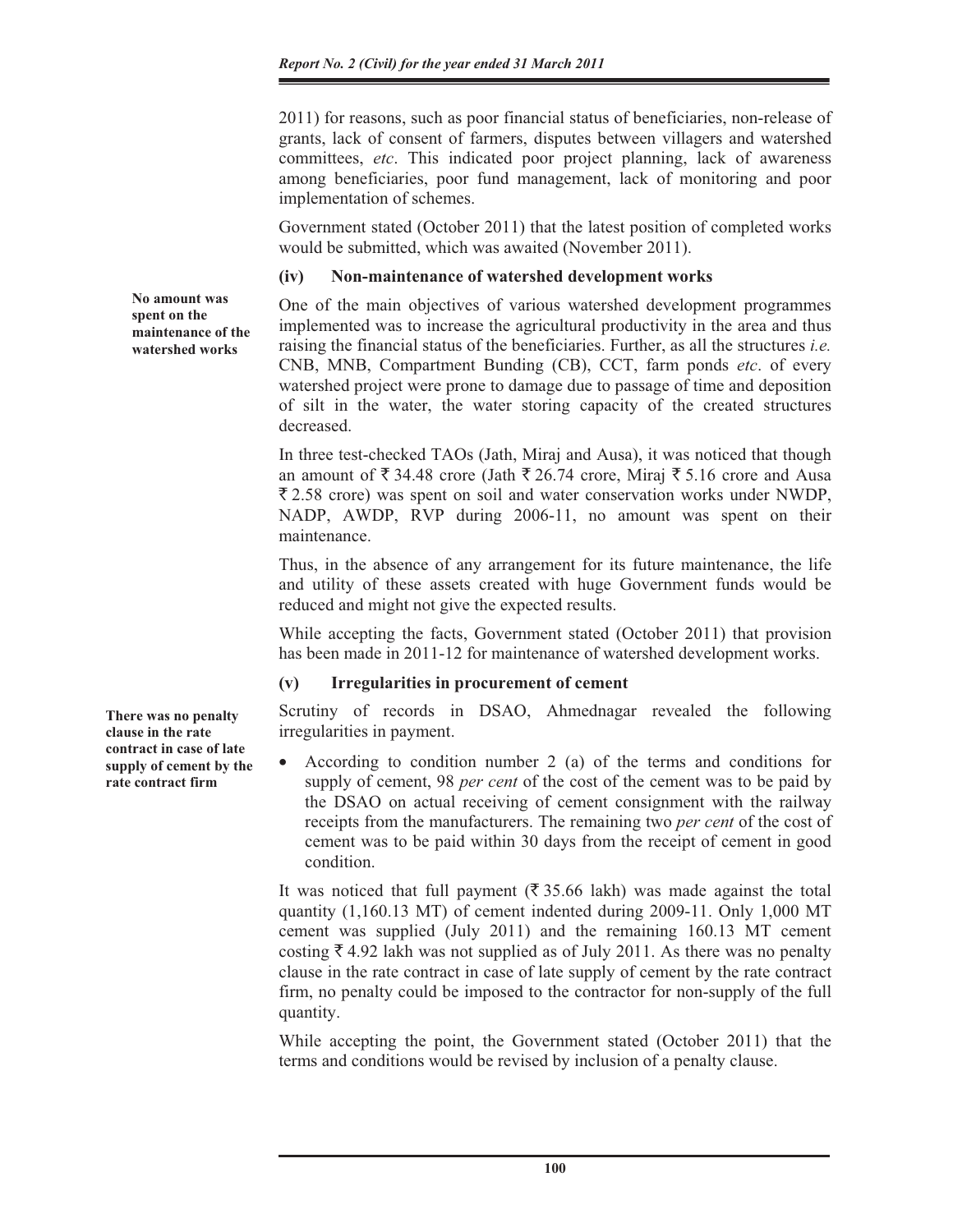Incorrect freight charges claimed by a rate contract firm for transportation of cement upto Ahmadnagar resulted in excess payment of transportation charges as detailed in **Table 7.** 

| Year         | <b>Cement</b><br>procured | Freight<br>charges as per<br>company's<br><b>bill</b> | <b>Actual freight</b><br>as per railway<br>authority | <b>Excess freight</b><br>charged by<br>company | <b>Excess</b><br>payment |
|--------------|---------------------------|-------------------------------------------------------|------------------------------------------------------|------------------------------------------------|--------------------------|
|              | (MT)                      | $({\overline{\mathbf{\xi}}}$ per MT)                  | $({\overline{\tau}}$ per MT)                         | $($ ₹ per MT $)$                               | (3)                      |
| 2008-09      | 3,810.58                  | 488.80                                                | 420.30                                               | 68.50                                          | 2,61,025                 |
| 2009-11      | 1,160.13                  | 480.00                                                | 420.30                                               | 59.70                                          | 69,260                   |
| <b>Total</b> | 4,970.71                  |                                                       |                                                      |                                                | 3,30,285                 |

Government agreed (October 2011) to verify the facts from the railway authorities.

## **2.4.9 Targets and achievements**

The position of targets and achievements in respect of selected schemes in the State during 2006-11 was as detailed in **Appendix 2.4.12.** 

- It was observed under NADP that against the target of 79,000 farm ponds to be constructed, 62,018 farm ponds were constructed during the period 2007-11.
- Under RVP, soil and water conservation works in  $2,06,034$  ha were to be executed during 2006-11. However, only 1,74,290 ha were covered.
- In NWDP,  $1,37,447$  ha were targeted during 2006-11, against which 1,36,849 ha were covered.
- Under MWDM, a total area of 1.77 lakh ha was selected for treatment in eight Mega watersheds and 285 Micro watersheds. The works were still in progress.
- Under VWDM, a total area of 7.08 lakh ha was selected for treatment in 703 watersheds. However, 667 watersheds were completed and the remaining 36 watersheds were incomplete as of March 2011.
- Under AWDP, 2,002 watersheds were targeted for 2007-11, against which 1,961 were completed.

#### **2.4.10 Impact on water table**

Records furnished by Groundwater Survey and Development Agency (GSDA) in nine selected districts were analysed to assess the impact on the water table during the period 2006-11. The following points were noticed:

x Static water level (SWL) was more than the average SWL of the last five years at all the talukas of Sangli and Latur districts. While increase (May 2011) in SWL ranged from 0.10 m to 2.28 m in Sangli district, the increase (October 2010) in Latur district ranged from 0.95 m to 5.12 m.

**Decrease in Static Water Level was observed in 20 talukas of three districts**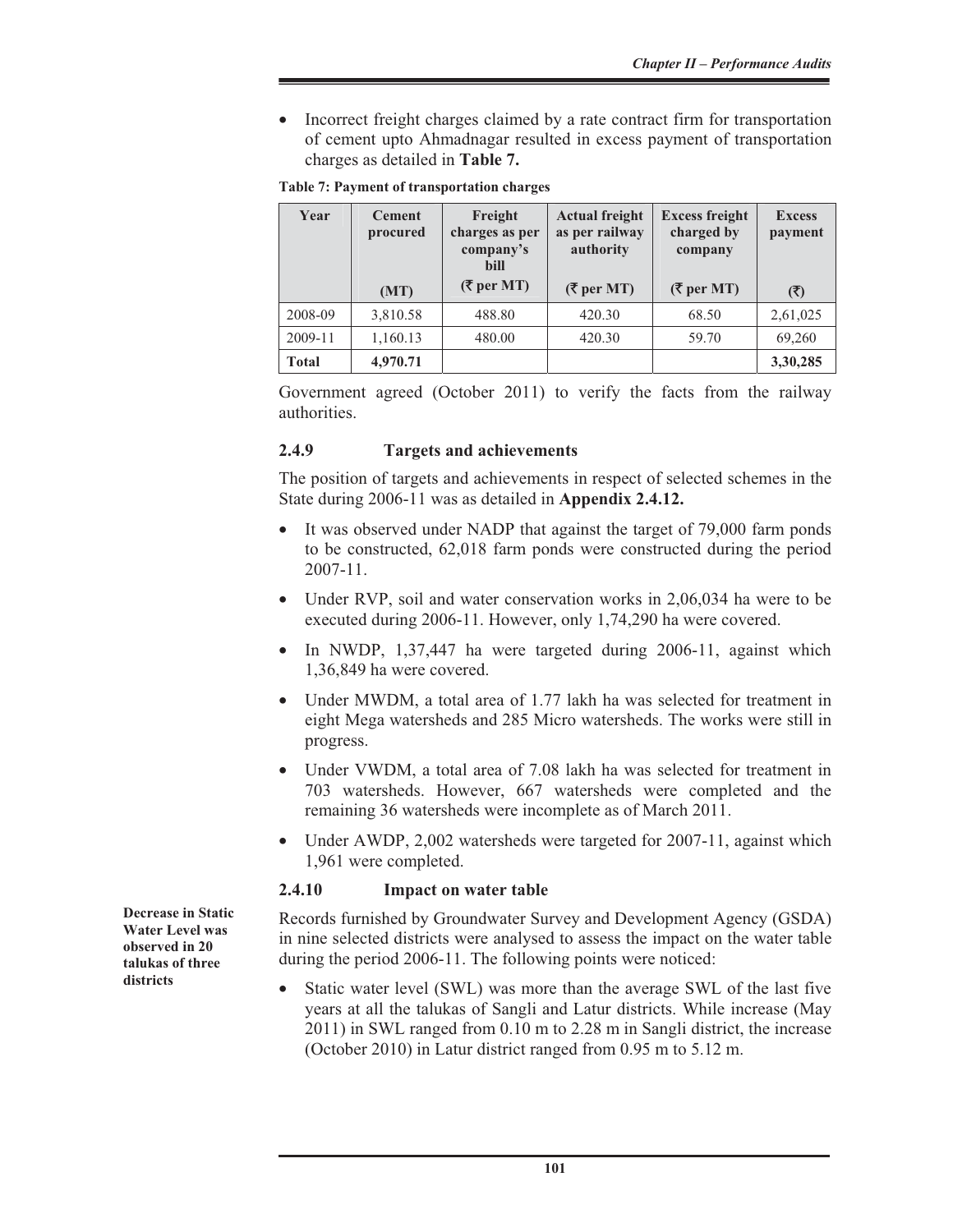- SWL of May 2011 was more than the average SWL of the last five years at all except one taluka of Nanded district, which ranged from 0.08 m to 2.54 m. SWL at Kinwat taluka decreased by 0.17 m.
- SWL had decreased in October 2010 from the average SWL of September taken during the last five years in 12 out of 15 talukas of Raigad district. Decrease in SWL ranged from 1.95 m to 0.037 m. SWL increased in the remaining three talukas of the district in the corresponding period, which ranged from 0.03 m to 2.43 m.
- Out of 15 talukas of Nashik district, SWL increased in eight talukas which ranged from 0.08 m to 2.08 m while the remaining seven talukas it was reduced.

From the analysis made above, it could be concluded that implementation of selected six schemes and other schemes of soil and water conservation funded by GOI and State Government, contributed to increase in SWL in all the talukas of Sangli and Latur. However, decrease in SWL was observed in one taluka of Nanded district, 12 talukas of Raigad district and seven talukas of Nashik district.

# **2.4.11 Monitoring and internal control mechanism**

# **2.4.11.1 Internal control**

# **Inventory management**

Out of 39 test-checked TAOs, in two TAOs, cement stock registers were not maintained, as discussed below:

• Scrutiny of records of the TAO, Jath revealed that 1,976.80 MT cement costing  $\bar{\tau}$  77.58 lakh was procured during the period from 2006-11 but no stock book was maintained.

The TAO, Jath stated (June 2011) that there was no separate godown for the Agriculture Department and the cement was directly supplied to the site of work and the records were kept at the circle level.

The reply is not acceptable as the TAO should have kept an up-to-date record of cement supplied to all CAOs under his control to prevent the chances of misuse, pilferage and excess stocking at the CAO level.

Similarly, in TAO, Darwha, it was observed that 832.23 MT cement costing  $\bar{\tau}$  28.77 lakh was procured during the years 2006-09. However, records relating to receipt, distribution and balance stock of cement were not produced to audit inspite of requests.

The Government stated (October 2011) that the stock register was now being maintained.

However, the fact remains that the records were not produced to Audit for scrutiny.

# **Non-maintenance of work registers**

The Soil Conservation Manual prescribes maintenance of work registers showing details of works, by each CAO, which should be examined every

**Vital records were not maintained**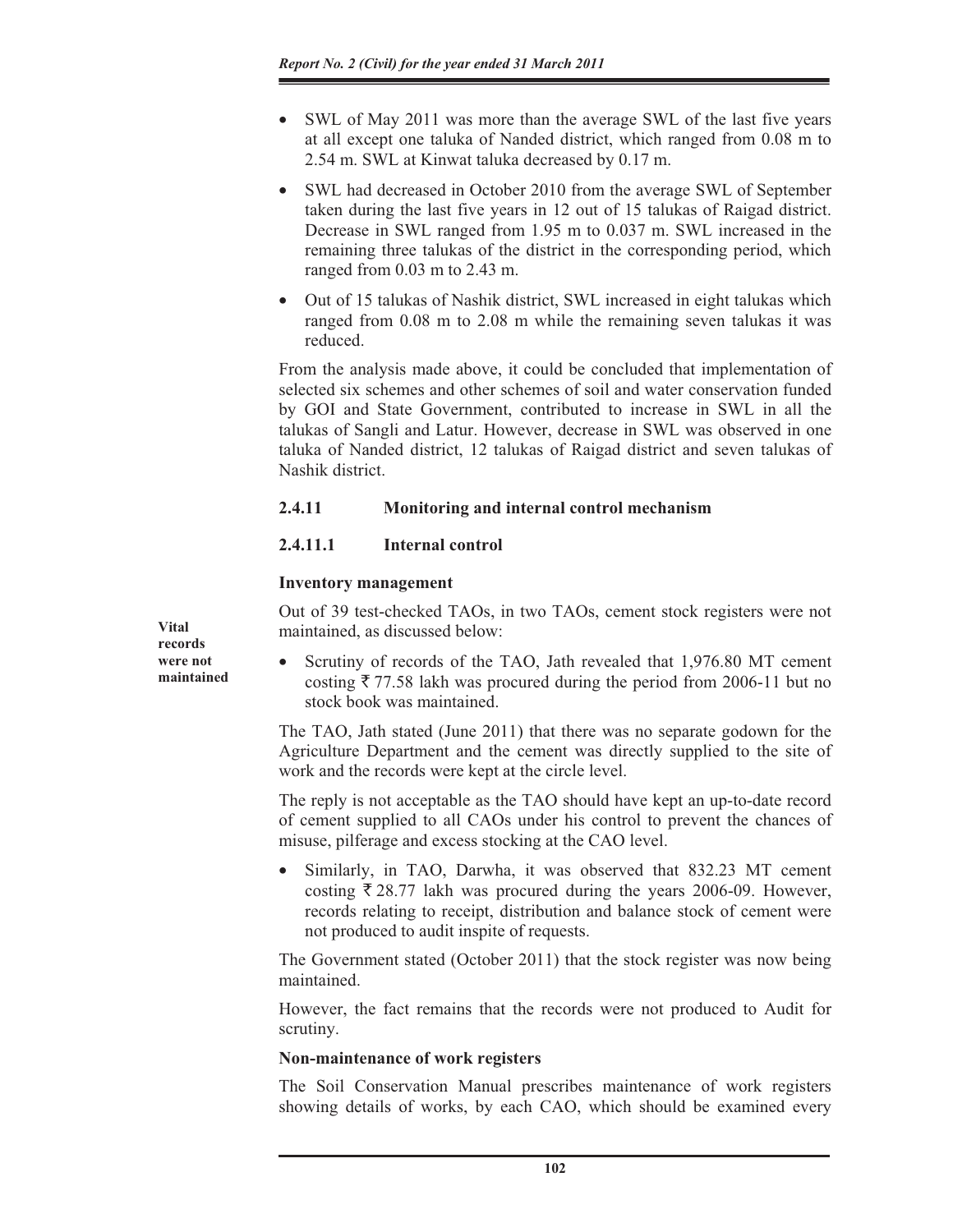month by the TAO. In eight test-checked TAOs, it was noticed that the CAOs working under these TAOs, had not maintained work registers. As such, audit could not verify which works were administratively approved, technically sanctioned and what the costs of the work were.

The Government stated (October 2011) that work registers were now being maintained in all the eight TAOs.

# **2.4.12 Conclusion**

Watershed projects were implemented without comprehensive integrated planning. Release of funds was maximum in the month of March indicating avoidable rush of expenditure. Farm ponds under the National Agriculture Development Programme were not serving the intended purpose of percolation of water. The Vidarbha Watershed Development Mission was not successful. Components were not executed in the prescribed sequence by adopting the 'ridge to valley' strategy for proper development of watersheds. Watershed treatment works were taken up in command areas of irrigation projects. Works under the test-checked schemes remained incomplete. Implementation of soil and water conservation works, however, did contribute to increase in the Static Water Level in all the talukas of Sangli and Latur districts. However, decrease in Static Water Level was also observed in 20 talukas of three districts. The targets set for the test-checked schemes were not achieved due to financial constraints. The internal control mechanism was weak, as maintenance of records was improper.

# **2.4.13 Recommendations**

Government may:

- prepare a State level comprehensive and integrated plan covering all the watershed development schemes;
- ensure availability of funds and avoid delays in their release;
- implement soil and water conservation works in sequence, adopting the "ridge to valley" strategy; and
- evolve an effective monitoring and control mechanism.

The matter was referred to the Government (September 2011). Reply had not been received (October 2011).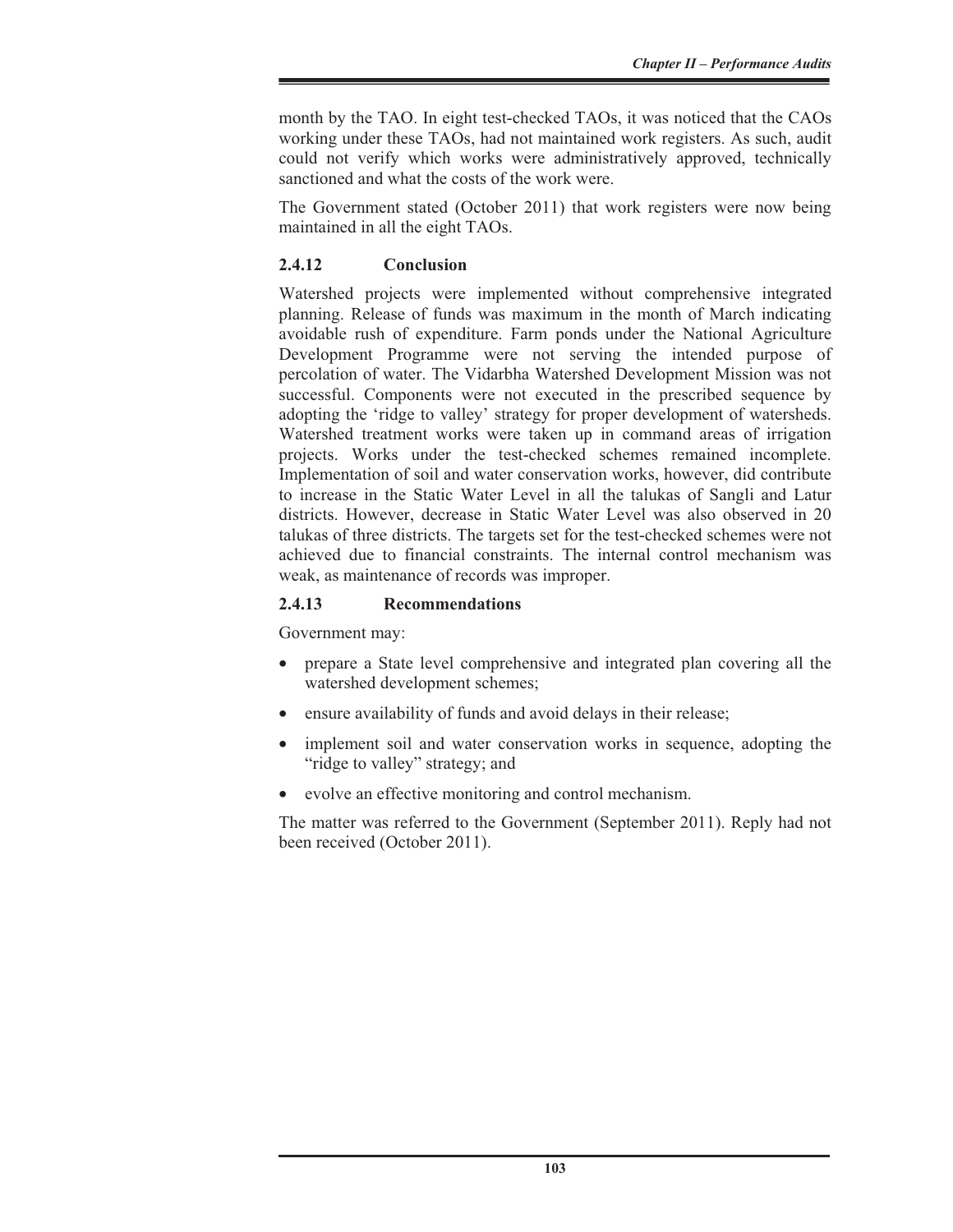# **Higher and Technical Education Department**

# **2.5 Working of the Directorate of Vocational Education and Training**

## **Highlights**

*The Department of Higher and Technical Education is responsible for creation of trained and skilled manpower in different trades required for the domestic industry by imparting structural training and nurturing a technical and industrial attitude in the minds of the youth.* 

*Audit of the Directorate of Vocational Education and Training under the Higher and Technical Education Department for the period 2006-11 revealed that there were shortfalls in implementation of the approved plan due to nonavailability of land for the envisaged projects, lack of equipment as well as shortage of instructors and enrolment capacity. The Industrial Training*  Institutes (ITI) in the State could not supply a skilled work force to the *industries as envisaged and the objective of bridging the gap between demand and supply of a skilled work force to the industries could not be achieved. There were acute shortfalls in inspections ranging from 75 to 100 per cent. The percentage of failures of students ranged from 58 to 83 per cent in the Centre of Excellence scheme (BBBT) due to anomalies in the course structure. Acute shortfall in key posts severely affected the performance of the department.*

**Seven schemes envisaged in the five year plan could not be implemented**  as the Government had not released funds amounting to  $\bar{\tau}$  29.50 crore.

*(Paragraph 2.5. 6.1)* 

Funds of  $\bar{\tau}$  1.20 crore withdrawn from the treasury for various purposes **by 15 DDOs remained unutilised for periods ranging from one to three years. The recoverable amount from grant-in-aid (GIA) institutions on account of inadmissible expenditure, which amounted to**  $\bar{\mathbf{z}}$  **6.66 crore remained unadjusted (August 2011). Further, the department released GIA without obtaining and verifying utilisation certificates. Utilisation certificates worth** ` **157.07 crore pertaining to 2006-11 were still outstanding.**

*(Paragraph 2.5.7.2)* 

**Infrastructure facilities and instructors were severely lacking for affiliated trades/units in five Industrial Training Institutes (ITI). Four ITIs gave admission to 88 students in non-affiliated trades rendering them ineligible for Apprentice Training Scheme training and National Council for Vocational Training certificates.** 

*(Paragraph 2.5.8.1)* 

**In ITI Kinwat, Nanded, equipment costing** ` **95.60 lakh procured in March 2009, was lying idle in its workshop for over two years as electrification work was in progress in the Centre of Excellence.** 

 *(Paragraph 2.5.8.3)*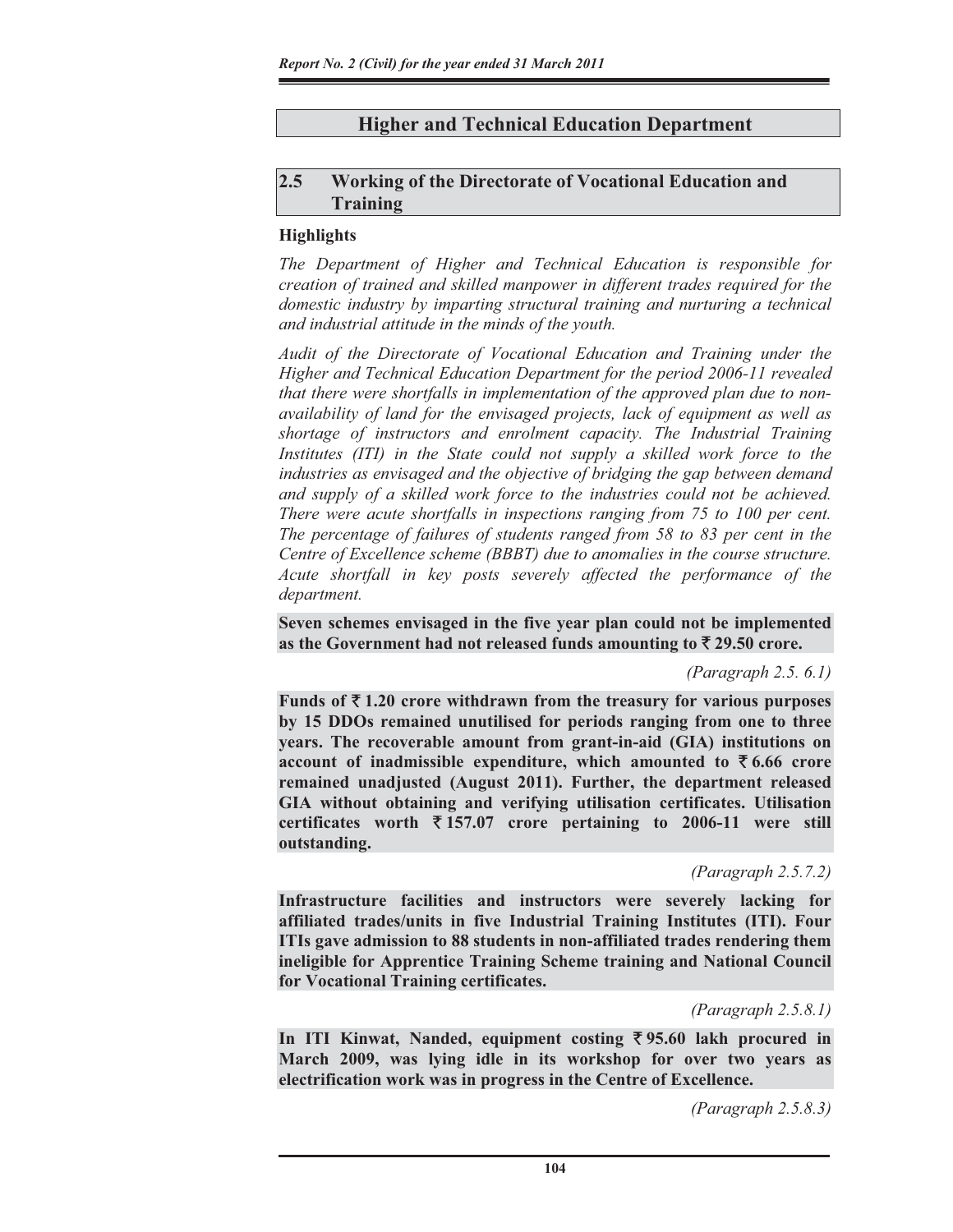**Thirty three out of 34 proposed (2008) Government Technical High School were opened during 2008-11 but the Government had accorded sanctions for recruitment of faculty in March 2011** *i.e.* **after three years.** 

#### *(Paragraph 2.5.8.4)*

**A Minimum Competency Vocational Courses (MCVC) scheme introduced (1988-89) for augmenting employment and self-employment opportunities for candidates at the 10 plus two level and to reduce the admission load on higher education. The objective of the scheme was defeated as 31450 out of 52761 students declared successful in the MCVC scheme had opted for higher education.** 

*(Paragraph 2.5.8.5)* 

Machinery and equipment worth  $\bar{\xi}$  5.73 crore were lying idle for periods **ranging from one to 84 months due to improper material management** 

*(Paragraph 2.5.9)* 

**Shortfalls ranging from 34 to 40** *per cent* **in supply of students for Apprentice Training Scheme by the ITIs resulted in non-achievement of the objective to bridge the gap between demand and supply of skilled work force for industry.** 

*(Paragraph 2.5.10.1)* 

**There were shortfalls ranging between 75 and 100** *per cent* **in conducting technical inspections which resulted in non-identification of persistent problems such as idle and defunct machinery, shortage of instructors and inadequate training facilities.** 

*(Paragraph 2.5.12.1)* 

#### **2.5.1 Introduction**

Vocational Education and Training has emerged as one of the most effective human resource development strategies to train the work force to produce skilled manpower for rapid industrialization and national development. Skill and knowledge are the driving forces of economic growth and social development of the country. The Office of the Director, Technical Education was established (1948), under the Department of Higher and Technical Education to conduct technical and vocational courses. Government of India (GOI) introduced (1950) the Craftsmen Training Scheme (CTS); in order to provide a steady flow of skilled manpower for different trades to the industries, to raise the quality and quantity of industrial production by systematic training of workers and to reduce unemployment in educated youth by equipping them with necessary skills for suitable employment. The scheme has been shaping craftsmen to meet existing as well as future manpower needs, through the vast network of Industrial Training Institutes (ITI) in the various States. After passing trade test under CTS, candidates are required to undergo 'on the job training' in industries under the Apprentice Training Scheme (ATS) so that practical skills required for various occupations are acquired.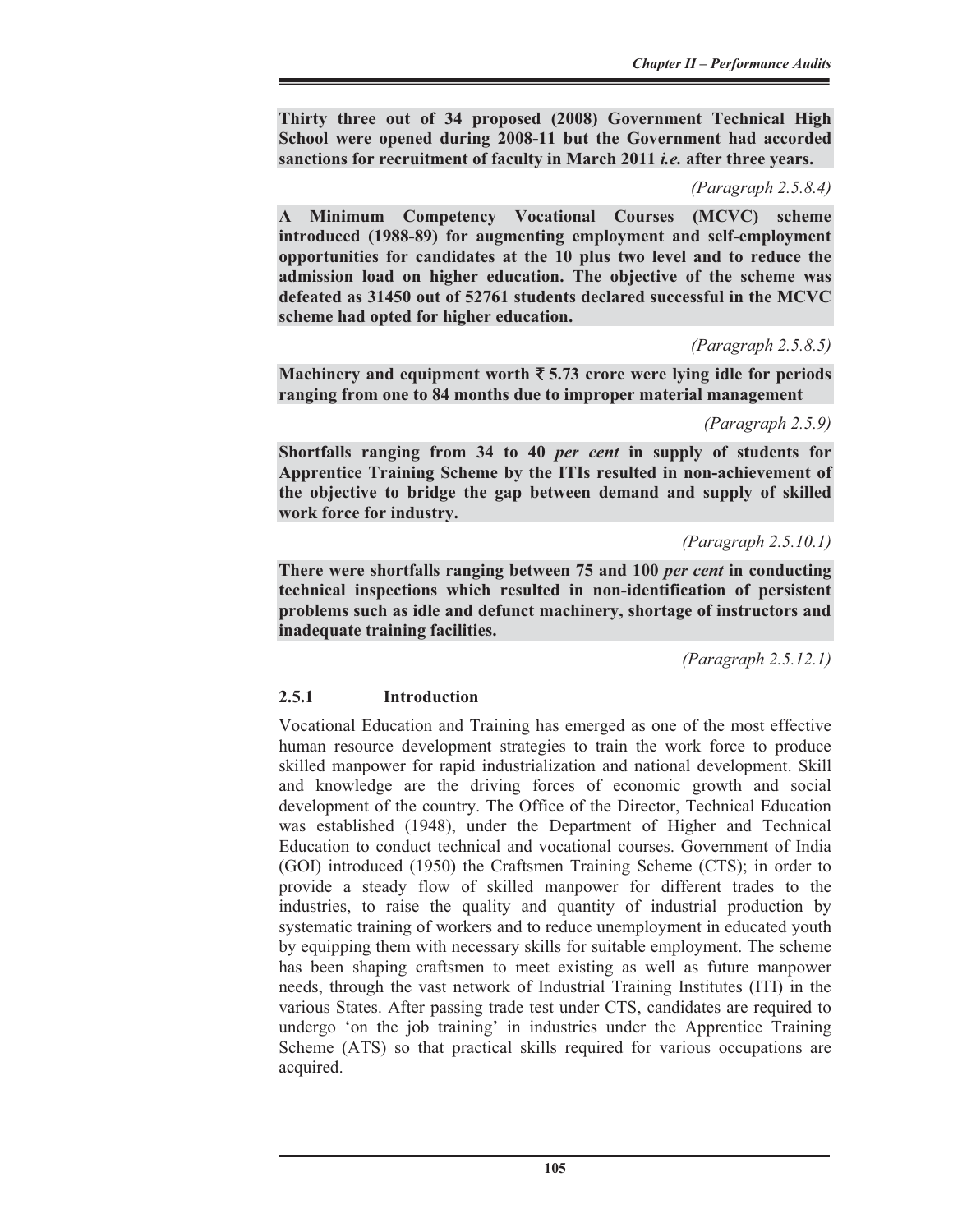The Directorate of Vocational Education and Training (DVET) was established (1984) to bring coordination among all levels of technical courses across the State. 'Vocational Courses' were conducted through technical schools and junior colleges and 'Training' through ITIs. The post of DVET was bifurcated (March 1998) into two posts *viz*., Director (Vocational Education) and Director (Training) for effective management of training and trained manpower. DVET had, in all,  $1727^{103}$  Government and aided institutes/schools functioning under its jurisdiction.

There are 416 ITIs in the State, out of which 276 are in own buildings, 113 are in rented premises and the remaining 27 are located in Government buildings. The minimum qualification for enrolment in the courses of ITIs is VIII to XII standard as per the requirement of the trades. Enrolment in ITIs is made through advertisements in local newspapers and displaying notices at each ITI in the State. Selection of candidates is made on the basis of merit and reservations as per norm. Though the number of applicants to ITIs increased from 2.92 lakh in 2006-07 to 3.95 lakh in 2009-10, the intake capacity increased from 67116 to 93630 only. Against the total seats located in the industries (6.29 lakh) for apprenticeship training in the industries during 2006- 11, the ITIs could supply 3.95 lakh candidates for apprenticeship training and thus failed to bridge the gap between demand and supply of skilled man power to the industry.

Government Technical High Schools (GTHS) & Grant-in-Aid (GIA) institutions (Vocational Education) conduct pre-vocational<sup>104</sup> and vocational schemes<sup>105</sup> at school and junior college level to create interest and liking for technical subjects among students at the school level.

Minimum Competency based Vocational Course (MCVC) schemes meant for augmenting self-employment and reducing the admission load on higher education had failed to achieve its objectives as 31450 out of 52761 students declared successful (*i.e.* 60 *per cent* ) during 2007-10 had opted for higher education instead of employment.

#### **2.5.2 Organisational set-up**

The Principal Secretary to the Government of Maharashtra, Higher and Technical Education Department (Department) is the head of the department. He/she is responsible for policy making and approval of programmes and exercises overall control over the activities of the department through DVET, Regional Offices (RO) and District Vocational Education and Training Offices at State, regional and district levels respectively.

Director (Vocational Education) and the Director (Training) are responsible for implementation of the various programmes in the State as envisaged by the department. There are six regions under the Directorate, each headed by a Joint Director. At the district level, a District Vocational Education and Training Officer (DVETO) is responsible for the overall supervision of the

<sup>103</sup> ITIs-416, Government Technical High School-156, Jr.Colleges-1155(Govt. 102, Aided-1053), Out of 416 ITIs—General-306, Tribal-89, Women-15,

Special Component Plan-4, Minority-2.<br><sup>104</sup> 8<sup>th</sup>, 9<sup>th</sup> and 10<sup>th</sup> standards having one vocational subject in the syllabus.<br><sup>105</sup> MCVC schemes run in Junior Colleges.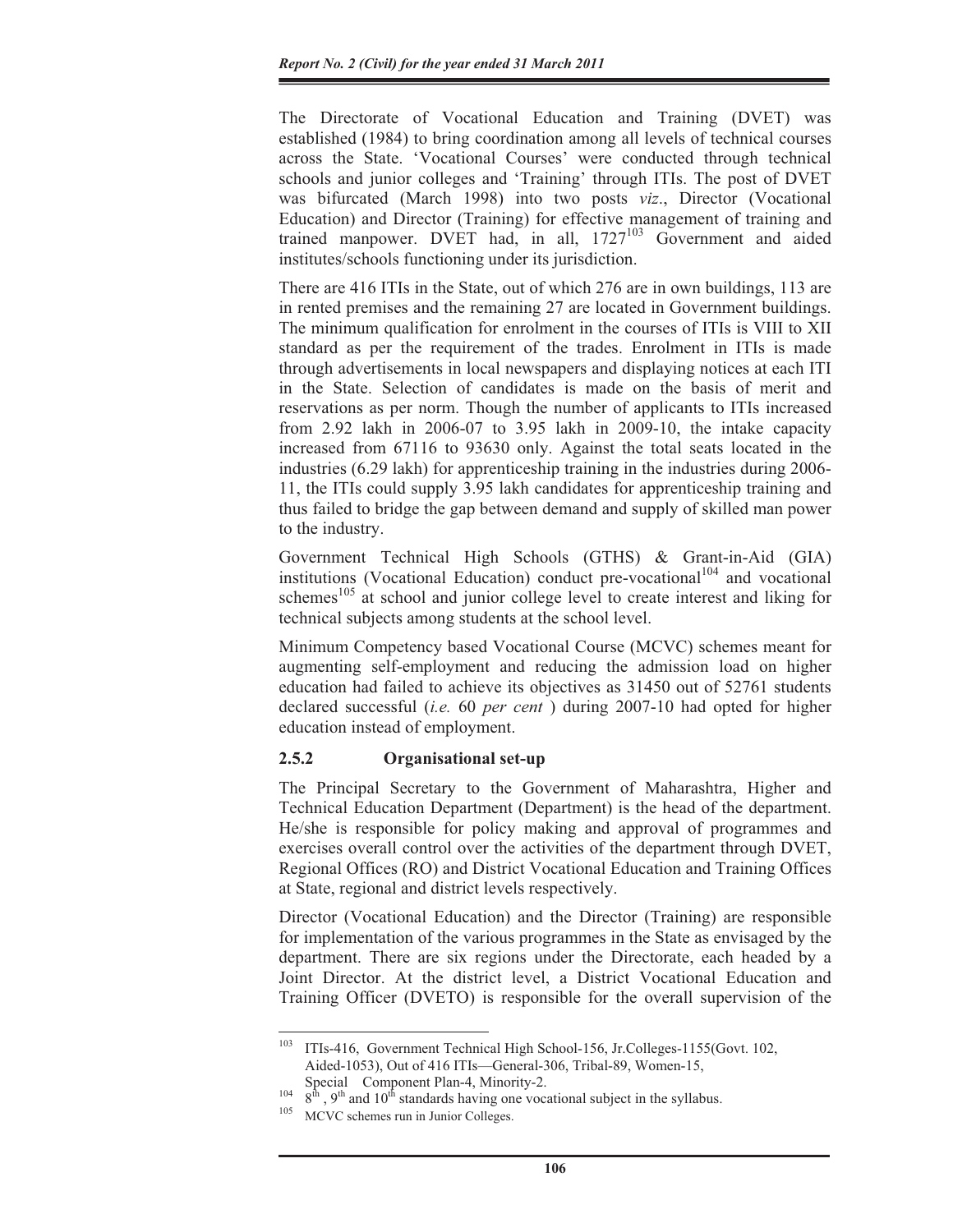ITIs, GTHSs and institutes running MCVC schemes and Bifocal and Pre-Vocational courses.

#### **2.5.3 Audit objectives**

The audit objectives were to assess whether:

- the planning with regard to implementation of the schemes of vocational education and training were made properly;
- the financial management was efficient for managing these schemes;
- the programmes and activities were implemented efficiently and effectively;
- effective monitoring, internal audit and evaluation mechanisms, is in place.

#### **2.5.4 Audit criteria**

Audit findings were benchmarked against the following criteria:

- (i) Training Manual for Industrial Training Institutes;
- (ii) Maharashtra Budget Manual;
- (iii) Apprenticeship Training Act, 1961;
- (iv) Bombay Financial Rules, 1959;
- (v) Maharashtra Treasury Rules, 1968;
- (vi) Procurement Manual for World Bank Aid and
- (vii) Orders and instructions issued by GOI and State Government from time to time

#### **2.5.5 Scope and methodology**

The audit was conducted between April and August 2011 and the records covering the period 2006-07 to 2010-11 were test-checked in audit. The offices of the Principal Secretary, Higher and Technical Education Department (HTE) and the Directorate at Mumbai and all the  $six^{106}$  ROs were identified for audit. Functioning of nine $107$  out of 35 DVETOs were selected for test check. Records of 55 drawing and disbursing officers were test checked in audit consisting of six ROs, 28 ITIs, 11 GTHS, nine DVETOs, and one directorate were covered**.**

In addition test-checked units comprising of 21 MCVC and 12 bifocal in 21 junior colleges were also covered **(Appendix 2.5.1)**. These samples were selected using the simple random sampling without replacement method.

An entry conference was held with the Joint Secretary in May 2011 wherein the audit objectives, criteria and audit coverage were discussed and agreed upon. The findings were discussed at the exit conference held in November 2011, with the Principal Secretary, who accepted most of the audit observations.

<sup>&</sup>lt;sup>106</sup> Mumbai, Pune, Nashik, Aurangabad, Amravati and Nagpur<br><sup>107</sup> Mumbai(suburban), Raigad, Nashik, Jalgaon, Aurangabad, Nanded, Nagpur, Amravati and Pune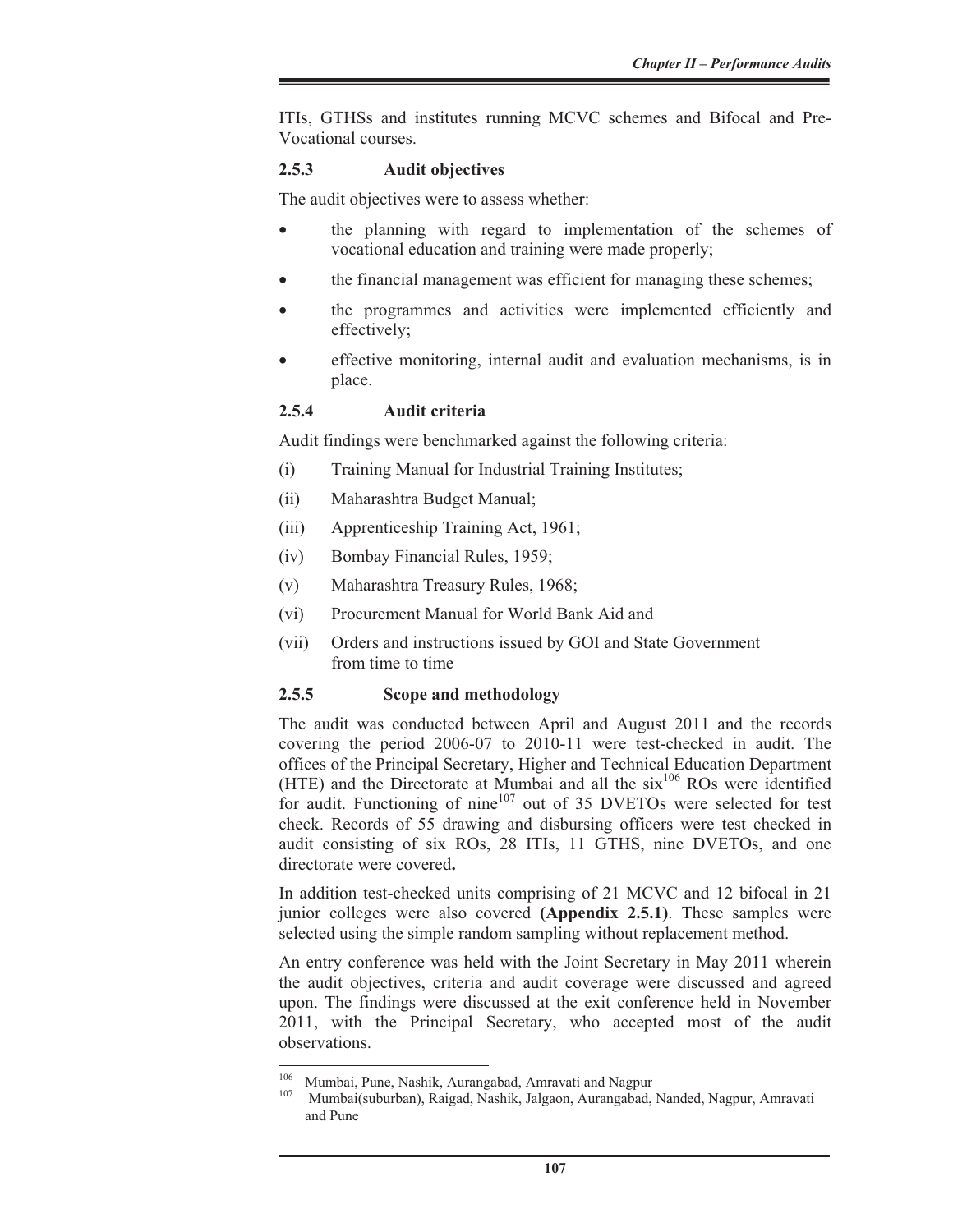# **Audit findings**

# **2.5.6 Planning**

During audit, the following deficiencies were noticed:

# **2.5.6.1 Five Year Plan (2007-2012)**

**Schemes envisaged in the five year plan could not be started due to non release of funds** 

In order to achieve their main objectives of creating skilled manpower and to cater to the increasing demands of the industry, the department had made a five year plan for the period 2007-2012 for implementation of its various programmes and activities which was further bifurcated into Annual Plans and was prioritized as per the availability of funds. The large demand for skilled and semi-skilled work force of the local industries as revealed by the survey conducted by the Confederation of Indian Industries (CII) was taken as the base for the planning process. Besides, seats located in the industries in each district, collected by the Assistant Apprentice Advisor (AAA) and consolidated at the State level by the Director (Training) who was the Apprentice Advisor, were taken into consideration for preparation of annual plans.

Audit scrutiny revealed that for seven schemes envisaged in the Five Year Plan and followed up in the Annual Plans, Government had not released funds amounting to  $\bar{\xi}$  29.50 crore till date (August 2011), as detailed in **Appendix 2.5.2**, delaying the implementation of the schemes. This indicated lack of foresight at the planning stage besides depriving the candidates of the envisaged opportunities.

While accepting the facts, the Joint Secretary stated (November 2011) that the funds could not be released as the same were not made available by the Finance Department. It was added that these schemes were already being covered under existing schemes and as such, it was not feasible to run separate institutes for physically handicapped, girls *etc*. The reply is not acceptable as the feasibility of the schemes should have been reviewed and revised annually as per requirements.

# **2.5.7 Financial Management**

As against a total Plan outlay of  $\bar{\tau}$  1,454.08 crore, Government budgeted  $\bar{\xi}$  1,363.08 crore and spent  $\bar{\xi}$  1,244.56 crore in the four-year period 2007-11 in respect of Plan schemes under Major Heads 2203 and 2230.

# **2.5.7.1 Budget allocation and Expenditure**

The details of budget provisions and expenditure incurred (Plan and Non-Plan) during 2006-11 are given in **Table 1**.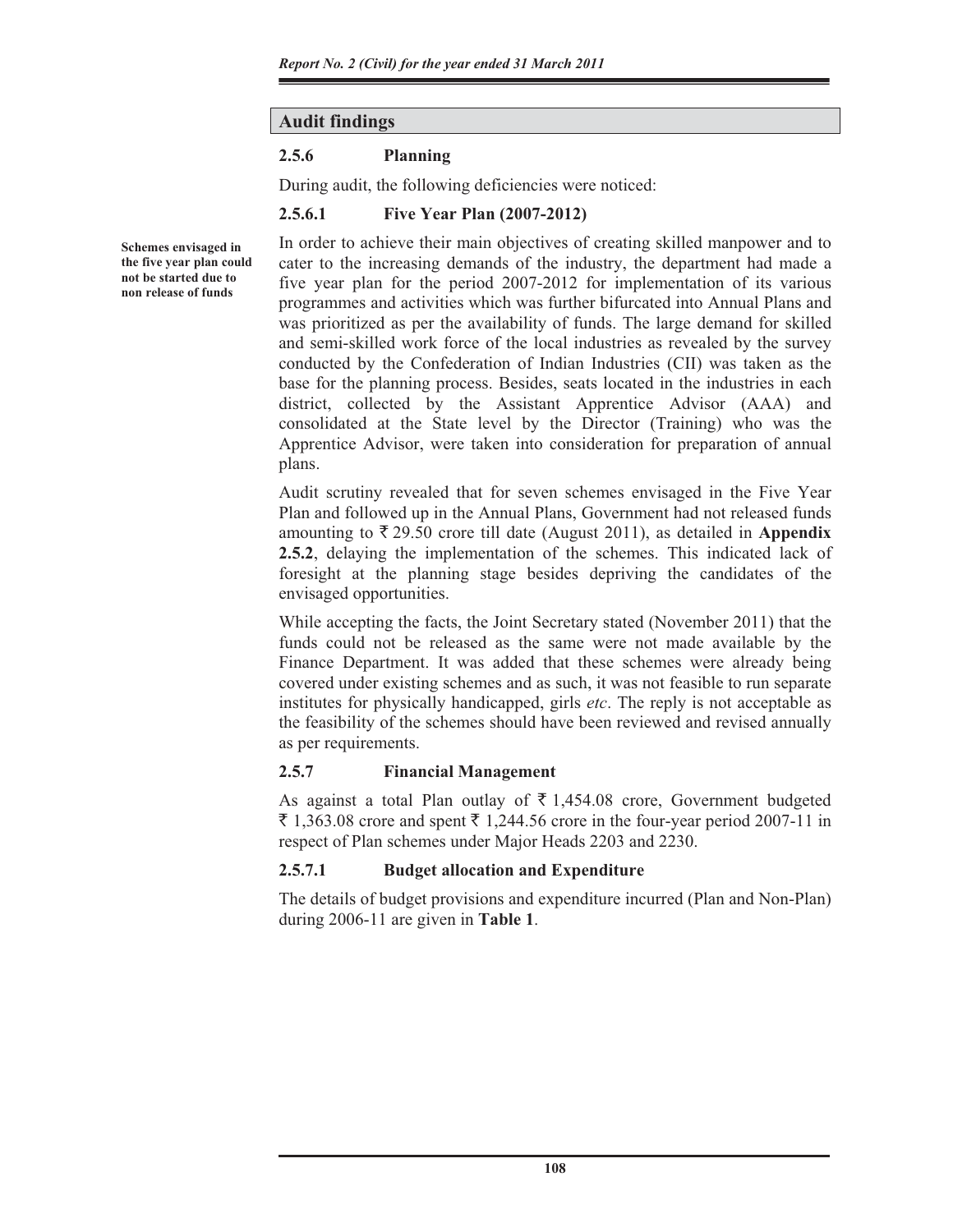|              | Plan             |                                      |                          | Non-Plan         |                    |              |
|--------------|------------------|--------------------------------------|--------------------------|------------------|--------------------|--------------|
| Year         | <b>Provision</b> | <b>Expenditure</b>                   | $(-)$ Saving             | <b>Provision</b> | <b>Expenditure</b> | (-) Saving   |
|              |                  |                                      | $(+)$ Excess             |                  |                    | $(+)$ Excess |
| 2006-07      | 132.03           | 112.83                               | $(-)19.20$               | 175.94           | 171.01             | $(-)4.93$    |
|              |                  |                                      | (15 <sub>per</sub> cent) |                  |                    |              |
| 2007-08      | 189.13           | 142.95                               | $(-)46.18$               | 209.68           | 204.81             | $(-)4.87$    |
|              |                  |                                      | $(25$ per cent)          |                  |                    |              |
| 2008-09      | 371.27           | 327.70                               | $(-)43.57$               | 210.08           | 212.77             | 2.69         |
|              |                  |                                      | (12 <sub>per</sub> cent) |                  |                    |              |
| 2009-10      | 366.00           | 359.90                               | $(-)6.1$                 | 314.44           | 297.58             | $(-)16.86$   |
|              |                  |                                      | (2 per cent)             |                  |                    |              |
| $2010 - 11$  | 308.04           | 302.12                               | $(-)5.92$                | 305.00           | 280.32             | 24.68        |
|              |                  |                                      | (2 per cent)             |                  |                    |              |
| <b>Total</b> | 1366.47          | 1245.50                              | $(-)$ 120.97             | 1215.14          | 1166.49            | $(-)48.65$   |
|              |                  |                                      | $(9$ per cent)           |                  |                    |              |
|              |                  | Source: Data furnished by department |                          |                  |                    |              |

#### **Table 1 : Budget provisions** *vis-à-vis* **expenditure Major Head 2230: Training (ITI) (**` **in crore)**

Note: The above expenditure included  $\bar{\tau}$  248.95 crore under Plan expenditure under Major Head 2230 funded from World Bank Aid.

**Table 1** reveals that savings ranged from two to 25 *percent* during 2006-11. We noticed in audit that on the one hand, vital schemes and programmes could not be implemented due to non-release of funds (as discussed earlier in paragraph 2.5.6.1) while on the other hand, there were savings to the extent of  $\bar{\xi}$  120.97 crore. The savings, which accrued during 2006-11 were surrendered by the department in March each year.

#### **Table 2- Budget provisions vis-à-vis expenditure Major Head 2203\*: Vocational Education (**` **in crore)**

|                                                                                  | Plan             |                    |                          | Non-Plan         |                    |            |  |
|----------------------------------------------------------------------------------|------------------|--------------------|--------------------------|------------------|--------------------|------------|--|
| Year                                                                             | <b>Provision</b> | <b>Expenditure</b> | (-) Saving               | <b>Provision</b> | <b>Expenditure</b> | (-)Saving  |  |
|                                                                                  |                  |                    | $(+)$ Excess             |                  |                    | (+) Excess |  |
| 2006-07                                                                          | 13.42            | 12.03              | $(-)1.39$                | 219.45           | 222.92             | $+3.47$    |  |
|                                                                                  |                  |                    | (10 <sub>per</sub> cent) |                  |                    |            |  |
| 2007-08                                                                          | 12.15            | 11.34              | $(-)0.81$                | 240.05           | 237.19             | $(-)2.86$  |  |
|                                                                                  |                  |                    | $(7$ per cent)           |                  |                    |            |  |
| 2008-09                                                                          | 38.69            | 33.79              | $(-)4.90$                | 278.27           | 282.54             | $+4.27$    |  |
|                                                                                  |                  |                    | (13 <sub>per</sub> cent) |                  |                    |            |  |
| 2009-10                                                                          | 33.39            | 25.26              | $(-)8.13$                | 341.30           | 341.14             | $-0.16$    |  |
|                                                                                  |                  |                    | $(24$ per cent)          |                  |                    |            |  |
| $2010 - 11$                                                                      | 44.41            | 41.50              | $(-)2.91$                | 386.49           | 380.83             | $(-) 5.66$ |  |
|                                                                                  |                  |                    | $(7$ per cent)           |                  |                    |            |  |
| <b>Total</b>                                                                     | 142.06           | 123.92             | $-18.14$                 | 1465.56          | 1464.62            | $(-)$ 0.94 |  |
| *80 per cent of the expenditure incurred under non-plan was on Grant-in-aid only |                  |                    |                          |                  |                    |            |  |

**Table 2** reveals that savings ranged from seven to 24 *per cent* respectively during 2006-11.

The Joint Secretary stated (November 2011) that savings under both the heads of Training and Vocational Education occurred due to non-filling of vacant posts in reserved categories. Further, the full budgeted amount was not released in time or not at all released by the Finance Department, which were beyond the control of the department.

**Funds could not be utilized due to noncreation of posts and delay in release of funds**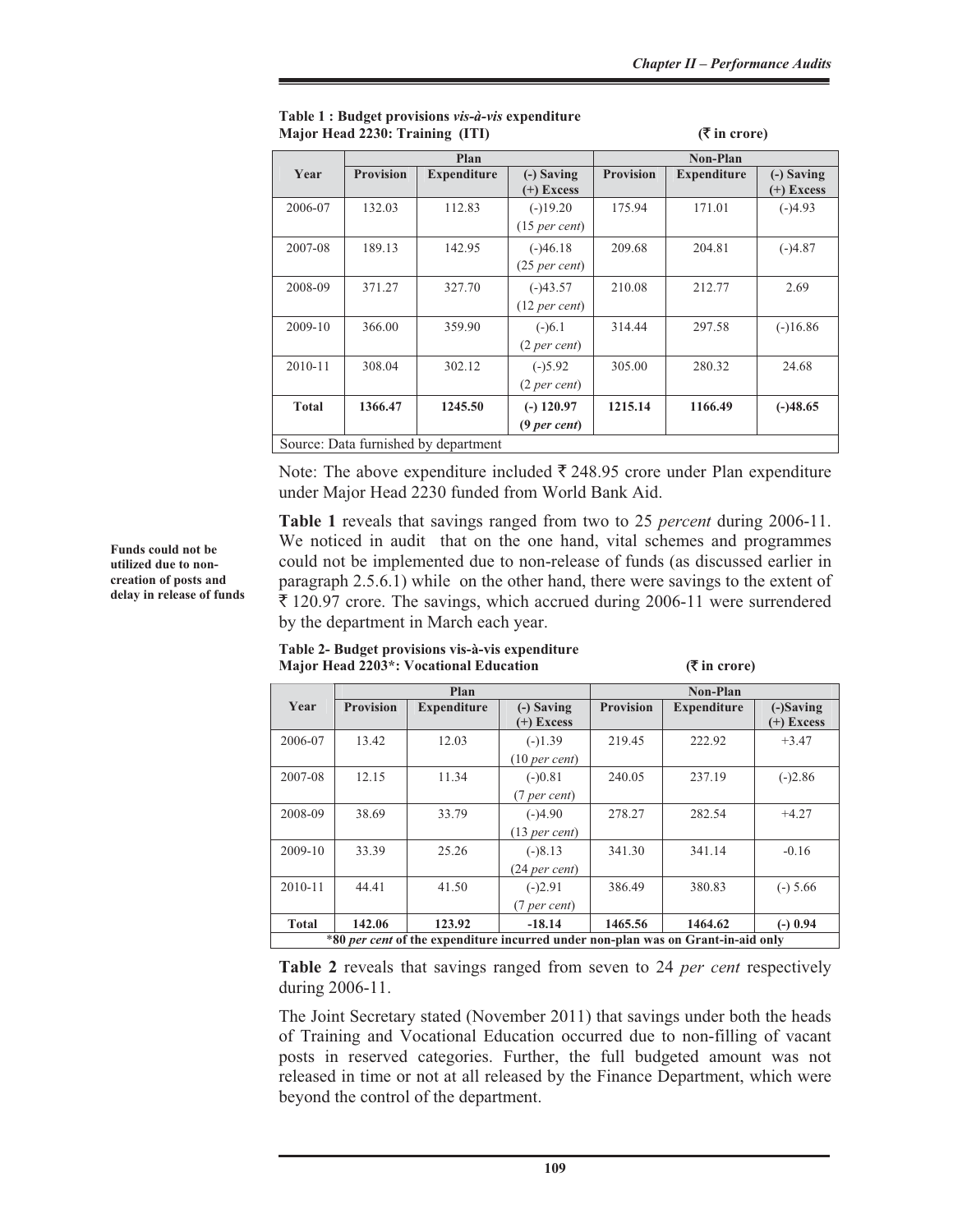## **Vocational Education**

## **2.5.7.2 Release of Grants-in-Aid to aided institutes without assessment**

Government provided grants-in-aid (GIA) for payment of salaries to teaching staff and non-salary grants for purchase of raw materials and other related expenditure for pre-vocational and '10 plus two' vocational courses subject to fulfilling of the prescribed eligibility conditions. The department had to ensure that the annual assessment of salary and non-salary grants was carried out by the Directorate through the Regional offices of DVET to ascertain the utilisation of grants. Any unspent grants and inadmissible expenditure were required to be recovered or adjusted in the subsequent grants. The assessment position in the six ROs is indicated in **Table 3**.

| <b>Name of the Regional</b><br><b>Office</b> | <b>Total number</b><br>of institutes | Number of<br>institutes | Period up to<br>which | Number of<br><b>institutes</b> |  |  |  |
|----------------------------------------------|--------------------------------------|-------------------------|-----------------------|--------------------------------|--|--|--|
|                                              |                                      | assessed                | assessed              | pending for                    |  |  |  |
|                                              |                                      |                         |                       | assessment                     |  |  |  |
| Nasik                                        | 176                                  | 123                     | 2008-09               | 53                             |  |  |  |
| Aurangabad                                   | 168                                  | 152                     | 2008-09               | 16                             |  |  |  |
| Amravati                                     | 237                                  | 229                     | 2009-10               | 8                              |  |  |  |
| Mumbai                                       | 150                                  | 42                      | 2009-10               | 108                            |  |  |  |
| Pune                                         | 346                                  | 346                     | 2009-10               | $-$                            |  |  |  |
| Nagpur                                       | 165                                  | 160                     | 2009-10               | 5                              |  |  |  |
| <b>Total</b>                                 | 1242                                 | 1052                    |                       | 190                            |  |  |  |
| Source: Data compiled by audit               |                                      |                         |                       |                                |  |  |  |

**Table 3: Statement showing pending assessment of GIA institutions** 

We noticed that of the 1242 institutions in the State receiving GIA from the Government, the assessment of 1052 units had been conducted up to 2008-09 and in certain cases up to 2009-10 and 190 institutions had not been assessed till August 2011. In these 1052 units, we further noticed that annual assessments were not being done and assessments for periods ranging from five to 10 years were being done together. The total recoverable amounts from the assessed institutions under the five ROs (except Pune) on account of inadmissible expenditure and non-refund of tuition fees to Government amounted to  $\bar{\xi}$  6.66<sup>108</sup> crore (Aug 2011). As RO, Pune had not adjusted the tuition fees collected before releasing further grants, the actual recoverable amounts or inadmissible GIA could not be verified. Out of the 190 institutions yet to be assessed till August 2011,  $64^{109}$  institutions were pending for assessment for periods ranging from 10 to 16 years and the possibility of fraud or misutilisation of funds in these institutions could not be ruled out.

Further, as per provisions contained in the Bombay Financial Rules, 1959, read with Appendix B of the Secondary School Code, GIA to institutions were to be released only after receipt and verification of utilisation certificates (UCs) for the earlier grants. We noticed in audit that during 2006-11, ROs released GIA without obtaining and verifying UCs. As on 31 October 2011, UCs valued at  $\overline{\tau}$  157.07 crore pertaining to the period 2006-11 were

108 RO, Mumbai:  $\bar{\xi}$  28 lakh, RO, Nasik:  $\bar{\xi}$  2.31 crore, RO, Aurangabad:  $\bar{\xi}$  1.70 crore,

**Regional Offices released grantsin-aid without verification of utilisation certificates** 

RO, Nagpur:  $\bar{\tau}$  1.15 crore, RO, Amravati:  $\bar{\tau}$  1.22 crore.<br><sup>109</sup> RO; Mumbai-3, RO; Nasik-53, RO; Nagpur-3, RO; Amravati-5.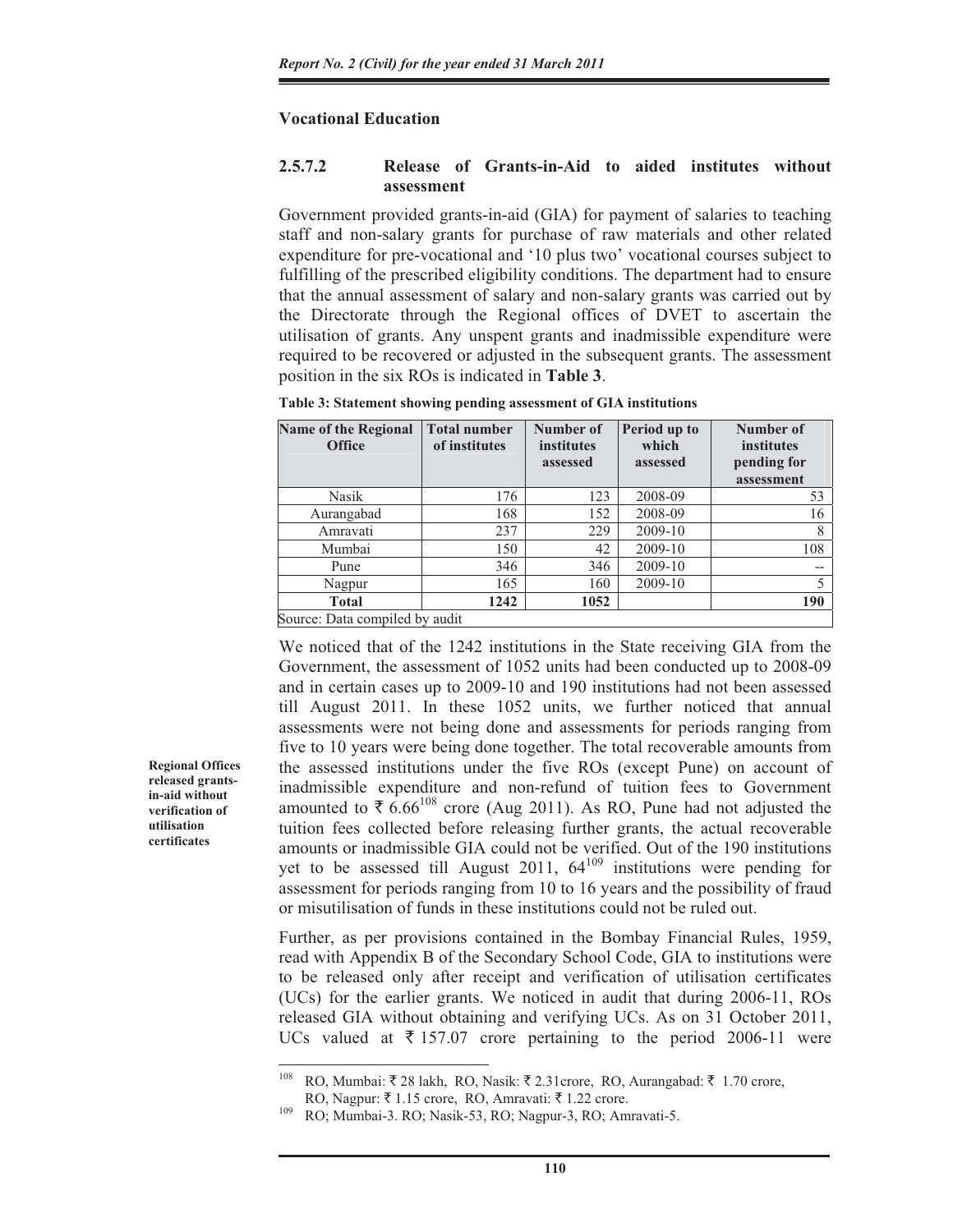outstanding as per data obtained from the offices of the Accountant General (Accounts & Entitlements), Mumbai and Nagpur.

On this being pointed out, the ROs attributed (between May 2011and August 2011) the shortfall in assessment to shortage of staff and added that there was no mechanism to watch the submission of UCs. The fact, however, remained that annual assessment was not being done and GIA was being released without recovering the inadmissible amounts.

The Joint Secretary stated (November 2011) that instructions were being issued to the Regional Joint Director to complete the internal audit and assessment of the institutes before releasing further grants.

## **2.5.7.3 Irregularities in Cash Book Maintenance (Training and Vocational Education)**

The following deficiencies were noticed in both the Training and Vocational Education directorates:-

#### **Cash management**

- As per the provisions of the Bombay Financial Rules (BFR), the closing balances of bank statements and cash books should be reconciled every month and certificates to that effect should be recorded in the cash books by the DDOs. During scrutiny of cash books of the 55<sup>110</sup> DDOs testchecked, we noticed that 20 DDOs (includes three GTHS) had not reconciled the differences between the cash book balances and bank statements for periods ranging from one to six months **(Appendix 2.5.3)** as such audit could not ascertain whether the balances taken to the cash book were actually physically present in the bank accounts.
- Further, as per Rule 55 of BFR, surprise verification of cash balances was required to be conducted by the heads of offices at least once in a month to ensure that the balances in the cash books were physically available and no money had been misappropriated, even temporarily.
- In 10 (includes two GTHS) out of 55 DDOs test-checked, we noticed that the DDOs disregarded the provision relating to cash management and no surprise verification of cash balances was conducted during the period 2006-11 **(Appendix 2.5.3)**.
- As per provisions contained in Rule 98(2) of MTR read along with provision 157 of the Maharashtra Budget Manual, reconciliation of remittances and drawals from Treasury/Pay and Accounts Office was required to be conducted every month and a certificate to that effect was to be obtained and kept on record for verification. However, 19 (includes three GTHS) DDOs test-checked had not carried out reconciliation of remittances with treasury records **(Appendix 2.5.3)**.

While accepting the observations made by Audit, the Joint Secretary stated (November 2011) that necessary instructions in this regard had been issued (November 2011) to the Directorate and field offices.

**Funds amounting to**  ` **1.20 crore for various purposes were neither disbursed nor remitted back to the Government.**

<sup>110 28-</sup>ITIs; 11-GTHSs; nine-DVETOs; six-ROs and one –Directorate.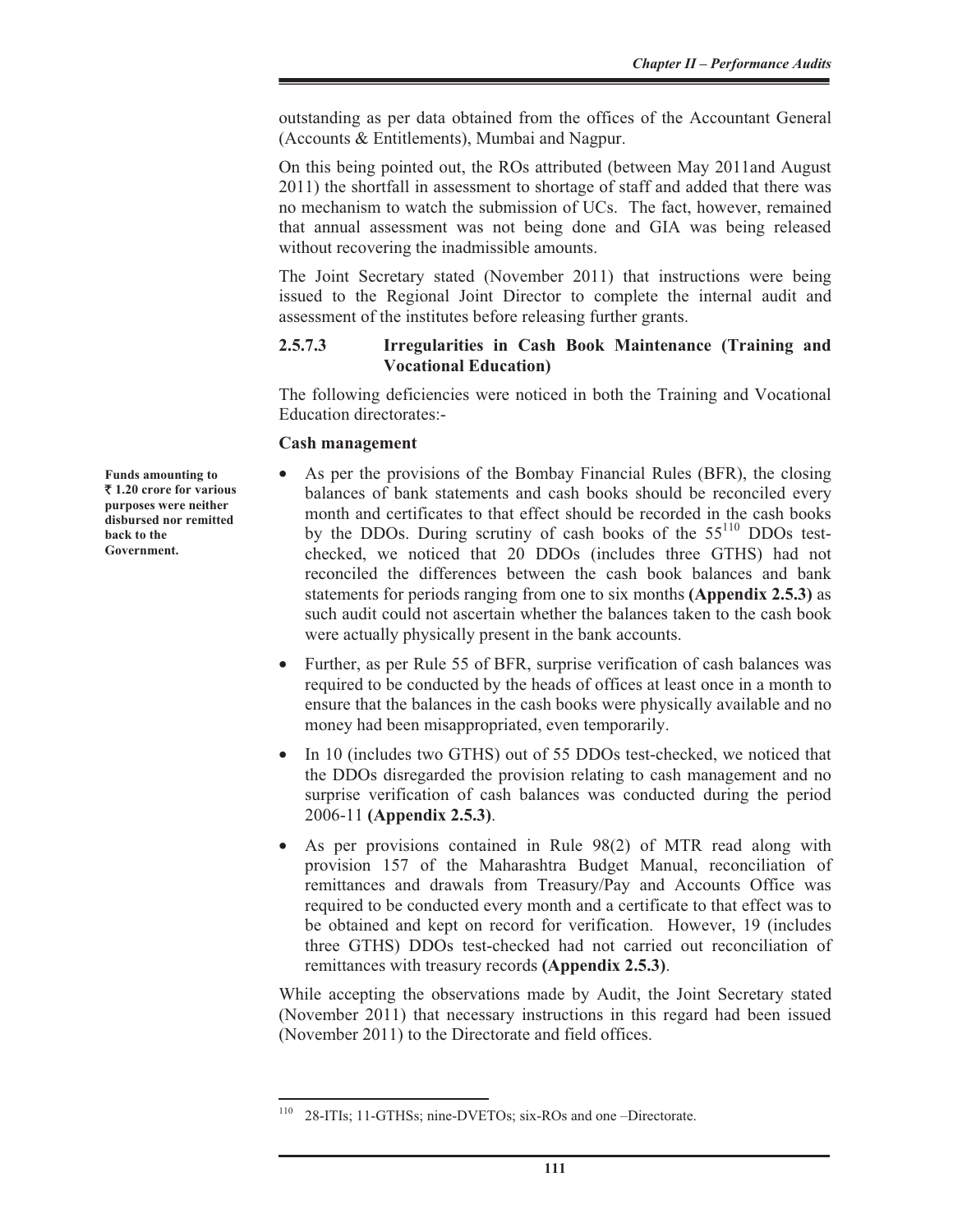# **2.5.7.4 Personal Ledger Account cash book**

Personal Ledger Account (PLA) cash books are maintained to record nongovernmental transactions. PLA cash books are maintained by the Principals/Head Masters of ITIs and GTHS for crediting fees, deposits and receipts from various short-term courses conducted by them. Further, as per circular issued (April 2011) by the Directorate, the institutes/schools are allowed to make payment for procurement of raw materials and other related expenses from the funds so received.

On scrutiny of 39 DDOs, who were required to maintain PLA cash-books out of the 55 DDOs test-checked , we noticed the following:

- Eight DDOs had not opened PLAs for periods ranging from five to 20 years and credited the funds received to the savings bank account of institutes or PLAs operated by other institutions having PLAs. (**Appendix 2.5.4).** Test-check revealed that ITI (Girls)), Jalgaon had transferred (April 2011) an amount of  $\overline{\xi}$  22.46 lakh to the PLA of the District ITI, Jalgaon since they did not have a PLA.
- x A total of 19 (includes five GTHSs) DDOs had not reconciled PLA cash books and treasury pass book balances for periods ranging from three to six months. The total unreconciled amount worked out in audit was ` 66.27 lakh (**Appendix 2.5.4**).
- A total of 12 (includes three GTHSs) DDOs had not maintained PLA cash books for periods ranging from six to 48 months (August 2011). As on 31 March 2011, an amount of  $\overline{\xi}$  9.88 lakh was lying in the cash chest of GTHS, Nagpur. As no cash book was maintained, audit could not verify the actual cash balances as on 31 July 2011 (**Appendix 2.5.4)**.
- Eight (includes one GTHS) DDOs test-checked had not carried out surprise verification of cash balances. (**Appendix 2.5.4**).
- An 'Institute Development Fund' (IDF) was created out of the fees collected from the students and revenue generated through short-term courses which were to be utilised for development of the institutes. In 23 (includes six GTHSs) DDOs, IDF to the extent of  $\bar{\tau}$  7.98 crore (includes  $\bar{\xi}$  1.21 crore against GTHSs) were lying unutilised (July 2011).

Thus, it is seen that subordinate offices failed to monitor and control the cash transactions. As the PLA cash book was not being properly maintained, the actual amounts received and money transferred or remitted into Government account and any expenditure from it could not be verified.

While accepting the observations made by the audit, the department stated (November 2011) that necessary instructions in this regard had been issued in November 2011 to the Directorate and field offices.

# **2.5.7.5 Drawal of funds not required for immediate disbursement**

Rule 282(2) of the Maharashtra Treasury Rules (MTR), 1968 stipulates that money should be withdrawn from the treasury only if required for immediate disbursement. On scrutiny of the cash books and records of 55 selected DDOs we noticed that funds amounting to  $\bar{\tau}$  1.20 crore, withdrawn for various purposes *viz*. payment of salaries, contingencies, purchase of machinery and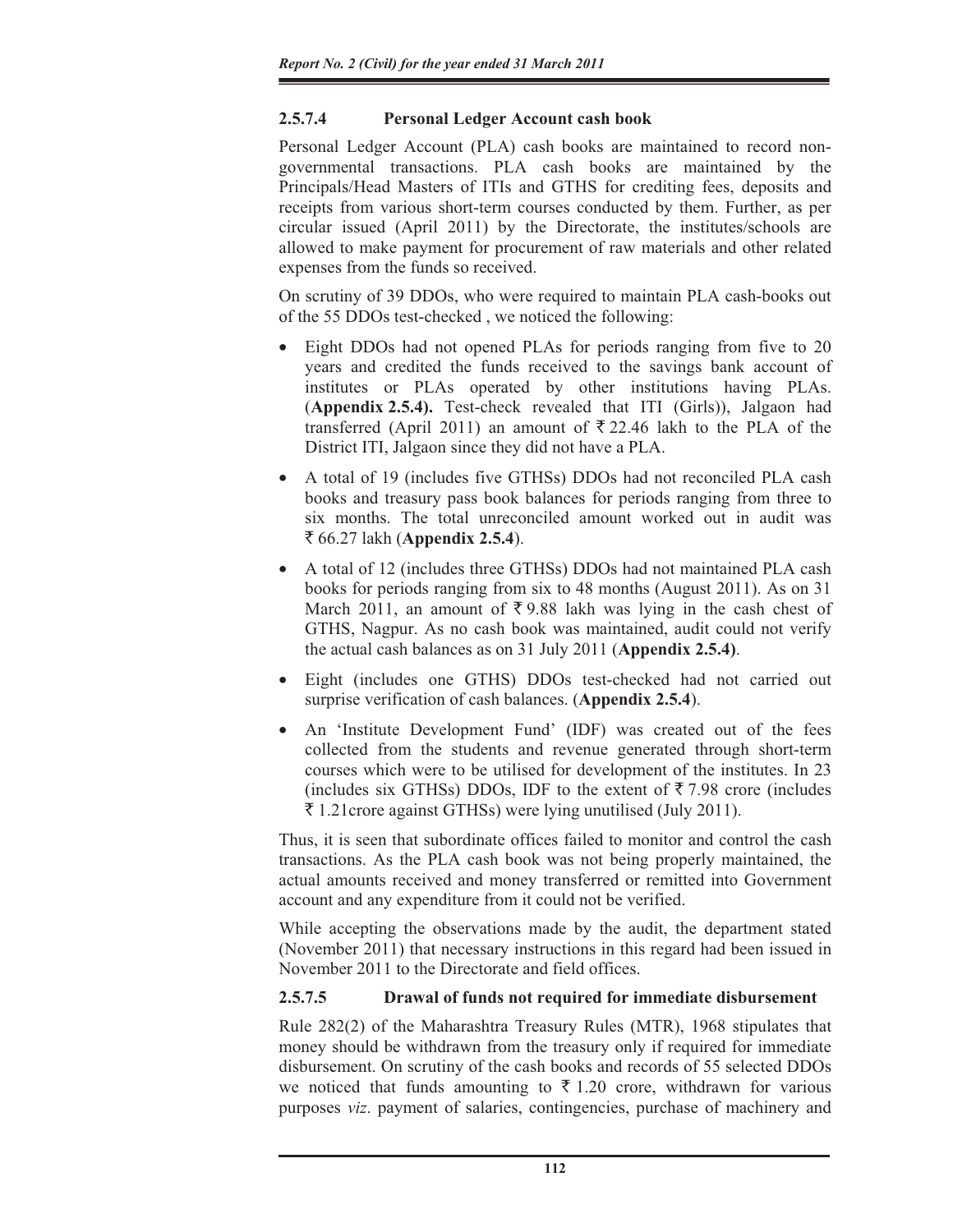equipment were neither disbursed nor remitted back into the Government account for periods ranging over one to three years and were lying unutilised in respective accounts of 15 DDOs (includes one GTHS) (**Appendix 2.5.5)**. This indicated weak budgetary control besides drawal of funds not required for immediate disbursement, which was in contravention to the provisions of MTR.

While accepting the facts and figures, the department stated (November 2011) that necessary instructions in this regard have been issued in November 2011 to the Directorate and field offices.

## **2.5.8 Programme implementation**

Programme implementation includes affiliation of trades and execution of various schemes such as the Craftsman Training Scheme (CTS), World Bank Assisted Vocational Training Improvement Project, upgradation of ITIs through Public Private Partnership (PPP) schemes (under Training) and MCVC schemes (under Vocational Education). The following deficiencies were noticed in the implementation.

# **Training (ITIs)**

## **2.5.8.1 Affiliation of trades in Industrial Training Institutes**

The Government of India (GOI) set up (1956) a National Council for Vocational Training (NCVT), an advisory body, which prescribed an 'affiliation' clause and laid down specific norms ensuring the standards and uniformity of training at the national level in ITIs such as syllabi, scale of tools and equipments, space, faculty *etc*. The ITIs seeking affiliation for the trades were required to fulfill the prescribed norms.

As per the terms and conditions<sup>111</sup> for affiliation to NCVT, the institutes were to adopt the standards<sup>112</sup> laid down by NCVT. On inspection by the State Directorate or DGE&T, if it was found that the institute had failed to maintain the prescribed norms for the affiliated trade, the matter was reported (by the Regional Offices) to the State Director who could initiate action for deaffiliation.

A student could appear for the All India Trade Test (AITT) only if he was trained in a trade affiliated to DGET. After passing the AITT, the student became eligible for the NCVT certificate, which is recognised for services in GOI, State Governments and reputed private and public sector establishments.

On scrutiny of records of 28 ITIs test-checked, we noticed that infrastructure facilities and instructors were severely lacking for the affiliated trades/units in five ITIs as indicated in **Appendix 2.5.6**.

Although affiliation was granted to the said trades and units, deficiencies in basic requirements *viz*. space, equipment and instructors prevalent in these ITIs and noticed in audit could not be detected by the department due to severe shortfalls in inspections. Thus, failure of the department to ensure timely

<sup>&</sup>lt;sup>111</sup> (Annexure IV to Appendix XIX [PARA 42(b)] of the Training Manual for ITIs ) formulated by the DGE&T<br><sup>112</sup> Regarding syllabi, scale of tools and equipments, shop layouts and availability of

instructional staff with requisite qualification and experience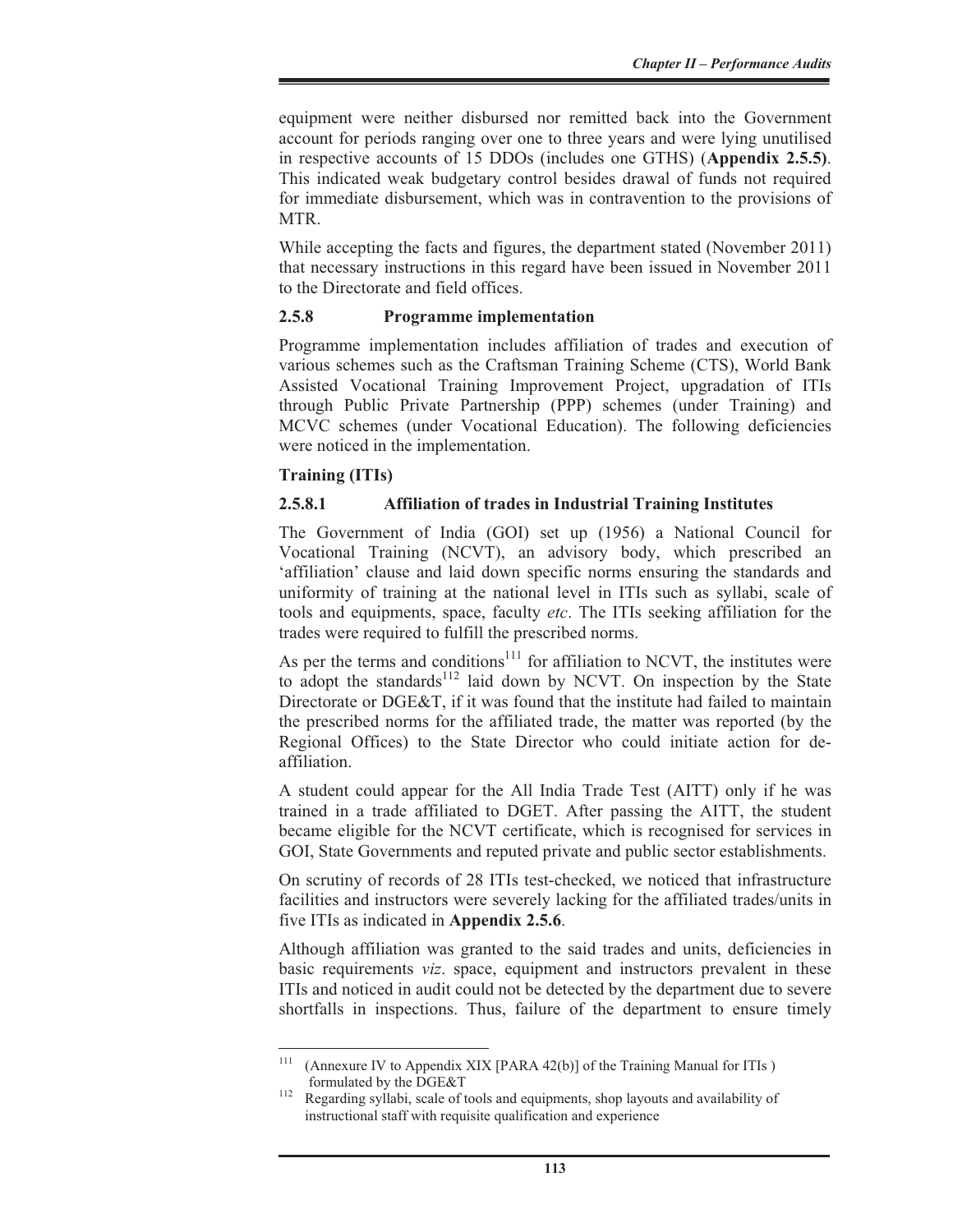inspections resulted in non-identification of defaulting institutes, as a result of which, no remedial action could be instituted to improve infrastructure affecting the quality of training in the said trades.

While accepting the facts, the Joint Secretary stated (November 2011) that at the time of affiliation, the requisite infrastructure and instructors were ensured but due to aging and depreciation, the machinery and equipment were worn out and required replacement. Similarly, due to transfer or retirement of instructors, the posts remained vacant and were being filled in due course. The reply is not acceptable because deficiencies in machinery and manpower affected the quality of training given to the students and defeated the objective of affiliation.

Government of India reiterated (December 2010) that no admission was allowed in NCVT trades until affiliation was granted. However, test check of ITIs revealed that admissions were being granted and students seeking admissions to non-affiliated trades were being made to sign bonds giving their consent to receiving State Certificates for Vocational Training (SCVT). However, the implications of the same were not clarified in the bonds. Students who received training in non–affiliated trades were not eligible to appear in All India Trade Test (AITT) and consequently were rendered ineligible for NCVT certificates. Implications of such courses should have been explained to the students clearly, as this would have a major impact on their future careers. On scrutiny of 28 test-checked ITIs, we noticed that four<sup>113</sup> ITIs gave admission to 88 students in non-affiliated trades as a result of which, the students were rendered ineligible for NCVT certificates.

The Joint Secretary stated (November 2011) that it was only in exceptional situations that the students were allowed to appear in SCVT examinations. The fact, however, remained that the implications of taking admission in nonaffiliated trades and SCVT certificates were not explained to the students and as a result putting their careers to risk.

#### **2.5.8.2 Shortfall in implementation of schemes**

On scrutiny of records in 28 ITIs and 11 GTHSs, we noticed that there were shortfalls in implementation of the approved Five Year Plan due to nonavailability of land and enrolment capacity, lack of equipment, shortage of instructors *etc*. as described below:

Government decided (February 2008) to augment the existing strength of ITIs in Mumbai city and suburbs. Accordingly, 124 new batches were proposed from August 2008 in 12 institutes but the Government sanctioned faculty and other related posts (177) for the said expansion only in March 2011. During test check, we noticed that 30 new batches for 27 trades were to commence training from August 2008, in ITI, Mulund, which had an enrolment capacity of 476 students. Tools, equipment and furniture costing  $\bar{\tau}$  1.07 crore were procured (2008) by the institute for the purpose. As the required infrastructure such as space, tools, *etc*., was not ready and instructors had not been recruited, affiliation could not be obtained (August 2011) from DGET for these batches.

<sup>113</sup> ITI Panvel (Raigad)=16 (August 2007-Hair & Skin Care Trade), ITI (Girls) Aundh (Pune)=17 (August 2011- Dress Making), ITI, Phulambri (Aurangabad)=20(July 2010- Painter), ITI (Girls) Aurangabad=35 (2009-10- Secretarial Practices and Architectural Assistant).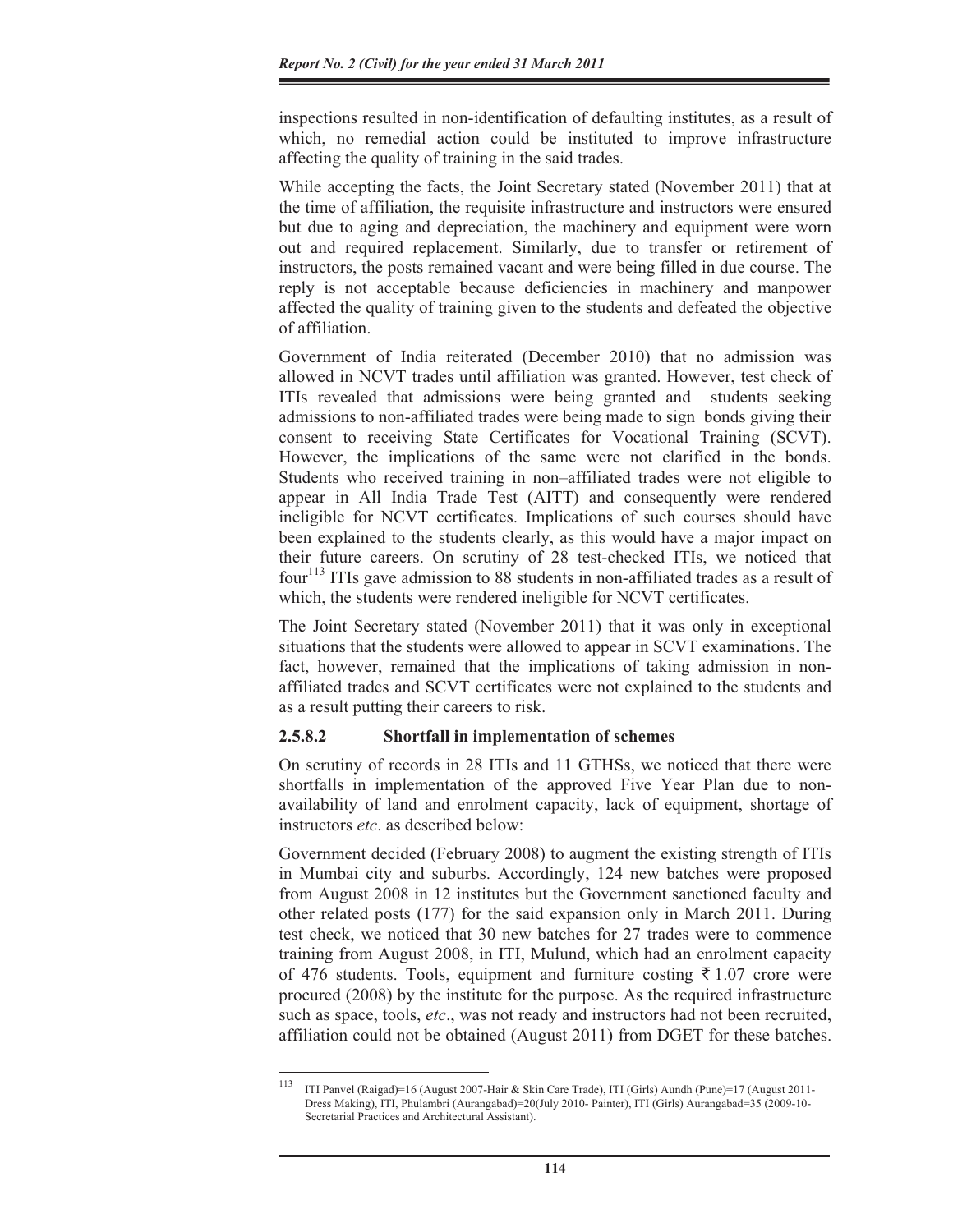As such tools, machinery and equipments procured were not put to use and were lying idle in the stores for more than three years.

The Joint Secretary stated (November 2011) that delay in sanctioning the post and consequent delays in affiliation procedure resulted in non-commencement of courses on time. The fact, however, remained that the students were deprived and tools, equipments and furniture procured were lying idle as the courses had failed to commence.

Government approved (June 2009) commencement of additional shifts for training in ITIs, as the intake capacity of the ITIs across Maharashtra could not fulfill the requirement of the industries. Three of the  $28$  ITIs<sup>114</sup> test-checked had submitted (2009) proposals to DGET to seek affiliation for creation of additional shifts in 49 trades. These proposals were rejected by DGET as the ITIs did not have the required infrastructure as per the prescribed norms. Consequently, the ITIs submitted revised proposals (December 2010 to April 2011) for creation of additional shifts in  $35^{115}$  trades. The proposals of the ITIs at Jalgaon and Aurangabad were again rejected (June 2011) due to incomplete list of tools, machinery and equipment as per the prescribed norms. Repeated submission of proposals without adhering to the prescribed norms indicated the casual attitude of the ITIs in getting affiliation. As a result, an additional capacity of  $480^{116}$  seats could not be created.

The Joint Secretary stated (November 2011) that a fresh affiliation report had been submitted to DGET. The reply is not acceptable because repeated submission of deficient proposals indicated lack of seriousness on the part of the institutes**,** and deprived the students the benefit of training in the trades.

Government sanctioned (October 2007) the commencement of the Tourist Guide trade at ITI, Phulambri, District Aurangabad and machinery and equipment costing  $\bar{\xi}$  8.27 lakh were procured (August 2008 to August 2010) for the purpose. The ITI had submitted (May 2009) a proposal to DGET for affiliation of the trade. The Regional Office rejected (May 2011) the proposal for affiliation due to non-availability of instructors as prescribed. As a result, the courses could not commence, depriving the students of the training. Besides, there was idling of machinery and equipment valuing  $\bar{\tau}$  8.27 lakh from August 2008 to October 2011.

The Social Justice and Cultural Affairs Department sanctioned (January 2006) the commencement of  $\sin^{117}$  higher level ITIs for Scheduled Castes (SC) and Nav Buddha students. Financial assistance was to be provided to the ITIs by the Social Welfare Department for recurring and non-recurring expenses. Twelve trades and 32 technical and non-technical posts were sanctioned for each ITI. In two test-checked ITIs at Rahatgaon and Indora, we noticed that only five and four trades respectively had actually commenced out of the 12 trades sanctioned, as the complete set of machinery and equipment could not be procured as the Government had not provided the required funds.

**Lack of proper monitoring and nonadherence to the norms of affiliation, resulted in repeated rejections of proposals of affiliation by the DGE&T** 

<sup>&</sup>lt;sup>114</sup> ITI Satpur= 22 trades, Aurangabad= 8 trades, Jalgaon= 19 trades<br>
ITI Satpur= 15 trades, Aurangabad= 8 trades, Jalgaon= 12 trades<br>
ITI Aurangabad= 124, Jalgaon= 356<br>
<sup>117</sup> Mumbai, Pune, Nasik, Aurangabad, Amravati, N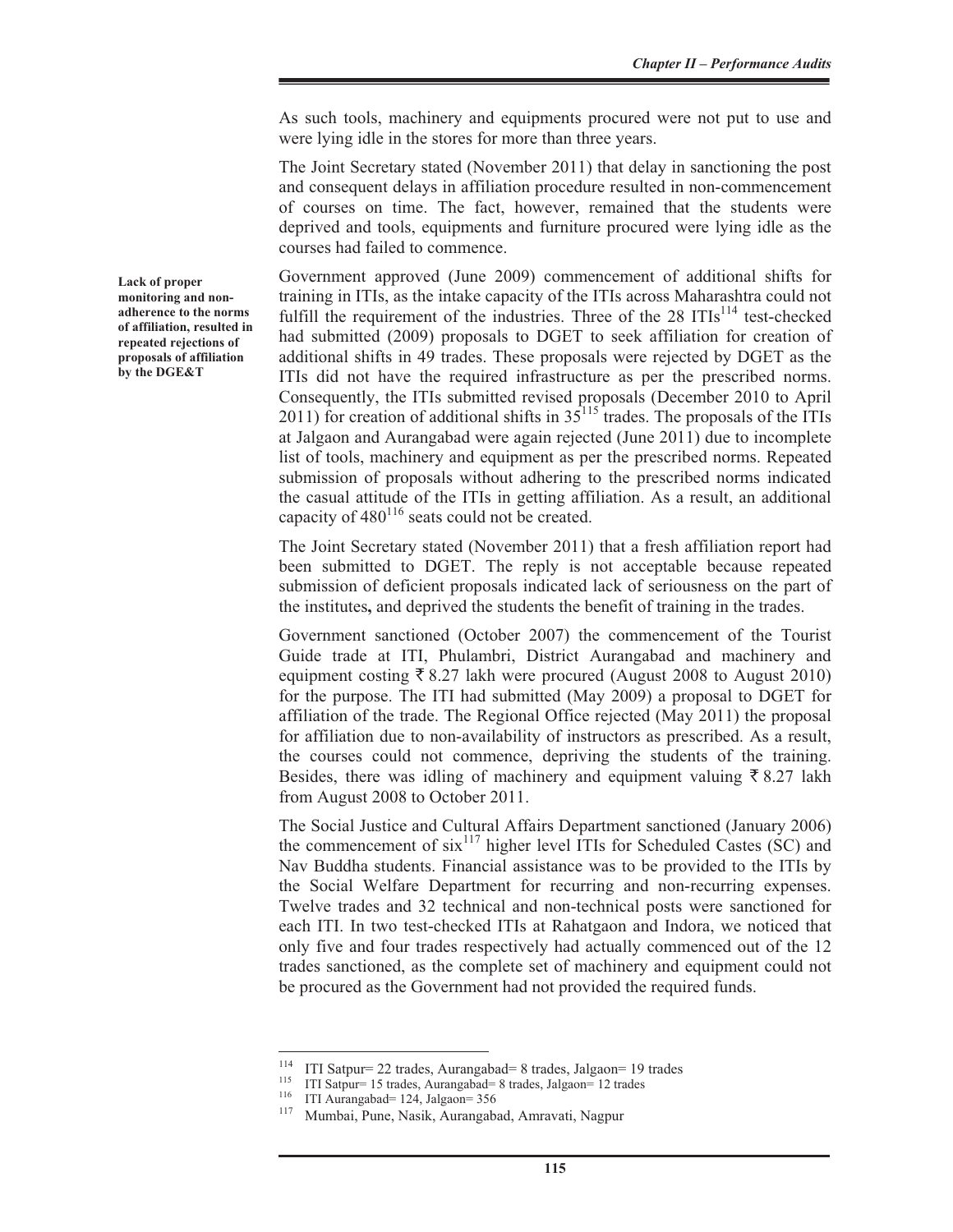Government stated (November 2011) that as per availability of funds, procurement of machinery and equipment could be made only for four/five trades and therefore only those trades could get the affiliation.

The reply is not acceptable as planning of creation of higher level ITIs for SC and Nav Buddha students could not be achieved fully even after five years. The Government should have made arrangements for the necessary funds for students from these weaker sections of society.

#### **2.5.8.3 Upgradation of ITIs into Centres of Excellence**

To keep pace with the technological demands of the industry and expanding universe of knowledge and to produce a multi-skilled work force, GOI decided to upgrade or expand the existing ITIs through two specific funding schemes as discussed in the following paragraphs.

#### **(i) World Bank assisted vocational training improvement projects**

DGET proposed (July 2005) to introduce multi-skilled sectors under the Centre of Excellence (COE) scheme by phase-wise conversion and upgradation of ITIs. The scheme was to be funded by the World Bank and implemented by the Ministry of Labour and Employment through DVET and the project cost was to be shared between GOI and State Government in the ratio of 75:25. Each ITI would receive an aid of  $\bar{\tau}$  3.50 crore for establishment of COE in ITIs or  $\bar{\tau}$  two crore for upgradation of existing ITIs.

These COEs would offer training on the basis of a structure<sup>118</sup> designed by DGET. NCVT, Delhi would conduct the examinations and issue certificates to the successful candidates.

The scheme envisaged training in multi-skilled courses for production of high quality craftsmen and creation of a work force of international standards. Availability of machinery, equipment and tools as per the syllabi and sufficient space as stipulated in the ITI manual had to be ensured before commencement of the courses.

Eighty seven  $ITIs<sup>119</sup>$  were selected by the State Government for establishment and upgradation under the COE scheme during 2006-11. Details of funds received and expenditure incurred during the period is given in **Table 4**.

| Year                                 |                                            | <b>Grants received</b> | <b>Total</b> | <b>Expenditure</b> |  |  |
|--------------------------------------|--------------------------------------------|------------------------|--------------|--------------------|--|--|
|                                      | <b>State share</b><br><b>Central share</b> |                        |              | incurred           |  |  |
| 2006-07                              | 8.44                                       | 2.81                   | 11.25        | 7.80               |  |  |
| 2007-08                              | 12.91                                      | 4.30                   | 17.21        | 18.63              |  |  |
| 2008-09                              | 50.00                                      | 16.67                  | 66.67        | 54.98              |  |  |
| 2009-10                              | 89.03                                      | 29.68                  | 118.71       | 95.34              |  |  |
| 2010-11                              | 60.99                                      | 20.33                  | 81.32        | 72.20              |  |  |
| <b>Total</b>                         | 221.37                                     | 73.79                  | 295.16       | 248.95             |  |  |
| Source: Data furnished by department |                                            |                        |              |                    |  |  |

**Table 4: Grants released and expenditure incurred under COE scheme (**` **in crore)** 

Note: As against the Central share of  $\bar{\tau}$  221.37 crore, only  $\bar{\tau}$  203.65 crore had been reimbursed by the Central Government till June 2011.

<sup>&</sup>lt;sup>118</sup> The two year course comprised of Broad Based Basic Training (BBBT) for a year (six modules of two months each) followed by Advance Modules and Specialized Training in the industry for six months each.<br>
<sup>119</sup> 2006-07 = 15, 2007-08= 30, 2008-09 = 30, 2009-10 = 12.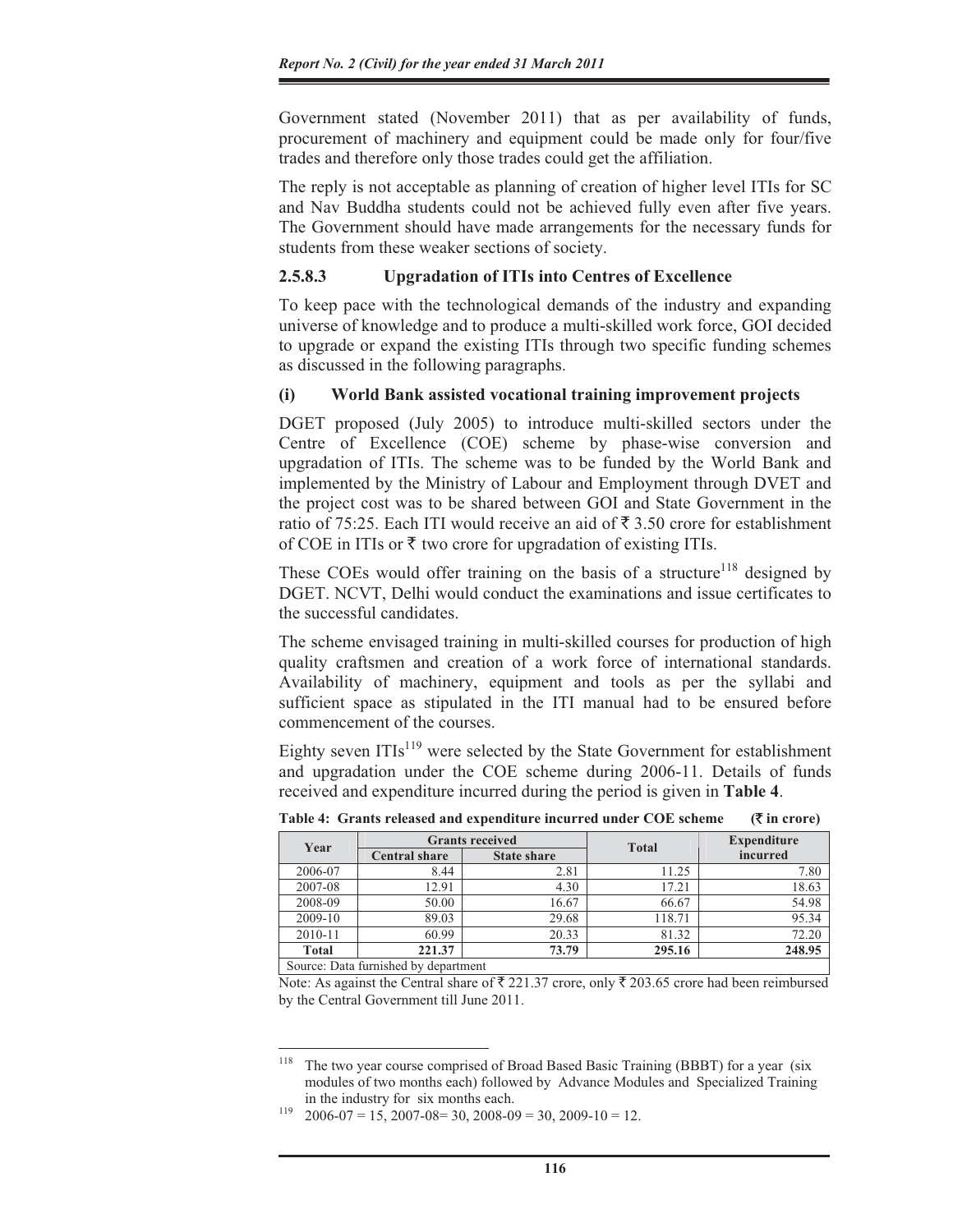In three<sup>120</sup> ITIs, the COE sectors had not procured the essential machinery and equipment costing  $\bar{\xi}$  87.35 lakh for Broad Based Basic Training (BBBT) and Advance Modules till July 2011. In this scenario, the students were deprived of practical training which would pose serious problems in their future careers.

Joint Secretary accepted the facts and stated (November 2011) that necessary instructions had been issued to arrange the training with the help of other institutes where the necessary infrastructure was available.

To impart training in BBBT and Advance modules under COE, five<sup>121</sup>ITIs had to provide 24 posts of faculty. It was, however, observed that these posts sanctioned by the Government (March 2011) were not filled up (August 2011) resulting in deficient training to the students, defeating the very objective of providing multi-skilled training.

While accepting the facts, the Joint Secretary stated that necessary orders had already been issued (December 2010) to hire instructors on an hourly basis for the posts which were vacant. However, we noticed that the position remained unchanged in these institutes (August 2011)

In ITI, Kinwat, heavy machinery and equipment costing  $\overline{\xi}$  95.60 lakh, procured in March 2009, were lying in the workshop for over two years as electrification works were in progress in the COE workshop. Joint inspection revealed that due to leakages in the roof, rain water seeped onto the machines and the possibility of the machinery being damaged could not be ruled out.

While accepting the facts and figures, the department stated (November 2011) that necessary covers would be installed and leakages in the roof would be plugged at the earliest.



**ITI, Kinwat, Nanded –machinery lying idle in workshop without installation.** 

**Machinery valuing**  ` **95.60 lakh was lying unprotected and rain water seeped into the same.**

<sup>&</sup>lt;sup>120</sup> Aurangabad, Nagpur and Nagothane  $121$  Panvel, Nagothane, Jalgaon, Nagpur and Kinwat.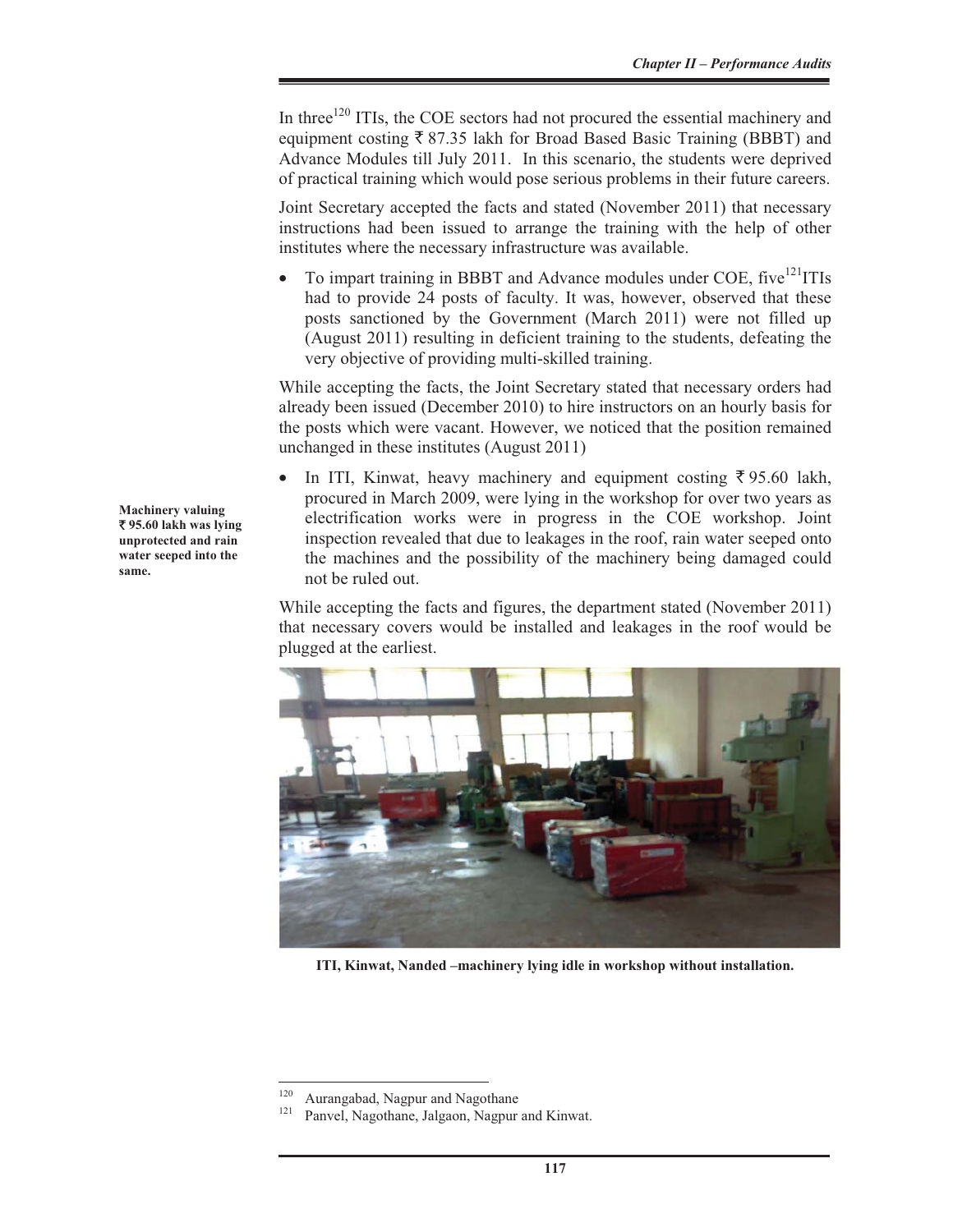The percentage of failures in the final examinations of BBBT ranged between 58 and 83 in four<sup>122</sup> ITIs which reflected poorly on the quality of education.

The Principals of the concerned ITIs stated that the results of BBBT were low due to certain anomalies in the course structure such as insufficient training period for each module as compared to the syllabus involved, lack of sequence in training of different modules and a long gap between training and examination. While accepting the facts and figures, the Principal Secretary stated (November 2011) in the exit conference that a suggestion in this regard was being forwarded to the GOI.

### **(ii) Upgradation of ITIs through Public-Private Partnership scheme**

Under a Public-Private Partnership (PPP) scheme, GOI decided (November 2007) to upgrade the existing ITIs by the year 2012 through conversion or upgradation of existing trades or commencement of new trades to augment the production of a skilled work force. There was to be an Industry Partner (IP) to assist, guide and promote the courses in ITIs. An Institute Management Committee (IMC) was required to be set up with the IP as Chairman and the Principal of the ITI as the Member Secretary. IMC would prepare the Institute Development Plan (IDP) for development of the ITI and submit the same to the State Steering Committee (SSC). The Principal Secretary would be the chairman of the SSC and the State Director would be the ex-officio Member and act as the Secretary. The SSC would be responsible for the overall implementation and monitoring of the scheme at the State level.

GOI was to advance an interest-free loan of  $\bar{\tau}$  2.50 crore to each selected ITI, to be refunded after 10 years *i.e.* from the  $11<sup>th</sup>$  year for the next 20 years from the revenue generated through the PPP programme. GOI would sanction and release the interest-free loans to the ITIs only on the basis of IDPs approved by the SSC. After receipt of money, the Principal Secretary, being the chairman of SSC, had to ensure that the ITIs implemented the IDP by complying with the requirements of upgradation *vis-a-vis* space, machinery and instructors.

We noticed (March 2011) that 206 institutes had been selected in four phases during 2007-11 and an interest-free loan of  $\bar{\tau}$  515 crore had been advanced to these institutes by GOI. Each institute which had received an interest-free loan of ` 2.50 crore from GOI was instructed (June 2010) by DGET to keep 50 *per cent* of the loan amount received in fixed deposits for earning interest to repay the loan after 10 years, leaving only the balance for developmental works. Release of GOI funds and expenditure incurred under PPP is indicated in **Table 5**.

<sup>122</sup> Nagothane=18 *per cent* in 2009-10, Aurangabad=21 *per cent* in 2008-09 & 17 *per cent* in 2009-10, Kinwat=39 *per cent* in 2008-09 and 42 *per cent* in 2009-10, Bhor=21 *per cent* in 2008-09 and 2009-10.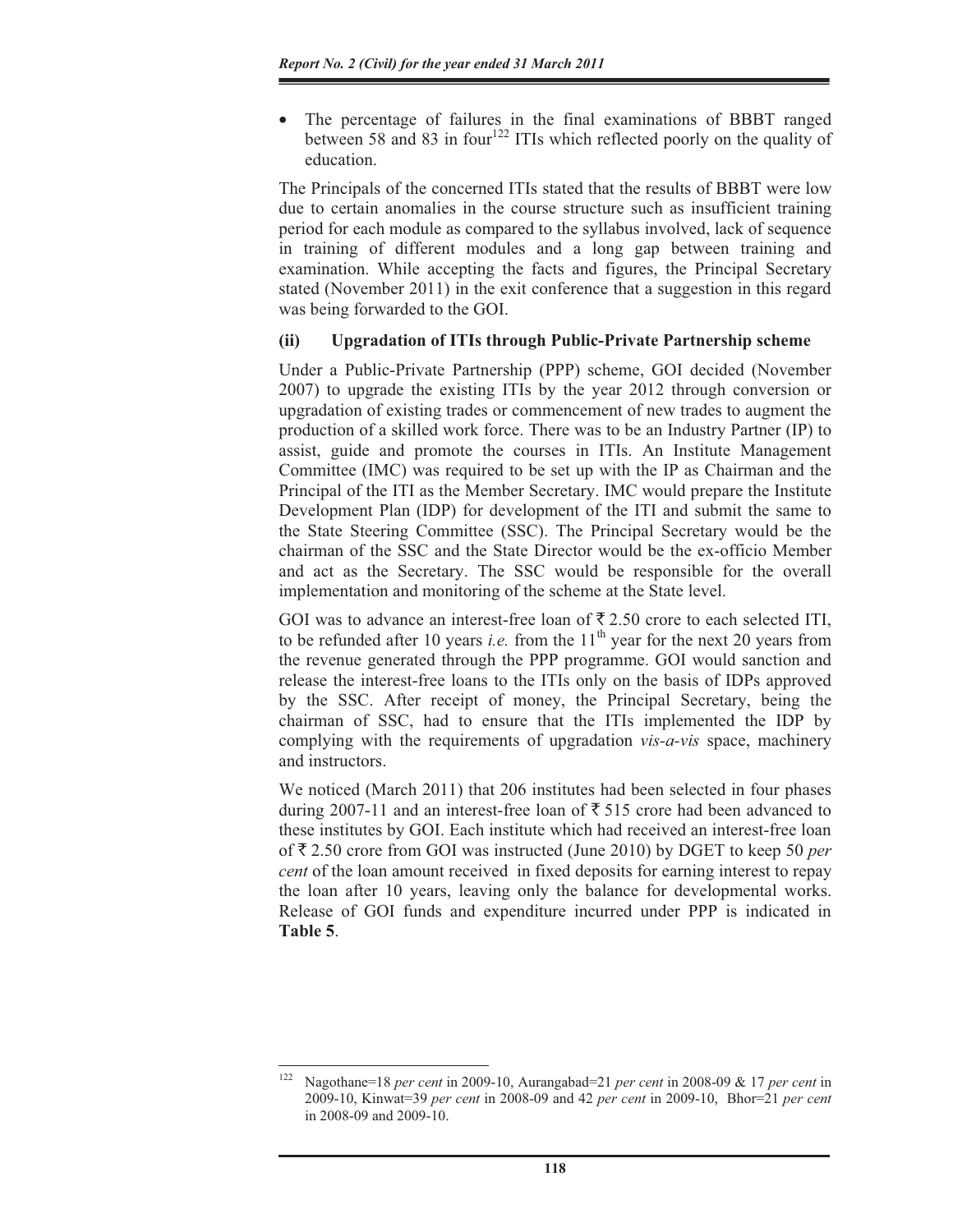| Year                                                                | No. of ITIs<br>selected for<br>upgradation | Amount<br>released by<br>GOI | <b>Expenditure</b><br>incurred up to<br>March 2011 | Amount<br>blocked in<br>fixed deposits |
|---------------------------------------------------------------------|--------------------------------------------|------------------------------|----------------------------------------------------|----------------------------------------|
| 2007-08                                                             | 62                                         | 155.00                       | 49.23                                              | 77.50                                  |
| 2008-09                                                             | 55                                         | 137.50                       | 27.21                                              | 68.75                                  |
| 2009-10                                                             | 60                                         | 150.00                       | 2.68                                               | 75.00                                  |
| 2010-11                                                             | 29                                         | 72.50                        | $-$ *                                              | 36.25                                  |
| <b>Total</b>                                                        | 206                                        | 515.00                       | 79.12                                              | 257.50                                 |
| * Information not furnished<br>Source: Data furnished by department |                                            |                              |                                                    |                                        |

**Table 5: Release of GOI funds and expenditure incurred under PPP (**` **in crore)** 

Further scrutiny revealed that although an amount of  $\bar{\tau}$  515 crore had been released to the 206 ITIs, an expenditure of only  $\overline{\xi}$  79.12 crore had been incurred (March 2011) indicating poor progress. We noticed in audit that in 109 out of 206 selected ITIs, there was no progress at all. This could be attributed to frequent changes in IDPs indicating that the SSC had not assessed the IDPs properly before approval.

On scrutiny (April to August 2011) of relevant records in seven<sup>123</sup> selected institutes (under PPP) we noticed that:

In four<sup>124</sup> ITIs, original IDPs were subjected to frequent changes and as such, progress could not be achieved as envisaged. In ITI (Girls) Jalgaon, IDP was changed thrice within a span of 16 months (December 2009 to March 2011) and as a result of the time lost, no progress was achieved for upgradation under PPP (June 2011).

While accepting the facts, the Joint Secretary stated (November 2011) that IDPs were changed frequently due to recession and demand of the local industry as per the market position. The fact remained that a demand based survey was not conducted by the department before preparation of the plan.

- x Change of industry at ITI (Girls) Nasik and change of Chairman of the existing Institute Management Committee at ITI Pen delayed the implementation of the Industrial Development Plans.
- In four<sup>125</sup> ITIs, the estimates for developmental works exceeded the maximum admissible limit ( $\bar{\tau}$  2.50 crore) as the budget estimates were not prepared as per the availability of funds and the norms prescribed. The State Steering Committee, however, had approved (2007-08 to 2010-11) these IDPs in anticipation of the excess estimates being met from the revenue generated by the respective IMCs. The IMCs, however, could not generate revenue as the courses did not commence as proposed in the IDP.
- The estimates presented in the IDPs were based on loan amount of  $\bar{\tau}$  2.50 crore. However, as only 50 *per cent* amount ( $\overline{\xi}$  1.25 crore) was available for developmental works, the estimates were required to be changed

<sup>123 2007-08=</sup>ITI, (Girls) Nasik, ITI (Girls), Aurangabad, ITI, Khed (Pune) and ITI (Girls), Aundh; 2008-09=ITI, Pen (Raigad), ITI, Bhatkuli (Amravati), 2009-10= ITI (Girls),

<sup>&</sup>lt;sup>124</sup> ITI (Girls), Jalgaon, ITI (Girls), Aurangabad, ITI, Bhatkuli (Amravati), ITI, Khed (Pune)<br>125 ITI (G), Nashik- $\bar{\tau}$  2.90 crore, ITI (G), Aurangabad- $\bar{\tau}$  4.53 crore, ITI (G), Aundh, Pune-

<sup>₹ 4.03</sup> crores, ITI, Khed-₹ 4.94 crore.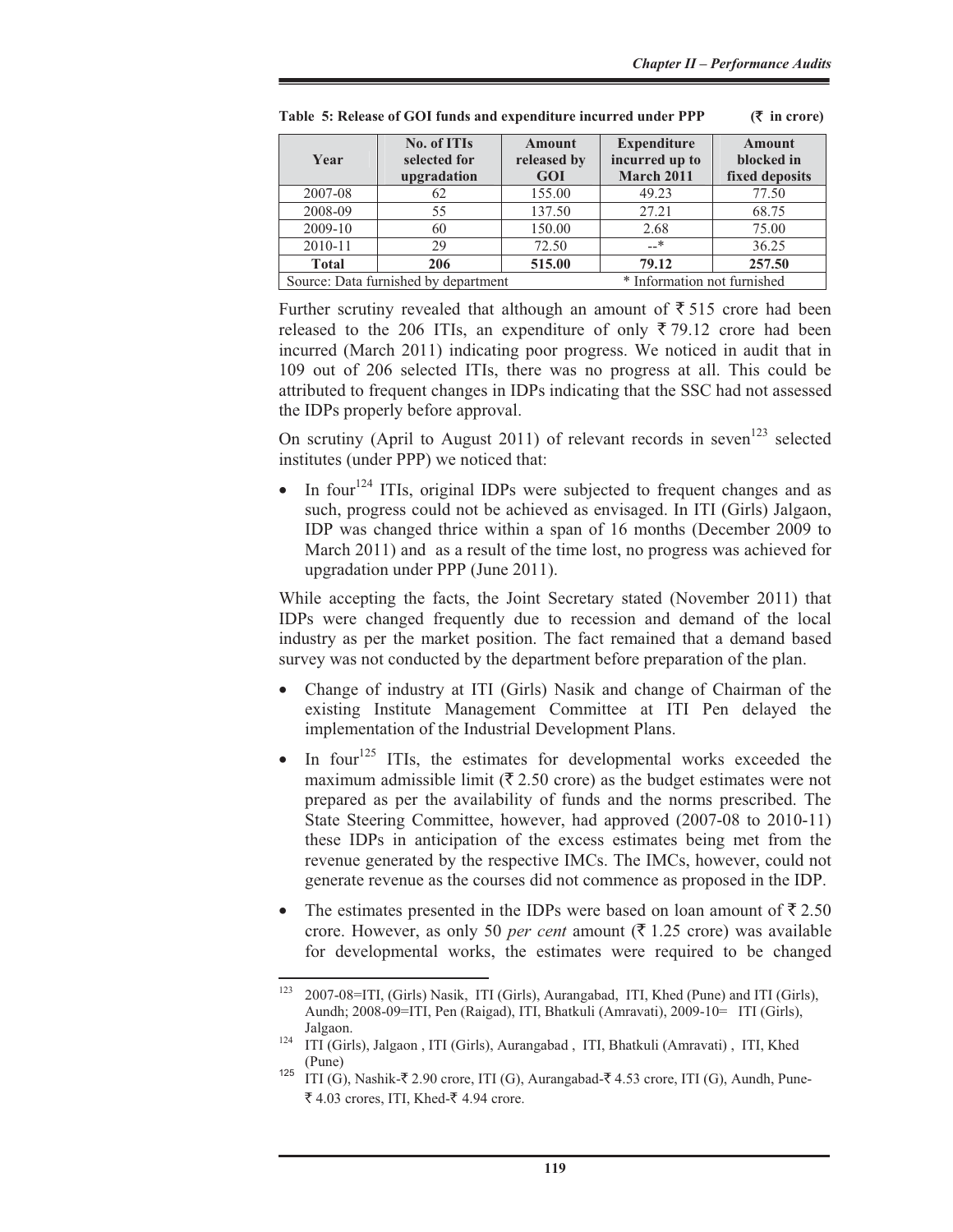accordingly which was not done. As a result, ongoing works of the COE building at ITI (Girls), Nasik were stopped as the balance amount of loan  $(\bar{\mathcal{F}} 1.09$  crore) could not be used and had to be kept in fixed deposit in banks as instructed by DGE&T.

Joint Secretary stated (November 2011) that as per DGE&T's guidelines, institutes had to keep 50 *per cent* of loan amount in fixed deposits and remaining  $\bar{\tau}$  1.25 crore was to be utilised for upgradation, therefore, instructions were issued to revise the IDPs to limit the expenditure within  $\bar{\tau}$  1.25 crore. Further, the Director responded in the exit conference that based on the progress, expenditure could be incurred beyond  $\bar{\tau}$  1.25 crore also. The reply is not acceptable as no such instruction were noticed in Audit. However, it was observed that the work was stopped in ITI (G), Nasik contrary to the above statement, as the amount of 50 *per cent* was required to be kept in fixed deposit.

• The seven test-checked institutes had received (during 2007-08 to 2009-10) a total loan of  $\bar{\tau}$  17.50 crore ( $\bar{\tau}$  2.50 crore each) of which  $\bar{\tau}$  15.49<sup>126</sup> crore was lying in fixed deposits **(Appendix 2.5.7)**.

Joint Secretary stated (November 2011) that the upgradation was in full progress. The reply is not tenable as we noticed in the test-checked institutes that 89 *per cent* of the loan amounts received (including interest) was lying in fixed deposits for periods ranging from one to four years.

We noticed in audit that laxity in planning and lack of proper co-ordination had adversely affected the upgradation under PPP. It was the responsibility of the department to ensure proper utilisation of funds. As a result, the infrastructure required for upgradation and commencement of the courses was not developed and affiliation could not be obtained leading to poor performance of the scheme.

### **Vocational Education**

# **2.5.8.4 Non-recruitment of faculty in newly opened Government Technical High Schools (GTHSs)**

The department decided (2008) to open 34 new GTHSs in the State to clear the back log of  $4693^{127}$  students in technical education. Out of these, 33 new GTHSs were opened during 2008-11 but the Government accorded sanction for recruitment of faculty and Principals for these schools only in March 2011. As a result, the recruitment could not be done (August 2011). One GTHS proposed (2008) to be opened at Kurla had not started (June 2011). The department stated that the said institution at Kurla would commence from 2011-12. The fact, however, remained that the GTHSs did not serve the purpose of clearing the backlog which continued to increase year after year. We noticed in the test-check of the GTHS at Kamptee, Nagpur opened in 2008 that qualified instructors had not been appointed since inception and no

<sup>&</sup>lt;sup>126</sup> (All figures  $\overline{\tau}$  in crore) ITI (Girls), Nasik: 1.09, ITI (Girls), Jalgaon: 2.59, ITI (Girls), Aurangabad: 3.07, ITI, Pen (Raigad): 2.50, ITI, Bhatkuli (Amravati): 2.76, ITI, Khed (Pune): 1.74, ITI (Girls), Aundh (Pune): 1.73<br><sup>127</sup> Index and Backlog committee had indicated a backlog of 4693 seats in technical

education in January 1996.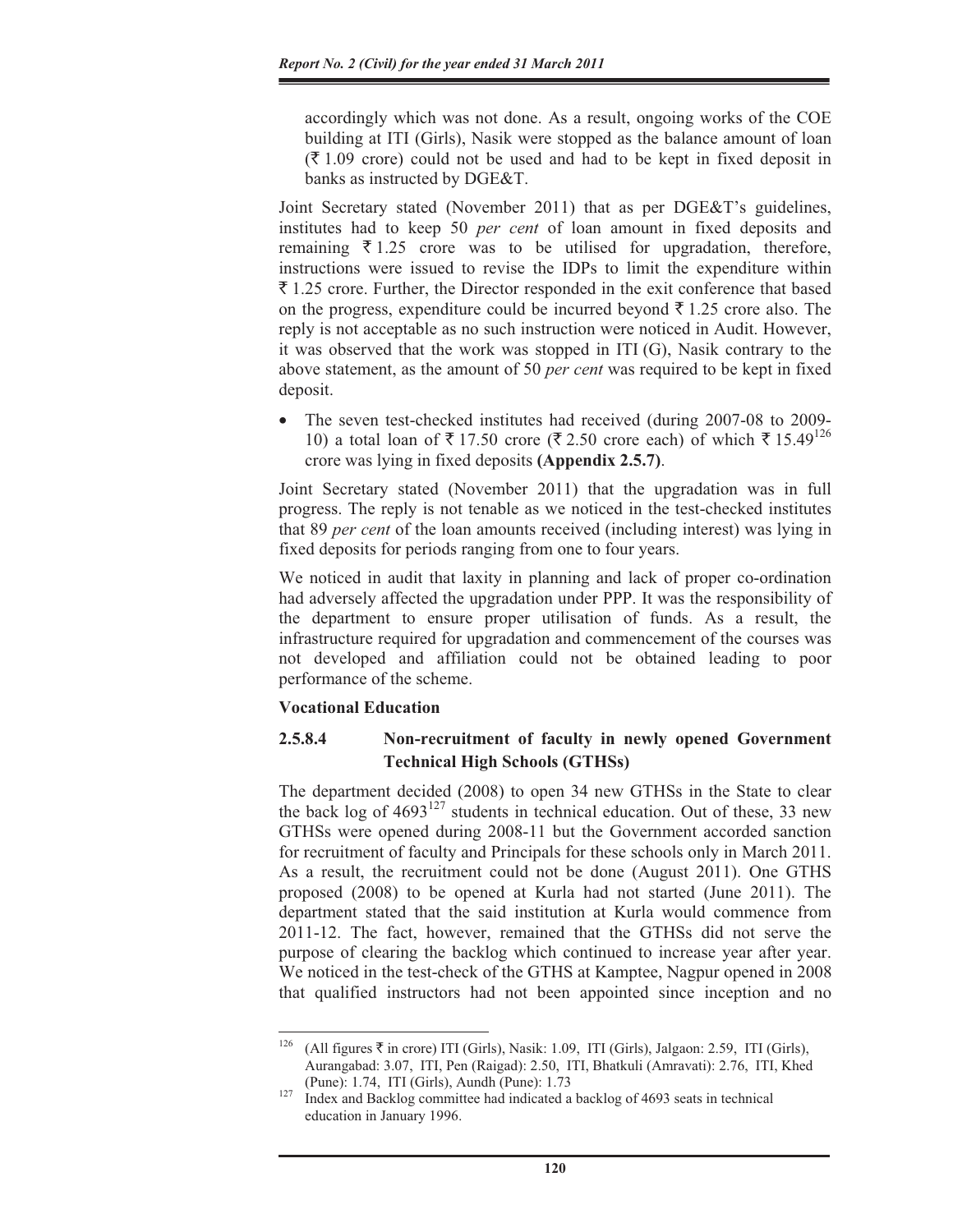practical training was being imparted to the students. In spite of this, 191 students were declared successful during the period 2009-11. This was a cause for concern as the students had no practical training, which was the basic necessity for development of skills.

The Joint Secretary stated (November 2011) that teaching posts had been created (May 2011) and would be filled up in the next six months. The reply is not acceptable, since mere opening of institutes without supporting faculties shows laxity in planning and does not serve the desired purpose.

# **2.5.8.5 Irregularities in implementation of Minimum Competency Vocational Courses Scheme**

Government introduced (1988-89) the Minimum Competency Vocational Courses (MCVC) scheme for augmenting employment and self-employment opportunities of candidates at the '10 plus two' level to reduce the admission load on higher education. The Director, Vocational Education was in charge of implementation of the scheme at the State level. The course was a two-year practical-oriented training for candidates with a minimum qualification of  $10<sup>th</sup>$ standard so as to provide them with employment opportunities after completion of the two-year course. On scrutiny (April to August 2011) of the records of 10 GIA institutes, we noticed the following:

Existing machinery had not been replaced in three institutes<sup>128</sup> for periods ranging from 15 to 21 years as no grants were received for this purpose.



**Obsolete machinery being used in Rashtriya Jr. College, Achalpur, Amravati for training** 

The syllabus had been revised in 2008 and practical training on certain new additional machines and equipments had been included in the course. However, the same had not been purchased by four institutes $^{129}$ .

In three<sup>130</sup> institutes, only 20 to 60 *per cent* of the seats were filled during 2008-10 and in one<sup>131</sup> institute, no student was enrolled during 2009-11

<sup>128</sup> Rashtriya Junior College, Achalpur, Amravati; Municipal Junior College, Achalpur Camp, Amravati; S S Patil College, Jalgaon. 129 Rashtriya Junior College, Achalpur, Amravati, Municipal Junior College, Achalpur

Camp, Amravati, S S Patil College, Jalgaon, Maharashtra Vidyalaya & Junior College,

Pune. 130 GTHS, Jalgaon; Sarswati Vidya Mandir, Kinwat, Nanded and G K Mahavidyalaya, Nanded<br><sup>131</sup> Baliram Patil Mahavidyalaya, Nanded.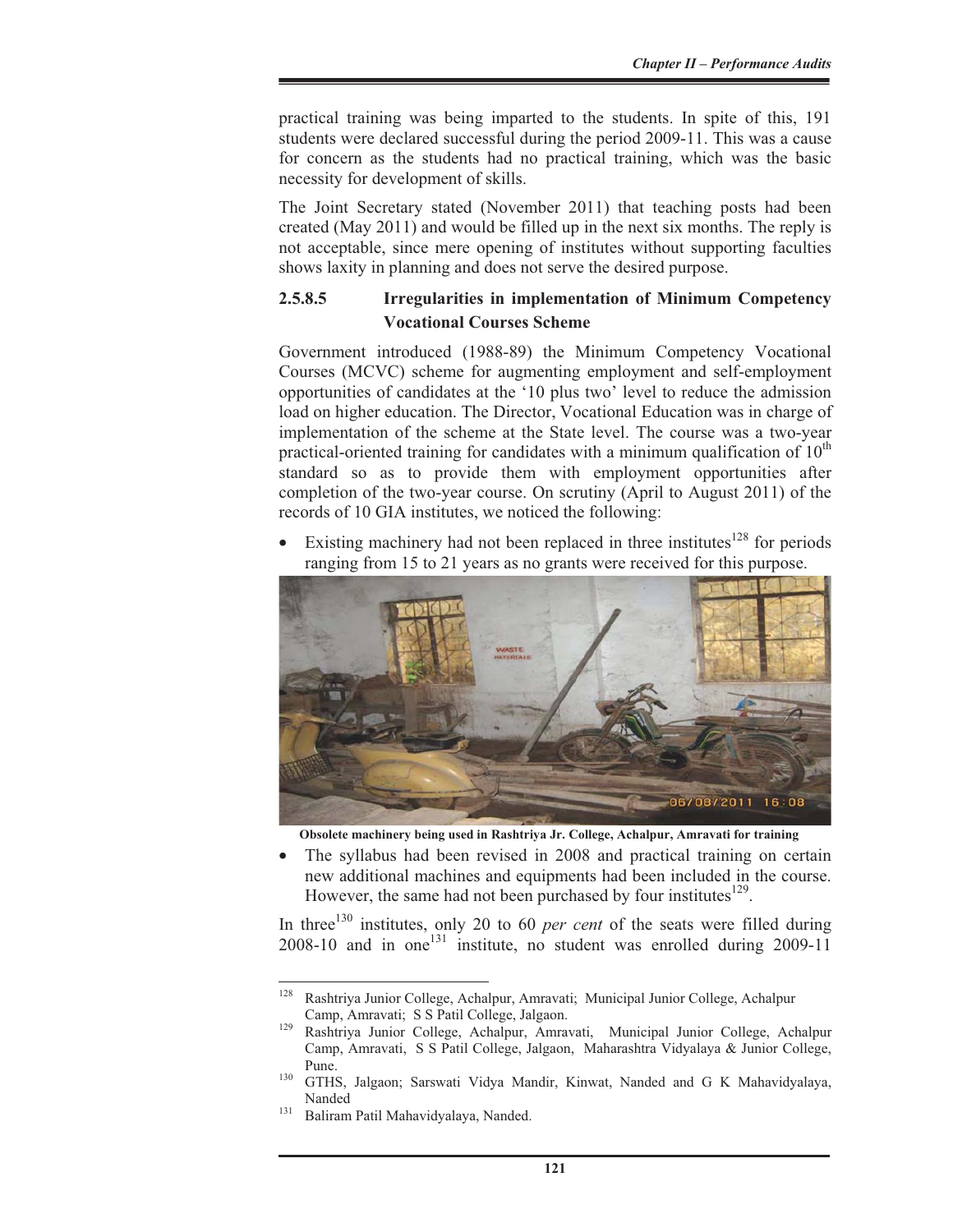resulting in under-utilisation of capacity and idling of teaching staff whose salaries were paid from the Government funds through GIA.

Five institutes<sup>132</sup> had not collected Institute Development Fund (IDF) as per the prescribed norms *i.e.* 50 *per cent* of the fees such as training fee, admission fee *etc*. were required to be kept in IDF and deposited with the bank. As this fund was to be utilised for the developmental works of the institute, its collection would have enabled the institute to purchase the new machinery or replace old one.

We noticed that out of 52761 students declared successful in all the GTHSs across the State (2007 to 2010), 31450 opted for higher education in colleges, defeating the purpose of the scheme. We further noticed that though GOI had recommended (1988-89) creation of specific recruitment rules for absorbing the MCVC passed candidates, this was not done by the State. This acted as a contributory factor for the shifting of students towards higher education instead of opting for employment as envisaged by the scheme.

Joint Secretary, while accepting the facts, stated (November 2011) that action would be taken to make the scheme employment-oriented.

### **2.5.9 Utilisation of assets**

The objectives of ITIs and GTHSs were to equip the students with practical knowledge and skills required for the industry. Tools and machinery as prescribed for the various courses were the basic requirements in these institutes, as a major portion of the syllabus included practical knowledge on the usage of these tools and machinery.



**ITI, Jalgaon-Toolkits lying undistributed Tools and equipments kept in ITI campus** 



**due to lack of space at GTHS, Kamptee, Nagpur** 

On scrutiny (April to August 2011) of the records of 39 institutes test-checked, we noticed that machinery and equipment worth  $\bar{\xi}$  5.73 crore (includes  $\bar{\xi}$  73.36 lakh against five GTHS) were lying idle for various reasons as shown in **Appendix 2.5.8**.

<sup>132</sup> Rashtriaya Junior College, Achalpur, Amravati; Muncipal Junior College, Achalpur Camp, Amravat; S S Patil College, Jalgaon; Bendale College, Jalgaon; Peoples College, Nanded.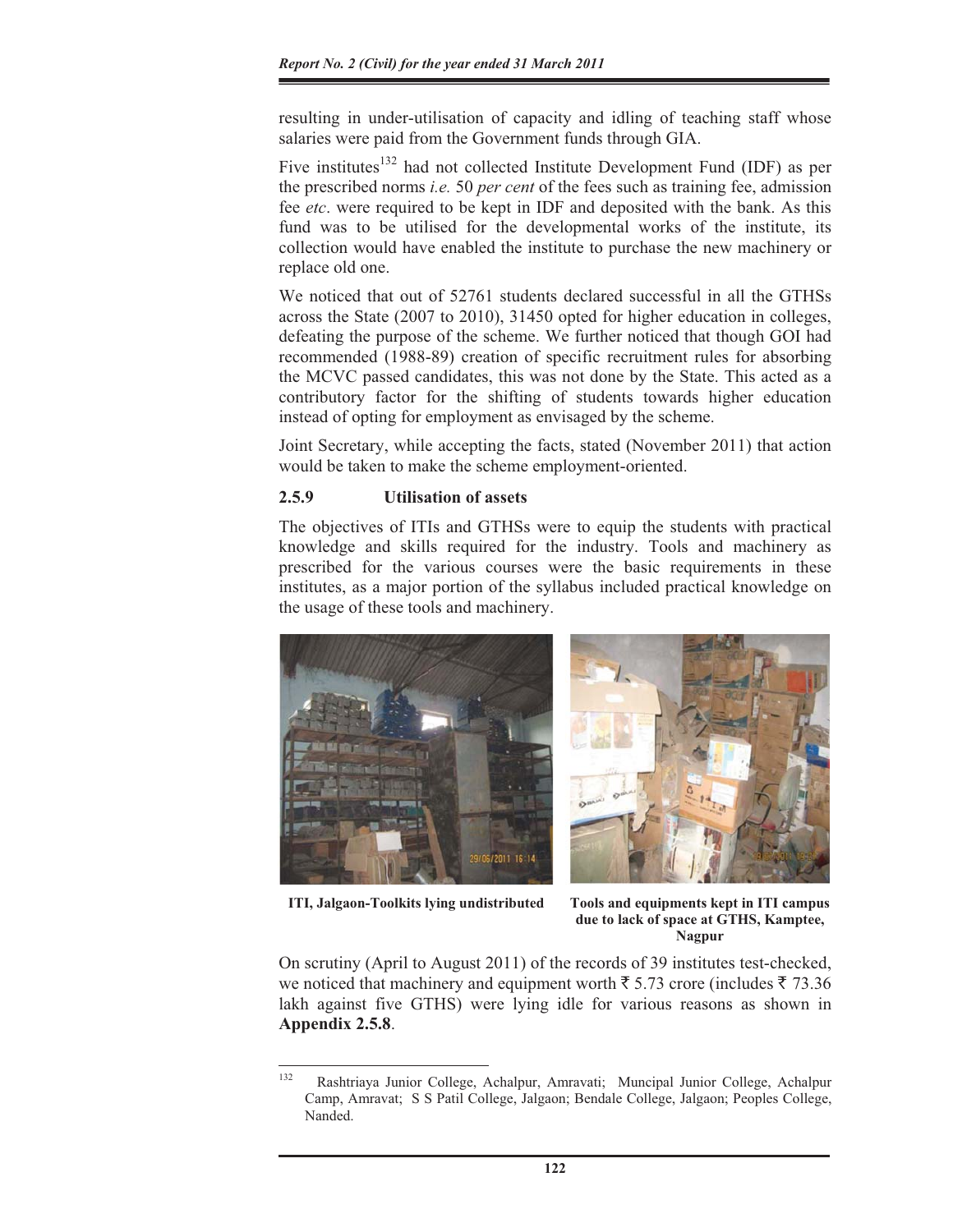The department stated (November 2011) that instructions had been issued to the institutes to install all the machinery and equipment. The fact remained that improper material management had resulted in blockage of funds to the extent of  $\bar{\tau}$  5.73 crore, besides rendering the machinery and equipment idle for periods ranging from one to 84 months, leaving them open to the risk of damages due to disuse.

### **2.5.10 Impact of implementation**

We noticed that although the number of applicants to ITIs increased from 2.92 lakh in 2006-07 to 3.95 lakh in 2009-10, the corresponding intake capacity could increase from 67116 to 93630 only. The CCO and the department did not ensure that the increase in courses was supported by proper planning, as a result of which, the objective of the department to bridge the gap between demand and supply of skilled workers could not be achieved. Consequently, the department could not supply apprentices to the industries and the seats located in the industries remained vacant to the extent of 34 to 40 *per cent* as may be seen from the following paragraph.

# **2.5.10.1 Shortfall in engaging students for Apprentice Training Scheme (ATS)**

After passing trade tests under CTS, candidates are required to undergo practical training in industries as apprentices under ATS to enhance their skills. Subsequently, the apprentices become eligible for appearing in All India Trade Tests (AITT) conducted by DGE&T and the successful apprentices are awarded National Apprenticeship Certificates (NAC) by NCVT.

As stated earlier (**Paragraph 2.5.6.1**), seats located by Apprentice Advisors seats in the industries are to be filled up by the successful candidates from the affiliated trades in ITIs. These candidates are required to appear the examination conducted by DGE&T for obtaining the All India Trade Test certificate. The number of seats located, actually filled up, number of students who appeared at the examination and the number who passed in the ATS examination between 2006 and 2011 is given in **Table 6**.

**Table 6: Successful candidates from ITIs deputed to industries** 

| Year         | <b>Seats</b><br>located in<br><b>industries</b> | <b>Seats</b><br>filled up<br>out of<br>those<br>mentioned<br>in col 2 | <b>Shortfall</b><br>(per cent)<br>$(3-2)$ | No. of students<br>who appeared<br>in ATS exam<br>out of<br>admitted as<br>mentioned in<br>col 3 | <b>Students</b><br>successful<br>in exam out<br>of those<br>mentioned<br>in col 5 | Percentage<br>of failure<br>$\left(\text{col } 6\right)$<br>col <sub>5</sub> |  |
|--------------|-------------------------------------------------|-----------------------------------------------------------------------|-------------------------------------------|--------------------------------------------------------------------------------------------------|-----------------------------------------------------------------------------------|------------------------------------------------------------------------------|--|
| $\mathbf{1}$ | $\overline{2}$                                  | 3                                                                     | $\overline{\mathbf{4}}$                   | 5                                                                                                | 6                                                                                 | $7\phantom{.0}$                                                              |  |
| 2006         | 93812                                           | 61034                                                                 | 32778(35)                                 | 30254                                                                                            | 18181                                                                             | 40                                                                           |  |
| 2007         | 97338                                           | 64709                                                                 | 32629(34)                                 | 33898                                                                                            | 14762                                                                             | 46                                                                           |  |
| 2008         | 109230                                          | 70386                                                                 | 38844(36)                                 | 34367                                                                                            | 20347                                                                             | 41                                                                           |  |
| 2009         | 118263                                          | 72377                                                                 | 45886(39)                                 | 31179                                                                                            | 18579                                                                             | 40                                                                           |  |
| 2010         | 134606                                          | 81194                                                                 | 53412(40)                                 | 39147                                                                                            | 22523                                                                             | 42                                                                           |  |
| 2011         | 73707                                           | 45295                                                                 | 28416(39)                                 | 12876                                                                                            | 4717                                                                              | 63                                                                           |  |
|              | <b>Source: Data compiled by Audit</b>           |                                                                       |                                           |                                                                                                  |                                                                                   |                                                                              |  |

**There were shortfalls ranging from 34 to 40**  *per cent* **in filling up the seats located by the Advisor**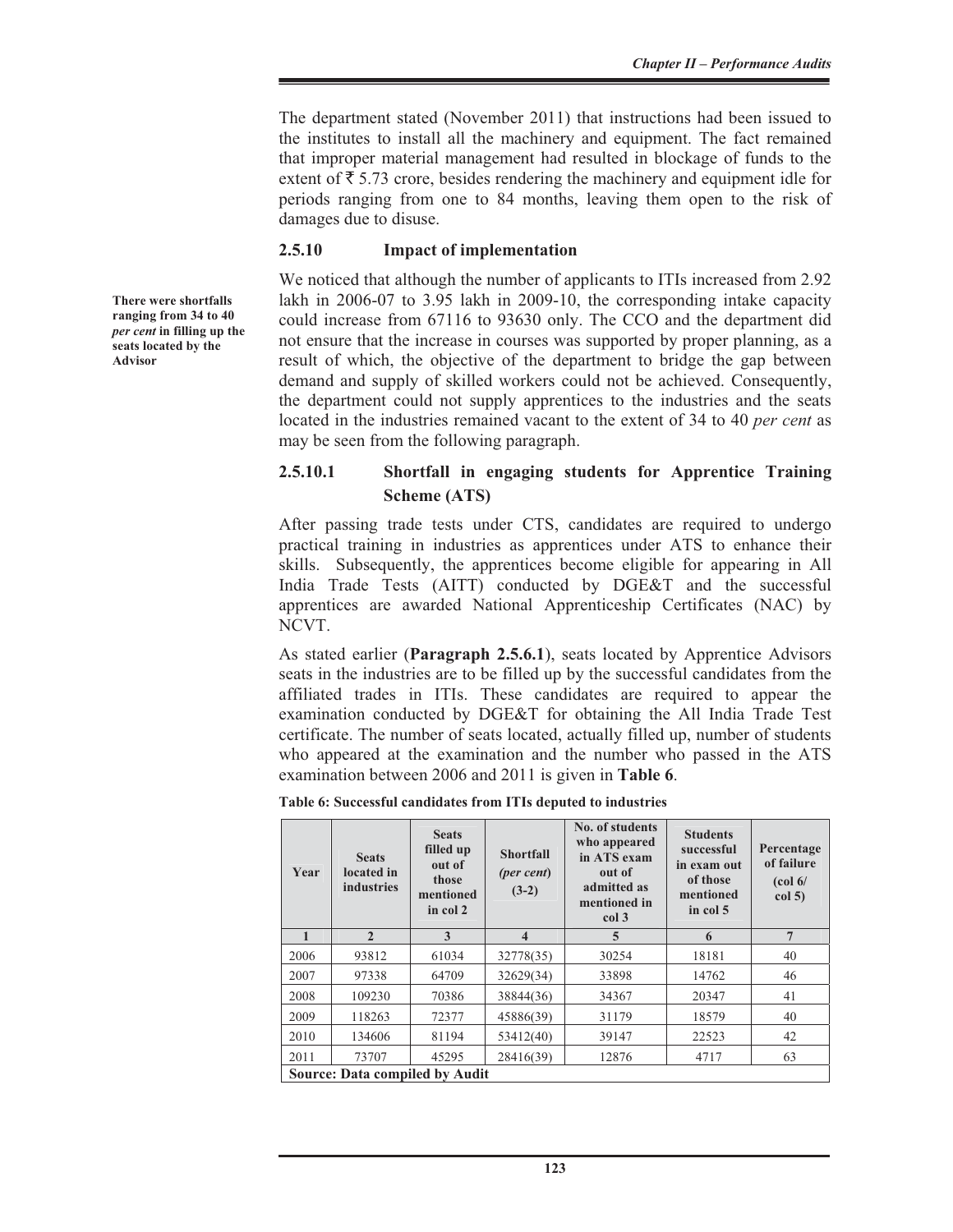**Table 6** reveals that there were acute shortfalls ranging from 34 to 40 *per cent* in filling up of the seats located by the Apprenticeship Advisor. As a result, the numbers of successful candidates provided by the ITIs were not sufficient to fulfill the demands of the industry. Further, as ATS was an integral part of the training course, failures to the extent of 40 to 63 *per cent* was a cause for grave concern and indicated that the department had not ensured the quality of education at ITIs through qualified instructors and prescribed infrastructure facilities. Besides, unless the candidates passed this examination, they would not be eligible for National Apprentice Certificates issued by NCVT, affecting their chances to secure gainful employment.

Joint Secretary stated (November 2011) that there was a gap of 34 to 40 *per cent* between seats located and seats remaining vacant as the trainees were not willing to migrate from their native places and preferred only medium and large industries. The reply is not acceptable as the seats located to be filled up were as per survey conducted by the AAA and pertained to each district and as such, question of migration did not arise.

Further, while accepting the facts with regard to the high percentage of failures in the ATS, the Joint Secretary stated (November 2011) that to upgrade the standards of training new schemes adopted through World Bank Aided project and PPP projects. It was further added that the Government also proposed to improve the quality of trainers by imparting training to the instructors through training centres.

### **2.5.11 Human Resources Development**

### **2.5.11.1 Shortage of manpower**

The sanctioned strength and persons in position in the department (in both the Directorates) as of March 2011 is shown in **Table 7**.

| Category                             | <b>Sanctioned strength</b> | Persons in position | <b>Vacancies</b> | Percentage of<br>vacancies |  |
|--------------------------------------|----------------------------|---------------------|------------------|----------------------------|--|
| Group A                              | 342                        | 177                 | 165              | 48                         |  |
| Group B                              | 523                        | 319                 | 204              | 39                         |  |
| Group C                              | 10642                      | 8898                | 1744             | 17                         |  |
| Group D                              | 2667                       | 2523                | 144              |                            |  |
| Total                                | 14174                      | 11917               | 2257             |                            |  |
| Source: Data furnished by department |                            |                     |                  |                            |  |

**Table 7: Sanctioned strength and persons in position** 

Acute shortages of manpower at various levels affected the service delivery as well as the implementation and monitoring of the schemes and activities of the department. The department, while accepting the facts and figures, stated (November 2011) that necessary action was in progress.

### **2.5.12 Monitoring and Internal Control**

### **2.5.12.1 Technical inspections**

The department had to ensure that Regional Offices conduct technical inspections of each ITI (by Inspectors) once in a quarter as per Rule 36 (b)1 of the ITI Manual to ascertain the quality of technical education and training facilities available.

**There were acute shortfalls ranging from 75 to 100** *per cent* **in conducting technical inspections**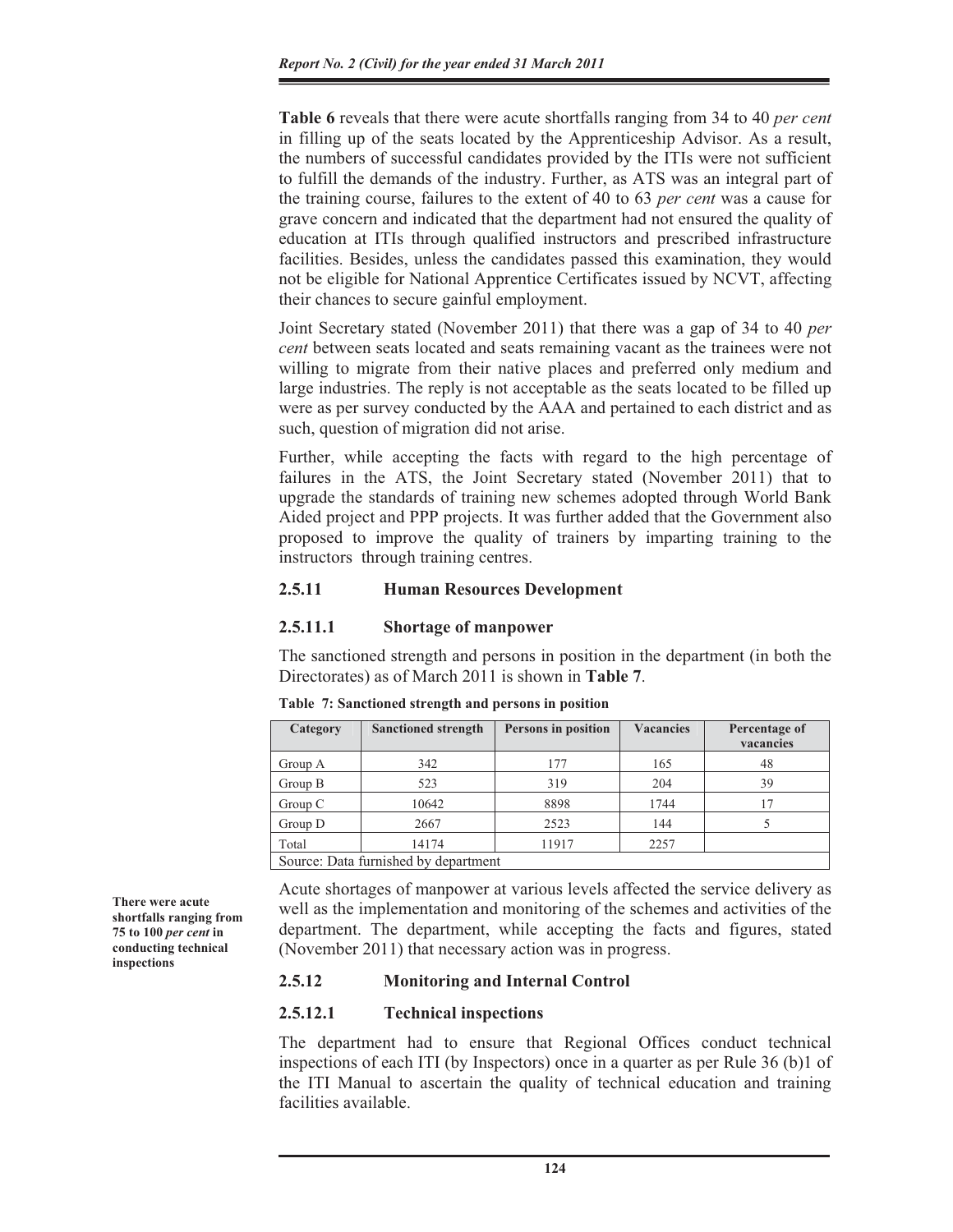Scrutiny (April to August 2011) of records in six ROs, revealed acute shortfalls ranging between 75 and 100 *per cent* in conducting technical inspections of Government ITIs during the period 2006-11. The details of inspections conducted are given in **Table 8**.

| Sr.<br>No.     | Name of the<br>Regional<br><b>Office</b> | <b>Total</b><br>number<br>of ITIs | <b>Inspection</b><br>to be<br>conducted | <b>Inspections</b><br>actually<br>conducted | Percentage<br>of<br><b>Inspections</b><br>conducted | Percentage<br>of shortfall |  |
|----------------|------------------------------------------|-----------------------------------|-----------------------------------------|---------------------------------------------|-----------------------------------------------------|----------------------------|--|
|                | Mumbai                                   | 64                                | 1280                                    | Nil                                         | Nil                                                 | 100                        |  |
| $\mathfrak{D}$ | Nasik                                    | 67                                | 1340                                    | 169                                         | 13                                                  | 87                         |  |
| 3              | Aurangabad                               | 81                                | 1620                                    | 27                                          | 2                                                   | 98                         |  |
| $\overline{4}$ | Nagpur                                   | 75                                | 1500                                    | Nil                                         | Nil                                                 | 100                        |  |
| 5              | Amravati                                 | 63                                | 1260                                    | 83                                          |                                                     | 93                         |  |
| 6              | Pune                                     | 61                                | 1220                                    | 301                                         | 25                                                  | 75                         |  |
|                | Source: Data compiled by audit           |                                   |                                         |                                             |                                                     |                            |  |

**Table 8: Details of Technical Inspections** 

**Source: Data compiled by audit** 

Audit also noticed that technical inspections had not been conducted in any of the GTHS and GIA institutions though the Government spent  $\bar{\tau}$  1,171.70  $\text{core}^{133}$  on GIA during the same period. As a result of shortfalls in conducting technical inspections, persistent problems such as idle and defunct machinery, shortage of instructors, shortfalls in training, inadequate space for practical training, lack of power supply *etc*. would not have been noticed for taking remedial measure.

The department accepted (November 2011) the facts and agreed to do the needful. Specific norms for inspection of GTHSs and vocational courses under GIA institutions were also proposed to be formulated.

### **2.5.12.2 Internal audit**

We observed that no internal audit wing was functional in the department. Consequently, monitoring of the implementation of the Centrally sponsored and World Bank assisted schemes and other departmental activities were not effective and could not achieve the desired objectives.

Joint Secretary accepted (November 2011) the absence of an Internal Audit Cell and stated that as proposal of the Directorate to the Government for the same sent in July 2007 was still pending.

### **2.5.13 Conclusion**

The institutes under the Directorate of Vocational Education and Training in the State could not supply the number of skilled workers to the industries as envisaged. Commencement of courses without affiliation rendered the students ineligible for the All India Trade Test and consequently for National Council for Vocational Training certificates having all India recognition for recruitment. Shortfalls in infrastructure, prescribed equipment and instructors were noticed in case of affiliated trades in test-checked units. The schemes failed to take off as envisaged due to shortfalls in infrastructure and faculty, as a result of which the department could not achieve its objective of bridging the gap between the demand and supply of skilled workers. The deficiencies in

**No internal audit wing was functional in the department**

<sup>&</sup>lt;sup>133</sup> 80 *per cent* of the Non-Plan Expenditure of  $\bar{\tau}$  1,464.62 crore on Vocational Education (MH 2203) was incurred on Grant-in-aid as shown in Para 1.7.1.